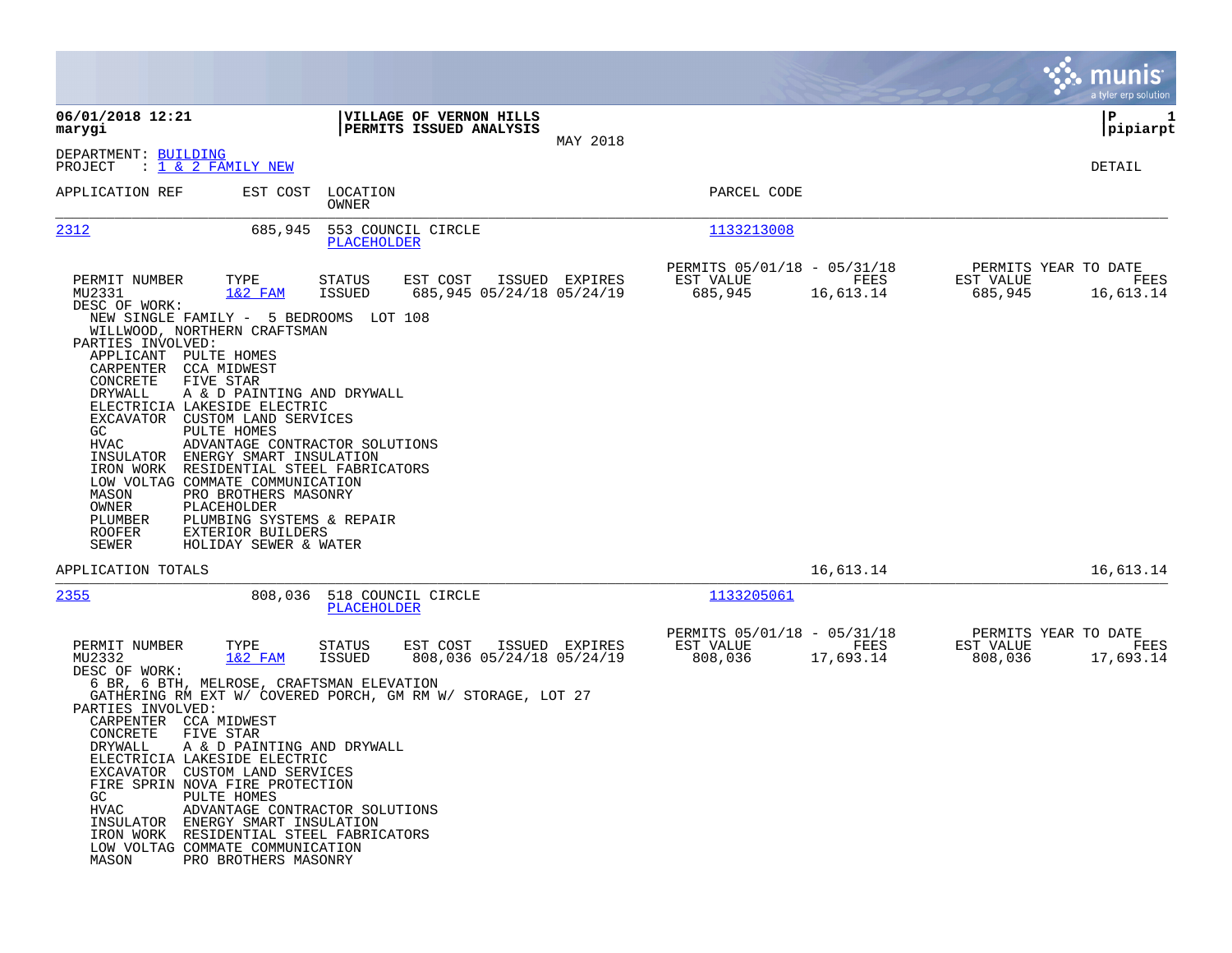|                                      |                                                                                |                    |                                                |          |             |                        |           | <b>munis</b><br>a tyler erp solution |
|--------------------------------------|--------------------------------------------------------------------------------|--------------------|------------------------------------------------|----------|-------------|------------------------|-----------|--------------------------------------|
| 06/01/2018 12:21<br>marygi           |                                                                                | <b> VILLAGE OF</b> | <b>VERNON HILLS</b><br>PERMITS ISSUED ANALYSIS | MAY 2018 |             |                        |           | ΙP<br>2<br> pipiarpt                 |
| DEPARTMENT: BUILDING<br>PROJECT      | $: 1 \& 2$ FAMILY NEW                                                          |                    |                                                |          |             |                        |           | DETAIL                               |
| APPLICATION REF<br>OWNER             | EST COST<br>PLACEHOLDER                                                        | LOCATION<br>OWNER  |                                                |          | PARCEL CODE |                        |           |                                      |
| PLUMBER<br>ROOFER<br>SEWER           | PLUMBING SYSTEMS & REPAIR<br><b>EXTERIOR BUILDERS</b><br>HOLIDAY SEWER & WATER |                    |                                                |          |             |                        |           |                                      |
| APPLICATION TOTALS<br>PROJECT TOTALS |                                                                                |                    |                                                |          | 1,493,981   | 17,693.14<br>34,306.28 | 1,493,981 | 17,693.14<br>34,306.28               |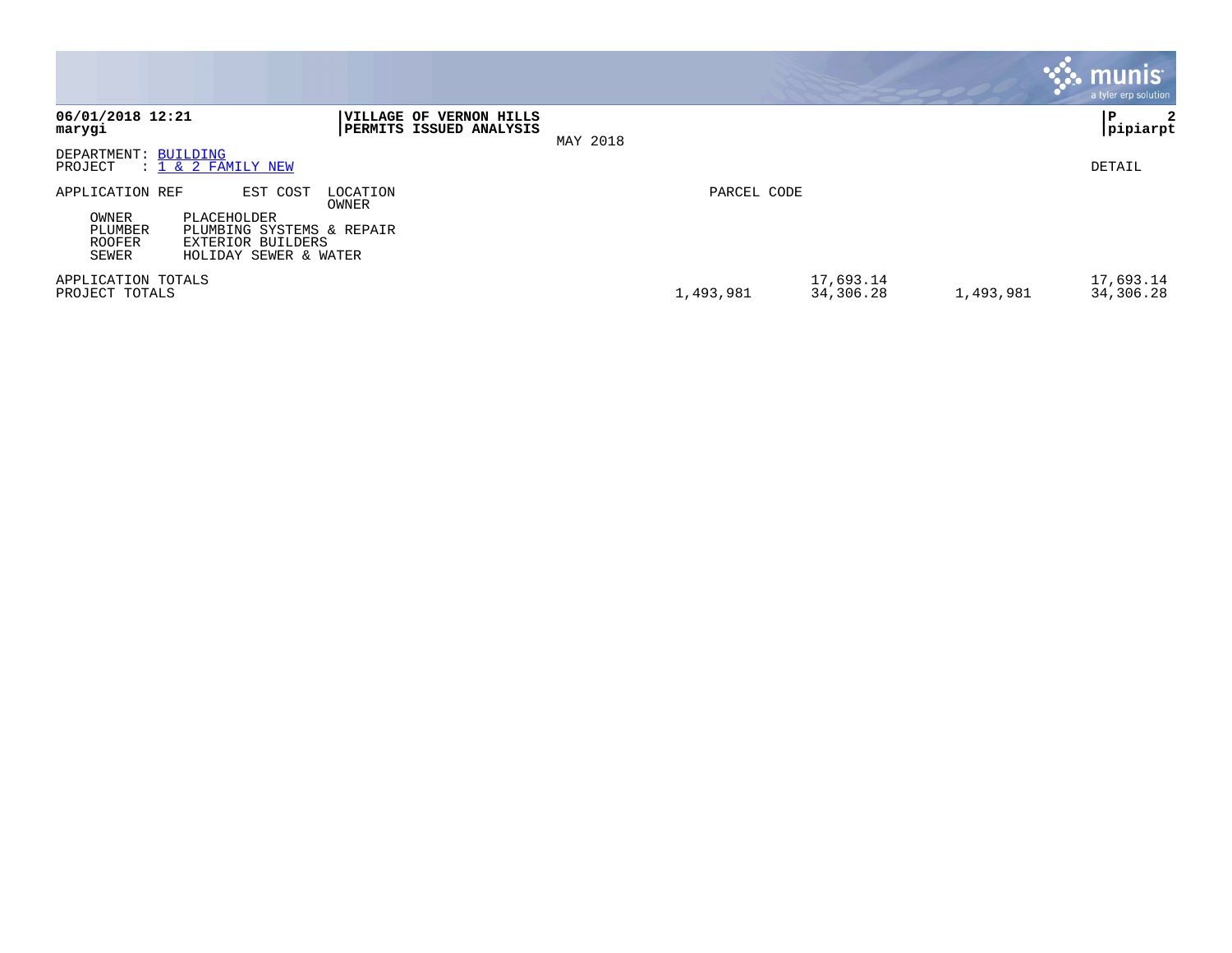|                                                                                                                                                                                                                                                                                                                                              |                                                                                           |                                                                            | munis<br>a tyler erp solution                                       |
|----------------------------------------------------------------------------------------------------------------------------------------------------------------------------------------------------------------------------------------------------------------------------------------------------------------------------------------------|-------------------------------------------------------------------------------------------|----------------------------------------------------------------------------|---------------------------------------------------------------------|
| 06/01/2018 12:21<br>marygi                                                                                                                                                                                                                                                                                                                   | VILLAGE OF VERNON HILLS<br>PERMITS ISSUED ANALYSIS<br>MAY 2018                            |                                                                            | ∣P<br>3<br> pipiarpt                                                |
| DEPARTMENT: BUILDING<br>: COMMERCIAL ALTERATION<br>PROJECT                                                                                                                                                                                                                                                                                   |                                                                                           |                                                                            | DETAIL                                                              |
| APPLICATION REF                                                                                                                                                                                                                                                                                                                              | EST COST<br>LOCATION<br>OWNER                                                             | PARCEL CODE                                                                |                                                                     |
| 2034                                                                                                                                                                                                                                                                                                                                         | 100,000<br>240 HAWTHORN VILLAGE COMMONS<br>US TRUST-BOA-SAM RES                           | 1133302053                                                                 |                                                                     |
| PERMIT NUMBER<br>TYPE<br>MU2324<br><b>COM ALT</b><br>DESC OF WORK:<br>INTERIOR BUILD OUT: MILKCOW                                                                                                                                                                                                                                            | <b>STATUS</b><br>EST COST<br>ISSUED EXPIRES<br><b>ISSUED</b><br>100,000 05/24/18 05/24/19 | PERMITS 05/01/18 - 05/31/18<br>EST VALUE<br>FEES<br>100,000<br>1,200.00    | PERMITS YEAR TO DATE<br>EST VALUE<br>FEES<br>100,000<br>1,200.00    |
| PARTIES INVOLVED:<br>APPLICANT<br>CARPENTER<br>CRS CONTRACTING LLC<br>CONCRETE<br>CRS CONTRACTING LLC<br>ELECTRICIA DOWNING ELECTRIC SERVICES INC<br>GC.<br>CRS CONTRACTING LLC<br><b>HVAC</b><br>INSULATOR<br>CRS CONTRACTING LLC<br><b>OCCUPANT</b><br>MILKCOW<br>OWNER<br>US TRUST-BOA-SAM RES<br>PLUMBER<br>PAYER<br>KWOLITEA & CREAM CO | BLECK & BLECK ARCHITECTS<br>JOHNSON HEATING/COOLING<br>MICAHEL S. GLAZIK PLUMBING INC     |                                                                            |                                                                     |
| APPLICATION TOTALS                                                                                                                                                                                                                                                                                                                           |                                                                                           | 1,200.00                                                                   | 1,200.00                                                            |
| 2134                                                                                                                                                                                                                                                                                                                                         | 20,000<br>150 NORTH FAIRWAY DR 142<br>ARTHUR J ROGERS & CO                                | 1504303179                                                                 |                                                                     |
| PERMIT NUMBER<br>TYPE<br>MU2274<br>CO NO FEE<br>DESC OF WORK:<br>COMMERCIAL ALTERATION - LIVE LOGISTICS                                                                                                                                                                                                                                      | EST COST<br>ISSUED EXPIRES<br>STATUS<br>COMPLT<br>2,000 05/16/18 05/18/19                 | PERMITS 05/01/18 - 05/31/18<br>EST VALUE<br><b>FEES</b><br>.00<br>0        | PERMITS YEAR TO DATE<br>EST VALUE<br>FEES<br>0<br>.00               |
| PARTIES INVOLVED:<br>APPLICANT<br>ARTHUR J ROGERS & CO<br>CARPENTER<br>ARTHUR J ROGERS & CO<br>ARTHUR J ROGERS & CO<br>DRYWALL<br>ELECTRICIA DAHL ELECTRIC<br>GC.<br>ARTHUR J ROGERS & CO<br>LIVE LOGISTICS<br><b>OCCUPANT</b><br>OWNER<br>ARTHUR J ROGERS & CO<br>PAYER<br>ARTHUR J ROGERS & CO                                             |                                                                                           |                                                                            |                                                                     |
| APPLICATION TOTALS                                                                                                                                                                                                                                                                                                                           |                                                                                           | .00                                                                        | .00                                                                 |
| 2195<br>1,000,000                                                                                                                                                                                                                                                                                                                            | 901 NORTH MILWAUKEE AVENUE 500<br>PLACEHOLDER                                             | 1134300013                                                                 |                                                                     |
| PERMIT NUMBER<br>TYPE<br>MU2259<br>COM ALT                                                                                                                                                                                                                                                                                                   | EST COST<br>STATUS<br>ISSUED EXPIRES<br><b>ISSUED</b><br>1,000,000 05/11/18 05/11/19      | PERMITS 05/01/18 - 05/31/18<br>FEES<br>EST VALUE<br>1,000,000<br>10,300.00 | PERMITS YEAR TO DATE<br>EST VALUE<br>FEES<br>1,000,000<br>10,300.00 |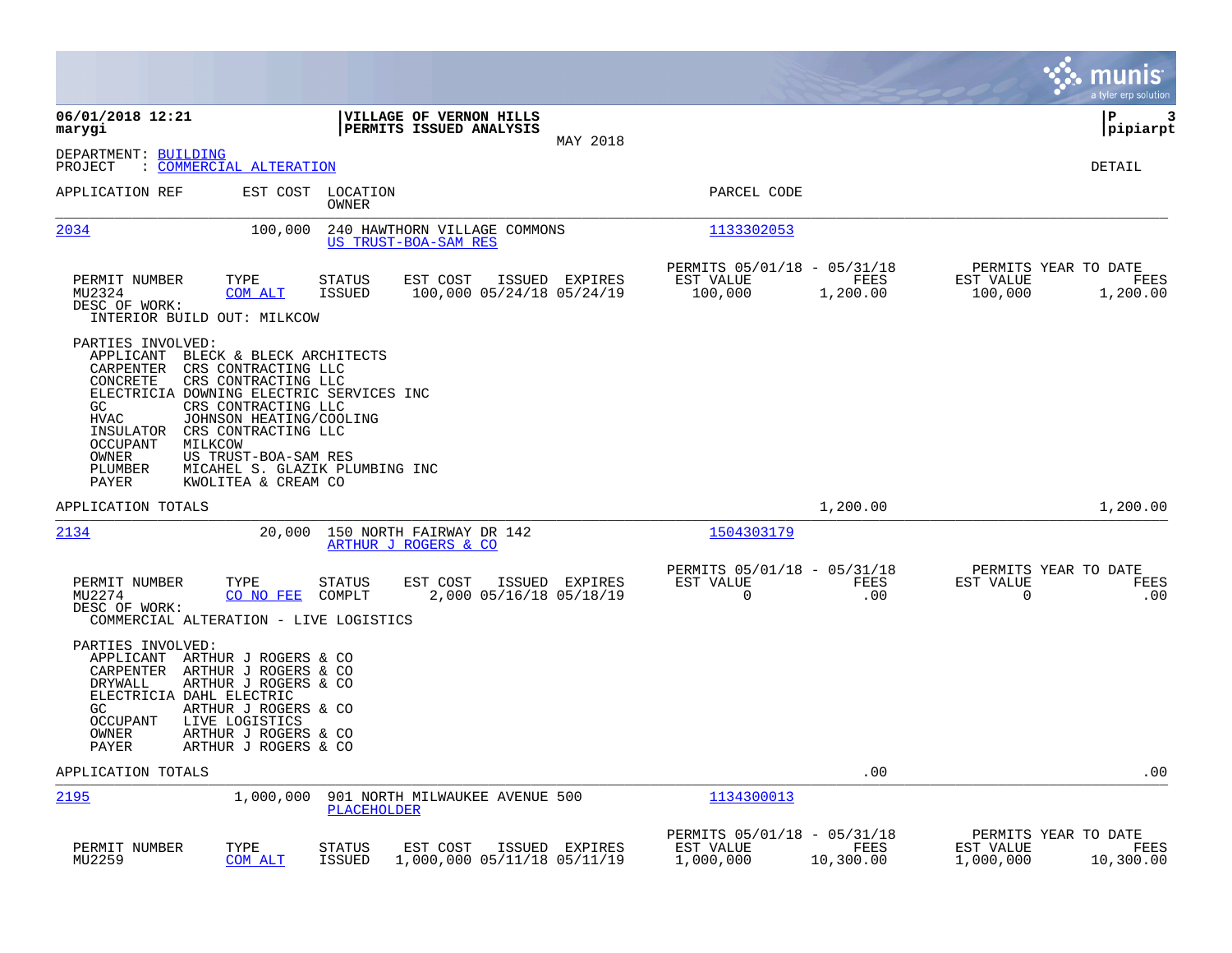|                                                                                                                                                                                                                                                                                                                                                                                                           |                                                                                    |                                                                         | munis<br>a tyler erp solution                                    |
|-----------------------------------------------------------------------------------------------------------------------------------------------------------------------------------------------------------------------------------------------------------------------------------------------------------------------------------------------------------------------------------------------------------|------------------------------------------------------------------------------------|-------------------------------------------------------------------------|------------------------------------------------------------------|
| 06/01/2018 12:21<br>marygi                                                                                                                                                                                                                                                                                                                                                                                | VILLAGE OF VERNON HILLS<br>PERMITS ISSUED ANALYSIS<br>MAY 2018                     |                                                                         | l P<br> pipiarpt                                                 |
| DEPARTMENT: BUILDING<br>PROJECT<br>: COMMERCIAL ALTERATION                                                                                                                                                                                                                                                                                                                                                |                                                                                    |                                                                         | DETAIL                                                           |
| APPLICATION REF<br>EST COST<br>DESC OF WORK:<br>INTERIOR BUILD OUT: BARNES & NOBLE                                                                                                                                                                                                                                                                                                                        | LOCATION<br>OWNER                                                                  | PARCEL CODE                                                             |                                                                  |
| PARTIES INVOLVED:<br>APPLICANT<br>CARPENTER<br>GALLANT CONSTRUCTION<br>CONCRETE<br>GALLANT CONSTRUCTION<br>GALLANT CONSTRUCTION<br>DRYWALL<br>ELECTRICIA NUCORE ELECTRIC<br>GALLANT CONSTRUCTION<br>GC.<br><b>HVAC</b><br>SYSTEMS MECHANICAL<br><b>OCCUPANT</b><br>BARNES & NOBLE<br>PLACEHOLDER<br>OWNER<br>PLUMBER<br>KOHN PLUMBING<br>PAYER<br>PAYER<br>GALLANT CONSTRUCTION<br>KOHN PLUMBING<br>SEWER | HOWELL BELANGER CASTELLI ARCHITECTS<br>HOWELL BELANGER CASTELLI ARCHITECTS         |                                                                         |                                                                  |
| APPLICATION TOTALS                                                                                                                                                                                                                                                                                                                                                                                        |                                                                                    | 10,300.00                                                               | 10,300.00                                                        |
| 2242<br>50,000                                                                                                                                                                                                                                                                                                                                                                                            | 1260 SOUTH MILWAUKEE AVE 400<br>SHAKER APARTMENTS LLC                              | 1515410004                                                              |                                                                  |
| PERMIT NUMBER<br>TYPE<br>MU2232<br><b>COM ALT</b><br>DESC OF WORK:<br>BUILD OUT - FRIED EGG LLC                                                                                                                                                                                                                                                                                                           | STATUS<br>EST COST<br>ISSUED EXPIRES<br><b>ISSUED</b><br>50,000 05/07/18 05/07/19  | PERMITS 05/01/18 - 05/31/18<br>EST VALUE<br>FEES<br>50,000<br>819.00    | PERMITS YEAR TO DATE<br>EST VALUE<br>FEES<br>50,000<br>819.00    |
| PARTIES INVOLVED:<br>ELECTRICIA ROM ELECTRIC<br>GC<br>LE SUEUR PROPERTIES<br>GC<br>FRIED EGG LLC<br><b>OCCUPANT</b><br>FRIED EGG LLC<br>OWNER<br>SHAKER APARTMENTS LLC<br>PAYER<br>HALCYON FUNCTIONAL FOODS INC<br>PAYER<br>FRIED EGG LLC                                                                                                                                                                 |                                                                                    |                                                                         |                                                                  |
| APPLICATION TOTALS                                                                                                                                                                                                                                                                                                                                                                                        |                                                                                    | 819.00                                                                  | 819.00                                                           |
| 2257<br>100,000                                                                                                                                                                                                                                                                                                                                                                                           | 901 NORTH MILWAUKEE AVENUE 400<br>PLACEHOLDER                                      | 1134300013                                                              |                                                                  |
| PERMIT NUMBER<br>TYPE<br>MU2323<br><b>COM ALT</b><br>DESC OF WORK:<br>INTERIOR BUILD OUT: MANAGEMENT OFFICE                                                                                                                                                                                                                                                                                               | <b>STATUS</b><br>EST COST<br>ISSUED EXPIRES<br>ISSUED<br>100,000 05/24/18 05/24/19 | PERMITS 05/01/18 - 05/31/18<br>EST VALUE<br>FEES<br>1,200.00<br>100,000 | PERMITS YEAR TO DATE<br>EST VALUE<br>FEES<br>100,000<br>1,200.00 |
| PARTIES INVOLVED:<br>APPLICANT KA, INC. ARCHITECTURE<br>CARPENTER OSMAN CONSTRUCTION                                                                                                                                                                                                                                                                                                                      |                                                                                    |                                                                         |                                                                  |

 $\mathcal{L}^{\text{max}}$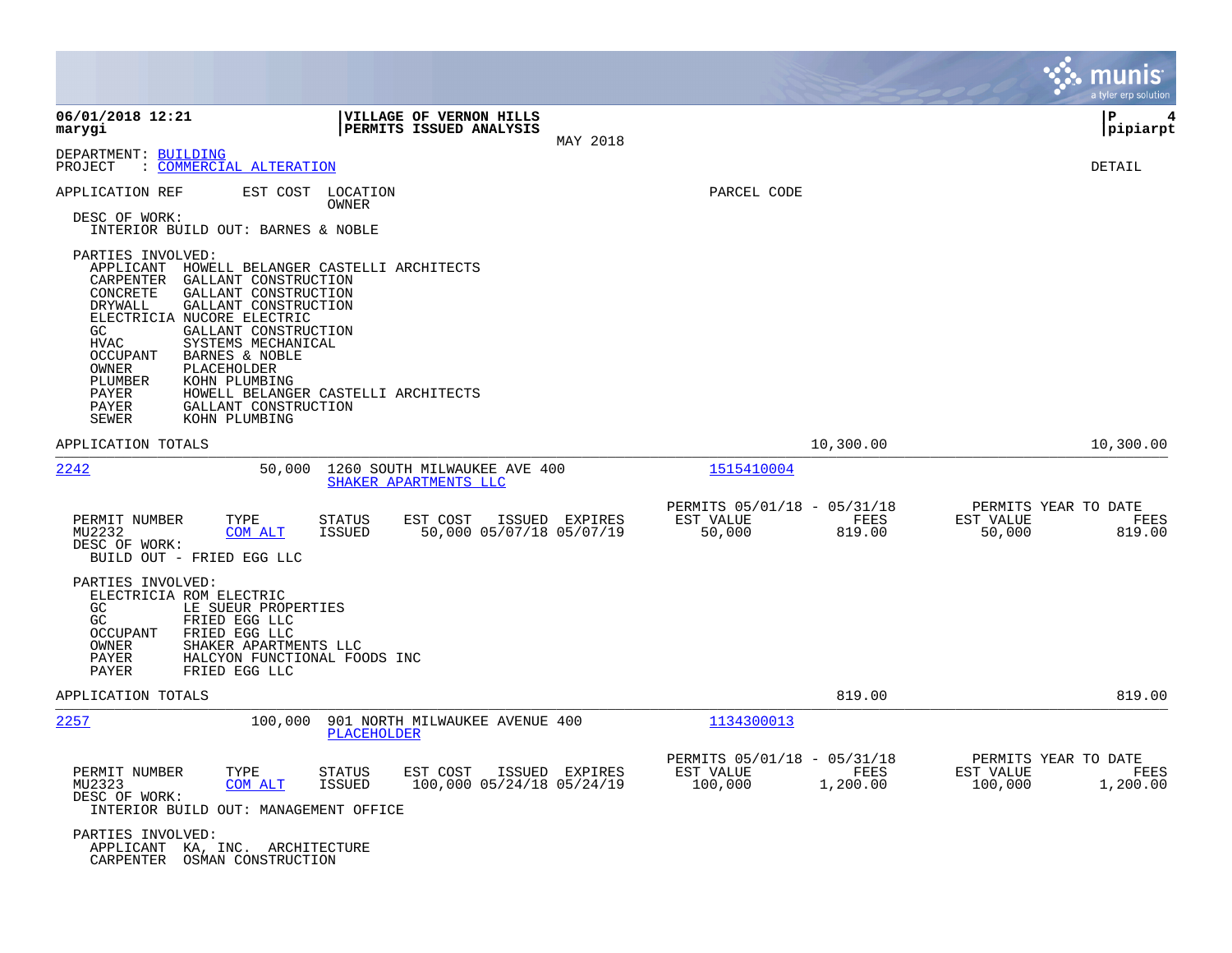|                                                                                                                                                  |                                                                                                                                                                                                                       |                            |                                                    |                |                                                     |                  |                      | munis<br>a tyler erp solution            |
|--------------------------------------------------------------------------------------------------------------------------------------------------|-----------------------------------------------------------------------------------------------------------------------------------------------------------------------------------------------------------------------|----------------------------|----------------------------------------------------|----------------|-----------------------------------------------------|------------------|----------------------|------------------------------------------|
| 06/01/2018 12:21<br>marygi                                                                                                                       |                                                                                                                                                                                                                       |                            | VILLAGE OF VERNON HILLS<br>PERMITS ISSUED ANALYSIS | MAY 2018       |                                                     |                  |                      | Р<br>5<br> pipiarpt                      |
| DEPARTMENT: BUILDING<br>PROJECT                                                                                                                  | : COMMERCIAL ALTERATION                                                                                                                                                                                               |                            |                                                    |                |                                                     |                  |                      | DETAIL                                   |
| APPLICATION REF<br><b>DRYWALL</b><br>GC<br>GC<br>HVAC<br>OCCUPANT<br>OWNER<br>PLUMBER<br>PAYER<br><b>ROOFER</b>                                  | OSMAN CONSTRUCTION<br>ELECTRICIA CPI POWER & CONTROL<br>OSMAN CONSTRUCTION<br>REGENCY CENTERS LP<br>METAL MECHANICS<br>REGENCY CENTERS LP<br>PLACEHOLDER<br>VORTEX PLUMBING<br>REGENCY CENTERS LP<br>OLSSON ROOFING   | EST COST LOCATION<br>OWNER |                                                    |                | PARCEL CODE                                         |                  |                      |                                          |
| APPLICATION TOTALS                                                                                                                               |                                                                                                                                                                                                                       |                            |                                                    |                |                                                     | 1,200.00         |                      | 1,200.00                                 |
| 2330                                                                                                                                             | 185,000                                                                                                                                                                                                               | TOM WARD                   | 945 LAKEVIEW PKY 130                               |                | 1133302013                                          |                  |                      |                                          |
| PERMIT NUMBER<br>MU2305<br>DESC OF WORK:                                                                                                         | TYPE<br>COM ALT<br>BUILD OUT: POMCO                                                                                                                                                                                   | <b>STATUS</b><br>ISSUED    | EST COST<br>185,000 05/22/18 05/22/19              | ISSUED EXPIRES | PERMITS 05/01/18 - 05/31/18<br>EST VALUE<br>185,000 | FEES<br>3,900.00 | EST VALUE<br>185,000 | PERMITS YEAR TO DATE<br>FEES<br>3,900.00 |
| PARTIES INVOLVED:<br>APPLICANT<br>CARPENTER<br>CONCRETE<br>DRYWALL<br>GC<br><b>HVAC</b><br>OCCUPANT<br>OWNER<br>PLUMBER<br>PAYER<br><b>SEWER</b> | BLECK & BLECK ARCHITECTS<br>SOVA REMODELING<br>HT STRENGER<br>SOVA REMODELING<br>ELECTRICIA DOWNING ELECTRIC<br>MICHAEL MANGIARACINA<br>AIR BLUE<br>POMCO<br>TOM WARD<br>HT STRENGER<br>POMPEII 3, INC<br>HT STRENGER |                            |                                                    |                |                                                     |                  |                      |                                          |
| APPLICATION TOTALS                                                                                                                               |                                                                                                                                                                                                                       |                            |                                                    |                |                                                     | 3,900.00         |                      | 3,900.00                                 |
| 2349                                                                                                                                             | 54,700                                                                                                                                                                                                                | 970 WOODLANDS PKY          | VAN VLISSINGEN & CO                                |                | 1515103034                                          |                  |                      |                                          |
| PERMIT NUMBER<br>MU2349<br>DESC OF WORK:                                                                                                         | TYPE<br><u>COM ALT</u><br>COMMERCIAL ALTERATION - VIEWORKS AMERICA                                                                                                                                                    | <b>STATUS</b><br>ISSUED    | EST COST<br>ISSUED<br>54,700 05/30/18 05/30/19     | EXPIRES        | PERMITS 05/01/18 - 05/31/18<br>EST VALUE<br>54,700  | FEES<br>866.00   | EST VALUE<br>54,700  | PERMITS YEAR TO DATE<br>FEES<br>866.00   |
| PARTIES INVOLVED:<br>GC<br>HVAC                                                                                                                  | CARPENTER BUILD CORP INC<br>ELECTRICIA HOMESTEAD ELECTRIC<br>BUILD CORP INC<br>EHMS MECHANICAL SERVICES                                                                                                               |                            |                                                    |                |                                                     |                  |                      |                                          |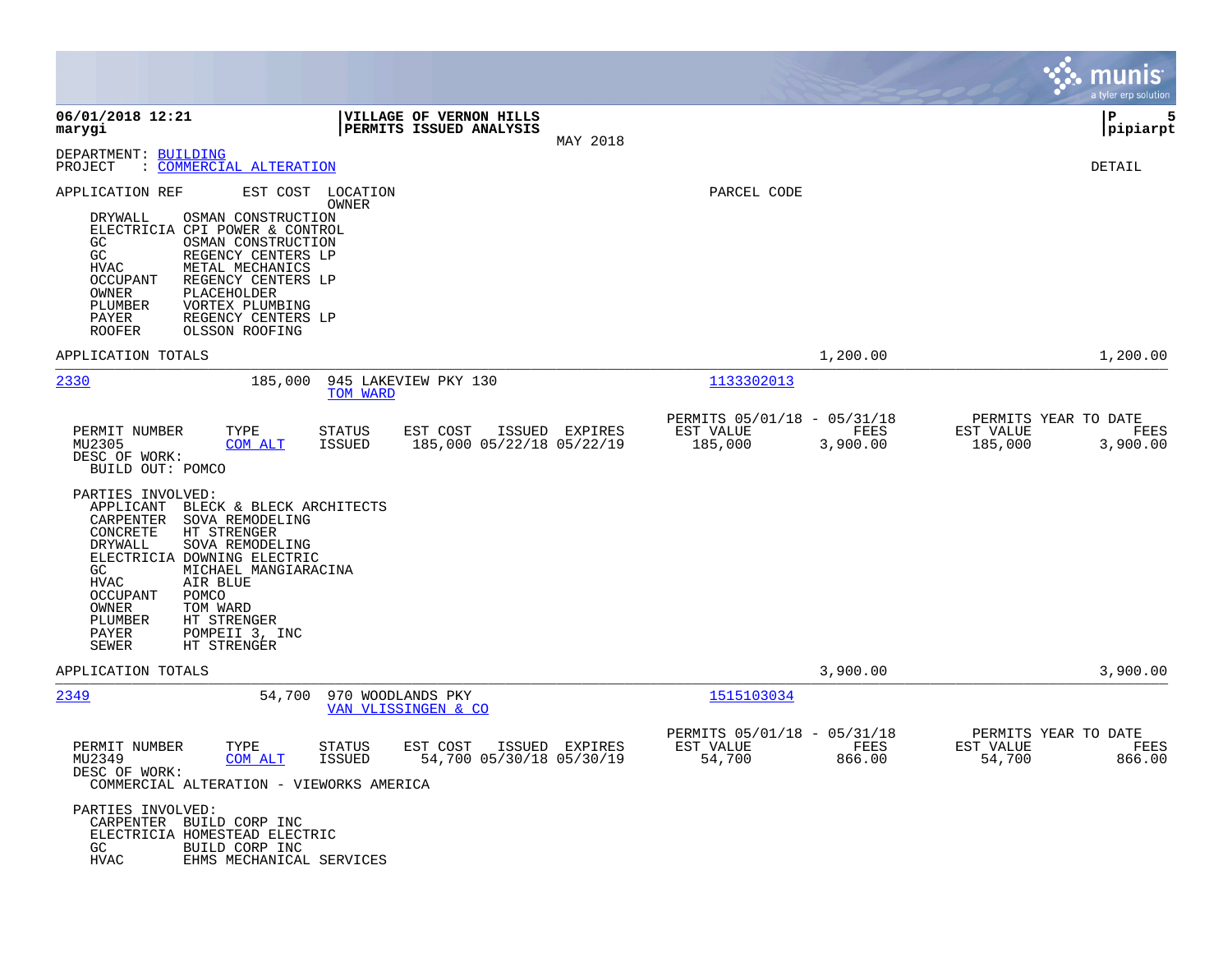|                                                                                                                                            |                                                                                         |                                  | <b>munis</b><br>a tyler erp solution |
|--------------------------------------------------------------------------------------------------------------------------------------------|-----------------------------------------------------------------------------------------|----------------------------------|--------------------------------------|
| 06/01/2018 12:21<br>marygi                                                                                                                 | <b>VERNON HILLS</b><br><b>IVILLAGE OF</b><br><b>PERMITS ISSUED ANALYSIS</b><br>MAY 2018 |                                  | 6<br> pipiarpt                       |
| DEPARTMENT: BUILDING<br>: COMMERCIAL ALTERATION<br>PROJECT                                                                                 |                                                                                         |                                  | DETAIL                               |
| APPLICATION REF<br>EST COST<br>LOCATION<br>OWNER<br>OCCUPANT<br>VIEWORKS AMERICA<br>OWNER<br>VAN VLISSINGEN & CO<br>PLUMBER<br>AG PLUMBING |                                                                                         | PARCEL CODE                      |                                      |
| APPLICATION TOTALS<br>PROJECT TOTALS                                                                                                       |                                                                                         | 866.00<br>1,489,700<br>18,285.00 | 866.00<br>1,489,700<br>18,285.00     |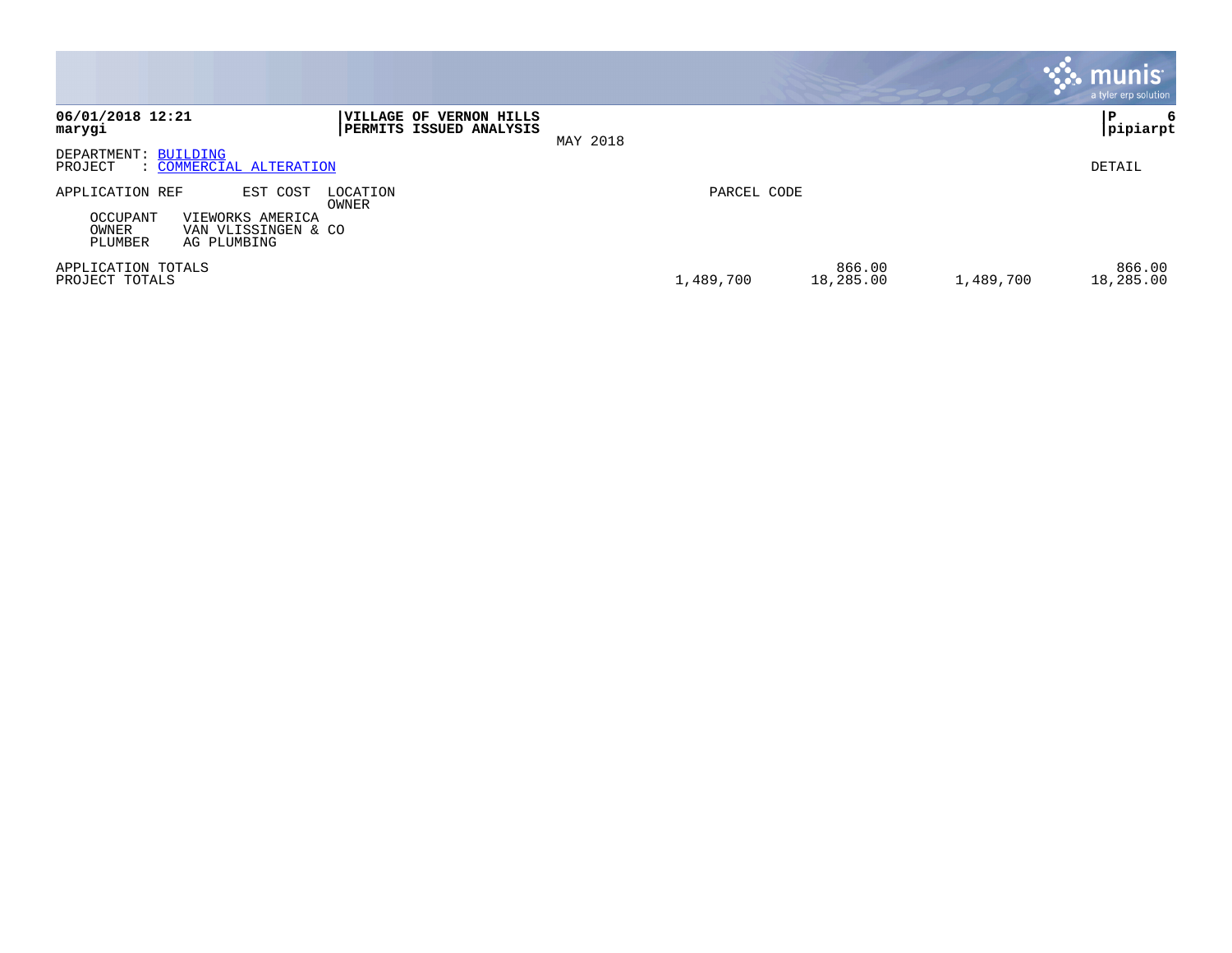|                                                                                                                                                                                                                    |                                                                                   |                                                                             | munis<br>a tyler erp solution                                        |
|--------------------------------------------------------------------------------------------------------------------------------------------------------------------------------------------------------------------|-----------------------------------------------------------------------------------|-----------------------------------------------------------------------------|----------------------------------------------------------------------|
| 06/01/2018 12:21<br>marygi                                                                                                                                                                                         | VILLAGE OF VERNON HILLS<br>PERMITS ISSUED ANALYSIS                                |                                                                             | 7<br>P<br> pipiarpt                                                  |
| DEPARTMENT: BUILDING<br>: <u>AC/FURNACE</u><br>PROJECT                                                                                                                                                             | MAY 2018                                                                          |                                                                             | DETAIL                                                               |
| APPLICATION REF                                                                                                                                                                                                    | EST COST LOCATION<br>OWNER                                                        | PARCEL CODE                                                                 |                                                                      |
| 2326<br>3,311                                                                                                                                                                                                      | 1861 SAWGRASS ST<br>SCOTT M & RANDEE B ELESH                                      | 1128303037                                                                  |                                                                      |
| PERMIT NUMBER<br>TYPE<br>MU2220<br><b>AC/FURN</b><br>DESC OF WORK:<br>A/C ONLY                                                                                                                                     | EST COST<br>STATUS<br>ISSUED EXPIRES<br>3,311 05/04/18 05/04/19<br>ISSUED         | PERMITS 05/01/18 - 05/31/18<br>EST VALUE<br>FEES<br>$\overline{0}$<br>50.00 | PERMITS YEAR TO DATE<br>EST VALUE<br>FEES<br>$\overline{0}$<br>50.00 |
| PARTIES INVOLVED:<br>APPLICANT<br>ROBINSON HEATING & COOLING<br>GC<br>ROBINSON HEATING & COOLING<br>ROBINSON HEATING & COOLING<br>HVAC<br>OWNER<br>SCOTT M & RANDEE B ELESH<br>PAYER<br>ROBINSON HEATING & COOLING |                                                                                   |                                                                             |                                                                      |
| APPLICATION TOTALS                                                                                                                                                                                                 |                                                                                   | 50.00                                                                       | 50.00                                                                |
| 2352<br>6,090                                                                                                                                                                                                      | 1226 GEORGETOWN WAY<br><b>KEVIN FERNANDEZ</b>                                     | 1515102061                                                                  |                                                                      |
| PERMIT NUMBER<br>TYPE<br>MU2248<br><b>AC/FURN</b><br>DESC OF WORK:<br>AC/FURNACE                                                                                                                                   | ISSUED EXPIRES<br>STATUS<br>EST COST<br>6,090 05/09/18 05/09/19<br>COMPLT         | PERMITS 05/01/18 - 05/31/18<br>EST VALUE<br>FEES<br>$\mathbf 0$<br>60.90    | PERMITS YEAR TO DATE<br>EST VALUE<br>FEES<br>$\Omega$<br>60.90       |
| PARTIES INVOLVED:<br>APPLICANT<br>COMMANDE SERVICE CENTER INC<br>COMMANDE SERVICE CENTER INC<br>GC<br>HVAC<br>COMMANDE SERVICE CENTER INC<br>KEVIN FERNANDEZ<br>OWNER<br>PAYER<br>COMMANDE SERVICE CENTER INC      |                                                                                   |                                                                             |                                                                      |
| APPLICATION TOTALS                                                                                                                                                                                                 |                                                                                   | 60.90                                                                       | 60.90                                                                |
| 2368                                                                                                                                                                                                               | 10,941 1690 LOCKE LN<br>SCOTT D & SUSAN C DANIEL                                  | 1129312023                                                                  |                                                                      |
| PERMIT NUMBER<br>TYPE<br>MU2263<br>AC/FURN<br>DESC OF WORK:<br>A/C AND FURNACE                                                                                                                                     | <b>STATUS</b><br>EST COST<br>ISSUED EXPIRES<br>10,941 05/14/18 05/21/19<br>COMPLT | PERMITS 05/01/18 - 05/31/18<br>EST VALUE<br>FEES<br>0<br>109.41             | PERMITS YEAR TO DATE<br>EST VALUE<br>FEES<br>0<br>109.41             |
| PARTIES INVOLVED:<br>APPLICANT ARS OF ILLINOIS<br>GC<br>ARS OF ILLINOIS<br>HVAC<br>ARS OF ILLINOIS<br>SCOTT D & SUSAN C DANIEL<br>OWNER<br>PAYER<br>ARS OF ILLINOIS                                                |                                                                                   |                                                                             |                                                                      |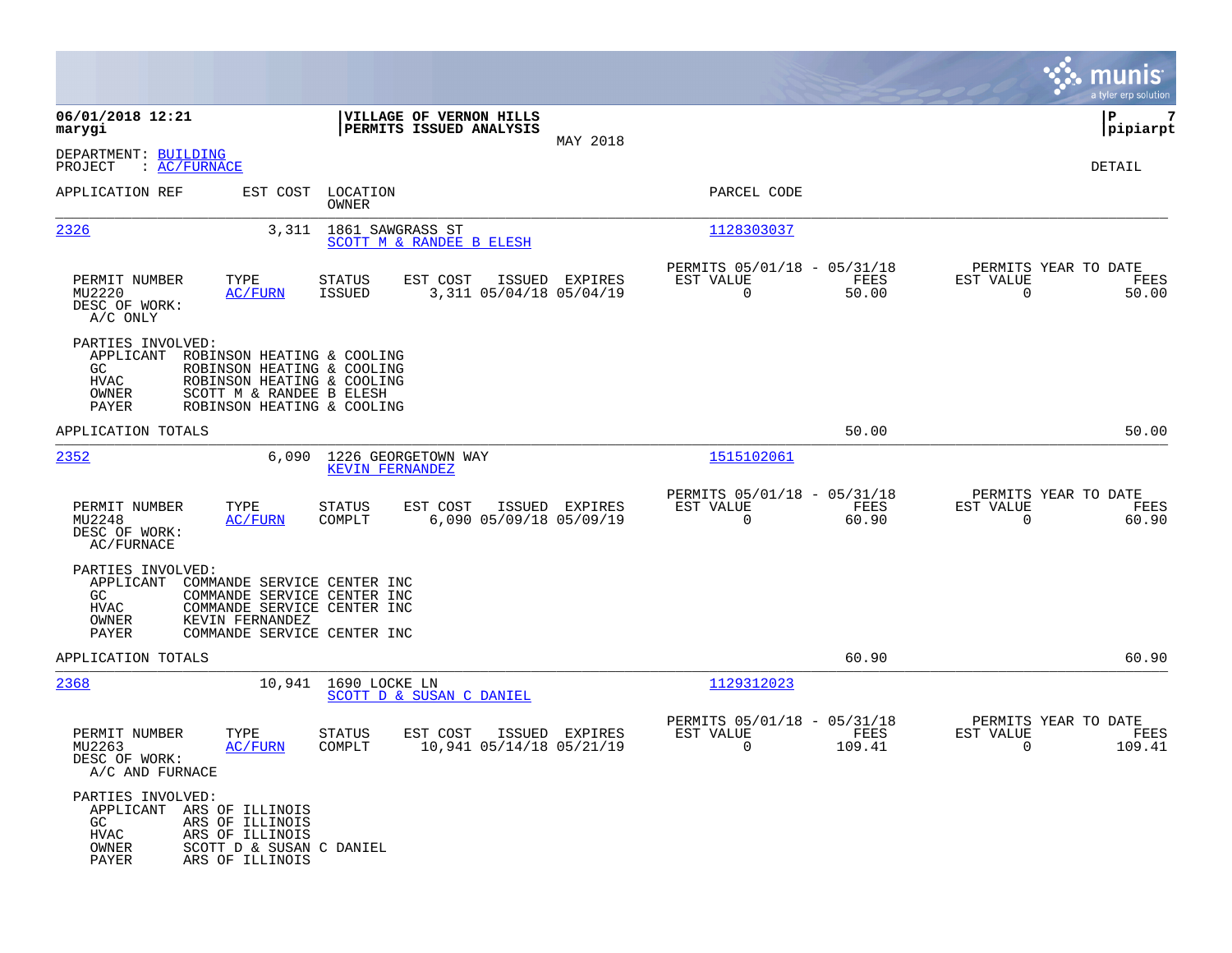|                                                                                                                                                                                                                      |                                                                                  |                                                                          | munis<br>a tyler erp solution                                     |
|----------------------------------------------------------------------------------------------------------------------------------------------------------------------------------------------------------------------|----------------------------------------------------------------------------------|--------------------------------------------------------------------------|-------------------------------------------------------------------|
| 06/01/2018 12:21<br>marygi                                                                                                                                                                                           | VILLAGE OF VERNON HILLS<br>PERMITS ISSUED ANALYSIS<br>MAY 2018                   |                                                                          | P<br>8<br> pipiarpt                                               |
| DEPARTMENT: BUILDING<br>PROJECT<br>$\colon$ AC/FURNACE                                                                                                                                                               |                                                                                  |                                                                          | DETAIL                                                            |
| APPLICATION REF<br>EST COST                                                                                                                                                                                          | LOCATION<br>OWNER                                                                | PARCEL CODE                                                              |                                                                   |
| APPLICATION TOTALS                                                                                                                                                                                                   |                                                                                  | 109.41                                                                   | 109.41                                                            |
| 2389<br>6,135                                                                                                                                                                                                        | 1588 CYPRESS POINTE DR<br>JEROME & STACY REID                                    | 1132212001                                                               |                                                                   |
| PERMIT NUMBER<br>TYPE<br>MU2295<br>AC/FURN<br>DESC OF WORK:<br>AC/FURNACE                                                                                                                                            | <b>STATUS</b><br>EST COST<br>ISSUED EXPIRES<br>COMPLT<br>6,135 05/18/18 05/18/19 | PERMITS 05/01/18 - 05/31/18<br>EST VALUE<br>FEES<br>$\mathbf 0$<br>61.35 | PERMITS YEAR TO DATE<br>EST VALUE<br>FEES<br>$\mathbf 0$<br>61.35 |
| PARTIES INVOLVED:<br>APPLICANT<br>ROBINSON HEATING & COOLING<br>GC<br>ROBINSON HEATING & COOLING<br><b>HVAC</b><br>ROBINSON HEATING & COOLING<br>OWNER<br>JEROME & STACY REID<br>ROBINSON HEATING & COOLING<br>PAYER |                                                                                  |                                                                          |                                                                   |
| APPLICATION TOTALS                                                                                                                                                                                                   |                                                                                  | 61.35                                                                    | 61.35                                                             |
| 2400<br>2,890                                                                                                                                                                                                        | 1140 GEORGETOWN WAY<br>PLACEHOLDER                                               | 1515102046                                                               |                                                                   |
| PERMIT NUMBER<br>TYPE<br>MU2312<br>AC/FURN<br>DESC OF WORK:<br>A/C ONLY                                                                                                                                              | <b>STATUS</b><br>EST COST<br>ISSUED EXPIRES<br>ISSUED<br>2,890 05/22/18 05/22/19 | PERMITS 05/01/18 - 05/31/18<br>FEES<br>EST VALUE<br>$\mathbf 0$<br>50.00 | PERMITS YEAR TO DATE<br>EST VALUE<br>FEES<br>$\mathbf 0$<br>50.00 |
| PARTIES INVOLVED:<br>APPLICANT<br>AMERICAN COMFORT CENTRAL<br>GC<br>AMERICAN COMFORT CENTRAL<br>HVAC<br>AMERICAN COMFORT CENTRAL<br>PLACEHOLDER<br>OWNER<br>PAYER<br>AMERICAN COMFORT CENTRAL                        |                                                                                  |                                                                          |                                                                   |
| APPLICATION TOTALS                                                                                                                                                                                                   |                                                                                  | 50.00                                                                    | 50.00                                                             |
| 2432                                                                                                                                                                                                                 | 6,411 504 VALHALLA TER<br>O ZHANG D ZOU                                          | 1129311071                                                               |                                                                   |
| PERMIT NUMBER<br>TYPE<br>MU2344<br><b>AC/FURN</b><br>DESC OF WORK:<br>A/C AND FURNACE                                                                                                                                | STATUS<br>EST COST ISSUED EXPIRES<br>ISSUED<br>6,411 05/30/18 05/30/19           | PERMITS 05/01/18 - 05/31/18<br>EST VALUE<br>FEES<br>$\Omega$<br>64.11    | PERMITS YEAR TO DATE<br>EST VALUE<br>FEES<br>64.11<br>$\Omega$    |
| PARTIES INVOLVED:<br>APPLICANT<br>Q ZHANG D ZOU<br>GC<br>Q ZHANG D ZOU<br><b>HVAC</b>                                                                                                                                | MIDWEST COMFORT HEATING & COOLING                                                |                                                                          |                                                                   |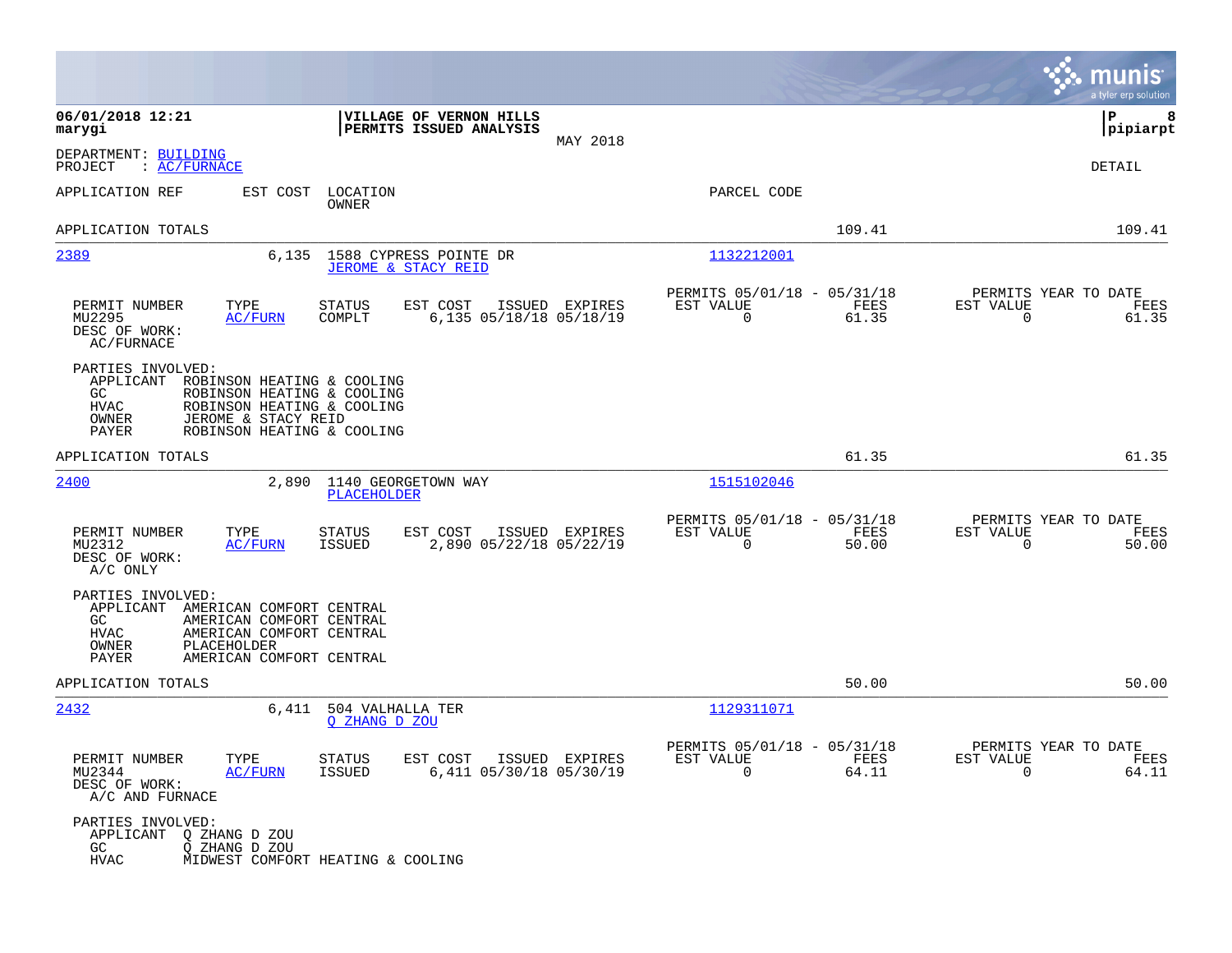|                                                                       |                                                                                                 |                                         |                                                           |          |                                               |                 |                       | munis<br>a tyler erp solution         |
|-----------------------------------------------------------------------|-------------------------------------------------------------------------------------------------|-----------------------------------------|-----------------------------------------------------------|----------|-----------------------------------------------|-----------------|-----------------------|---------------------------------------|
| 06/01/2018 12:21<br>marygi                                            |                                                                                                 |                                         | <b>VILLAGE OF VERNON HILLS</b><br>PERMITS ISSUED ANALYSIS | MAY 2018 |                                               |                 |                       | 9<br>${\bf P}$<br> pipiarpt           |
| DEPARTMENT: BUILDING<br>PROJECT                                       | : AC/FURNACE                                                                                    |                                         |                                                           |          |                                               |                 |                       | DETAIL                                |
| APPLICATION REF                                                       | EST COST                                                                                        | LOCATION<br>OWNER                       |                                                           |          | PARCEL CODE                                   |                 |                       |                                       |
| OWNER<br><b>PAYER</b>                                                 | O ZHANG D<br>ZOU<br>O ZHANG D ZOU                                                               |                                         |                                                           |          |                                               |                 |                       |                                       |
| APPLICATION TOTALS                                                    |                                                                                                 |                                         |                                                           |          |                                               | 64.11           |                       | 64.11                                 |
| 2454                                                                  | 7,725                                                                                           | 469 BAY TREE CIR<br>LYNN B IMAI TRUSTEE |                                                           |          | 1133401079                                    |                 |                       |                                       |
| PERMIT NUMBER<br>MU2364<br>DESC OF WORK:<br>A/C AND FURNACE           | TYPE<br>AC/FURN                                                                                 | STATUS<br><b>ISSUED</b>                 | EST COST<br>ISSUED<br>7,725 05/31/18 05/31/19             | EXPIRES  | PERMITS 05/01/18 - 05/31/18<br>EST VALUE<br>0 | FEES<br>77.25   | EST VALUE<br>$\Omega$ | PERMITS YEAR TO DATE<br>FEES<br>77.25 |
| PARTIES INVOLVED:<br>APPLICANT<br>GC<br><b>HVAC</b><br>OWNER<br>PAYER | ARS OF ILLINOIS<br>ARS OF ILLINOIS<br>ARS OF ILLINOIS<br>LYNN B IMAI TRUSTEE<br>ARS OF ILLINOIS |                                         |                                                           |          |                                               |                 |                       |                                       |
| APPLICATION TOTALS<br>PROJECT TOTALS                                  |                                                                                                 |                                         |                                                           |          | 0                                             | 77.25<br>473.02 | $\Omega$              | 77.25<br>473.02                       |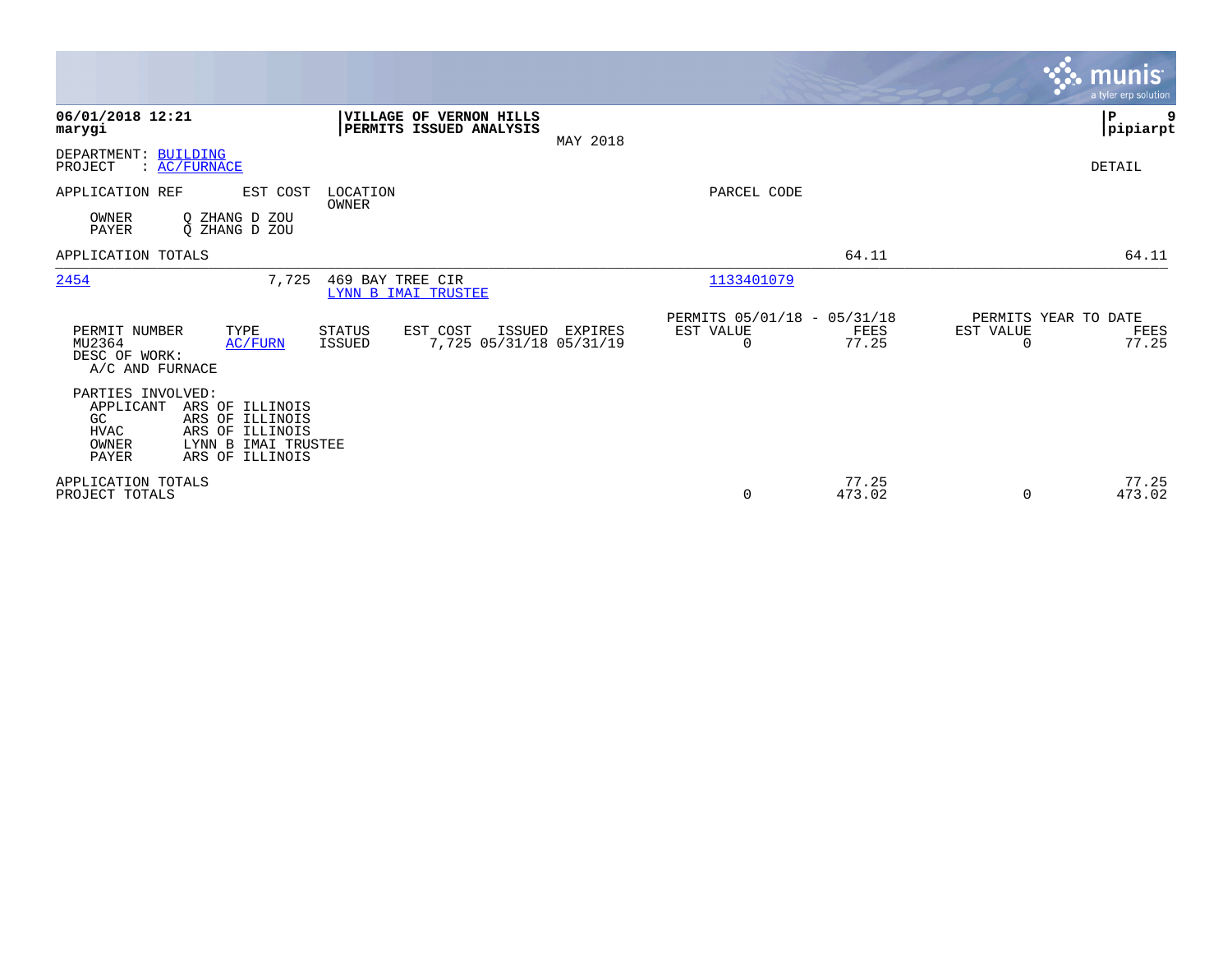|                                                                                                                                                                                                           |                                                                        |                                         |                                                         |             |                                               | munis<br>a tyler erp solution |
|-----------------------------------------------------------------------------------------------------------------------------------------------------------------------------------------------------------|------------------------------------------------------------------------|-----------------------------------------|---------------------------------------------------------|-------------|-----------------------------------------------|-------------------------------|
| 06/01/2018 12:21<br>marygi                                                                                                                                                                                | VILLAGE OF VERNON HILLS<br>PERMITS ISSUED ANALYSIS                     | MAY 2018                                |                                                         |             |                                               | ΙP<br>10<br> pipiarpt         |
| DEPARTMENT: BUILDING<br>PROJECT<br>: NEW BUSINESS NO REMODEL                                                                                                                                              |                                                                        |                                         |                                                         |             |                                               | DETAIL                        |
| APPLICATION REF                                                                                                                                                                                           | EST COST LOCATION<br>OWNER                                             |                                         | PARCEL CODE                                             |             |                                               |                               |
| 2216                                                                                                                                                                                                      | $\Omega$<br>209 BUTTERFIELD RD<br>FRANK & CHRISTINE GIEGER             |                                         | 1505308139                                              |             |                                               |                               |
| PERMIT NUMBER<br>TYPE<br>MU2335<br>CO NO FEE<br>DESC OF WORK:                                                                                                                                             | <b>STATUS</b><br>EST COST<br>COMPLT                                    | ISSUED EXPIRES<br>$0$ 05/25/18 05/25/19 | PERMITS 05/01/18 - 05/31/18<br>EST VALUE<br>$\mathbf 0$ | FEES<br>.00 | PERMITS YEAR TO DATE<br>EST VALUE<br>0        | FEES<br>.00                   |
| CO - JOYERIA GUILLE<br>PARTIES INVOLVED:<br>APPLICANT BLANCA CAMACHO<br>GC.<br>BLANCA CAMACHO<br><b>OCCUPANT</b><br>JOYERIA GUILLE<br>FRANK & CHRISTINE GIEGER<br>OWNER<br><b>PAYER</b><br>BLANCA CAMACHO |                                                                        |                                         |                                                         |             |                                               |                               |
| APPLICATION TOTALS                                                                                                                                                                                        |                                                                        |                                         |                                                         | .00         |                                               | .00                           |
| 2262                                                                                                                                                                                                      | 0 1101 SOUTH MILWAUKEE AVE 106<br>DEMONTE BUILDERS INC                 |                                         | 1515201005                                              |             |                                               |                               |
| PERMIT NUMBER<br>TYPE<br>MU2240<br>CO NO FEE<br>DESC OF WORK:<br>CERT OF OCC -LASH'D                                                                                                                      | STATUS<br>EST COST<br>COMPLT                                           | ISSUED EXPIRES<br>$0$ 05/08/18 05/08/19 | PERMITS 05/01/18 - 05/31/18<br>EST VALUE<br>$\mathbf 0$ | FEES<br>.00 | PERMITS YEAR TO DATE<br>EST VALUE<br>$\Omega$ | FEES<br>.00                   |
| PARTIES INVOLVED:<br>APPLICANT LASH'D LLC<br>LASH'D LLC<br>GC.<br>LASH'D LLC<br><b>OCCUPANT</b><br>OWNER<br>DEMONTE BUILDERS INC<br>PAYER<br>LASH'D LLC                                                   |                                                                        |                                         |                                                         |             |                                               |                               |
| APPLICATION TOTALS                                                                                                                                                                                        |                                                                        |                                         |                                                         | .00         |                                               | .00                           |
| 2299                                                                                                                                                                                                      | 0 701 NORTH MILWAUKEE AVE 354<br>RIVERTREE AT VERNON HILLS PARTNERSHIP |                                         | 1503102005                                              |             |                                               |                               |
| PERMIT NUMBER<br>TYPE<br>MU2298<br>CO NO FEE<br>DESC OF WORK:<br>CERT OF OCC - PRECOR HOME FITNESS                                                                                                        | STATUS<br>EST COST<br>COMPLT                                           | ISSUED EXPIRES<br>$0$ 05/21/18 05/21/19 | PERMITS 05/01/18 - 05/31/18<br>EST VALUE<br>$\mathbf 0$ | FEES<br>.00 | PERMITS YEAR TO DATE<br>EST VALUE<br>0        | FEES<br>.00                   |
| PARTIES INVOLVED:<br>APPLICANT PRECOR HOME FITNESS<br>PRECOR HOME FITNESS<br>GC<br>OCCUPANT<br>PRECOR HOME FITNESS<br>OWNER<br>PAYER<br>PRECOR HOME FITNESS                                               | RIVERTREE AT VERNON HILLS PARTNERSHIP                                  |                                         |                                                         |             |                                               |                               |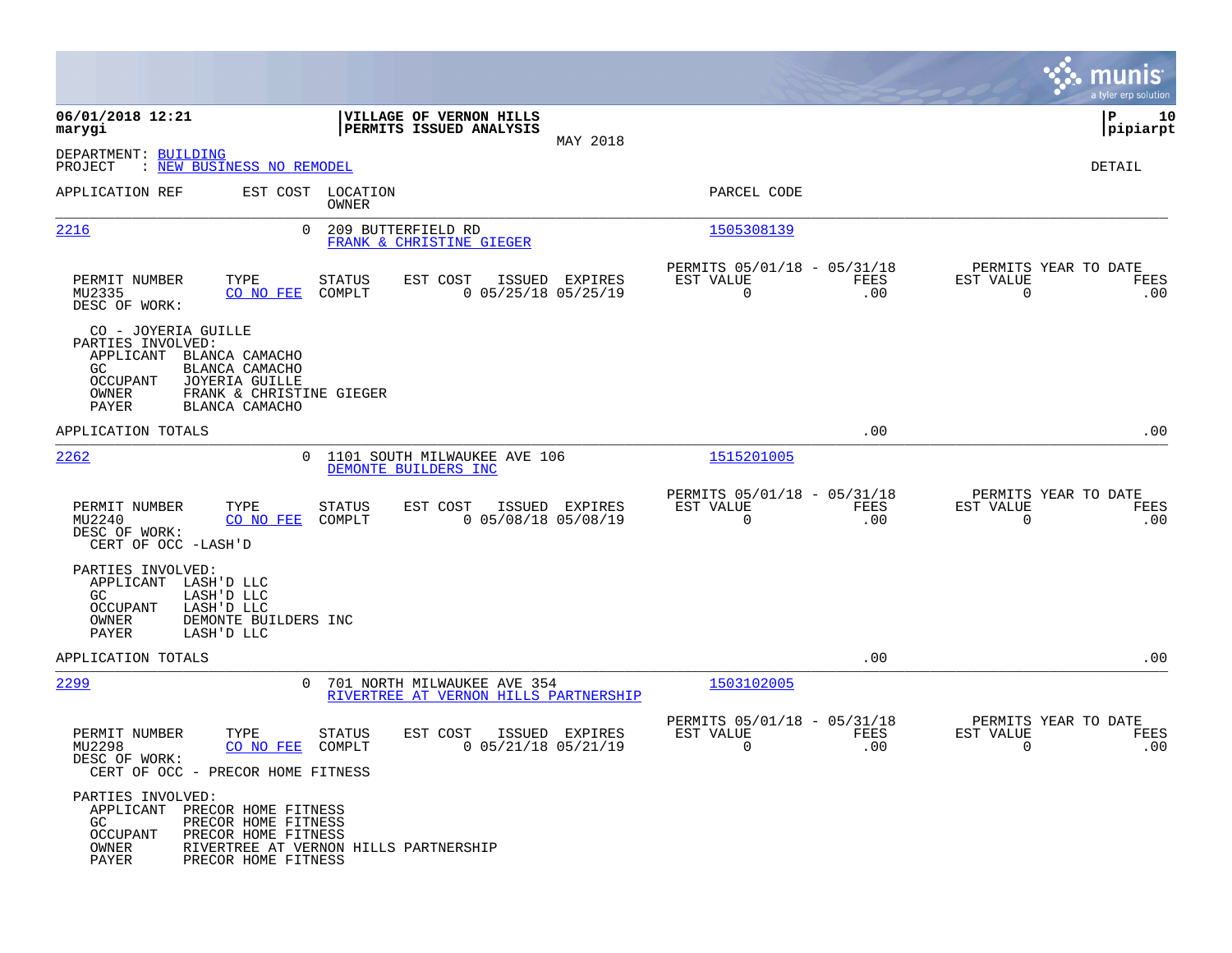|                                                                                                                                                        |                                                                                 |                                                                                       | munis<br>a tyler erp solution                                                  |
|--------------------------------------------------------------------------------------------------------------------------------------------------------|---------------------------------------------------------------------------------|---------------------------------------------------------------------------------------|--------------------------------------------------------------------------------|
| 06/01/2018 12:21<br>marygi                                                                                                                             | VILLAGE OF VERNON HILLS<br>PERMITS ISSUED ANALYSIS<br>MAY 2018                  |                                                                                       | l P<br>11<br> pipiarpt                                                         |
| DEPARTMENT: BUILDING<br>: NEW BUSINESS NO REMODEL<br>PROJECT                                                                                           |                                                                                 |                                                                                       | DETAIL                                                                         |
| APPLICATION REF<br>EST COST<br>LOCATION<br>OWNER                                                                                                       |                                                                                 | PARCEL CODE                                                                           |                                                                                |
| APPLICATION TOTALS                                                                                                                                     |                                                                                 | .00                                                                                   | .00                                                                            |
| 2356<br>$\Omega$<br>CENTENNIAL                                                                                                                         | 523 HAWTHORN CTR                                                                | 1133401086                                                                            |                                                                                |
| PERMIT NUMBER<br>TYPE<br>STATUS<br>MU2253<br>NO REMODEL COMPLT<br>MU2269<br>CO NO FEE<br>COMPLT<br>DESC OF WORK:<br>CO: LIONESSE BEAUTY BAR            | EST COST<br>ISSUED<br>EXPIRES<br>$0$ 05/09/18 05/15/19<br>$0$ 05/15/18 05/15/19 | PERMITS 05/01/18 - 05/31/18<br>EST VALUE<br>FEES<br>0<br>150.00<br>$\mathbf 0$<br>.00 | PERMITS YEAR TO DATE<br>EST VALUE<br>FEES<br>0<br>150.00<br>$\mathbf 0$<br>.00 |
| PARTIES INVOLVED:<br>GC<br>LIONESSE BEAUTY BAR<br>LIONESSE BEAUTY BAR<br><b>OCCUPANT</b><br>CENTENNIAL<br>OWNER<br><b>PAYER</b><br>LIONESSE BEAUTY BAR |                                                                                 |                                                                                       |                                                                                |
| APPLICATION TOTALS                                                                                                                                     |                                                                                 | 150.00                                                                                | 150.00                                                                         |
| 2361<br>$\Omega$                                                                                                                                       | 6 EAST PHILLIP RD 1110<br>VERNON HILLS ACC LLC                                  | 1504107007                                                                            |                                                                                |
| TYPE<br>PERMIT NUMBER<br><b>STATUS</b><br>MU2256<br>NO REMODEL ISSUED<br>DESC OF WORK:<br>CO- SERPICO FAMILY EYE CARE INC                              | EST COST<br>ISSUED EXPIRES<br>$0$ 05/10/18 05/10/19                             | PERMITS 05/01/18 - 05/31/18<br><b>FEES</b><br>EST VALUE<br>$\Omega$<br>150.00         | PERMITS YEAR TO DATE<br>EST VALUE<br>FEES<br>$\Omega$<br>150.00                |
| PARTIES INVOLVED:<br>APPLICANT<br>ANTHONY SERPICO<br>GC.<br>ANTHONY SERPICO<br>OWNER<br>VERNON HILLS ACC LLC<br><b>PAYER</b><br>ANTHONY SERPICO        |                                                                                 |                                                                                       |                                                                                |
| APPLICATION TOTALS<br>PROJECT TOTALS                                                                                                                   |                                                                                 | 150.00<br>$\mathbf 0$<br>300.00                                                       | 150.00<br>$\Omega$<br>300.00                                                   |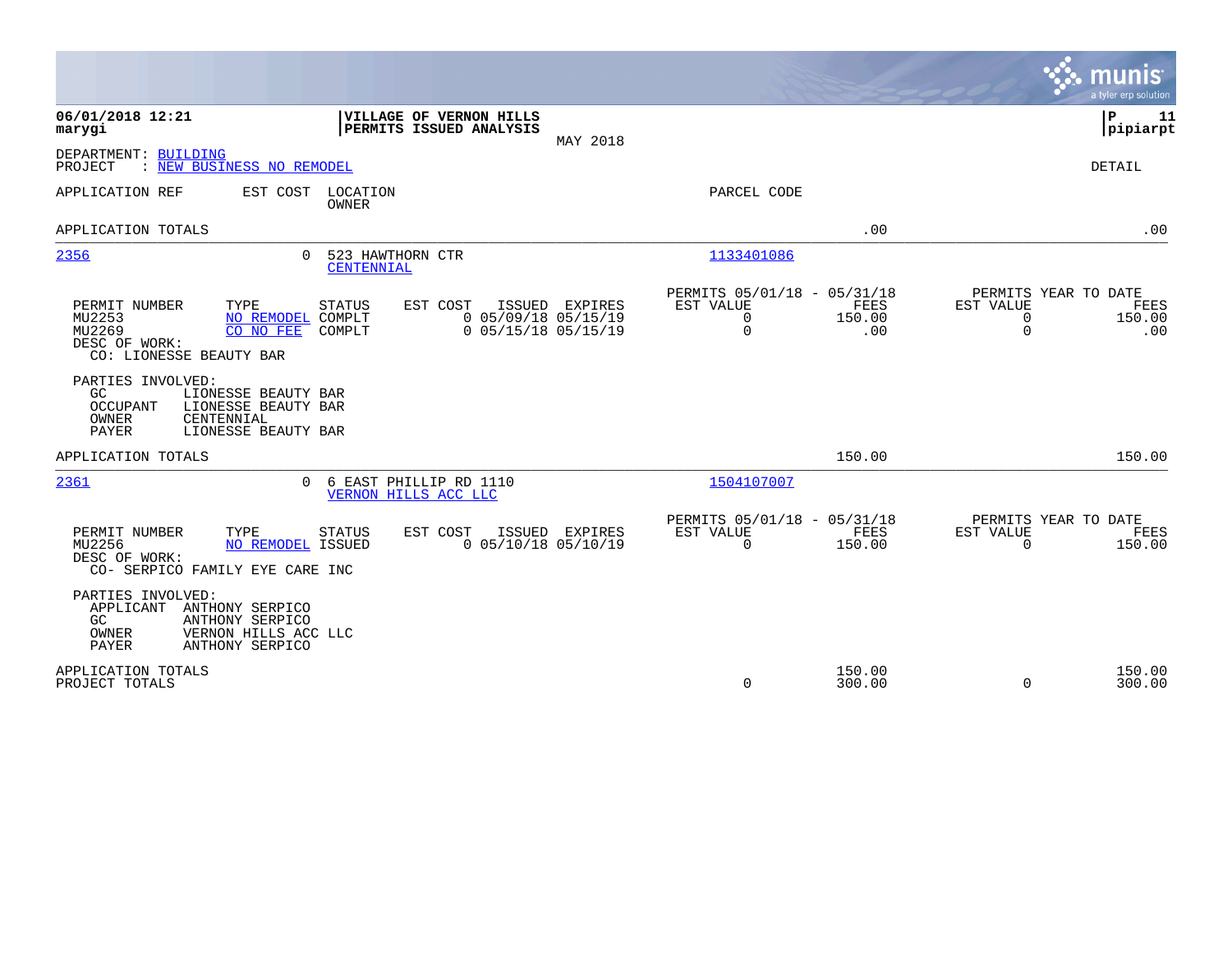|                                                                     |                                                                                        |                                          |                                                           |          |                                               |                  |                                   | <b>munis</b><br>a tyler erp solution |
|---------------------------------------------------------------------|----------------------------------------------------------------------------------------|------------------------------------------|-----------------------------------------------------------|----------|-----------------------------------------------|------------------|-----------------------------------|--------------------------------------|
| 06/01/2018 12:21<br>marygi                                          |                                                                                        |                                          | <b>VILLAGE OF VERNON HILLS</b><br>PERMITS ISSUED ANALYSIS |          |                                               |                  |                                   | ∣P<br>12<br> pipiarpt                |
| DEPARTMENT: BUILDING<br>PROJECT<br>: DECK                           |                                                                                        |                                          |                                                           | MAY 2018 |                                               |                  |                                   | DETAIL                               |
| APPLICATION REF                                                     | EST COST                                                                               | LOCATION<br>OWNER                        |                                                           |          | PARCEL CODE                                   |                  |                                   |                                      |
| 2258                                                                | 10,000                                                                                 | 165 COLONIAL DR<br><b>CRAIG H BARBER</b> |                                                           |          | 1128108077                                    |                  |                                   |                                      |
| PERMIT NUMBER<br>MU2266<br>DESC OF WORK:<br>DECK                    | TYPE<br><b>DECK</b>                                                                    | <b>STATUS</b><br>ISSUED                  | EST COST<br>ISSUED<br>10,000 05/15/18 05/15/19            | EXPIRES  | PERMITS 05/01/18 - 05/31/18<br>EST VALUE<br>0 | FEES<br>100.00   | PERMITS YEAR TO DATE<br>EST VALUE | FEES<br>100.00                       |
| PARTIES INVOLVED:<br>APPLICANT<br>CARPENTER<br>GC<br>OWNER<br>PAYER | CRAIG H BARBER<br>CRAIG H BARBER<br>CRAIG H BARBER<br>CRAIG H BARBER<br>CRAIG H BARBER |                                          |                                                           |          |                                               |                  |                                   |                                      |
| APPLICATION TOTALS<br>PROJECT TOTALS                                |                                                                                        |                                          |                                                           |          | 0                                             | 100.00<br>100.00 |                                   | 100.00<br>100.00                     |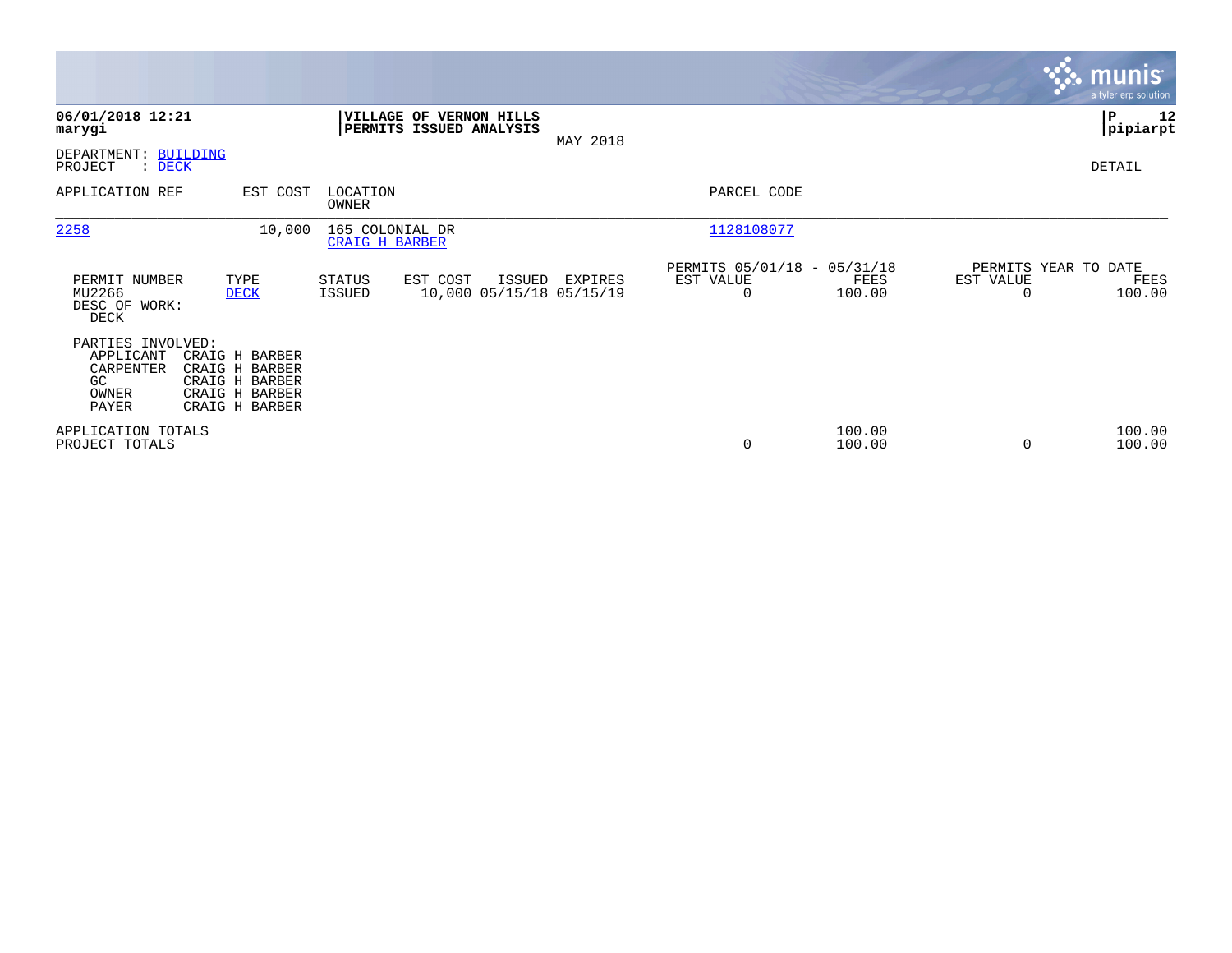|                                                                                                                                                          |                                                                                                                                                                                  |                                                                           | munis<br>a tyler erp solution                                      |
|----------------------------------------------------------------------------------------------------------------------------------------------------------|----------------------------------------------------------------------------------------------------------------------------------------------------------------------------------|---------------------------------------------------------------------------|--------------------------------------------------------------------|
| 06/01/2018 12:21<br>marygi                                                                                                                               | VILLAGE OF VERNON HILLS<br>PERMITS ISSUED ANALYSIS<br>MAY 2018                                                                                                                   |                                                                           | lР<br>13<br> pipiarpt                                              |
| DEPARTMENT: BUILDING<br>PROJECT<br>: DRIVEWAY                                                                                                            |                                                                                                                                                                                  |                                                                           | DETAIL                                                             |
| APPLICATION REF<br>EST COST                                                                                                                              | LOCATION<br>OWNER                                                                                                                                                                | PARCEL CODE                                                               |                                                                    |
| 2224<br>7,700                                                                                                                                            | 107 DICKINSON CT<br><b>JAMES SAMUEL</b>                                                                                                                                          | 1132201033                                                                |                                                                    |
| PERMIT NUMBER<br>TYPE<br>MU2195<br><b>DRVWY</b><br>DESC OF WORK:<br>DRIVEWAY AND GARAGE FLOOR                                                            | EST COST<br>ISSUED EXPIRES<br>STATUS<br>COMPLT<br>7,700 05/29/18 05/29/19                                                                                                        | PERMITS 05/01/18 - 05/31/18<br>EST VALUE<br>FEES<br>$\mathbf 0$<br>77.00  | PERMITS YEAR TO DATE<br>EST VALUE<br>FEES<br>$\mathsf{O}$<br>77.00 |
| PARTIES INVOLVED:<br>JAMES SAMUEL<br>APPLICANT<br>CONCRETE<br><b>JAMES SAMUEL</b><br>GC.<br>OWNER<br><b>JAMES SAMUEL</b><br>PAYER<br><b>JAMES SAMUEL</b> | ZEPEDAS CONCRETE & BRICK PAVING                                                                                                                                                  |                                                                           |                                                                    |
| APPLICATION TOTALS                                                                                                                                       |                                                                                                                                                                                  | 77.00                                                                     | 77.00                                                              |
| 2250<br>17,890                                                                                                                                           | 246 COLONIAL DR<br><b>JENNIFER MILLS</b>                                                                                                                                         | 1128307003                                                                |                                                                    |
| PERMIT NUMBER<br>TYPE<br>MU2212<br><b>DRVWY</b><br>DESC OF WORK:<br>DRIVEWAY                                                                             | STATUS<br>EST COST<br>ISSUED EXPIRES<br><b>ISSUED</b><br>17,890 05/02/18 05/02/19                                                                                                | PERMITS 05/01/18 - 05/31/18<br>FEES<br>EST VALUE<br>$\mathbf 0$<br>178.90 | PERMITS YEAR TO DATE<br>EST VALUE<br>FEES<br>$\mathbf 0$<br>178.90 |
| PARTIES INVOLVED:<br>APPLICANT ARCHITERRA, INC<br>GC<br>ARCHITERRA, INC<br>OWNER<br><b>JENNIFER MILLS</b>                                                |                                                                                                                                                                                  |                                                                           |                                                                    |
| APPLICATION TOTALS                                                                                                                                       |                                                                                                                                                                                  | 178.90                                                                    | 178.90                                                             |
| 2286<br>5,300                                                                                                                                            | 91 BROOK HILL LN<br>EDMUND HORVATH & CASSANDRA BLACK                                                                                                                             | 1509110018                                                                |                                                                    |
| PERMIT NUMBER<br>TYPE<br>MU2236<br><b>DRVWY</b><br>DESC OF WORK:<br>DRIVEWAY                                                                             | STATUS<br>EST COST<br>ISSUED EXPIRES<br>ISSUED<br>5,300 05/08/18 05/08/19                                                                                                        | PERMITS 05/01/18 - 05/31/18<br>EST VALUE<br>FEES<br>$\mathbf 0$<br>53.00  | PERMITS YEAR TO DATE<br>EST VALUE<br>FEES<br>$\mathbf 0$<br>53.00  |
| PARTIES INVOLVED:<br>APPLICANT<br>GC<br>GC<br>OWNER<br>PAYER                                                                                             | EDMUND HORVATH & CASSANDRA BLACK<br>AMERICAN ASPHALT MAINTENANCE INC<br>EDMUND HORVATH & CASSANDRA BLACK<br>EDMUND HORVATH & CASSANDRA BLACK<br>EDMUND HORVATH & CASSANDRA BLACK |                                                                           |                                                                    |
| APPLICATION TOTALS                                                                                                                                       |                                                                                                                                                                                  | 53.00                                                                     | 53.00                                                              |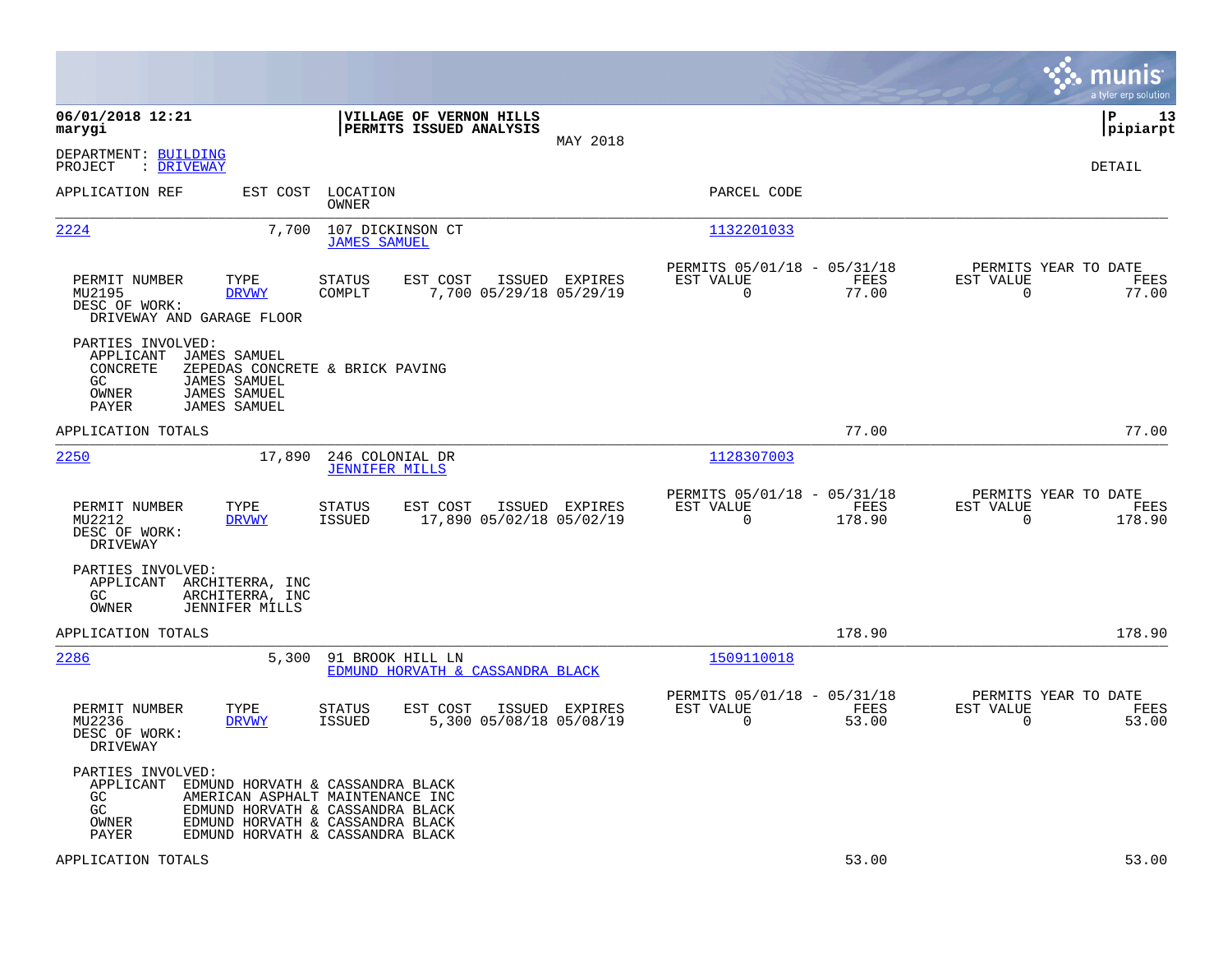|                                                                                                                                                                                                                     |                                                                       |                |                                                         |                       |                                                  | munis<br>a tyler erp solution |
|---------------------------------------------------------------------------------------------------------------------------------------------------------------------------------------------------------------------|-----------------------------------------------------------------------|----------------|---------------------------------------------------------|-----------------------|--------------------------------------------------|-------------------------------|
| 06/01/2018 12:21<br>marygi                                                                                                                                                                                          | VILLAGE OF VERNON HILLS<br>PERMITS ISSUED ANALYSIS                    | MAY 2018       |                                                         |                       | l P                                              | 14<br> pipiarpt               |
| DEPARTMENT: BUILDING<br>: DRIVEWAY<br>PROJECT                                                                                                                                                                       |                                                                       |                |                                                         |                       |                                                  | DETAIL                        |
| EST COST<br>APPLICATION REF                                                                                                                                                                                         | LOCATION<br>OWNER                                                     |                | PARCEL CODE                                             |                       |                                                  |                               |
| 2296<br>2,500                                                                                                                                                                                                       | 65 DAWSON CT<br>DENZIL L FRYMIER                                      |                | 1507208008                                              |                       |                                                  |                               |
| TYPE<br>PERMIT NUMBER<br>MU2235<br><b>DRVWY</b><br>DESC OF WORK:<br>DRIVEWAY                                                                                                                                        | <b>STATUS</b><br>EST COST<br>2,500 05/08/18 05/08/19<br><b>ISSUED</b> | ISSUED EXPIRES | PERMITS 05/01/18 - 05/31/18<br>EST VALUE<br>$\mathbf 0$ | FEES<br>50.00         | PERMITS YEAR TO DATE<br>EST VALUE<br>$\mathbf 0$ | FEES<br>50.00                 |
| PARTIES INVOLVED:<br>APPLICANT<br>DENZIL L FRYMIER<br>GC<br>AMERICAN ASPHALT MAINTENANCE INC<br>OWNER<br>DENZIL L FRYMIER                                                                                           |                                                                       |                |                                                         |                       |                                                  |                               |
| APPLICATION TOTALS                                                                                                                                                                                                  |                                                                       |                |                                                         | 50.00                 |                                                  | 50.00                         |
| 2300<br>2,500                                                                                                                                                                                                       | 71 DAWSON CT<br>BRIAN D & CARRIE A KOLZ                               |                | 1507208009                                              |                       |                                                  |                               |
| PERMIT NUMBER<br>TYPE<br>MU2250<br><b>DRVWY</b><br>DESC OF WORK:<br>REPLACE DRIVEWAY W ASPHALT                                                                                                                      | EST COST<br>STATUS<br><b>ISSUED</b><br>2,500 05/09/18 05/09/19        | ISSUED EXPIRES | PERMITS 05/01/18 - 05/31/18<br>EST VALUE<br>0           | FEES<br>50.00         | PERMITS YEAR TO DATE<br>EST VALUE<br>0           | FEES<br>50.00                 |
| PARTIES INVOLVED:<br>APPLICANT<br>BRIAN D & CARRIE A KOLZ<br>AMERICAN ASPHALT MAINTENANCE INC<br>GC<br>GC<br>BRIAN D & CARRIE A KOLZ<br>OWNER<br>BRIAN D & CARRIE A KOLZ<br><b>PAYER</b><br>BRIAN D & CARRIE A KOLZ |                                                                       |                |                                                         |                       |                                                  |                               |
| APPLICATION TOTALS                                                                                                                                                                                                  |                                                                       |                |                                                         | 50.00                 |                                                  | 50.00                         |
| 2301<br>14,394                                                                                                                                                                                                      | 242 NOBLE CIR<br>BARBARA C KWIATT                                     |                | 1508411013                                              |                       |                                                  |                               |
| PERMIT NUMBER<br>TYPE<br>MU2254<br><b>DRVWY</b><br>DESC OF WORK:<br>DRIVEWAY & WALK WAY                                                                                                                             | EST COST<br>STATUS<br>ISSUED<br>14,394 05/10/18 05/10/19              | ISSUED EXPIRES | PERMITS 05/01/18 - 05/31/18<br>EST VALUE<br>$\mathbf 0$ | <b>FEES</b><br>143.94 | PERMITS YEAR TO DATE<br>EST VALUE<br>$\mathbf 0$ | FEES<br>143.94                |
| PARTIES INVOLVED:<br>APPLICANT<br>ARROW LAND & STRUCTURES<br>GC.<br>ARROW LAND & STRUCTURES<br>BARBARA C KWIATT<br>OWNER<br>PAYER<br>ARROW LAND & STRUCTURES                                                        |                                                                       |                |                                                         |                       |                                                  |                               |
| APPLICATION TOTALS                                                                                                                                                                                                  |                                                                       |                |                                                         | 143.94                |                                                  | 143.94                        |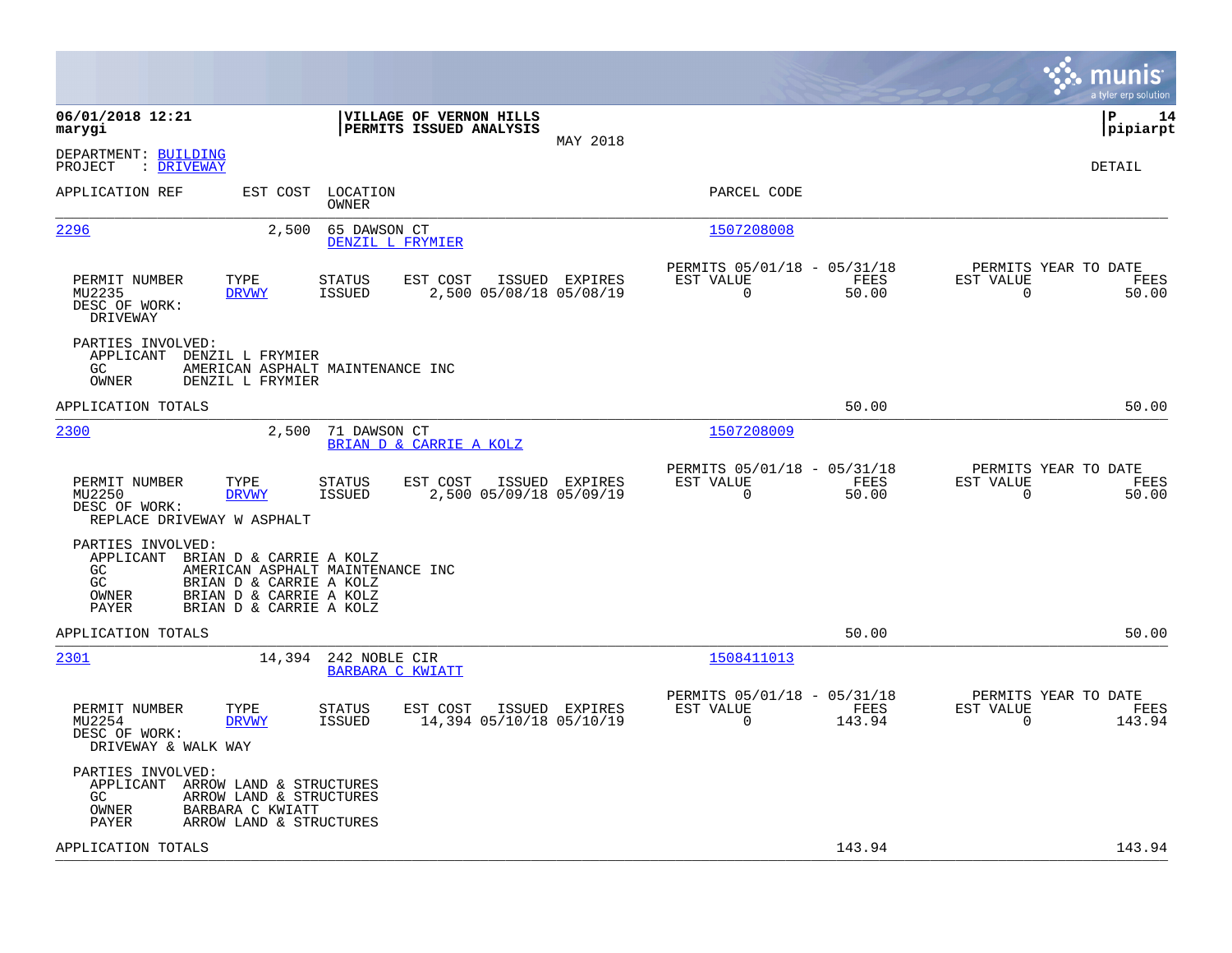|                                                                                             |                                                                                                                                                      |                                |                                                                                                    |                                   |                     |                                                         |               |                                                  | munis<br>a tyler erp solution |
|---------------------------------------------------------------------------------------------|------------------------------------------------------------------------------------------------------------------------------------------------------|--------------------------------|----------------------------------------------------------------------------------------------------|-----------------------------------|---------------------|---------------------------------------------------------|---------------|--------------------------------------------------|-------------------------------|
| 06/01/2018 12:21<br>marygi<br>2316                                                          | 3,500                                                                                                                                                |                                | VILLAGE OF VERNON HILLS<br>PERMITS ISSUED ANALYSIS<br>1417 MAIDSTONE DR<br>ISAAC & ALANNA OLLINGER |                                   |                     | 1132104059                                              |               |                                                  | ΙP<br>15<br> pipiarpt         |
| PERMIT NUMBER                                                                               | TYPE                                                                                                                                                 | <b>STATUS</b>                  | EST COST                                                                                           | ISSUED                            | EXPIRES<br>MAY 2018 | PERMITS 05/01/18 - 05/31/18<br>EST VALUE                | FEES          | PERMITS YEAR TO DATE<br>EST VALUE                | FEES                          |
| DEPARTMENT: BUILDING<br>: DRIVEWAY<br>PROJECT                                               |                                                                                                                                                      |                                |                                                                                                    |                                   |                     |                                                         |               |                                                  | <b>DETAIL</b>                 |
| APPLICATION REF                                                                             | EST COST                                                                                                                                             | LOCATION<br>OWNER              |                                                                                                    |                                   |                     | PARCEL CODE                                             |               |                                                  |                               |
| MU2291<br>DESC OF WORK:<br>DRIVEWAY                                                         | <b>DRVWY</b>                                                                                                                                         | <b>ISSUED</b>                  |                                                                                                    | 3,500 05/17/18 05/17/19           |                     | $\mathbf 0$                                             | 50.00         | $\Omega$                                         | 50.00                         |
| PARTIES INVOLVED:<br>APPLICANT ISAAC & ALANNA OLLINGER<br><b>GC</b><br>GC<br>OWNER<br>PAYER | KAPLAN PAVING<br>ISAAC & ALANNA OLLINGER<br>ISAAC & ALANNA OLLINGER<br>ISAAC & ALANNA OLLINGER                                                       |                                |                                                                                                    |                                   |                     |                                                         |               |                                                  |                               |
| APPLICATION TOTALS                                                                          |                                                                                                                                                      |                                |                                                                                                    |                                   |                     |                                                         | 50.00         |                                                  | 50.00                         |
| 2340                                                                                        |                                                                                                                                                      | 3,280 119 THORNE GROVE DR      | VINCENT & PAMELA J SOTTILE                                                                         |                                   |                     | 1507209047                                              |               |                                                  |                               |
| PERMIT NUMBER<br>MU2318<br>DESC OF WORK:<br>DRIVEWAY & RIBBONS                              | TYPE<br><b>DRVWY</b>                                                                                                                                 | <b>STATUS</b><br>ISSUED        | EST COST                                                                                           | ISSUED<br>3,280 05/23/18 05/23/19 | EXPIRES             | PERMITS 05/01/18 - 05/31/18<br>EST VALUE<br>0           | FEES<br>50.00 | PERMITS YEAR TO DATE<br>EST VALUE<br>$\mathbf 0$ | FEES<br>50.00                 |
| PARTIES INVOLVED:<br>APPLICANT<br>GC.<br>GC<br>OWNER<br>PAYER                               | VINCENT & PAMELA J SOTTILE<br>ANGEL & TONY LANDSCAPING<br>VINCENT & PAMELA J SOTTILE<br>VINCENT & PAMELA J SOTTILE<br>VINCENT & PAMELA J SOTTILE     |                                |                                                                                                    |                                   |                     |                                                         |               |                                                  |                               |
| APPLICATION TOTALS                                                                          |                                                                                                                                                      |                                |                                                                                                    |                                   |                     |                                                         | 50.00         |                                                  | 50.00                         |
| 2341                                                                                        | 2,100                                                                                                                                                | 323 EVERGREEN DR               | STANLEY J & KATHY PODRAZA                                                                          |                                   |                     | 1508213006                                              |               |                                                  |                               |
| PERMIT NUMBER<br>MU2329<br>DESC OF WORK:<br>DRIVEWAY & RIBBONS                              | TYPE<br><b>DRVWY</b>                                                                                                                                 | <b>STATUS</b><br><b>ISSUED</b> | EST COST                                                                                           | ISSUED<br>2,100 05/24/18 05/24/19 | EXPIRES             | PERMITS 05/01/18 - 05/31/18<br>EST VALUE<br>$\mathbf 0$ | FEES<br>50.00 | PERMITS YEAR TO DATE<br>EST VALUE<br>$\mathbf 0$ | FEES<br>50.00                 |
| PARTIES INVOLVED:<br>APPLICANT<br>GC<br>GC<br>OWNER<br><b>PAYER</b>                         | STANLEY J & KATHY PODRAZA<br>AMERICAN ASPHALT MAINTENANCE INC<br>STANLEY J & KATHY PODRAZA<br>STANLEY J & KATHY PODRAZA<br>STANLEY J & KATHY PODRAZA |                                |                                                                                                    |                                   |                     |                                                         |               |                                                  |                               |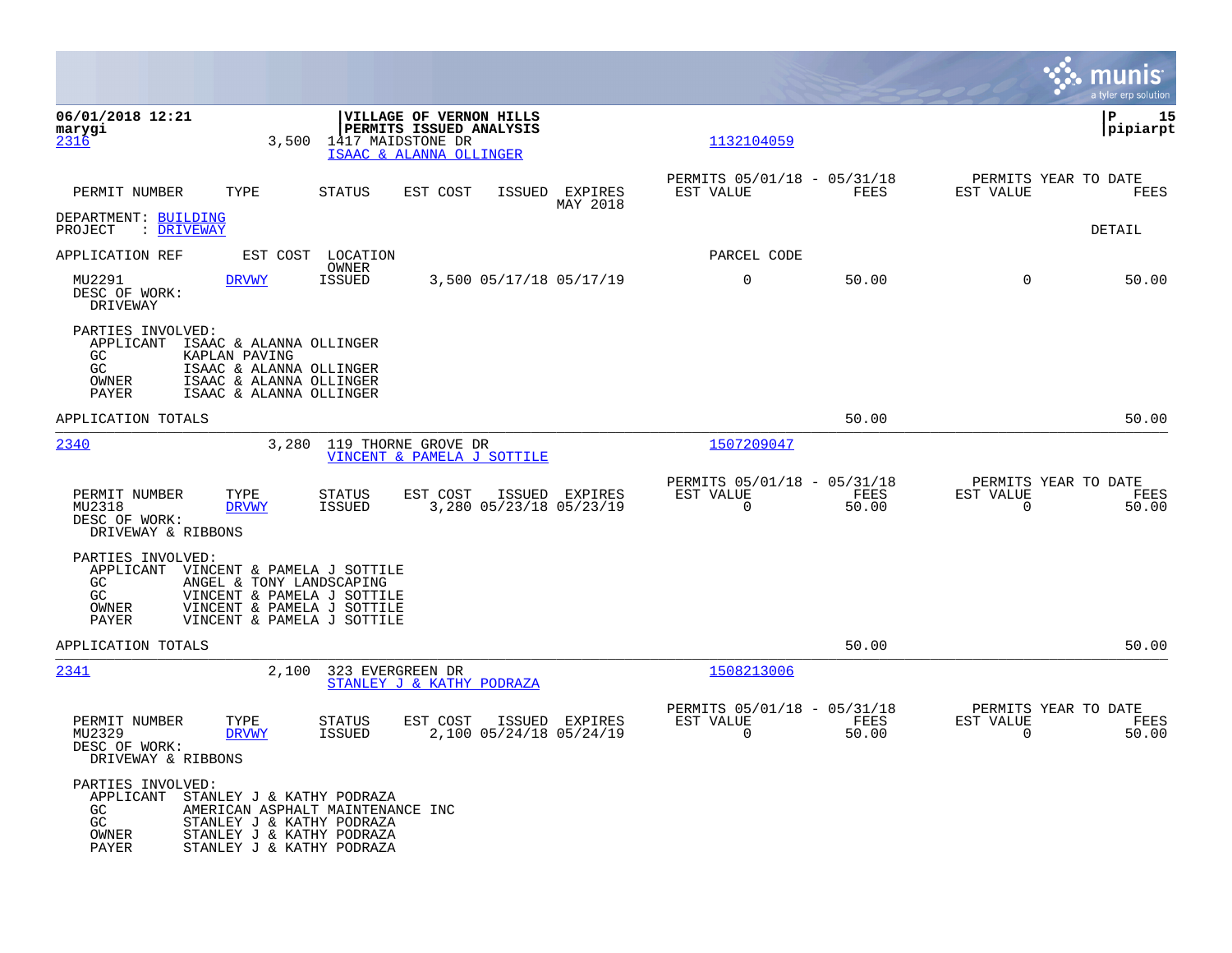|                                                                                                                                               |                                                                       |                |                                                                          | munis<br>a tyler erp solution                                     |
|-----------------------------------------------------------------------------------------------------------------------------------------------|-----------------------------------------------------------------------|----------------|--------------------------------------------------------------------------|-------------------------------------------------------------------|
| 06/01/2018 12:21<br>marygi<br>APPLICATION TOTALS                                                                                              | VILLAGE OF VERNON HILLS<br>PERMITS ISSUED ANALYSIS                    | MAY 2018       | 50.00                                                                    | P<br>16<br> pipiarpt<br>50.00                                     |
| DEPARTMENT: BUILDING<br>PROJECT<br>: DRIVEWAY                                                                                                 |                                                                       |                |                                                                          | DETAIL                                                            |
| APPLICATION REF<br>EST COST                                                                                                                   | LOCATION<br>OWNER                                                     |                | PARCEL CODE                                                              |                                                                   |
| 2357<br>3,600                                                                                                                                 | 108 DICKINSON CT<br>SCOT K HILL                                       |                | 1132201026                                                               |                                                                   |
| TYPE<br>PERMIT NUMBER<br>MU2316<br><b>DRVWY</b><br>DESC OF WORK:<br>DRIVEWAY                                                                  | EST COST<br><b>STATUS</b><br>3,600 05/23/18 05/23/19<br><b>ISSUED</b> | ISSUED EXPIRES | PERMITS 05/01/18 - 05/31/18<br>EST VALUE<br>FEES<br>0<br>50.00           | PERMITS YEAR TO DATE<br>EST VALUE<br>FEES<br>50.00<br>$\mathbf 0$ |
| PARTIES INVOLVED:<br>APPLICANT<br>SCOT K HILL<br>GC<br>CR SCHMIDT<br>GC<br>SCOT K HILL<br>OWNER<br>SCOT K HILL<br><b>PAYER</b><br>SCOT K HILL |                                                                       |                |                                                                          |                                                                   |
| APPLICATION TOTALS                                                                                                                            |                                                                       |                | 50.00                                                                    | 50.00                                                             |
| 2362<br>800                                                                                                                                   | 1108 MARLOWE PL<br><b>WESLEY F GIBBS</b>                              |                | 1132401003                                                               |                                                                   |
| PERMIT NUMBER<br>TYPE<br>MU2257<br><b>DRVWY</b><br>DESC OF WORK:<br>CURB CUT ONLY                                                             | <b>STATUS</b><br>EST COST<br>800 05/10/18 05/10/19<br><b>ISSUED</b>   | ISSUED EXPIRES | PERMITS 05/01/18 - 05/31/18<br>EST VALUE<br>FEES<br>$\mathbf 0$<br>30.00 | PERMITS YEAR TO DATE<br>EST VALUE<br>FEES<br>$\Omega$<br>30.00    |
| PARTIES INVOLVED:<br>APPLICANT<br>WESLEY F GIBBS<br>CONCRETE<br>LUDWIG CONCRETE<br>GC<br>WESLEY F GIBBS<br>OWNER<br>WESLEY F GIBBS            |                                                                       |                |                                                                          |                                                                   |
| APPLICATION TOTALS<br>PROJECT TOTALS                                                                                                          |                                                                       |                | 30.00<br>$\mathbf 0$<br>782.84                                           | 30.00<br>$\Omega$<br>782.84                                       |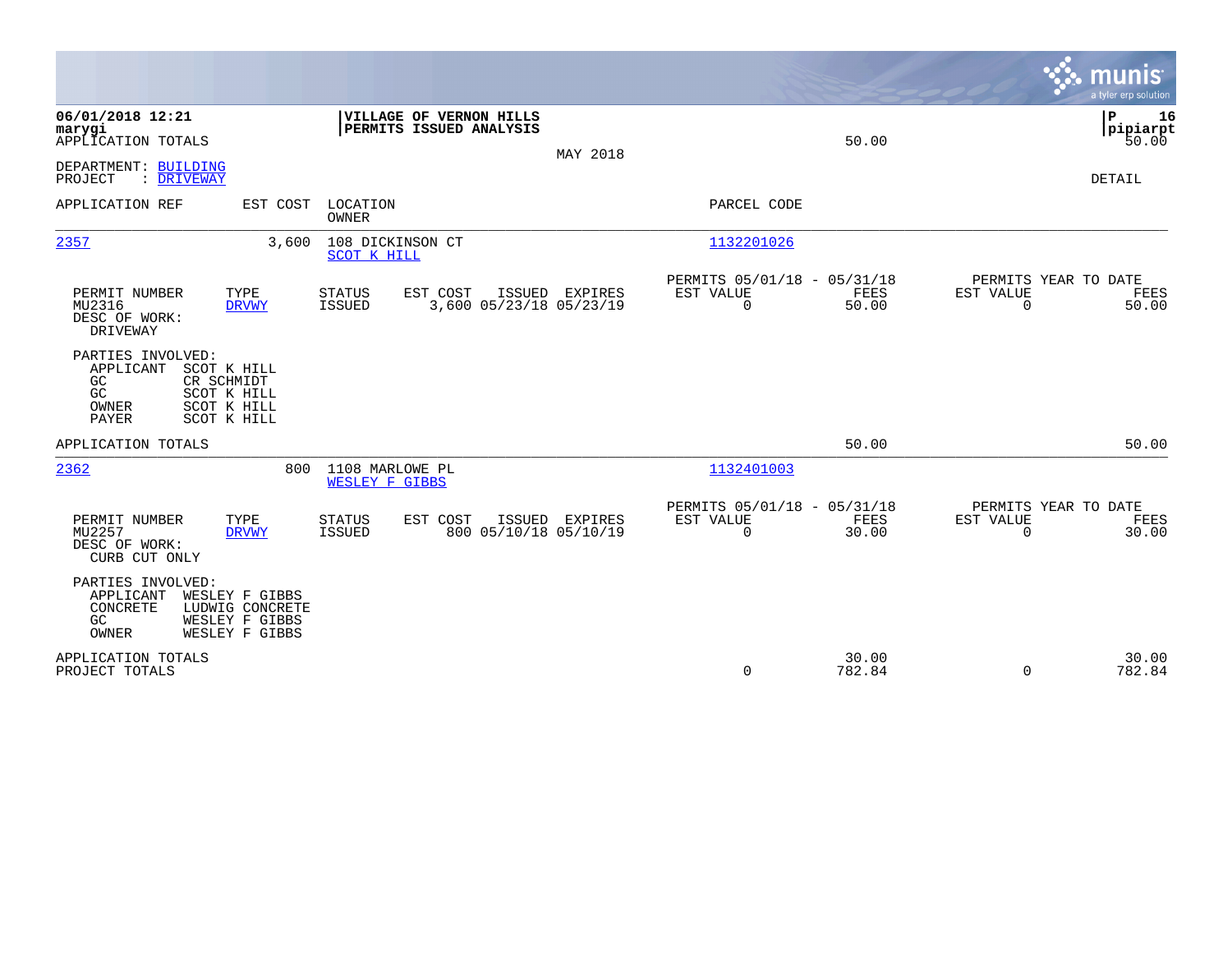|                                                                  |                                                                                                                                                                     |                                                      |                                                    |                                           |                                                         |               |                                                  | munis<br>a tyler erp solution |
|------------------------------------------------------------------|---------------------------------------------------------------------------------------------------------------------------------------------------------------------|------------------------------------------------------|----------------------------------------------------|-------------------------------------------|---------------------------------------------------------|---------------|--------------------------------------------------|-------------------------------|
| 06/01/2018 12:21<br>marygi                                       |                                                                                                                                                                     |                                                      | VILLAGE OF VERNON HILLS<br>PERMITS ISSUED ANALYSIS | MAY 2018                                  |                                                         |               |                                                  | lР<br>17<br> pipiarpt         |
| DEPARTMENT: BUILDING<br>$:$ FENCE<br>PROJECT                     |                                                                                                                                                                     |                                                      |                                                    |                                           |                                                         |               |                                                  | DETAIL                        |
| APPLICATION REF                                                  | EST COST                                                                                                                                                            | LOCATION<br>OWNER                                    |                                                    |                                           | PARCEL CODE                                             |               |                                                  |                               |
| <u> 2251</u>                                                     | 2,000                                                                                                                                                               | 218 ALEXANDRIA DR<br>ROBERT RACKLEY                  |                                                    |                                           | 1505405012                                              |               |                                                  |                               |
| PERMIT NUMBER<br>MU2213<br>DESC OF WORK:<br>FENCE                | TYPE<br><b>FENCE</b>                                                                                                                                                | <b>STATUS</b><br>COMPLT                              | EST COST                                           | ISSUED EXPIRES<br>2,000 05/02/18 05/02/19 | PERMITS 05/01/18 - 05/31/18<br>EST VALUE<br>0           | FEES<br>50.00 | PERMITS YEAR TO DATE<br>EST VALUE<br>$\mathbf 0$ | FEES<br>50.00                 |
| PARTIES INVOLVED:<br>APPLICANT<br>FENCE<br>GC<br>OWNER<br>PAYER  | ROBERT RACKLEY<br>ROBERT RACKLEY<br>ROBERT RACKLEY<br>ROBERT RACKLEY<br>ROBERT RACKLEY                                                                              |                                                      |                                                    |                                           |                                                         |               |                                                  |                               |
| APPLICATION TOTALS                                               |                                                                                                                                                                     |                                                      |                                                    |                                           |                                                         | 50.00         |                                                  | 50.00                         |
| 2252                                                             | 3,050                                                                                                                                                               | 340 ALBERT DR<br>HEATHER WEINSTEIN                   |                                                    |                                           | 1505424007                                              |               |                                                  |                               |
| PERMIT NUMBER<br>MU2208<br>DESC OF WORK:<br>FENCE                | TYPE<br><b>FENCE</b>                                                                                                                                                | <b>STATUS</b><br>ISSUED                              | EST COST                                           | ISSUED EXPIRES<br>3,050 05/01/18 05/07/19 | PERMITS 05/01/18 - 05/31/18<br>EST VALUE<br>$\mathbf 0$ | FEES<br>50.00 | PERMITS YEAR TO DATE<br>EST VALUE<br>0           | FEES<br>50.00                 |
| PARTIES INVOLVED:<br>APPLICANT<br>FENCE<br>GC.<br>OWNER          | HEATHER WEINSTEIN<br><b>ACTION FENCE</b><br>HEATHER WEINSTEIN<br>HEATHER WEINSTEIN                                                                                  |                                                      |                                                    |                                           |                                                         |               |                                                  |                               |
| APPLICATION TOTALS                                               |                                                                                                                                                                     |                                                      |                                                    |                                           |                                                         | 50.00         |                                                  | 50.00                         |
| 2256                                                             | 3,500                                                                                                                                                               | 707 WILLIAMS WAY<br>WILLIAM J & MARGARET A SCHRETTER |                                                    |                                           | 1508104057                                              |               |                                                  |                               |
| PERMIT NUMBER<br>MU2216<br>DESC OF WORK:<br>FENCE                | TYPE<br><b>FENCE</b>                                                                                                                                                | <b>STATUS</b><br>COMPLT                              | EST COST                                           | ISSUED EXPIRES<br>3,500 05/03/18 05/21/19 | PERMITS 05/01/18 - 05/31/18<br>EST VALUE<br>0           | FEES<br>50.00 | PERMITS YEAR TO DATE<br>EST VALUE<br>$\mathbf 0$ | FEES<br>50.00                 |
| PARTIES INVOLVED:<br>APPLICANT<br>FENCE<br>GC.<br>OWNER<br>PAYER | WILLIAM J & MARGARET A SCHRETTER<br><b>ACTION FENCE</b><br>WILLIAM J & MARGARET A SCHRETTER<br>WILLIAM J & MARGARET A SCHRETTER<br>WILLIAM J & MARGARET A SCHRETTER |                                                      |                                                    |                                           |                                                         |               |                                                  |                               |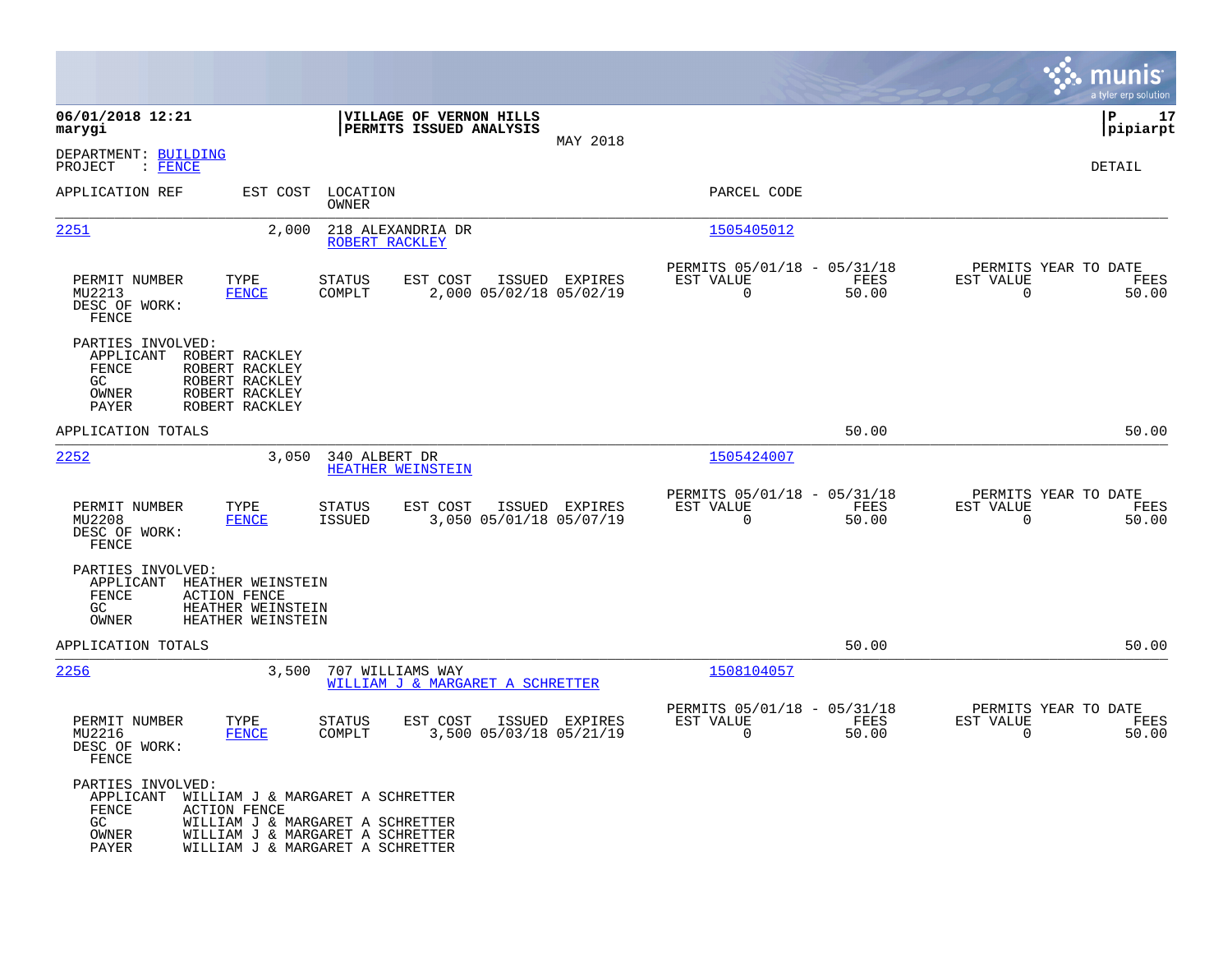|                                                                    |                                                                                                                                              |                                              |                                                    |                |                                                            |                |                                                               | munis<br>a tyler erp solution  |
|--------------------------------------------------------------------|----------------------------------------------------------------------------------------------------------------------------------------------|----------------------------------------------|----------------------------------------------------|----------------|------------------------------------------------------------|----------------|---------------------------------------------------------------|--------------------------------|
| 06/01/2018 12:21<br>marygi<br>APPLICATION TOTALS                   |                                                                                                                                              |                                              | VILLAGE OF VERNON HILLS<br>PERMITS ISSUED ANALYSIS | MAY 2018       |                                                            | 50.00          |                                                               | ΙP<br>18<br> pipiarpt<br>50.00 |
| DEPARTMENT: BUILDING<br>PROJECT<br>$:$ FENCE                       |                                                                                                                                              |                                              |                                                    |                |                                                            |                |                                                               | DETAIL                         |
| APPLICATION REF                                                    |                                                                                                                                              | EST COST LOCATION<br>OWNER                   |                                                    |                | PARCEL CODE                                                |                |                                                               |                                |
| 2275                                                               | 17,000                                                                                                                                       | 6 SOUTHFIELD DR                              | WILLIAM M & DEBRA S STEELE                         |                | 1506414015                                                 |                |                                                               |                                |
| PERMIT NUMBER<br>MU2224<br>DESC OF WORK:<br>FENCE                  | TYPE<br><b>FENCE</b>                                                                                                                         | STATUS<br>ISSUED                             | EST COST<br>17,000 05/07/18 05/07/19               | ISSUED EXPIRES | PERMITS 05/01/18 - 05/31/18<br>EST VALUE<br>$\mathbf 0$    | FEES<br>170.00 | PERMITS YEAR TO DATE<br>EST VALUE<br>$\mathbf 0$              | FEES<br>170.00                 |
| PARTIES INVOLVED:<br>APPLICANT<br>FENCE<br>GC.<br>OWNER<br>PAYER   | WILLIAM M & DEBRA S STEELE<br><b>AGUIRRE FENCE</b><br>WILLIAM M & DEBRA S STEELE<br>WILLIAM M & DEBRA S STEELE<br>WILLIAM M & DEBRA S STEELE |                                              |                                                    |                |                                                            |                |                                                               |                                |
| APPLICATION TOTALS                                                 |                                                                                                                                              |                                              |                                                    |                |                                                            | 170.00         |                                                               | 170.00                         |
| 2308                                                               | 3,250                                                                                                                                        | 1087 CREEK BEND DR                           | WINFIELD & KELLI COHEN                             |                | 1516102027                                                 |                |                                                               |                                |
| PERMIT NUMBER<br>MU2261<br>DESC OF WORK:<br>FENCE - BACK REAR SIDE | TYPE<br><b>FENCE</b>                                                                                                                         | STATUS<br>ISSUED                             | EST COST<br>3,250 05/11/18 05/11/19                | ISSUED EXPIRES | PERMITS 05/01/18 - 05/31/18<br>EST VALUE<br>$\mathbf 0$    | FEES<br>50.00  | PERMITS YEAR TO DATE<br>EST VALUE<br>$\mathbf 0$              | FEES<br>50.00                  |
| PARTIES INVOLVED:<br>APPLICANT<br>FENCE<br>GC<br>OWNER<br>PAYER    | WINFIELD & KELLI COHEN<br>RAPTOR FENCE INC<br>WINFIELD & KELLI COHEN<br>WINFIELD & KELLI COHEN<br>WINFIELD & KELLI COHEN                     |                                              |                                                    |                |                                                            |                |                                                               |                                |
| APPLICATION TOTALS                                                 |                                                                                                                                              |                                              |                                                    |                |                                                            | 50.00          |                                                               | 50.00                          |
| 2309                                                               |                                                                                                                                              | 5,800 153 MIDWAY LN<br><b>MATTHEW SMERGE</b> |                                                    |                | 1508202048                                                 |                |                                                               |                                |
| PERMIT NUMBER<br>MU2268<br>DESC OF WORK:<br>FENCE                  | TYPE<br><b>FENCE</b>                                                                                                                         | <b>STATUS</b><br>ISSUED                      | EST COST<br>5,800 05/15/18 05/15/19                | ISSUED EXPIRES | PERMITS 05/01/18 - 05/31/18<br>EST VALUE<br>$\overline{0}$ | FEES<br>58.00  | PERMITS YEAR TO DATE<br>EST VALUE<br>$\overline{\phantom{0}}$ | FEES<br>58.00                  |
| PARTIES INVOLVED:<br>APPLICANT<br>FENCE<br>GC<br>OWNER             | MATTHEW SMERGE<br>FENCE SOLUTIONS CO<br>FENCE SOLUTIONS CO<br>MATTHEW SMERGE                                                                 |                                              |                                                    |                |                                                            |                |                                                               |                                |

 $\mathcal{L}^{\text{max}}$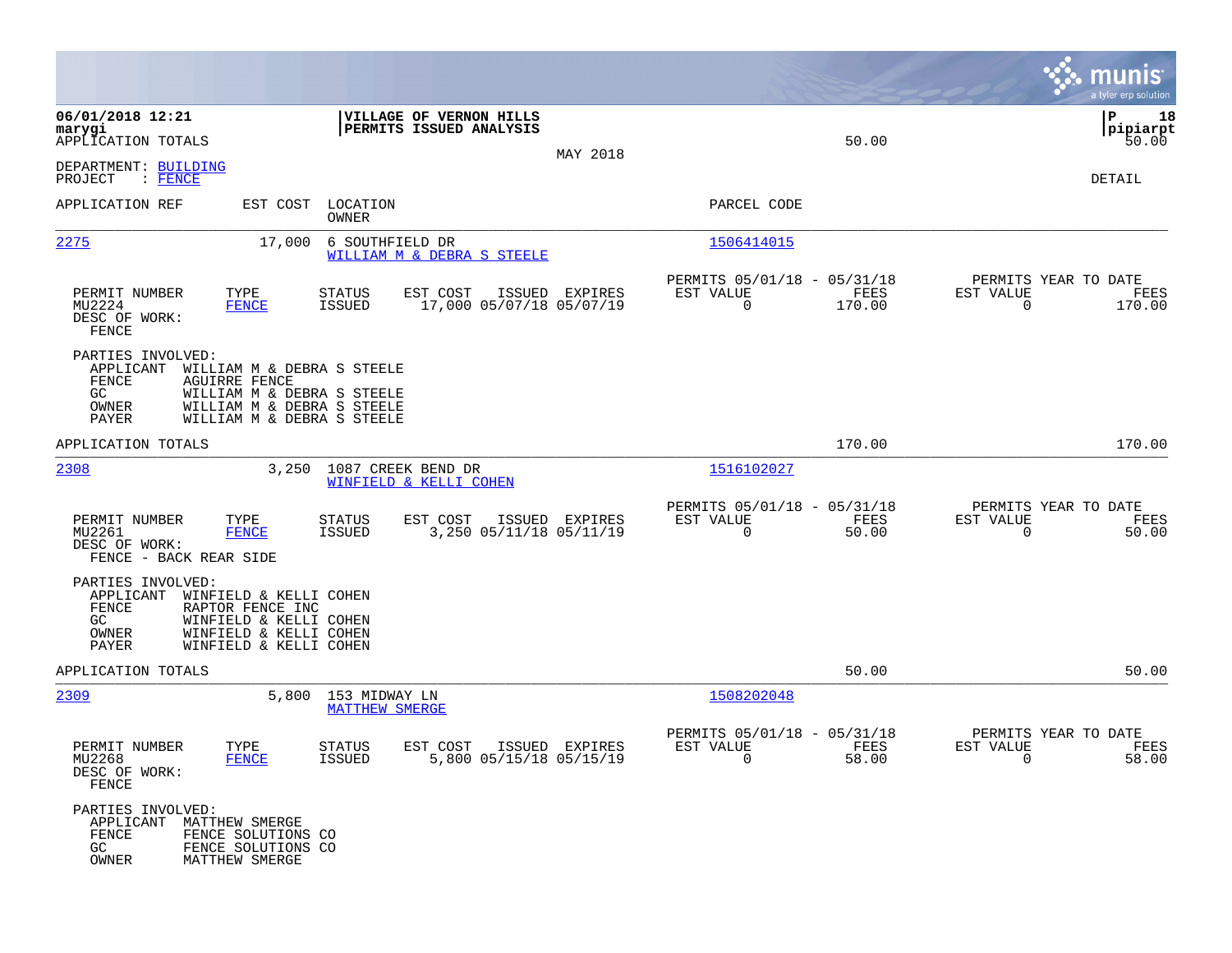|                                                                                                                                                                           |                                                                                         |                                                                          | munis<br>a tyler erp solution                                        |
|---------------------------------------------------------------------------------------------------------------------------------------------------------------------------|-----------------------------------------------------------------------------------------|--------------------------------------------------------------------------|----------------------------------------------------------------------|
| 06/01/2018 12:21<br>marygi                                                                                                                                                | VILLAGE OF VERNON HILLS<br>PERMITS ISSUED ANALYSIS<br>MAY 2018                          |                                                                          | l P<br>19<br> pipiarpt                                               |
| DEPARTMENT: BUILDING<br>$:$ FENCE<br>PROJECT                                                                                                                              |                                                                                         |                                                                          | DETAIL                                                               |
| APPLICATION REF<br>EST COST                                                                                                                                               | LOCATION                                                                                | PARCEL CODE                                                              |                                                                      |
| PAYER<br>MATTHEW SMERGE                                                                                                                                                   | OWNER                                                                                   |                                                                          |                                                                      |
| APPLICATION TOTALS                                                                                                                                                        |                                                                                         | 58.00                                                                    | 58.00                                                                |
| 2313<br>7,000                                                                                                                                                             | 308 SPRING LN<br><b>CORRINE S WHITELY</b>                                               | 1504303001                                                               |                                                                      |
| PERMIT NUMBER<br>TYPE<br><b>FENCE</b><br>MU2260<br>DESC OF WORK:<br>FENCE AND RETAINING WALL                                                                              | <b>STATUS</b><br>EST COST<br>ISSUED EXPIRES<br>7,000 05/11/18 05/11/19<br>ISSUED        | PERMITS 05/01/18 - 05/31/18<br>FEES<br>EST VALUE<br>$\mathbf 0$<br>70.00 | PERMITS YEAR TO DATE<br>EST VALUE<br>FEES<br>$\mathbf 0$<br>70.00    |
| PARTIES INVOLVED:<br>APPLICANT<br>RUFFOLO, INC<br>FENCE<br>FREEMAN FENCE<br>GC<br>RUFFOLO, INC<br>CORRINE S WHITELY<br>$\sqrt{\text{OWNER}}$<br>PAYER<br>RUFFOLO, INC     |                                                                                         |                                                                          |                                                                      |
| APPLICATION TOTALS                                                                                                                                                        |                                                                                         | 70.00                                                                    | 70.00                                                                |
| 2319<br>4,061                                                                                                                                                             | 309S ALBERT DR<br><b>DAVID STEVENSON</b>                                                | 1505426005                                                               |                                                                      |
| PERMIT NUMBER<br>TYPE<br>MU2285<br><b>FENCE</b><br>DESC OF WORK:<br>FENCE                                                                                                 | <b>STATUS</b><br>EST COST<br>ISSUED EXPIRES<br>4,061 05/16/18 05/16/19<br><b>ISSUED</b> | PERMITS 05/01/18 - 05/31/18<br>FEES<br>EST VALUE<br>$\Omega$<br>50.00    | PERMITS YEAR TO DATE<br>EST VALUE<br>FEES<br>$\Omega$<br>50.00       |
| PARTIES INVOLVED:<br>APPLICANT<br>DAVID STEVENSON<br><b>FENCE</b><br><b>ACTION FENCE</b><br>GC<br>DAVID STEVENSON<br>OWNER<br>DAVID STEVENSON<br>PAYER<br>DAVID STEVENSON |                                                                                         |                                                                          |                                                                      |
| APPLICATION TOTALS                                                                                                                                                        |                                                                                         | 50.00                                                                    | 50.00                                                                |
| 2344<br>2,382                                                                                                                                                             | 966 SANCTUARY CT<br><b>SAUL FEDERMAN</b>                                                | 1516208030                                                               |                                                                      |
| PERMIT NUMBER<br>TYPE<br>MU2270<br><b>FENCE</b><br>DESC OF WORK:<br>FENCE                                                                                                 | STATUS<br>EST COST<br>ISSUED EXPIRES<br>ISSUED<br>2,382 05/15/18 05/18/19               | PERMITS 05/01/18 - 05/31/18<br>FEES<br>EST VALUE<br>$\mathbf 0$<br>50.00 | PERMITS YEAR TO DATE<br>EST VALUE<br>FEES<br>$\overline{0}$<br>50.00 |
| PARTIES INVOLVED:<br>APPLICANT<br>SAUL FEDERMAN<br>FENCE<br>RUSTIC WOOD FENCE                                                                                             |                                                                                         |                                                                          |                                                                      |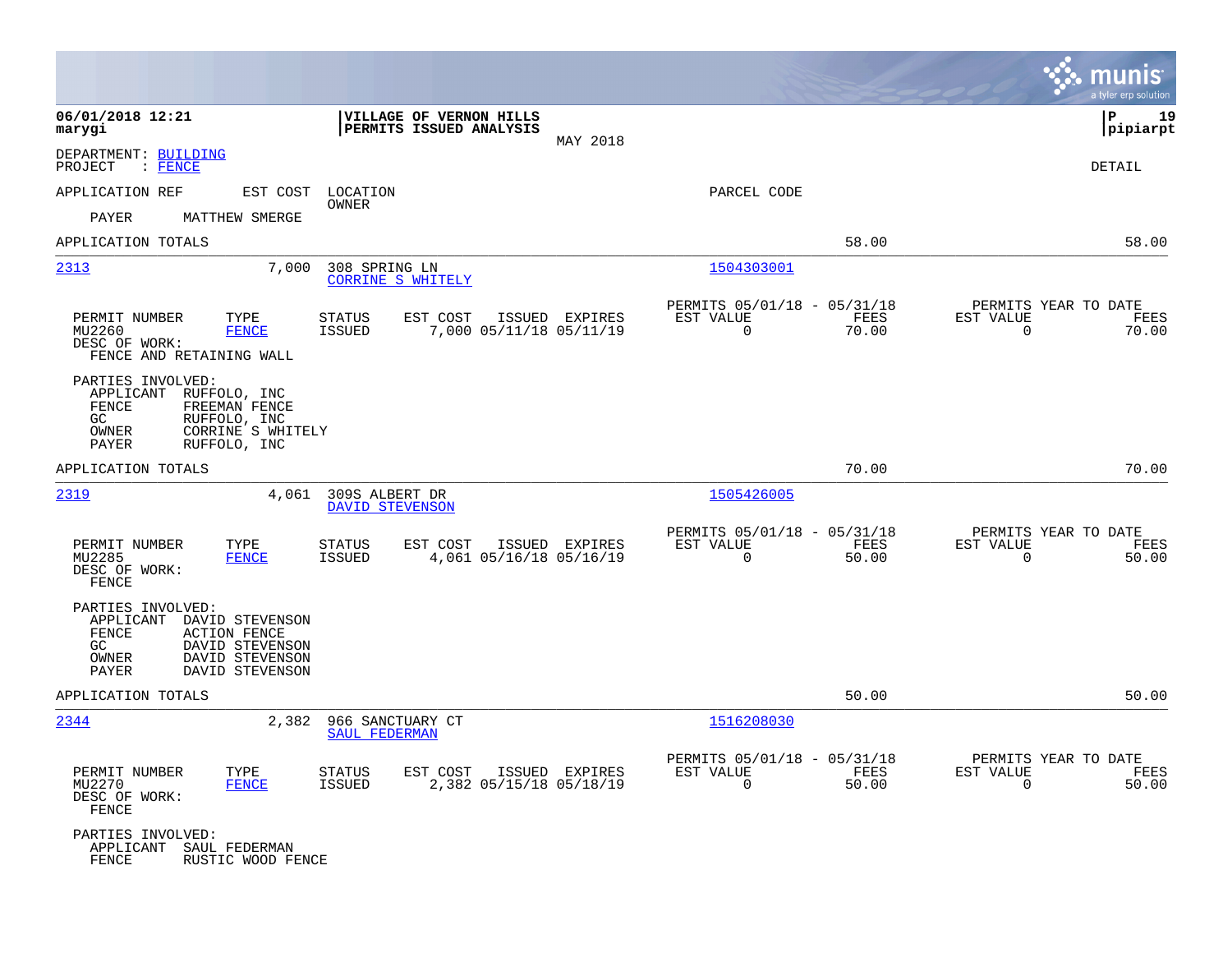|                                                                                                                                                                                  |                                                                                      |          |                                                         |                 |                                        | <b>munis</b><br>a tyler erp solution |
|----------------------------------------------------------------------------------------------------------------------------------------------------------------------------------|--------------------------------------------------------------------------------------|----------|---------------------------------------------------------|-----------------|----------------------------------------|--------------------------------------|
| 06/01/2018 12:21<br>marygi                                                                                                                                                       | VILLAGE OF VERNON HILLS<br>PERMITS ISSUED ANALYSIS                                   | MAY 2018 |                                                         |                 |                                        | ΙP<br>20<br> pipiarpt                |
| DEPARTMENT: BUILDING<br>: FENCE<br>PROJECT                                                                                                                                       |                                                                                      |          |                                                         |                 |                                        | DETAIL                               |
| EST COST<br>APPLICATION REF<br>GC<br>SAUL FEDERMAN<br>OWNER<br>SAUL FEDERMAN<br><b>PAYER</b><br>SAUL FEDERMAN                                                                    | LOCATION<br>OWNER                                                                    |          | PARCEL CODE                                             |                 |                                        |                                      |
| APPLICATION TOTALS                                                                                                                                                               |                                                                                      |          |                                                         | 50.00           |                                        | 50.00                                |
| 2345<br>980                                                                                                                                                                      | 12 CHEROKEE RD<br>LEV & HELEN SPIVAK                                                 |          | 1504307016                                              |                 |                                        |                                      |
| PERMIT NUMBER<br>TYPE<br>MU2262<br><b>FENCE</b><br>DESC OF WORK:<br>FENCE PARTIAL REPLACEMENT                                                                                    | <b>STATUS</b><br>EST COST<br><b>ISSUED</b><br>980 05/11/18 05/11/19<br><b>ISSUED</b> | EXPIRES  | PERMITS 05/01/18 - 05/31/18<br>EST VALUE<br>$\mathbf 0$ | FEES<br>30.00   | PERMITS YEAR TO DATE<br>EST VALUE<br>0 | FEES<br>30.00                        |
| PARTIES INVOLVED:<br>APPLICANT<br>LEV & HELEN SPIVAK<br>FENCE<br>SUPERIOR FENCE<br>GC<br>LEV & HELEN SPIVAK<br>LEV & HELEN SPIVAK<br>OWNER<br><b>PAYER</b><br>LEV & HELEN SPIVAK |                                                                                      |          |                                                         |                 |                                        |                                      |
| APPLICATION TOTALS<br>PROJECT TOTALS                                                                                                                                             |                                                                                      |          | $\mathbf 0$                                             | 30.00<br>628.00 | 0                                      | 30.00<br>628.00                      |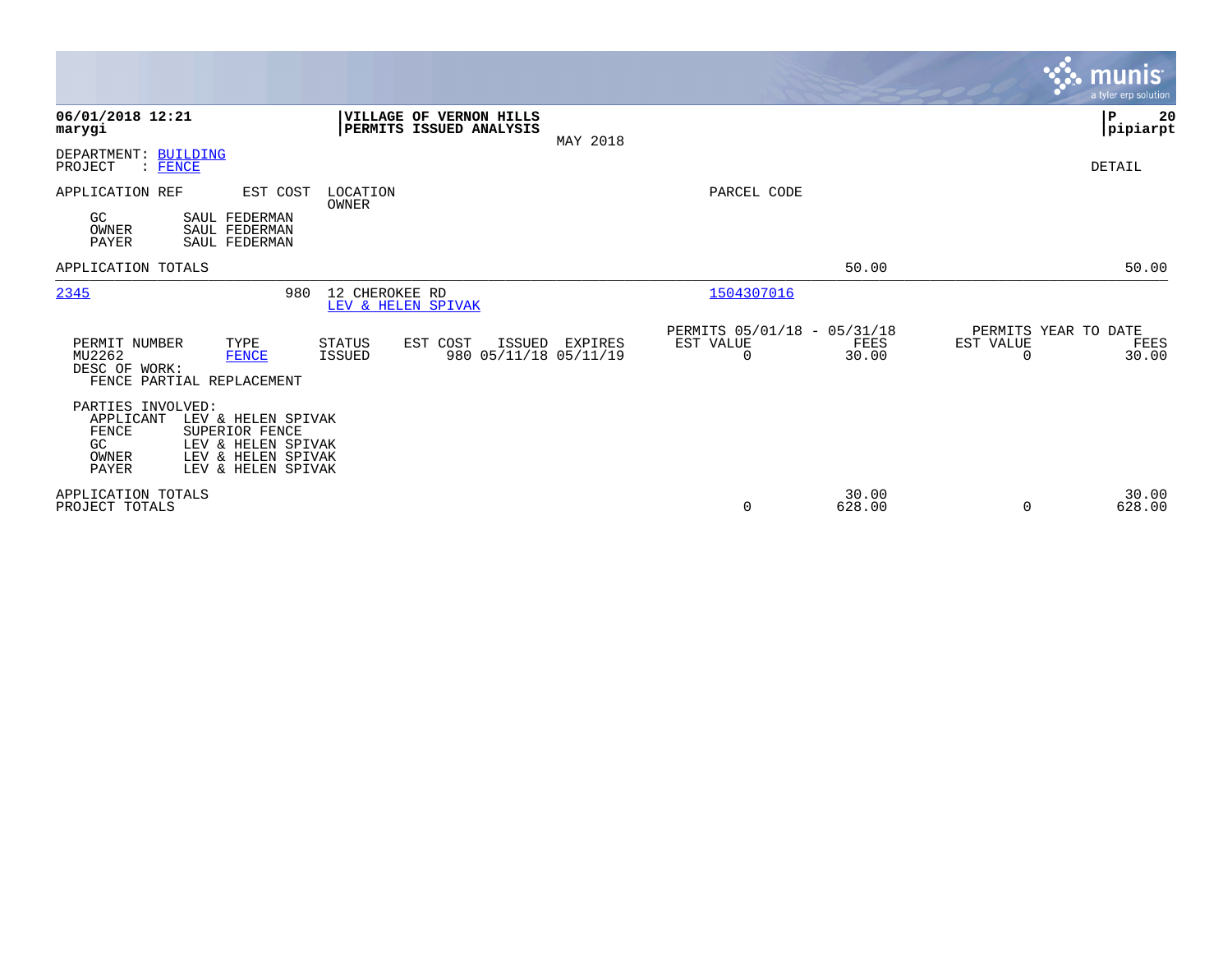|                                                                 |                                                                                                                                      |                                                    |                |                                                            |                                                     |                                               | munis<br>a tyler erp solution |
|-----------------------------------------------------------------|--------------------------------------------------------------------------------------------------------------------------------------|----------------------------------------------------|----------------|------------------------------------------------------------|-----------------------------------------------------|-----------------------------------------------|-------------------------------|
| 06/01/2018 12:21<br>marygi                                      |                                                                                                                                      | VILLAGE OF VERNON HILLS<br>PERMITS ISSUED ANALYSIS |                |                                                            |                                                     |                                               | P<br>21<br> pipiarpt          |
| DEPARTMENT: BUILDING<br>PROJECT<br>: FIRE ALARM                 |                                                                                                                                      |                                                    | MAY 2018       |                                                            |                                                     |                                               | DETAIL                        |
| APPLICATION REF                                                 | EST COST LOCATION<br>OWNER                                                                                                           |                                                    |                | PARCEL CODE                                                |                                                     |                                               |                               |
| 2236                                                            | 12,500                                                                                                                               | 700 WOODLANDS PKY<br>VAN VLISSINGEN & CO           |                | 1515101041                                                 |                                                     |                                               |                               |
| PERMIT NUMBER<br>MU2215<br>DESC OF WORK:<br>FIRE ALARM          | TYPE<br>STATUS<br>FIRE ALARM ISSUED                                                                                                  | EST COST<br>12,500 05/03/18 05/03/19               | ISSUED EXPIRES | PERMITS 05/01/18 - 05/31/18<br>EST VALUE<br>$\Omega$       | FEES<br>456.00                                      | PERMITS YEAR TO DATE<br>EST VALUE<br>$\Omega$ | FEES<br>456.00                |
| PARTIES INVOLVED:<br>ALARM<br>GC<br>OCCUPANT<br>OWNER<br>PAYER  | ELECTRICAL DESIGN SYSTEM<br>ELECTRICAL DESIGN SYSTEM<br>HYDRAFORCE<br>VAN VLISSINGEN & CO<br>ELECTRICAL DESIGN SYSTEM                |                                                    |                |                                                            |                                                     |                                               |                               |
| APPLICATION TOTALS                                              |                                                                                                                                      |                                                    |                |                                                            | 456.00                                              |                                               | 456.00                        |
| 2338                                                            | PLACEHOLDER                                                                                                                          | 20,000 899 NORTH MILWAUKEE AVENUE                  |                | 1134300013                                                 |                                                     |                                               |                               |
| PERMIT NUMBER<br>MU2326<br>DESC OF WORK:<br>FIRE ALARM          | TYPE<br>STATUS<br>FIRE ALARM ISSUED                                                                                                  | EST COST<br>20,000 05/24/18 05/24/19               | ISSUED EXPIRES | PERMITS 05/01/18 - 05/31/18<br>EST VALUE<br>$\Omega$       | FEES<br>540.00                                      | PERMITS YEAR TO DATE<br>EST VALUE<br>$\Omega$ | FEES<br>540.00                |
| PARTIES INVOLVED:<br>ALARM<br><b>GC</b><br>GC<br>OWNER<br>PAYER | KELLENBERGER ELECTRIC<br>APPLICANT KELLENBERGER ELECTRIC<br>GRAYCOR<br>KELLENBERGER ELECTRIC<br>PLACEHOLDER<br>KELLENBERGER ELECTRIC |                                                    |                |                                                            |                                                     |                                               |                               |
| APPLICATION TOTALS                                              |                                                                                                                                      |                                                    |                |                                                            | 540.00                                              |                                               | 540.00                        |
| 2353                                                            | PLACEHOLDER                                                                                                                          | 75,000 851 NORTH MILWAUKEE AVENUE                  |                | 1134300013                                                 |                                                     |                                               |                               |
| PERMIT NUMBER<br>MU2333<br>DESC OF WORK:<br>FIRE ALARM          | TYPE<br>STATUS<br>FIRE ALARM ISSUED                                                                                                  | EST COST<br>75,000 05/25/18 05/25/19               | ISSUED EXPIRES | PERMITS 05/01/18 - 05/31/18<br>EST VALUE<br>$\overline{0}$ | <b>EXERCISE IN THE STATE OF STREETS</b><br>1,310.00 | PERMITS YEAR TO DATE<br>EST VALUE<br>$\sim$ 0 | FEES<br>1,310.00              |
| PARTIES INVOLVED:<br>ALARM<br>GC<br>OCCUPANT                    | BERRY ELECTRIC CONTRACTING<br>APPLICANT BERRY ELECTRIC CONTRACTING<br>BERRY ELECTRIC CONTRACTING<br>WHOLE FOODS                      |                                                    |                |                                                            |                                                     |                                               |                               |

 $\mathcal{L}^{\text{max}}$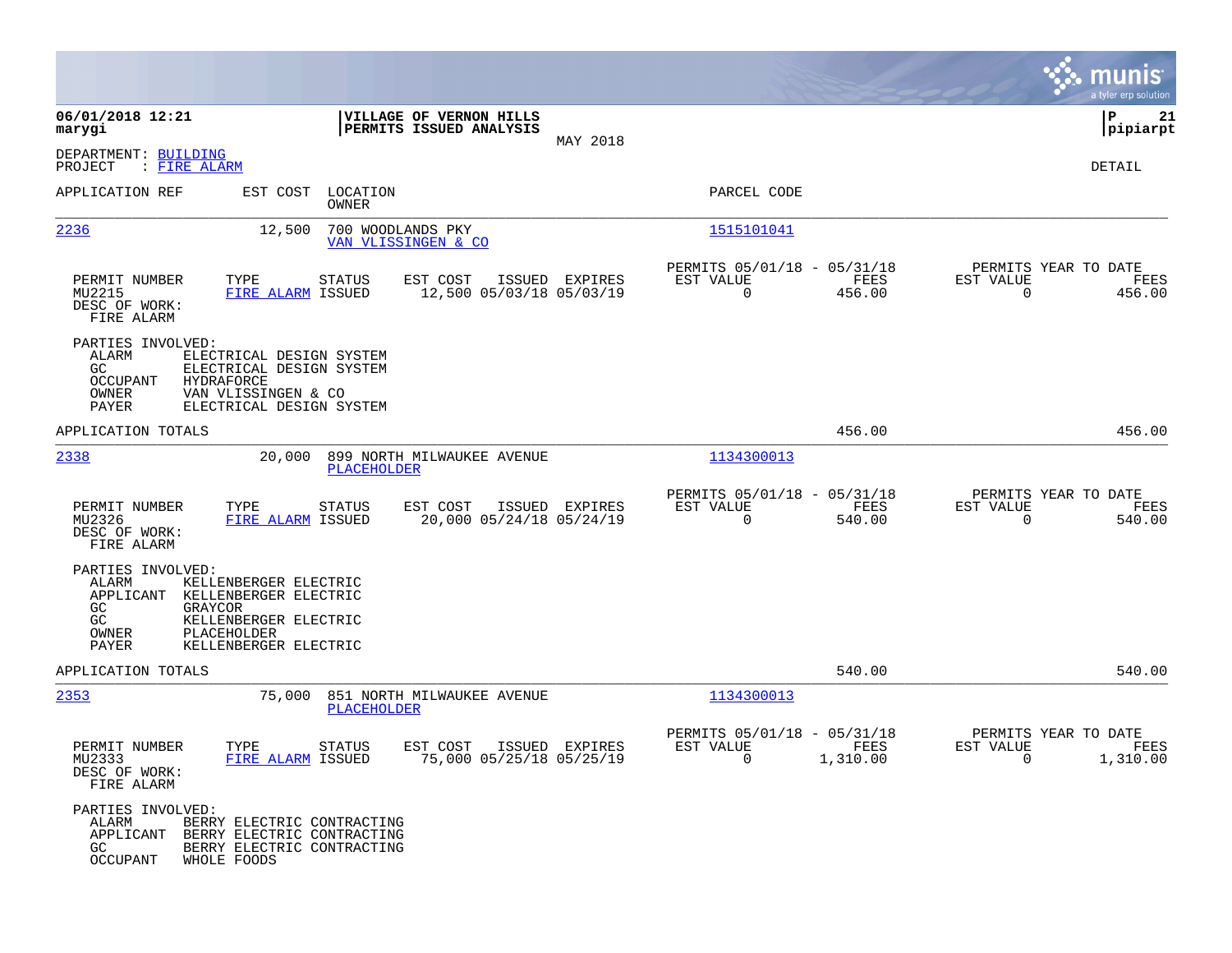|                                                                                                                                                     |                                                    |                |                                               |                    |                                        | <b>munis</b><br>a tyler erp solution |
|-----------------------------------------------------------------------------------------------------------------------------------------------------|----------------------------------------------------|----------------|-----------------------------------------------|--------------------|----------------------------------------|--------------------------------------|
| 06/01/2018 12:21<br>marygi                                                                                                                          | VILLAGE OF VERNON HILLS<br>PERMITS ISSUED ANALYSIS | MAY 2018       |                                               |                    |                                        | P<br>22<br> pipiarpt                 |
| DEPARTMENT: BUILDING<br>PROJECT<br>: FIRE ALARM                                                                                                     |                                                    |                |                                               |                    |                                        | DETAIL                               |
| APPLICATION REF<br>EST COST<br>OWNER<br>PLACEHOLDER<br>PAYER<br>BERRY ELECTRIC CONTRACTING                                                          | LOCATION<br>OWNER                                  |                | PARCEL CODE                                   |                    |                                        |                                      |
| APPLICATION TOTALS                                                                                                                                  |                                                    |                |                                               | 1,310.00           |                                        | 1,310.00                             |
| 2377<br>8,000                                                                                                                                       | 717 HAWTHORN CTR<br>CENTENNIAL                     |                | 1133401086                                    |                    |                                        |                                      |
| PERMIT NUMBER<br>TYPE<br>MU2348<br>FIRE ALARM ISSUED<br>DESC OF WORK:<br>FIRE ALARM                                                                 | STATUS<br>EST COST<br>8,000 05/30/18 05/30/19      | ISSUED EXPIRES | PERMITS 05/01/18 - 05/31/18<br>EST VALUE<br>0 | FEES<br>325.00     | PERMITS YEAR TO DATE<br>EST VALUE<br>0 | FEES<br>325.00                       |
| PARTIES INVOLVED:<br>ALARM<br>ESSCOE , LLC<br>ESSCOE , LLC<br>APPLICANT<br>GC.<br>ESSCOE, LLC<br>OWNER<br>CENTENNIAL<br><b>PAYER</b><br>ESSCOE, LLC |                                                    |                |                                               |                    |                                        |                                      |
| APPLICATION TOTALS<br>PROJECT TOTALS                                                                                                                |                                                    |                | 0                                             | 325.00<br>2,631.00 | 0                                      | 325.00<br>2,631.00                   |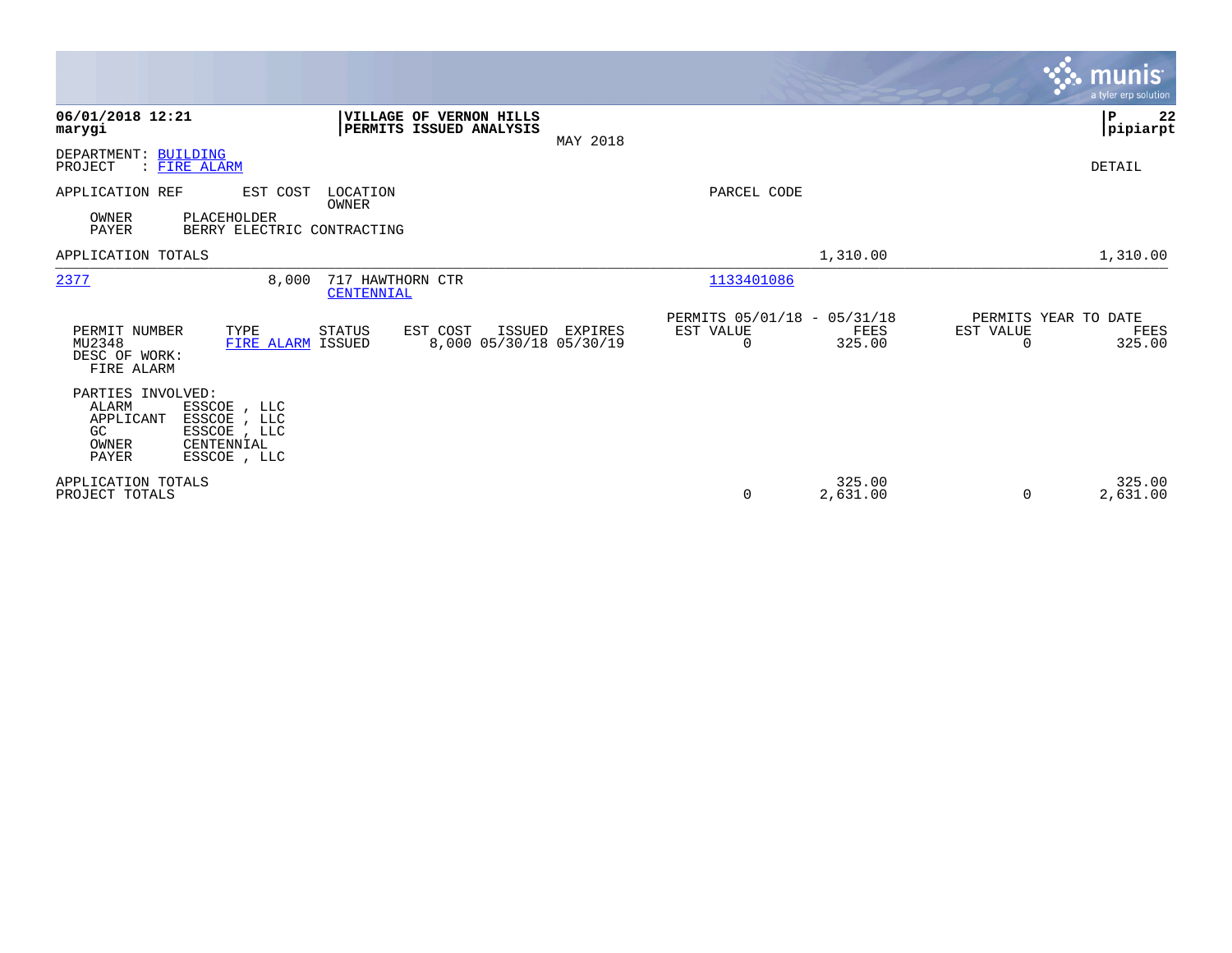|                                                                                                                                                                                                                                                                                   |                                                                        |                |                                                         |                  | munis<br>a tyler erp solution                                        |
|-----------------------------------------------------------------------------------------------------------------------------------------------------------------------------------------------------------------------------------------------------------------------------------|------------------------------------------------------------------------|----------------|---------------------------------------------------------|------------------|----------------------------------------------------------------------|
| 06/01/2018 12:21<br>marygi                                                                                                                                                                                                                                                        | VILLAGE OF VERNON HILLS<br>PERMITS ISSUED ANALYSIS                     |                |                                                         |                  | 23<br>ΙP<br> pipiarpt                                                |
| DEPARTMENT: BUILDING<br>PROJECT<br>: FIRE SPRINKLER                                                                                                                                                                                                                               |                                                                        | MAY 2018       |                                                         |                  | DETAIL                                                               |
| APPLICATION REF<br>EST COST                                                                                                                                                                                                                                                       | LOCATION<br>OWNER                                                      |                | PARCEL CODE                                             |                  |                                                                      |
| 2066<br>12,000                                                                                                                                                                                                                                                                    | 600 CORPORATE WOODS PARKWAY<br>SJJ PROPERTIES II LLC                   |                | 1509401047                                              |                  |                                                                      |
| PERMIT NUMBER<br>TYPE<br>MU2271<br>FIRE SPR<br>DESC OF WORK:<br>CLEAN AGENT SUPPRESSION                                                                                                                                                                                           | STATUS<br>EST COST<br>12,000 05/15/18 05/31/19<br>COMPLT               | ISSUED EXPIRES | PERMITS 05/01/18 - 05/31/18<br>EST VALUE<br>$\Omega$    | FEES<br>439.00   | PERMITS YEAR TO DATE<br>EST VALUE<br>FEES<br>$\Omega$<br>439.00      |
| PARTIES INVOLVED:<br>APPLICANT FREDREKSEN FIRE EQUIPMENT COMP<br>FIRE SPRIN FREDREKSEN FIRE EQUIPMENT COMP<br>GC.<br>FREDREKSEN FIRE EQUIPMENT COMP<br><b>OCCUPANT</b><br>WORLD WIDE FITTINGS<br>OWNER<br>SJJ PROPERTIES II LLC<br><b>PAYER</b><br>FREDREKSEN FIRE EQUIPMENT COMP |                                                                        |                |                                                         |                  |                                                                      |
| APPLICATION TOTALS                                                                                                                                                                                                                                                                |                                                                        |                |                                                         | 439.00           | 439.00                                                               |
| 2237                                                                                                                                                                                                                                                                              | 43,352 851 NORTH MILWAUKEE AVENUE<br>PLACEHOLDER                       |                | 1134300013                                              |                  |                                                                      |
| PERMIT NUMBER<br>TYPE<br>MU2221<br>FIRE SPR<br>DESC OF WORK:<br>FIRE SPRINKLER                                                                                                                                                                                                    | <b>STATUS</b><br>EST COST<br>43,352 05/04/18 05/04/19<br>ISSUED        | ISSUED EXPIRES | PERMITS 05/01/18 - 05/31/18<br>EST VALUE<br>$\mathbf 0$ | FEES<br>2,562.52 | PERMITS YEAR TO DATE<br>EST VALUE<br>FEES<br>2,562.52<br>$\mathbf 0$ |
| PARTIES INVOLVED:<br>APPLICANT ABSOLUTE FIRE PROTECTION<br>FIRE SPRIN ABSOLUTE FIRE PROTECTION<br>GC<br>ABSOLUTE FIRE PROTECTION<br>OCCUPANT<br>WHOLE FOODS<br>OWNER<br>PLACEHOLDER<br>PAYER<br>ABSOLUTE FIRE PROTECTION                                                          |                                                                        |                |                                                         |                  |                                                                      |
| APPLICATION TOTALS                                                                                                                                                                                                                                                                |                                                                        |                |                                                         | 2,562.52         | 2,562.52                                                             |
| 2322<br>7,378                                                                                                                                                                                                                                                                     | 899 NORTH MILWAUKEE AVENUE<br>PLACEHOLDER                              |                | 1134300013                                              |                  |                                                                      |
| PERMIT NUMBER<br>TYPE<br>MU2272<br>FIRE SPR<br>DESC OF WORK:<br>FIRE SPRINKLER: BLDG G2 SHELL                                                                                                                                                                                     | STATUS<br>EST COST ISSUED EXPIRES<br>7,378 05/16/18 05/16/19<br>ISSUED |                | PERMITS 05/01/18 - 05/31/18<br>EST VALUE<br>$\Omega$    | FEES<br>353.00   | PERMITS YEAR TO DATE<br>EST VALUE<br>FEES<br>$\Omega$<br>353.00      |
| PARTIES INVOLVED:<br>APPLICANT ABSOLUTE FIRE PROTECTION<br>FIRE SPRIN ABSOLUTE FIRE PROTECTION<br>GC<br>ABSOLUTE FIRE PROTECTION                                                                                                                                                  |                                                                        |                |                                                         |                  |                                                                      |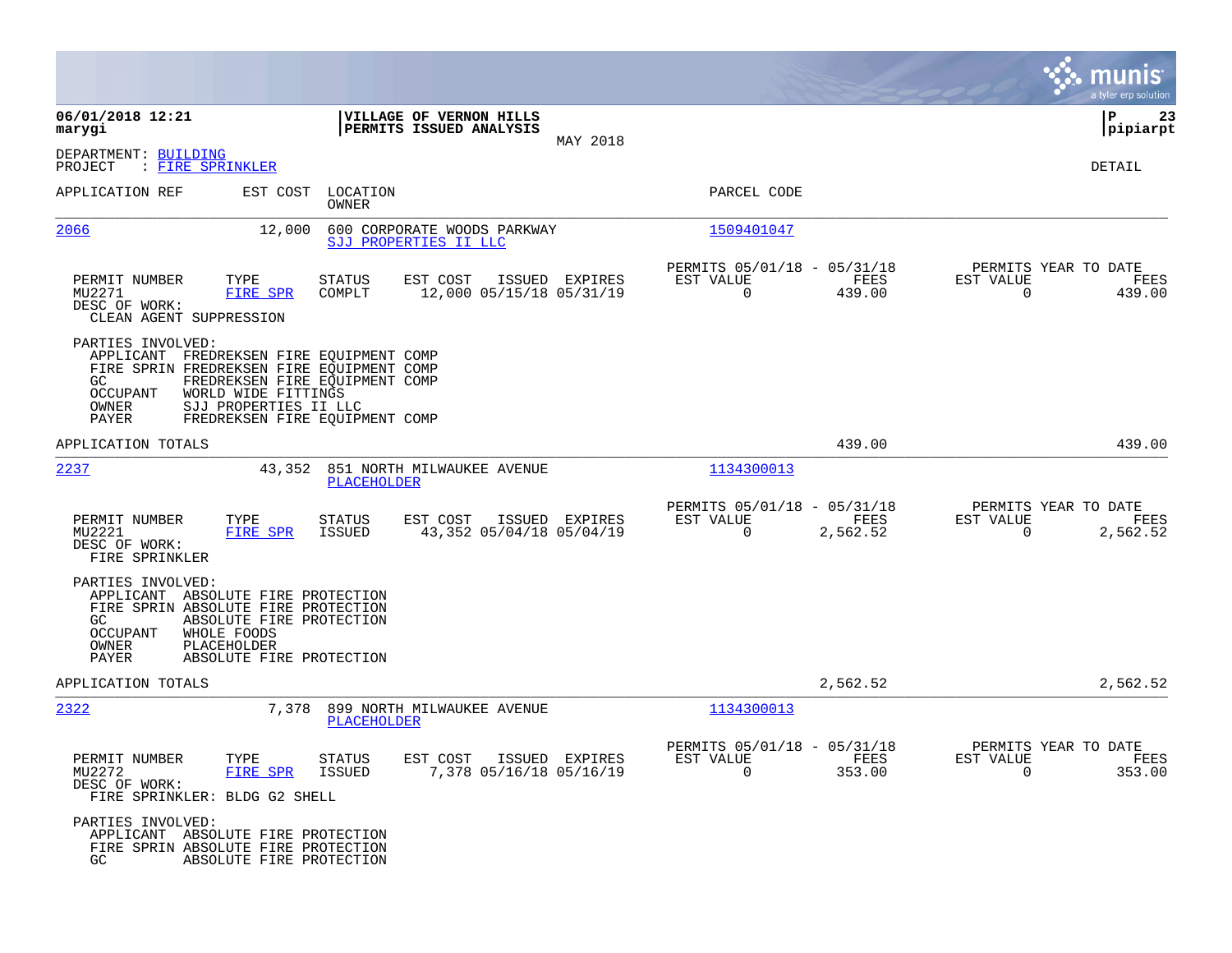|                                                                                                                                                                                                          |                                                                |                |                                                      |                    |                                               | <b>munis</b><br>a tyler erp solution |
|----------------------------------------------------------------------------------------------------------------------------------------------------------------------------------------------------------|----------------------------------------------------------------|----------------|------------------------------------------------------|--------------------|-----------------------------------------------|--------------------------------------|
| 06/01/2018 12:21<br>marygi                                                                                                                                                                               | <b>VILLAGE OF VERNON HILLS</b><br>PERMITS ISSUED ANALYSIS      | MAY 2018       |                                                      |                    |                                               | P<br>24<br> pipiarpt                 |
| DEPARTMENT: BUILDING<br>PROJECT<br>: FIRE SPRINKLER                                                                                                                                                      |                                                                |                |                                                      |                    |                                               | DETAIL                               |
| APPLICATION REF<br>EST COST<br>OWNER<br>PLACEHOLDER<br>PAYER<br>ABSOLUTE FIRE PROTECTION                                                                                                                 | LOCATION<br>OWNER                                              |                | PARCEL CODE                                          |                    |                                               |                                      |
| APPLICATION TOTALS                                                                                                                                                                                       |                                                                |                |                                                      | 353.00             |                                               | 353.00                               |
| 2359<br>8,513                                                                                                                                                                                            | 913 NORTH MILWAUKEE AVENUE<br><b>PLACEHOLDER</b>               |                | 1134300013                                           |                    |                                               |                                      |
| PERMIT NUMBER<br>TYPE<br>MU2273<br>FIRE SPR<br>DESC OF WORK:<br>FIRE SPRINKLER                                                                                                                           | <b>STATUS</b><br>EST COST<br>8,513 05/16/18 05/16/19<br>ISSUED | ISSUED EXPIRES | PERMITS 05/01/18 - 05/31/18<br>EST VALUE<br>$\Omega$ | FEES<br>375.13     | PERMITS YEAR TO DATE<br>EST VALUE<br>$\Omega$ | FEES<br>375.13                       |
| PARTIES INVOLVED:<br>APPLICANT<br>ABSOLUTE FIRE PROTECTION<br>FIRE SPRIN ABSOLUTE FIRE PROTECTION<br>ABSOLUTE FIRE PROTECTION<br>GC.<br>OWNER<br>PLACEHOLDER<br><b>PAYER</b><br>ABSOLUTE FIRE PROTECTION |                                                                |                |                                                      |                    |                                               |                                      |
| APPLICATION TOTALS<br>PROJECT TOTALS                                                                                                                                                                     |                                                                |                | $\mathbf 0$                                          | 375.13<br>3,729.65 | $\Omega$                                      | 375.13<br>3,729.65                   |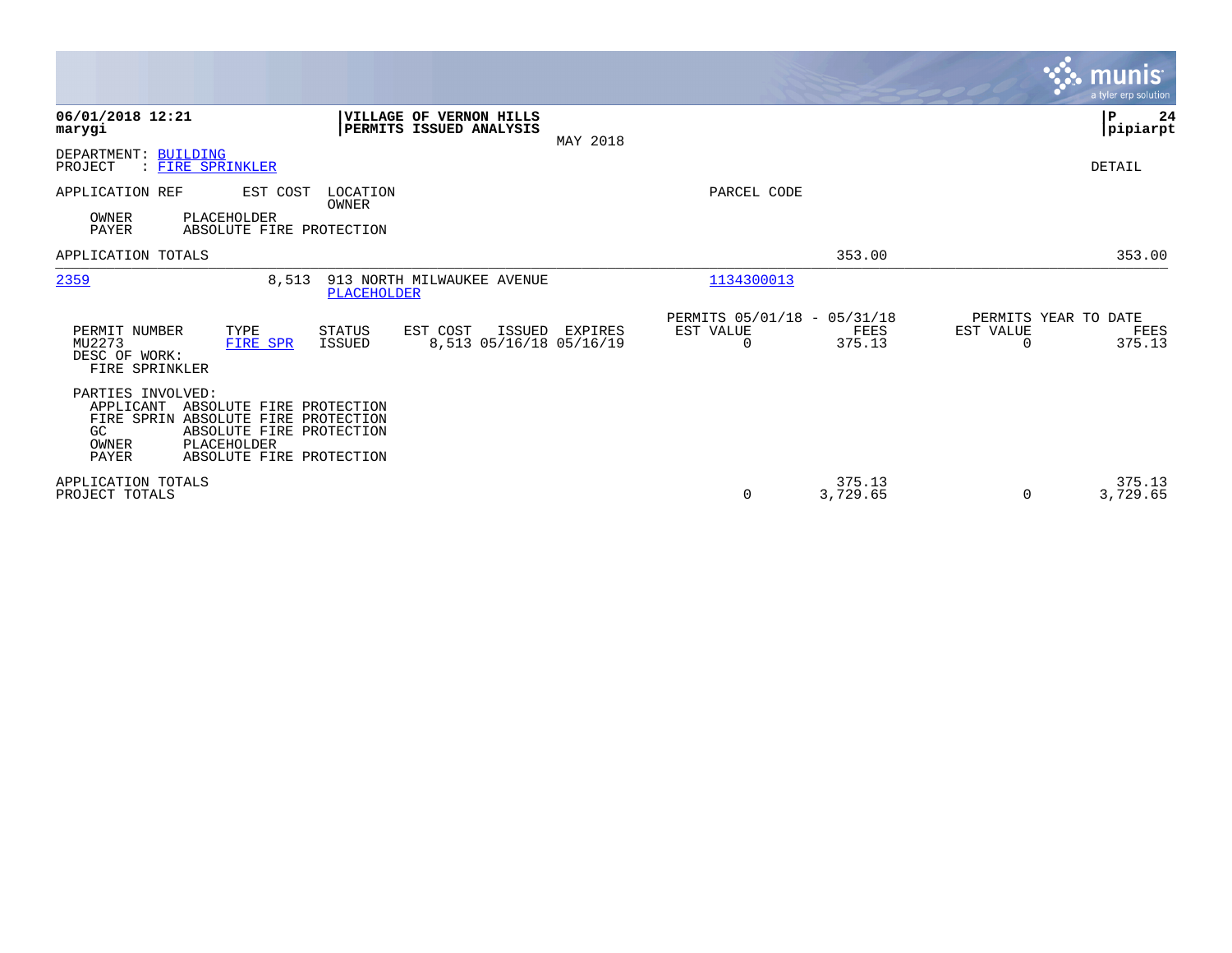|                                                                             |                                                                                                                                                                                                              |                       |                                              |                                   | <b>munis</b><br>a tyler erp solution |
|-----------------------------------------------------------------------------|--------------------------------------------------------------------------------------------------------------------------------------------------------------------------------------------------------------|-----------------------|----------------------------------------------|-----------------------------------|--------------------------------------|
| 06/01/2018 12:21<br>marygi                                                  | VILLAGE OF VERNON HILLS<br>PERMITS ISSUED ANALYSIS<br>MAY 2018                                                                                                                                               |                       |                                              |                                   | 25<br>ΙP<br> pipiarpt                |
| DEPARTMENT: BUILDING<br>PROJECT<br>: LAWN SPRINKLER                         |                                                                                                                                                                                                              |                       |                                              |                                   | DETAIL                               |
| APPLICATION REF<br>EST COST                                                 | LOCATION<br>OWNER                                                                                                                                                                                            | PARCEL CODE           |                                              |                                   |                                      |
| 2387                                                                        | 1729 LAKE CHARLES DR<br>4,600<br>VIRSCO CONSTRUCTION SERVICES INC                                                                                                                                            | 1128309021            |                                              |                                   |                                      |
| TYPE<br>PERMIT NUMBER<br>MU2292<br>DESC OF WORK:<br>LAWN SPRINKLER          | EST COST<br>STATUS<br>ISSUED<br>EXPIRES<br>4,600 05/17/18 05/17/19<br>LAWN IRRIG ISSUED                                                                                                                      | EST VALUE<br>$\Omega$ | PERMITS 05/01/18 - 05/31/18<br>FEES<br>50.00 | PERMITS YEAR TO DATE<br>EST VALUE | FEES<br>50.00                        |
| PARTIES INVOLVED:<br>APPLICANT<br>GC<br>IRRIGATION<br>OWNER<br><b>PAYER</b> | D & D LANDSCAPE AND SPRINKJLER SERVICES<br>D & D LANDSCAPE AND SPRINKJLER SERVICES<br>D & D LANDSCAPE AND SPRINKJLER SERVICES<br>VIRSCO CONSTRUCTION SERVICES INC<br>D & D LANDSCAPE AND SPRINKJLER SERVICES |                       |                                              |                                   |                                      |
| APPLICATION TOTALS<br>PROJECT TOTALS                                        |                                                                                                                                                                                                              | 0                     | 50.00<br>50.00                               | $\Omega$                          | 50.00<br>50.00                       |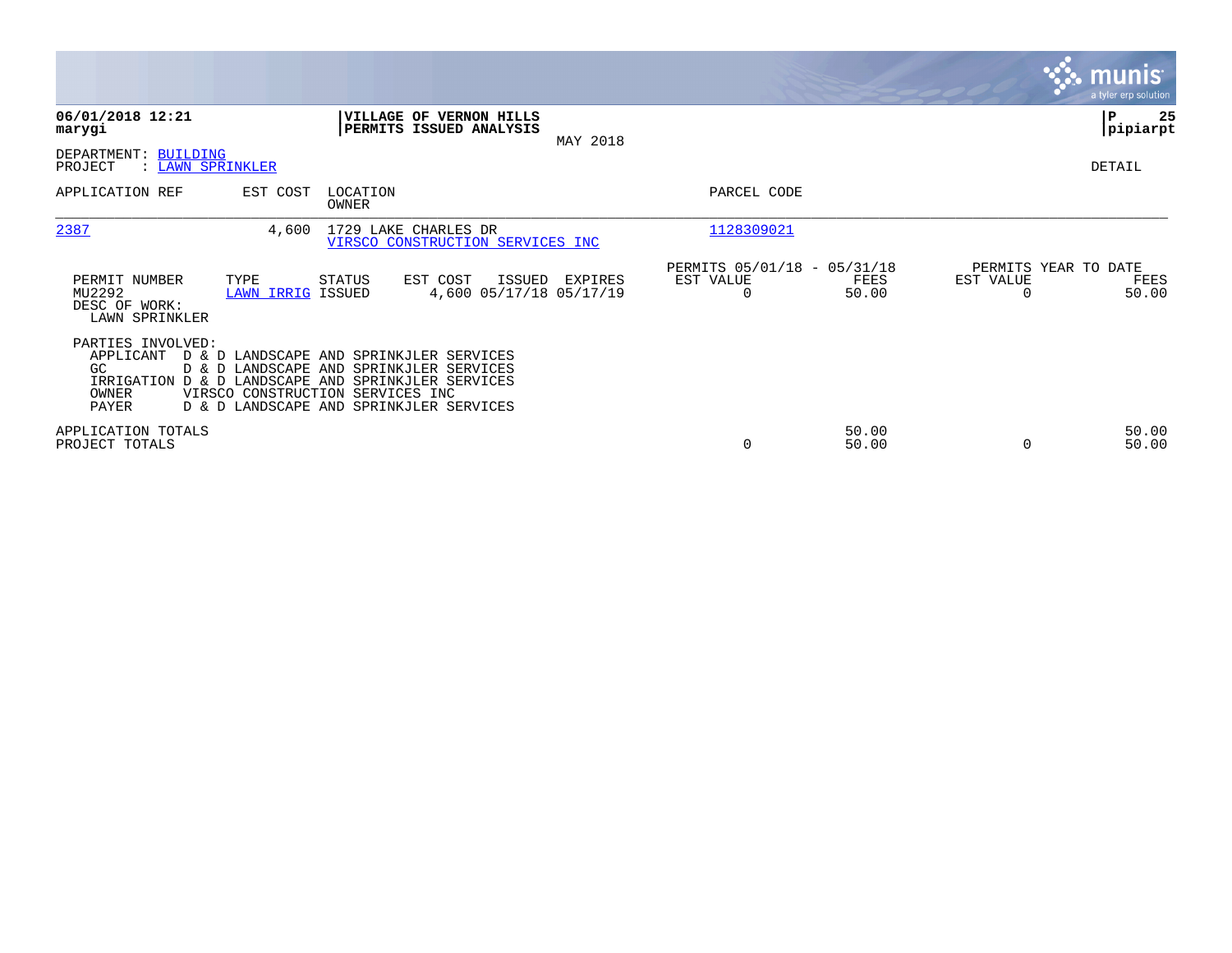|                                                                                                                                                                                                                                                                                                                                                                                                                                  |                                                                 |                |                                                         |                  |                                                  | munis<br>a tyler erp solution |
|----------------------------------------------------------------------------------------------------------------------------------------------------------------------------------------------------------------------------------------------------------------------------------------------------------------------------------------------------------------------------------------------------------------------------------|-----------------------------------------------------------------|----------------|---------------------------------------------------------|------------------|--------------------------------------------------|-------------------------------|
| 06/01/2018 12:21<br>marygi                                                                                                                                                                                                                                                                                                                                                                                                       | VILLAGE OF VERNON HILLS<br>PERMITS ISSUED ANALYSIS              | MAY 2018       |                                                         |                  |                                                  | lР<br>26<br> pipiarpt         |
| DEPARTMENT: BUILDING<br>: MISC COMMERCIAL<br>PROJECT                                                                                                                                                                                                                                                                                                                                                                             |                                                                 |                |                                                         |                  |                                                  | DETAIL                        |
| APPLICATION REF<br>EST COST                                                                                                                                                                                                                                                                                                                                                                                                      | LOCATION<br>OWNER                                               |                | PARCEL CODE                                             |                  |                                                  |                               |
| <u> 2062</u><br>140,000                                                                                                                                                                                                                                                                                                                                                                                                          | 887 NORTH MILWAUKEE AVENUE<br>PLACEHOLDER                       |                | 1134300013                                              |                  |                                                  |                               |
| PERMIT NUMBER<br>TYPE<br>MU2302<br>MISC COMM<br>DESC OF WORK:<br>BLDG H: LANDLORD IMPROVEMENTS                                                                                                                                                                                                                                                                                                                                   | EST COST<br>STATUS<br>140,000 05/21/18 05/21/19<br>ISSUED       | ISSUED EXPIRES | PERMITS 05/01/18 - 05/31/18<br>EST VALUE<br>0           | FEES<br>1,600.00 | PERMITS YEAR TO DATE<br>EST VALUE<br>0           | FEES<br>1,600.00              |
| PARTIES INVOLVED:<br>APPLICANT KA, INC. ARCHITECTURE<br>CARPENTER<br>THE ROCKWELL GROUP<br>CONCRETE<br>CIRCLE CONCRETE<br>DRYWALL<br>THE ROCKWELL GROUP<br>ELECTRICIA CONNELLY ELECTRIC<br>GC<br>GRAYCOR<br>GT MECHANICAL<br>HVAC<br>IRON WORK<br><b>OCCUPANT</b><br>MELLODY FARM<br>OWNER<br>PLACEHOLDER<br>PLUMBER<br>TRITON PLUMBING<br>REGENCY CENTERS LP<br>PAYER<br><b>ROOFER</b><br>OLSSON ROOFING                        | GUARDIAN CONSTRUCTION PRODUCTS                                  |                |                                                         |                  |                                                  |                               |
| APPLICATION TOTALS                                                                                                                                                                                                                                                                                                                                                                                                               |                                                                 |                |                                                         | 1,600.00         |                                                  | 1,600.00                      |
| 2063<br>85,000                                                                                                                                                                                                                                                                                                                                                                                                                   | 931 NORTH MILWAUKEE AVENUE<br>PLACEHOLDER                       |                | 1134300013                                              |                  |                                                  |                               |
| PERMIT NUMBER<br>TYPE<br>MU2300<br>MISC COMM<br>DESC OF WORK:<br>BLDG E: LANDLORD IMPROVEMENTS                                                                                                                                                                                                                                                                                                                                   | <b>STATUS</b><br>EST COST<br>85,000 05/21/18 05/21/19<br>ISSUED | ISSUED EXPIRES | PERMITS 05/01/18 - 05/31/18<br>EST VALUE<br>$\mathbf 0$ | FEES<br>1,050.00 | PERMITS YEAR TO DATE<br>EST VALUE<br>$\mathbf 0$ | FEES<br>1,050.00              |
| PARTIES INVOLVED:<br>APPLICANT KA, INC. ARCHITECTURE<br>THE ROCKWELL GROUP<br>CARPENTER<br>CONCRETE<br>CIRCLE CONCRETE<br>THE ROCKWELL GROUP<br>DRYWALL<br>ELECTRICIA CONNELLY ELECTRIC<br>GC.<br>GRAYCOR<br><b>HVAC</b><br>GT MECHANICAL<br>IRON WORK<br>OCCUPANT<br>MELLODY FARM<br>OWNER<br>PLACEHOLDER<br>PLUMBER<br>TRITON PLUMBING<br>PAYER<br>REGENCY CENTERS LP<br><b>ROOFER</b><br>OLSSON ROOFING<br>APPLICATION TOTALS | GUARDIAN CONSTRUCTION PRODUCTS                                  |                |                                                         | 1,050.00         |                                                  | 1,050.00                      |
|                                                                                                                                                                                                                                                                                                                                                                                                                                  |                                                                 |                |                                                         |                  |                                                  |                               |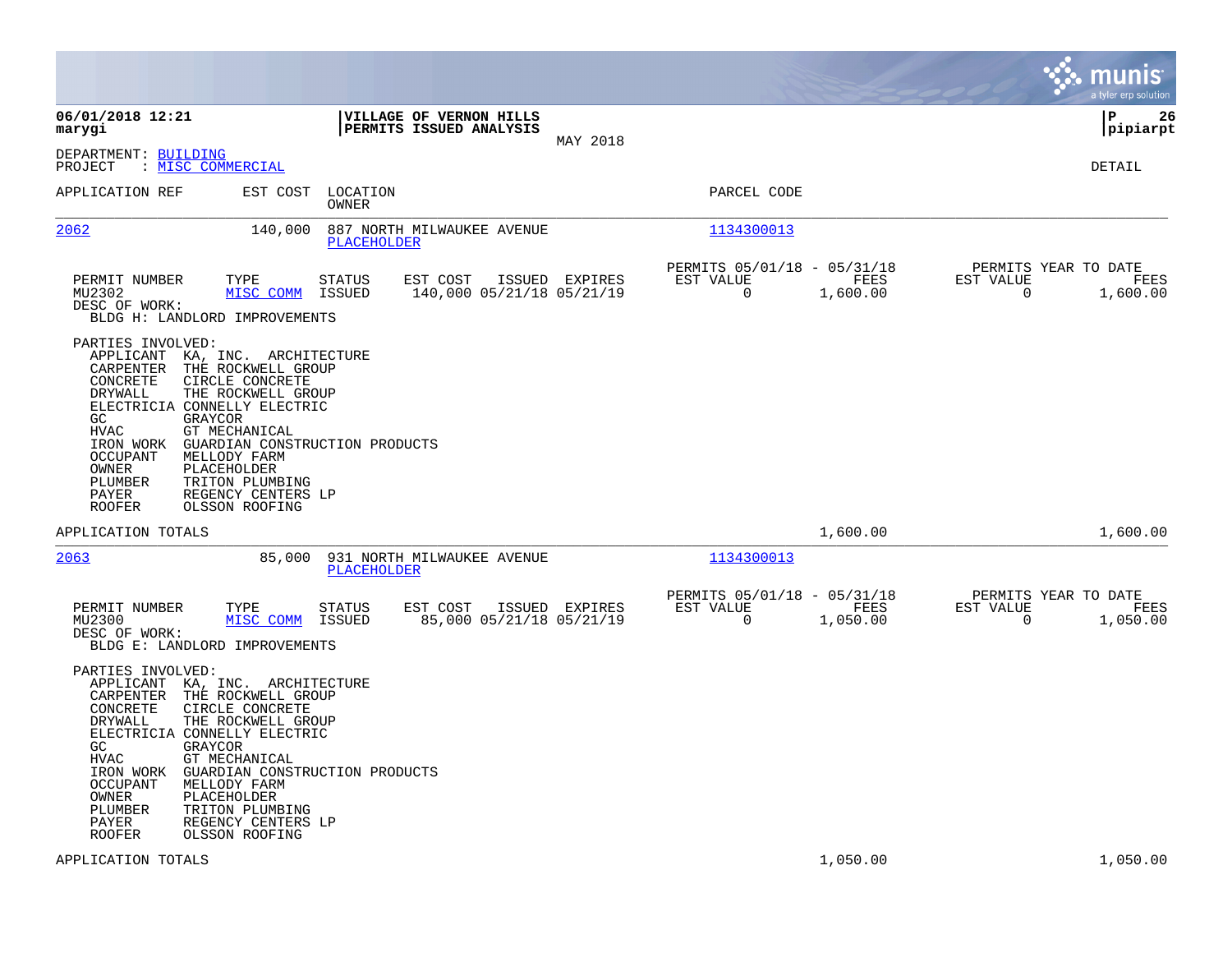|                                                                                                                                                                                                                                                                                                                                                                                                                                                                          |                                                                                    |           |                                                                | munis<br>a tyler erp solution                                   |
|--------------------------------------------------------------------------------------------------------------------------------------------------------------------------------------------------------------------------------------------------------------------------------------------------------------------------------------------------------------------------------------------------------------------------------------------------------------------------|------------------------------------------------------------------------------------|-----------|----------------------------------------------------------------|-----------------------------------------------------------------|
| 06/01/2018 12:21<br>marygi                                                                                                                                                                                                                                                                                                                                                                                                                                               | VILLAGE OF VERNON HILLS<br>PERMITS ISSUED ANALYSIS                                 | MAY 2018  |                                                                | l P<br>27<br> pipiarpt                                          |
| DEPARTMENT: BUILDING<br>: MISC COMMERCIAL<br>PROJECT                                                                                                                                                                                                                                                                                                                                                                                                                     |                                                                                    |           |                                                                | DETAIL                                                          |
| APPLICATION REF<br>EST COST                                                                                                                                                                                                                                                                                                                                                                                                                                              | LOCATION<br><b>OWNER</b>                                                           |           | PARCEL CODE                                                    |                                                                 |
| 2064<br>74,000                                                                                                                                                                                                                                                                                                                                                                                                                                                           | 925 NORTH MILWAUKEE AVENUE<br>PLACEHOLDER                                          |           | 1134300013                                                     |                                                                 |
| PERMIT NUMBER<br>TYPE<br>MU2301<br>MISC COMM<br>DESC OF WORK:<br>BLDG F: LANDLORD IMPROVEMENTS                                                                                                                                                                                                                                                                                                                                                                           | EST COST<br><b>STATUS</b><br>ISSUED EXPIRES<br>74,000 05/21/18 05/21/19<br>ISSUED  | EST VALUE | PERMITS 05/01/18 - 05/31/18<br>FEES<br>$\Omega$<br>940.00      | PERMITS YEAR TO DATE<br>EST VALUE<br>FEES<br>$\Omega$<br>940.00 |
| PARTIES INVOLVED:<br>APPLICANT KA, INC. ARCHITECTURE<br>CARPENTER<br>THE ROCKWELL GROUP<br>CONCRETE<br>CIRCLE CONCRETE<br>THE ROCKWELL GROUP<br><b>DRYWALL</b><br>ELECTRICIA CONNELLY ELECTRIC<br>GC<br><b>GRAYCOR</b><br><b>HVAC</b><br>GT MECHANICAL<br>IRON WORK<br>GUARDIAN CONSTRUCTION PRODUCTS<br><b>OCCUPANT</b><br>MELLODY FARM<br>PLACEHOLDER<br>OWNER<br>PLUMBER<br>TRITON PLUMBING<br>REGENCY CENTERS LP<br>PAYER<br><b>ROOFER</b><br>OLSSON ROOFING         |                                                                                    |           |                                                                |                                                                 |
| APPLICATION TOTALS                                                                                                                                                                                                                                                                                                                                                                                                                                                       |                                                                                    |           | 940.00                                                         | 940.00                                                          |
| 2065<br>310,000                                                                                                                                                                                                                                                                                                                                                                                                                                                          | 875 NORTH MILWAUKEE AVENUE<br>PLACEHOLDER                                          |           | 1134300013                                                     |                                                                 |
| PERMIT NUMBER<br>TYPE<br>MU2303<br>MISC COMM<br>DESC OF WORK:<br>BLDG K: LANDLORD IMPROVEMENTS                                                                                                                                                                                                                                                                                                                                                                           | <b>STATUS</b><br>EST COST<br>ISSUED EXPIRES<br>310,000 05/21/18 05/21/19<br>ISSUED | EST VALUE | PERMITS 05/01/18 - 05/31/18<br>FEES<br>$\mathbf 0$<br>3,300.00 | PERMITS YEAR TO DATE<br>EST VALUE<br>FEES<br>0<br>3,300.00      |
| PARTIES INVOLVED:<br>APPLICANT KA, INC. ARCHITECTURE<br>THE ROCKWELL GROUP<br>CARPENTER<br>CIRCLE CONCRETE<br>CONCRETE<br>DRYWALL<br>THE ROCKWELL GROUP<br>ELECTRICIA CONNELLY ELECTRIC<br>GC.<br>GRAYCOR<br>GC<br>REGENCY CENTERS LP<br>HVAC<br>GT MECHANICAL<br>IRON WORK<br>GUARDIAN CONSTRUCTION PRODUCTS<br><b>OCCUPANT</b><br>MELLODY FARM<br>OWNER<br>PLACEHOLDER<br>PLUMBER<br>TRITON PLUMBING<br>PAYER<br>REGENCY CENTERS LP<br><b>ROOFER</b><br>OLSSON ROOFING |                                                                                    |           |                                                                |                                                                 |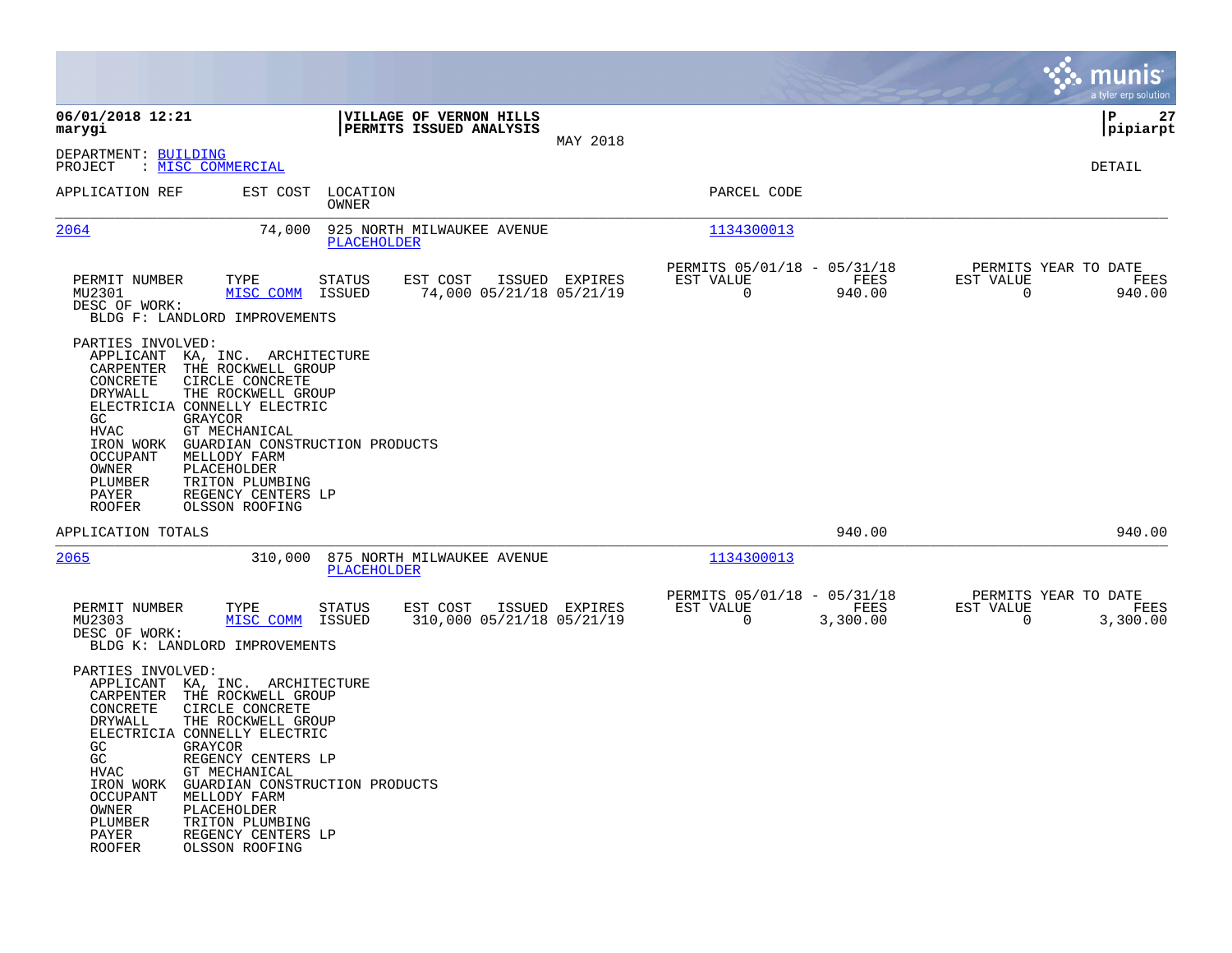|                                                                                                                                                                                                                                                                                                                                                                                                                  |                                                                  |                |                                                         |                  | munis<br>a tyler erp solution                                        |
|------------------------------------------------------------------------------------------------------------------------------------------------------------------------------------------------------------------------------------------------------------------------------------------------------------------------------------------------------------------------------------------------------------------|------------------------------------------------------------------|----------------|---------------------------------------------------------|------------------|----------------------------------------------------------------------|
| 06/01/2018 12:21<br>marygi<br>APPLICATION TOTALS                                                                                                                                                                                                                                                                                                                                                                 | VILLAGE OF VERNON HILLS<br><b>PERMITS ISSUED ANALYSIS</b>        | MAY 2018       |                                                         | 3,300.00         | l P<br>28<br>$ $ pipiarpt<br>3,300.00                                |
| DEPARTMENT: BUILDING<br>: MISC COMMERCIAL<br>PROJECT                                                                                                                                                                                                                                                                                                                                                             |                                                                  |                |                                                         |                  | DETAIL                                                               |
| EST COST<br>APPLICATION REF                                                                                                                                                                                                                                                                                                                                                                                      | LOCATION<br>OWNER                                                |                | PARCEL CODE                                             |                  |                                                                      |
| 2111<br>54,000                                                                                                                                                                                                                                                                                                                                                                                                   | 901 NORTH MILWAUKEE AVENUE<br><b>PLACEHOLDER</b>                 |                | 1134300013                                              |                  |                                                                      |
| PERMIT NUMBER<br>TYPE<br>MISC COMM<br>MU2299<br>DESC OF WORK:<br>LANDLORD WORK BLDG B                                                                                                                                                                                                                                                                                                                            | <b>STATUS</b><br>EST COST<br>ISSUED<br>54,000 05/21/18 05/21/19  | ISSUED EXPIRES | PERMITS 05/01/18 - 05/31/18<br>EST VALUE<br>$\mathbf 0$ | FEES<br>740.00   | PERMITS YEAR TO DATE<br>EST VALUE<br>FEES<br>$\mathbf 0$<br>740.00   |
| PARTIES INVOLVED:<br>APPLICANT KA, INC. ARCHITECTURE<br>THE ROCKWELL GROUP<br>CARPENTER<br>CONCRETE<br>CIRCLE CONCRETE<br>THE ROCKWELL GROUP<br>DRYWALL<br>ELECTRICIA CONNELLY ELECTRIC<br>GC.<br>GRAYCOR<br><b>HVAC</b><br>GT MECHANICAL<br>IRON WORK<br>GUARDIAN CONSTRUCTION PRODUCTS<br>OWNER<br>PLACEHOLDER<br>TRITON PLUMBING<br>PLUMBER<br>PAYER<br>REGENCY CENTERS LP<br><b>ROOFER</b><br>OLSSON ROOFING |                                                                  |                |                                                         |                  |                                                                      |
| APPLICATION TOTALS                                                                                                                                                                                                                                                                                                                                                                                               |                                                                  |                |                                                         | 740.00           | 740.00                                                               |
| 2182<br>150,000                                                                                                                                                                                                                                                                                                                                                                                                  | 1115 NORTH MILWAUKEE AVENUE<br>PLACEHOLDER                       |                | 1134300013                                              |                  |                                                                      |
| PERMIT NUMBER<br>TYPE<br>MU2327<br>MISC COMM<br>DESC OF WORK:<br>FOUNDATION ONLY: LAZY DOG                                                                                                                                                                                                                                                                                                                       | EST COST<br><b>STATUS</b><br>150,000 05/24/18 05/24/19<br>ISSUED | ISSUED EXPIRES | PERMITS 05/01/18 - 05/31/18<br>EST VALUE<br>$\Omega$    | FEES<br>1,500.00 | PERMITS YEAR TO DATE<br>EST VALUE<br>FEES<br>$\mathbf 0$<br>1,500.00 |
| PARTIES INVOLVED:<br>APPLICANT LAZY DOG RESTAURANTS LLC<br>PREMIUM CONCRETE<br>CONCRETE<br>PREMIUM CONCRETE<br><b>EXCAVATOR</b><br>SHAWMUT DESIGN & CONSTRUCTION<br>GC.<br>GC.<br>SHAWMUT DESIGN & CONSTRUCTION<br>GC<br>GOLDEN PROPERTY DEVELOPMENT<br><b>OCCUPANT</b><br>LAZY DOG RESTAURANTS LLC<br>PLACEHOLDER<br>OWNER<br>BIRK PLUMBING INC<br>PLUMBER<br>GOLDEN PROPERTY DEVELOPMENT<br>PAYER              |                                                                  |                |                                                         |                  |                                                                      |
| APPLICATION TOTALS                                                                                                                                                                                                                                                                                                                                                                                               |                                                                  |                |                                                         | 1,500.00         | 1,500.00                                                             |
| 2197<br>18,000                                                                                                                                                                                                                                                                                                                                                                                                   | 445 EAST TOWNLINE RD C<br>MAMOM POWERS, JR                       |                | 1504201008                                              |                  |                                                                      |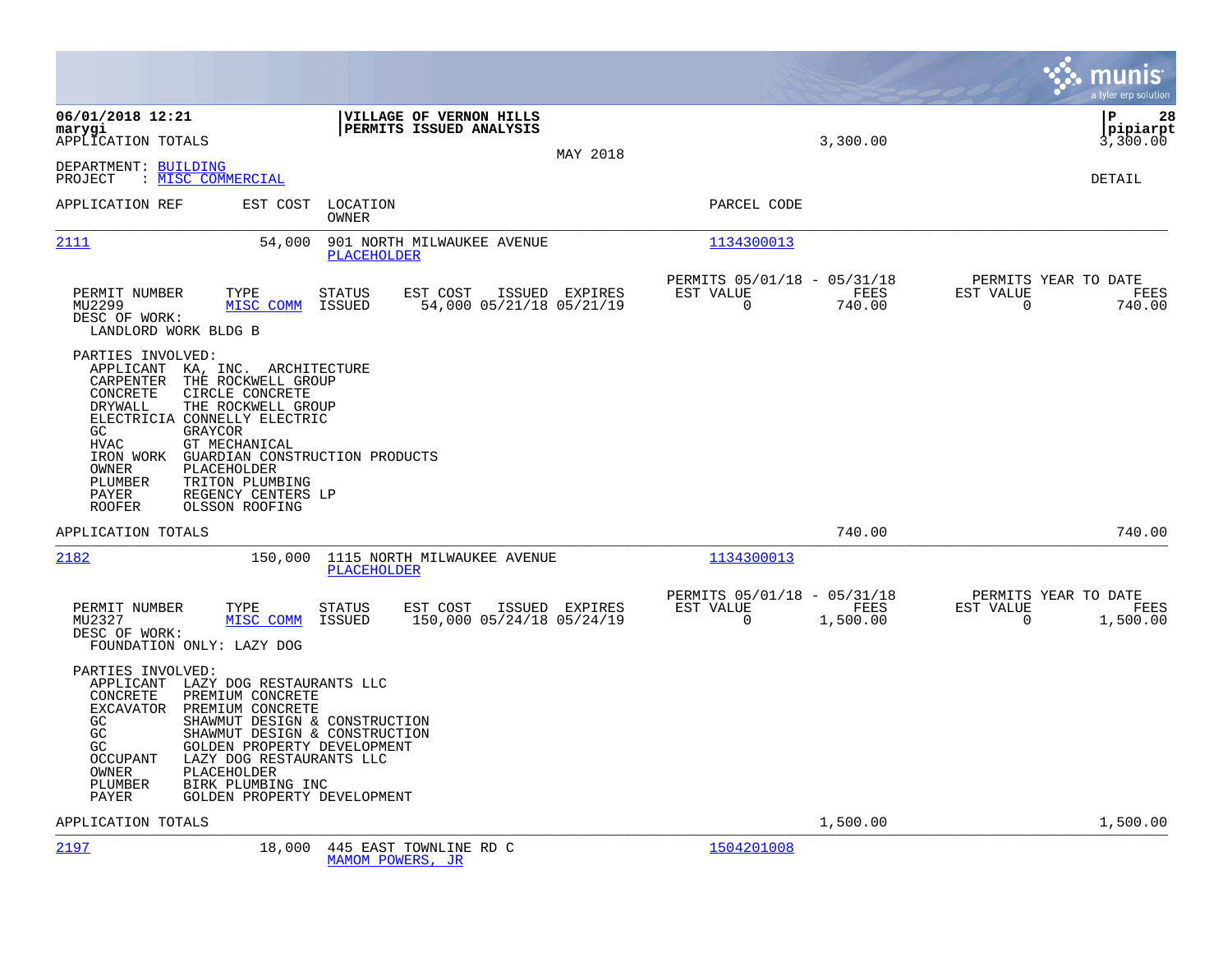|                                                                                                                                 |                                                                                                                              |                         |                                                    |        |                                            |                       |                                               |                       | a tyler erp solution                   |
|---------------------------------------------------------------------------------------------------------------------------------|------------------------------------------------------------------------------------------------------------------------------|-------------------------|----------------------------------------------------|--------|--------------------------------------------|-----------------------|-----------------------------------------------|-----------------------|----------------------------------------|
| 06/01/2018 12:21<br>marygi                                                                                                      |                                                                                                                              |                         | VILLAGE OF VERNON HILLS<br>PERMITS ISSUED ANALYSIS |        |                                            |                       |                                               |                       | $\mathbf{P}$<br>29<br> pipiarpt        |
| PERMIT NUMBER                                                                                                                   | TYPE                                                                                                                         | <b>STATUS</b>           | EST COST                                           | ISSUED | EXPIRES<br>MAY 2018                        | EST VALUE             | PERMITS 05/01/18 - 05/31/18<br>FEES           | EST VALUE             | PERMITS YEAR TO DATE<br>FEES           |
| DEPARTMENT: BUILDING<br>: MISC COMMERCIAL<br>PROJECT                                                                            |                                                                                                                              |                         |                                                    |        |                                            |                       |                                               |                       | DETAIL                                 |
| APPLICATION REF                                                                                                                 | EST COST                                                                                                                     | LOCATION<br>OWNER       |                                                    |        |                                            | PARCEL CODE           |                                               |                       |                                        |
| MU2243<br>DESC OF WORK:<br>MISC EXTERIOR ALTERATIONS                                                                            | MISC COMM                                                                                                                    | ISSUED                  |                                                    |        | 18,000 05/09/18 05/09/19                   | $\mathbf 0$           | 180.00                                        | $\Omega$              | 180.00                                 |
| PARTIES INVOLVED:<br>APPLICANT<br>GC.<br><b>OCCUPANT</b><br>AT&T<br>OWNER<br>PAYER<br><b>PAYER</b>                              | CALLISON RTKL INC<br>NABHOLZ CONSTRUCTION SERVICES<br>MAMOM POWERS, JR<br>CALLISON RTKL INC<br>NABHOLZ CONSTRUCTION SERVICES |                         |                                                    |        |                                            |                       |                                               |                       |                                        |
| APPLICATION TOTALS                                                                                                              |                                                                                                                              |                         |                                                    |        |                                            |                       | 180.00                                        |                       | 180.00                                 |
| 2219                                                                                                                            | 5,115                                                                                                                        |                         | 50 LAKEVIEW PKY 102<br>ARTHUR J ROGERS & CO        |        |                                            | 1504401092            |                                               |                       |                                        |
| PERMIT NUMBER<br>MU2237<br>DESC OF WORK:<br>ADA RAMP ACCESS AND MODIFICATION                                                    | TYPE<br>MISC COMM                                                                                                            | STATUS<br>ISSUED        | EST COST                                           |        | ISSUED EXPIRES<br>5,115 05/08/18 05/08/19  | EST VALUE<br>$\Omega$ | PERMITS 05/01/18 - 05/31/18<br>FEES<br>75.00  | EST VALUE<br>$\Omega$ | PERMITS YEAR TO DATE<br>FEES<br>75.00  |
| PARTIES INVOLVED:<br>CONCRETE<br>GC<br>OWNER<br>PAYER<br><b>PAYER</b>                                                           | HARD SURFACE SOLUTIONS<br>HARD SURFACE SOLUTIONS<br>ARTHUR J ROGERS & CO<br>HARD SURFACE SOLUTIONS<br>HARD SURFACE SOLUTIONS |                         |                                                    |        |                                            |                       |                                               |                       |                                        |
| APPLICATION TOTALS                                                                                                              |                                                                                                                              |                         |                                                    |        |                                            |                       | 75.00                                         |                       | 75.00                                  |
| 2228                                                                                                                            | 40,000                                                                                                                       | PLACEHOLDER             | 849 NORTH MILWAUKEE AVENUE                         |        |                                            | 1134300013            |                                               |                       |                                        |
| PERMIT NUMBER<br>MU2293<br>DESC OF WORK:<br>2 ADDITIONAL RETAINING WALLS                                                        | TYPE<br>MISC COMM                                                                                                            | <b>STATUS</b><br>ISSUED | EST COST                                           |        | ISSUED EXPIRES<br>40,000 05/17/18 05/17/19 | EST VALUE<br>$\Omega$ | PERMITS 05/01/18 - 05/31/18<br>FEES<br>400.00 | EST VALUE<br>$\Omega$ | PERMITS YEAR TO DATE<br>FEES<br>400.00 |
| PARTIES INVOLVED:<br>APPLICANT<br>GRAYCOR<br>EXCAVATOR<br>GC.<br>GRAYCOR<br><b>OCCUPANT</b><br>OWNER<br><b>PAYER</b><br>GRAYCOR | AA CONTE & SON, INC<br>MELLODY FARM<br>PLACEHOLDER                                                                           |                         |                                                    |        |                                            |                       |                                               |                       |                                        |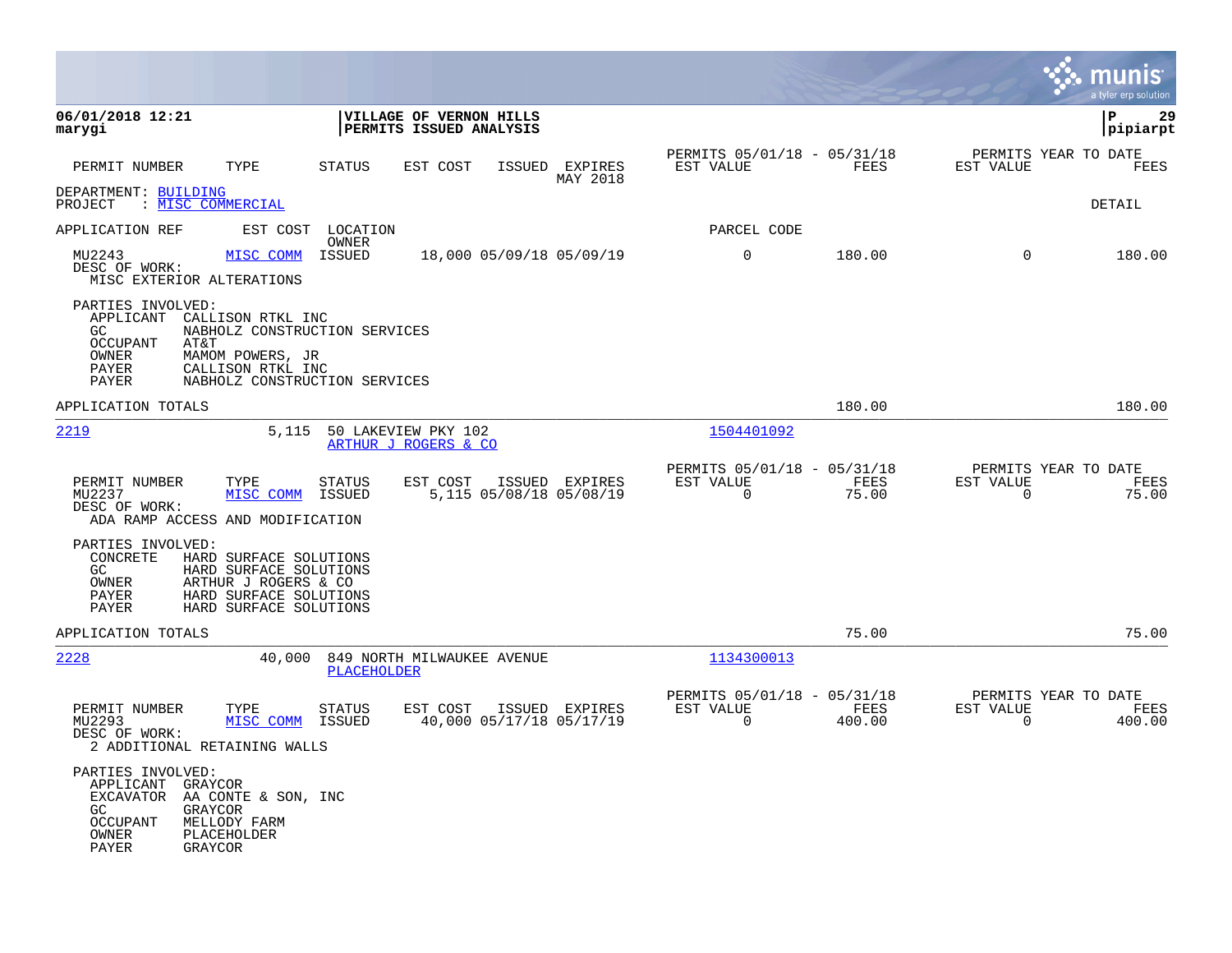|                                                                                                                                                                                                                                                                                             |                                                                                  | munis<br>a tyler erp solution                                   |
|---------------------------------------------------------------------------------------------------------------------------------------------------------------------------------------------------------------------------------------------------------------------------------------------|----------------------------------------------------------------------------------|-----------------------------------------------------------------|
| 06/01/2018 12:21<br>VILLAGE OF VERNON HILLS<br>PERMITS ISSUED ANALYSIS<br>marygi<br>APPLICATION TOTALS<br>MAY 2018                                                                                                                                                                          | 400.00                                                                           | 30<br>ΙP<br> pipiarpt<br>400.00                                 |
| DEPARTMENT: BUILDING<br>PROJECT<br>: MISC COMMERCIAL                                                                                                                                                                                                                                        |                                                                                  | DETAIL                                                          |
| APPLICATION REF<br>EST COST<br>LOCATION<br><b>OWNER</b>                                                                                                                                                                                                                                     | PARCEL CODE                                                                      |                                                                 |
| 2267<br>295 CENTER DR<br>30,000<br>WESTFIELD LLC                                                                                                                                                                                                                                            | 1133302052                                                                       |                                                                 |
| PERMIT NUMBER<br>TYPE<br>EST COST<br>ISSUED EXPIRES<br>STATUS<br>MU2345<br>MISC COMM<br><b>ISSUED</b><br>30,000 05/30/18 05/30/19<br>DESC OF WORK:<br>VANILLA BOX - PGA STORE                                                                                                               | PERMITS 05/01/18 - 05/31/18<br><b>FEES</b><br>EST VALUE<br>$\mathbf 0$<br>500.00 | PERMITS YEAR TO DATE<br>EST VALUE<br>FEES<br>$\Omega$<br>500.00 |
| PARTIES INVOLVED:<br>APPLICANT<br>CNNA ARCHITECHTS<br>ELECTRICIA COMBINED SERVICES<br>COMBINED SERVICES<br>GC<br><b>HVAC</b><br>COMBINED SERVICES<br><b>OCCUPANT</b><br>PGA TOUR SUPERSTORE<br>OWNER<br>WESTFIELD LLC<br>PLUMBER<br>COMBINED SERVICES<br><b>PAYER</b><br>AAA SOULUTIONS INC |                                                                                  |                                                                 |
| APPLICATION TOTALS                                                                                                                                                                                                                                                                          | 500.00                                                                           | 500.00                                                          |
| 2317<br>100<br>1800 NORTH MILWAUKEE AVE<br>USTRUST BOA CUNEO TRUST                                                                                                                                                                                                                          | 1128413068                                                                       |                                                                 |
| PERMIT NUMBER<br>TYPE<br>EST COST<br><b>ISSUED</b><br>EXPIRES<br><b>STATUS</b><br>100 05/18/18 05/18/19<br>MU2294<br>ISSUED<br>MISC COMM<br>DESC OF WORK:<br>CONSTRUCTION TRAILER - NO ELECTRIC                                                                                             | PERMITS 05/01/18 - 05/31/18<br>EST VALUE<br>FEES<br>$\Omega$<br>150.00           | PERMITS YEAR TO DATE<br>EST VALUE<br>FEES<br>$\Omega$<br>150.00 |
| PARTIES INVOLVED:<br>APPLICANT GA JOHNSON<br><b>GA JOHNSON</b><br>GC.<br>OCCUPANT<br>ALDI FOODS<br>OWNER<br>USTRUST BOA CUNEO TRUST<br><b>PAYER</b><br><b>GA JOHNSON</b>                                                                                                                    |                                                                                  |                                                                 |
| APPLICATION TOTALS<br>PROJECT TOTALS                                                                                                                                                                                                                                                        | 150.00<br>0<br>10,435.00                                                         | 150.00<br>$\Omega$<br>10,435.00                                 |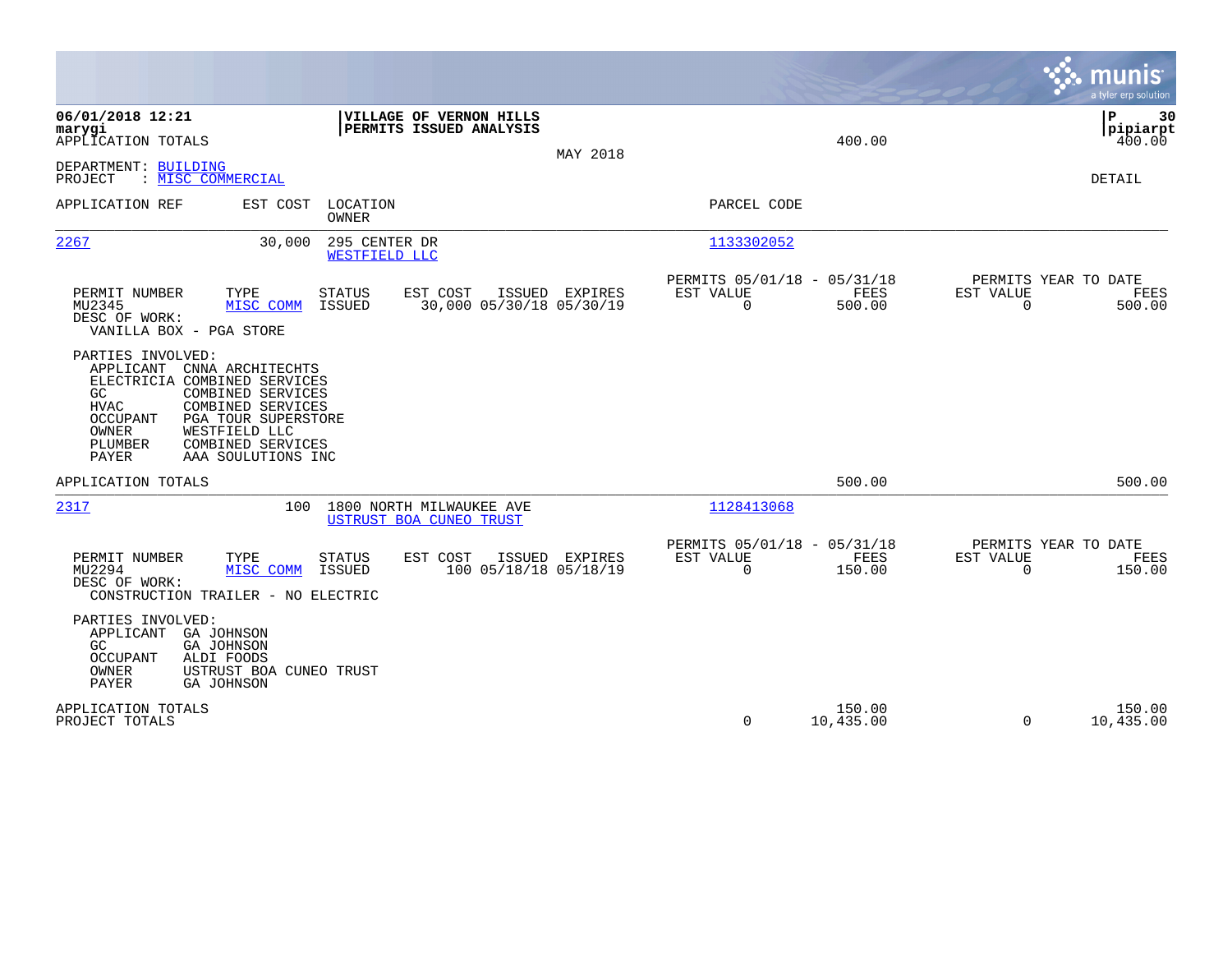|                                                                                                                          |                                                                      |                   |                                                    |        |          |                                                      |                |                                   | <b>munis</b><br>a tyler erp solution |
|--------------------------------------------------------------------------------------------------------------------------|----------------------------------------------------------------------|-------------------|----------------------------------------------------|--------|----------|------------------------------------------------------|----------------|-----------------------------------|--------------------------------------|
| 06/01/2018 12:21<br>marygi                                                                                               |                                                                      |                   | VILLAGE OF VERNON HILLS<br>PERMITS ISSUED ANALYSIS |        | MAY 2018 |                                                      |                |                                   | ∣P<br>31<br> pipiarpt                |
| DEPARTMENT: BUILDING<br>PROJECT<br>: MIS ELEC RESIDENTIAL                                                                |                                                                      |                   |                                                    |        |          |                                                      |                |                                   | DETAIL                               |
| APPLICATION REF                                                                                                          | EST COST                                                             | LOCATION<br>OWNER |                                                    |        |          | PARCEL CODE                                          |                |                                   |                                      |
| 2379                                                                                                                     | 1,200                                                                | 121 LANCASTER PL  | M SYED Y SYED Z SYED                               |        |          | 1132408037                                           |                |                                   |                                      |
| PERMIT NUMBER<br>MU2283<br>DESC OF WORK:<br>UNDERGROUND ELEC FROM HOUSE TO GARAGE                                        | TYPE<br>ELEC RES                                                     | STATUS<br>ISSUED  | EST COST<br>1,200 05/16/18 05/16/19                | ISSUED | EXPIRES  | PERMITS 05/01/18 - 05/31/18<br>EST VALUE<br>$\Omega$ | FEES<br>30.00  | PERMITS YEAR TO DATE<br>EST VALUE | FEES<br>30.00                        |
| PARTIES INVOLVED:<br>APPLICANT<br>ELECTRICIA A-PLUS ELECTRIC<br>ELECTRICIA M SYED Y SYED Z SYED<br>OWNER<br><b>PAYER</b> | M SYED Y SYED Z SYED<br>M SYED Y SYED Z SYED<br>M SYED Y SYED Z SYED |                   |                                                    |        |          |                                                      |                |                                   |                                      |
| APPLICATION TOTALS<br>PROJECT TOTALS                                                                                     |                                                                      |                   |                                                    |        |          | $\mathbf 0$                                          | 30.00<br>30.00 |                                   | 30.00<br>30.00                       |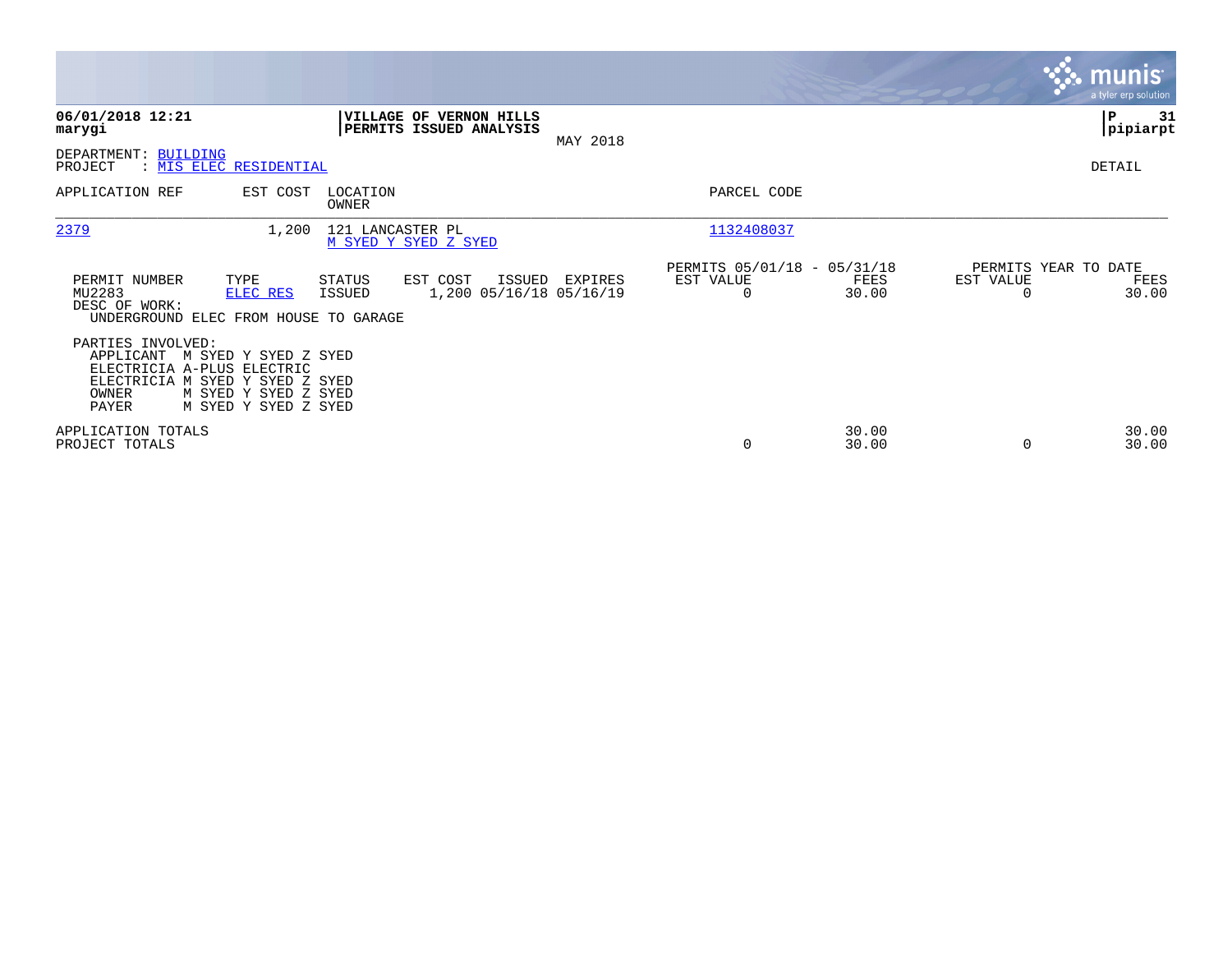|                                                                                                                                                                                                                                                                                                                       |                                                                                                                                                     |                                                                           | munis<br>a tyler erp solution                                      |
|-----------------------------------------------------------------------------------------------------------------------------------------------------------------------------------------------------------------------------------------------------------------------------------------------------------------------|-----------------------------------------------------------------------------------------------------------------------------------------------------|---------------------------------------------------------------------------|--------------------------------------------------------------------|
| 06/01/2018 12:21<br>marygi                                                                                                                                                                                                                                                                                            | VILLAGE OF VERNON HILLS<br>PERMITS ISSUED ANALYSIS<br>MAY 2018                                                                                      |                                                                           | ΙP<br>32<br> pipiarpt                                              |
| DEPARTMENT: BUILDING<br>: <u>MISC RESIDENTIAL</u><br>PROJECT                                                                                                                                                                                                                                                          |                                                                                                                                                     |                                                                           | DETAIL                                                             |
| APPLICATION REF                                                                                                                                                                                                                                                                                                       | EST COST<br>LOCATION<br>OWNER                                                                                                                       | PARCEL CODE                                                               |                                                                    |
| 2086                                                                                                                                                                                                                                                                                                                  | 238,260<br>204 AMBER LN<br>GEORGE H & MAUREEN D OLSEN                                                                                               | 1505422024                                                                |                                                                    |
| PERMIT NUMBER<br>TYPE<br>MU2308<br>DESC OF WORK:<br>FIRE RESTORATION                                                                                                                                                                                                                                                  | <b>STATUS</b><br>EST COST<br>ISSUED EXPIRES<br>238,260 05/22/18 05/22/19<br>MISC RES<br><b>ISSUED</b>                                               | PERMITS 05/01/18 - 05/31/18<br>EST VALUE<br>FEES<br>0<br>2,382.60         | PERMITS YEAR TO DATE<br>EST VALUE<br>FEES<br>2,382.60<br>0         |
| PARTIES INVOLVED:<br>APPLICANT<br>CARPENTER<br>ARTUR CONSTRUCTION<br>DRYWALL<br>JIM EGGUM DRYWALL<br>ELECTRICIA FAZA ELECTRIC SERVICES<br>GC<br><b>HVAC</b><br>BEEBE HVAC<br>INSULATOR AMERICAN NATIONAL INSUL<br>LOW VOLTAG FAZA ELECTRIC SERVICES<br>OWNER<br>PREMIUM PLUMBING<br>PLUMBER<br>PAYER<br><b>ROOFER</b> | WELLINGTON HOMES, INC<br>WELLINGTON HOMES, INC<br>GEORGE H & MAUREEN D OLSEN<br>WELLINGTON HOMES, INC<br>CEDAR RIDGE CONSTRUCTIONS INC              |                                                                           |                                                                    |
| APPLICATION TOTALS                                                                                                                                                                                                                                                                                                    |                                                                                                                                                     | 2,382.60                                                                  | 2,382.60                                                           |
| 2226                                                                                                                                                                                                                                                                                                                  | 26,000<br>365 COLONIAL DR<br><b>JAMES OEHRLEIN</b>                                                                                                  | 1128108062                                                                |                                                                    |
| PERMIT NUMBER<br>TYPE<br>MU2264<br>DESC OF WORK:                                                                                                                                                                                                                                                                      | <b>STATUS</b><br>EST COST<br>ISSUED EXPIRES<br>MISC RES<br><b>ISSUED</b><br>26,000 05/14/18 05/14/19<br>LDRY/MUD RM, HALL BATH, MASTER BATH REMODEL | PERMITS 05/01/18 - 05/31/18<br>EST VALUE<br>FEES<br>$\mathbf 0$<br>260.00 | PERMITS YEAR TO DATE<br>EST VALUE<br>FEES<br>$\mathbf 0$<br>260.00 |
| PARTIES INVOLVED:<br>APPLICANT JS POKORNY COMPANY INC<br>ELECTRICIA SEBA ELECTRIC CO<br>GC<br>OWNER<br><b>JAMES OEHRLEIN</b><br>PLUMBER<br>R & M PLUMBING<br>PAYER                                                                                                                                                    | JS POKORNY COMPANY INC<br>JS POKORNY COMPANY INC                                                                                                    |                                                                           |                                                                    |
| APPLICATION TOTALS                                                                                                                                                                                                                                                                                                    |                                                                                                                                                     | 260.00                                                                    | 260.00                                                             |
| 2241                                                                                                                                                                                                                                                                                                                  | 39,000<br>383 OLD WOOD CT<br>BRIAN J & KATHLEEN LAUGHLIN                                                                                            | 1509108017                                                                |                                                                    |
| PERMIT NUMBER<br>TYPE<br>MU2210<br>DESC OF WORK:                                                                                                                                                                                                                                                                      | <b>STATUS</b><br>EST COST<br>ISSUED EXPIRES<br>39,000 05/02/18 05/02/19<br>MISC RES<br><b>ISSUED</b>                                                | PERMITS 05/01/18 - 05/31/18<br>EST VALUE<br>FEES<br>0<br>390.00           | PERMITS YEAR TO DATE<br>EST VALUE<br>FEES<br>390.00<br>0           |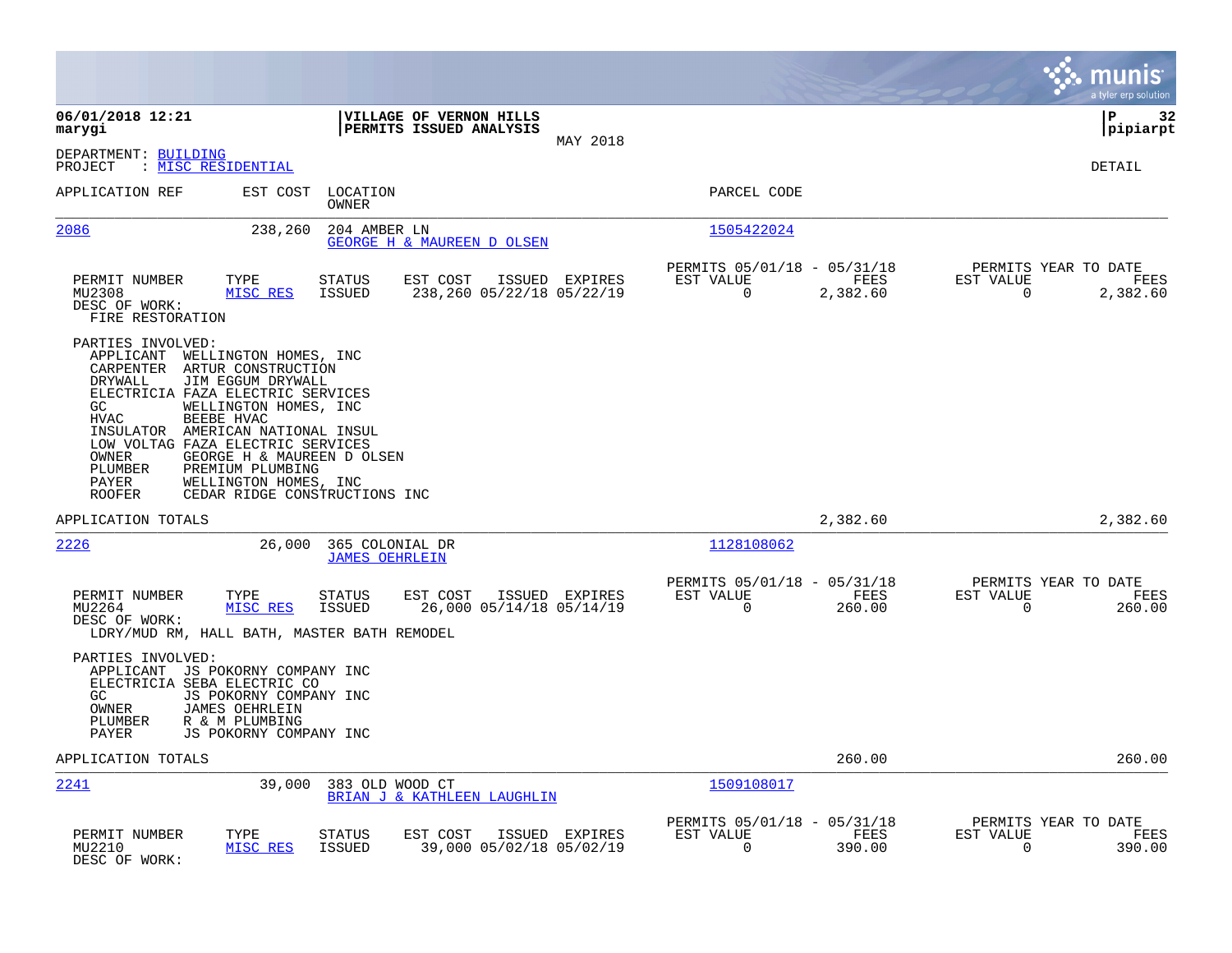|                                                                                                                                                                                              |                                                                                                                                        |                                          |                                                    |                |                                                         |                | munis<br>a tyler erp solution                                      |
|----------------------------------------------------------------------------------------------------------------------------------------------------------------------------------------------|----------------------------------------------------------------------------------------------------------------------------------------|------------------------------------------|----------------------------------------------------|----------------|---------------------------------------------------------|----------------|--------------------------------------------------------------------|
| 06/01/2018 12:21<br>marygi<br><b>BASEMENT</b>                                                                                                                                                |                                                                                                                                        |                                          | VILLAGE OF VERNON HILLS<br>PERMITS ISSUED ANALYSIS |                |                                                         |                | ∣P<br>33<br> pipiarpt                                              |
| DEPARTMENT: BUILDING<br>PROJECT                                                                                                                                                              | : MISC RESIDENTIAL                                                                                                                     |                                          |                                                    | MAY 2018       |                                                         |                | <b>DETAIL</b>                                                      |
| APPLICATION REF<br>PARTIES INVOLVED:<br>APPLICANT RCI BUILDERS SERVICES<br>DRYWALL<br>ELECTRICIA BRIGHT SPARKS ELECTRICAL<br>GC.<br>INSULATOR<br>OWNER<br>PLUMBER                            | EST COST<br>RCI BUILDERS SERVICES<br>RCI BUILDERS SERVICES<br>RCI BUILDERS SERVICES<br>BRIAN J & KATHLEEN LAUGHLIN<br>SIMEK PLUMBING   | LOCATION<br>OWNER                        |                                                    |                | PARCEL CODE                                             |                |                                                                    |
| APPLICATION TOTALS                                                                                                                                                                           |                                                                                                                                        |                                          |                                                    |                |                                                         | 390.00         | 390.00                                                             |
| 2268                                                                                                                                                                                         | 40,000                                                                                                                                 | 1153 GEORGETOWN WAY<br>PLACEHOLDER       |                                                    |                | 1515106019                                              |                |                                                                    |
| PERMIT NUMBER<br>MU2222<br>DESC OF WORK:<br>KITCHEN/MASTER BATHROOM REMODEL<br>PARTIES INVOLVED:<br>APPLICANT<br>DRYWALL<br>ELECTRICIA MLG ELECTRIC<br>GC<br>GC<br>OWNER<br>OWNER<br>PLUMBER | TYPE<br>MISC RES<br>VOY-TECH, INC<br>VOY-TECH, INC<br>VOY-TECH, INC<br>PAMELA COVENY<br>PLACEHOLDER<br>PAMELA COVENY<br>P & W PLUMBING | STATUS<br><b>ISSUED</b>                  | EST COST<br>40,000 05/04/18 05/04/19               | ISSUED EXPIRES | PERMITS 05/01/18 - 05/31/18<br>EST VALUE<br>$\mathbf 0$ | FEES<br>400.00 | PERMITS YEAR TO DATE<br>EST VALUE<br>FEES<br>$\mathbf 0$<br>400.00 |
| PAYER<br>PAYER                                                                                                                                                                               | VOY-TECH, INC<br>PAMELA COVENY                                                                                                         |                                          |                                                    |                |                                                         |                |                                                                    |
| APPLICATION TOTALS                                                                                                                                                                           |                                                                                                                                        |                                          |                                                    |                |                                                         | 400.00         | 400.00                                                             |
| 2287                                                                                                                                                                                         | 36,000                                                                                                                                 | 390 MARSEILLES ST<br>A GAIMARI D CARLSON |                                                    |                | 1509302032                                              |                |                                                                    |
| PERMIT NUMBER<br>MU2265<br>DESC OF WORK:<br><b>BASEMENT</b>                                                                                                                                  | TYPE<br>MISC RES                                                                                                                       | <b>STATUS</b><br><b>ISSUED</b>           | EST COST<br>36,000 05/14/18 05/18/19               | ISSUED EXPIRES | PERMITS 05/01/18 - 05/31/18<br>EST VALUE<br>$\mathbf 0$ | FEES<br>360.00 | PERMITS YEAR TO DATE<br>EST VALUE<br>FEES<br>$\mathbf 0$<br>360.00 |
| PARTIES INVOLVED:<br>APPLICANT<br>CARPENTER TC KELLY CONSTRUCTION<br>DRYWALL<br>ELECTRICIA TAYLOR ELECETRIC<br>GC.<br>INSULATOR TC KELLY CONSTRUCTION                                        | TC KELLY CONSTRUCTION<br>TC KELLY CONSTRUCTION<br>TC KELLY CONSTRUCTION                                                                |                                          |                                                    |                |                                                         |                |                                                                    |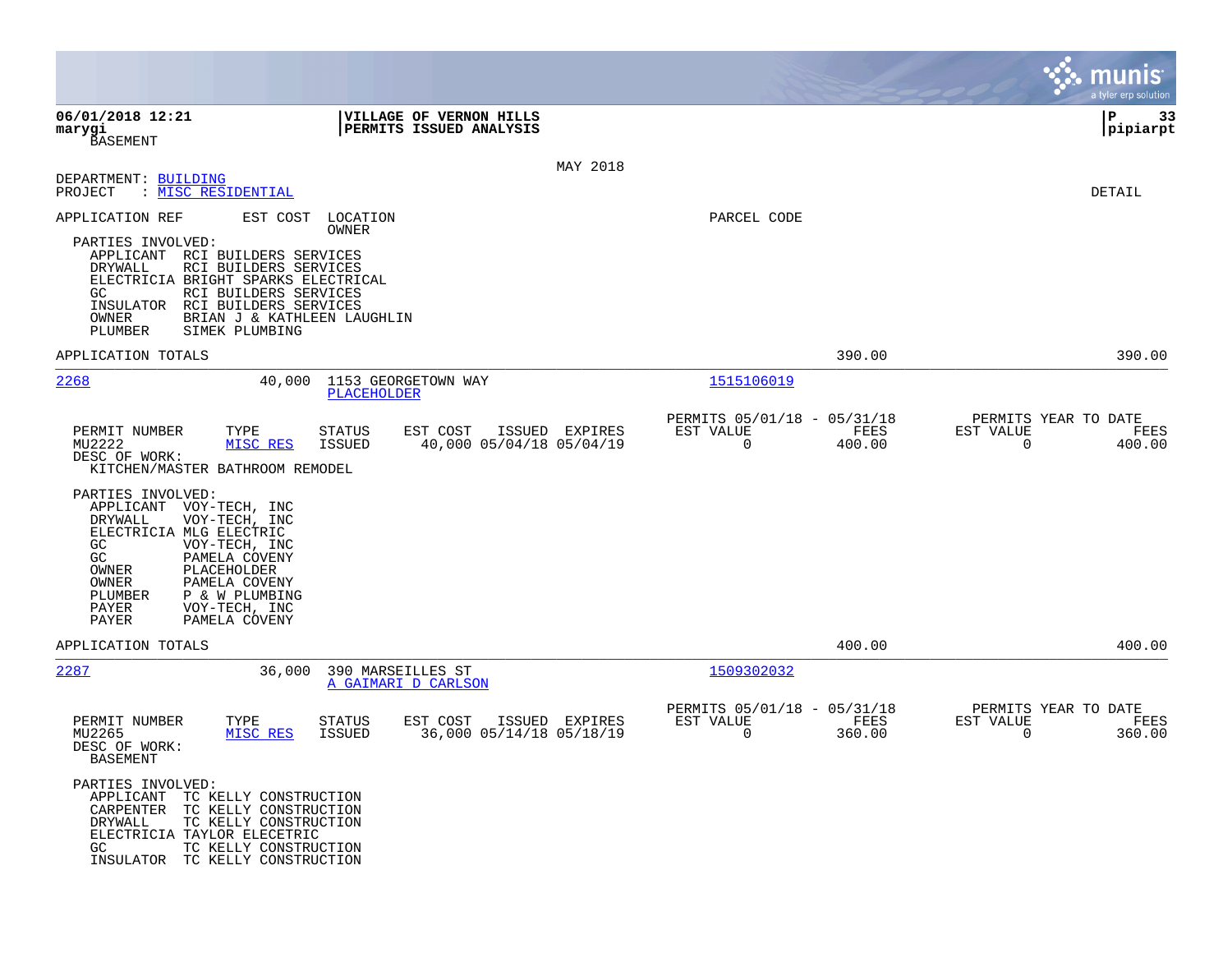|                                                                                                                                                                                                                                                                                                                                                                                   |                                            |                                                         |                | munis<br>a tyler erp solution                                      |
|-----------------------------------------------------------------------------------------------------------------------------------------------------------------------------------------------------------------------------------------------------------------------------------------------------------------------------------------------------------------------------------|--------------------------------------------|---------------------------------------------------------|----------------|--------------------------------------------------------------------|
| 06/01/2018 12:21<br>VILLAGE OF VERNON HILLS<br>PERMITS ISSUED ANALYSIS<br>marygi                                                                                                                                                                                                                                                                                                  | MAY 2018                                   |                                                         |                | l P<br>34<br> pipiarpt                                             |
| DEPARTMENT: BUILDING<br>: MISC RESIDENTIAL<br>PROJECT                                                                                                                                                                                                                                                                                                                             |                                            |                                                         |                | DETAIL                                                             |
| EST COST<br>APPLICATION REF<br>LOCATION<br>OWNER                                                                                                                                                                                                                                                                                                                                  |                                            | PARCEL CODE                                             |                |                                                                    |
| OWNER<br>A GAIMARI D CARLSON<br>PLUMBER<br>ED FELLOW PLUMBING<br>PAYER<br>TC KELLY CONSTRUCTION                                                                                                                                                                                                                                                                                   |                                            |                                                         |                |                                                                    |
| APPLICATION TOTALS                                                                                                                                                                                                                                                                                                                                                                |                                            |                                                         | 360.00         | 360.00                                                             |
| 2311<br>18,000<br>289S TALLY HO DR<br>TODD W & KATHLEEN C BROCKWAY                                                                                                                                                                                                                                                                                                                |                                            | 1508220014                                              |                |                                                                    |
| PERMIT NUMBER<br>TYPE<br>STATUS<br>EST COST<br>MU2315<br>MISC RES<br><b>ISSUED</b><br>DESC OF WORK:<br>INSTALL PREFAB FPLC & BOOKCASES IN LR                                                                                                                                                                                                                                      | ISSUED EXPIRES<br>18,000 05/23/18 05/23/19 | PERMITS 05/01/18 - 05/31/18<br>EST VALUE<br>$\mathbf 0$ | FEES<br>180.00 | PERMITS YEAR TO DATE<br>EST VALUE<br>FEES<br>$\mathbf 0$<br>180.00 |
| PARTIES INVOLVED:<br>APPLICANT<br>PAULSON BUILDERS<br>CARPENTER<br>PAULSON BUILDERS<br>DRYWALL<br>PAULSON BUILDERS<br>ELECTRICIA ELECTRICAL OPTIONS<br>PAULSON BUILDERS<br>GC<br>MISCELLANE FIREPLACE PLUS, INC<br>TODD W & KATHLEEN C BROCKWAY<br>OWNER<br>PAYER<br>PAULSON BUILDERS                                                                                             |                                            |                                                         |                |                                                                    |
| APPLICATION TOTALS                                                                                                                                                                                                                                                                                                                                                                |                                            |                                                         | 180.00         | 180.00                                                             |
| 2320<br>85,000<br>207 AUTUMN LN<br><b>CORRIE THRELKELD</b>                                                                                                                                                                                                                                                                                                                        |                                            | 1505405072                                              |                |                                                                    |
| PERMIT NUMBER<br><b>STATUS</b><br>EST COST<br>TYPE<br>MU2311<br>MISC RES<br><b>ISSUED</b><br>DESC OF WORK:<br>FIRE RESTORATION                                                                                                                                                                                                                                                    | ISSUED EXPIRES<br>85,000 05/22/18 05/22/19 | PERMITS 05/01/18 - 05/31/18<br>EST VALUE<br>0           | FEES<br>850.00 | PERMITS YEAR TO DATE<br>EST VALUE<br>FEES<br>0<br>850.00           |
| PARTIES INVOLVED:<br>APPLICANT<br>TRIPLE DIAMOND<br>CARPENTER<br>TRIPLE DIAMOND<br>DRYWALL<br>TRIPLE DIAMOND<br>ELECTRICIA TRIPLE DIAMOND<br>GC<br>TRIPLE DIAMOND<br>GC<br>EGGERS RESTORATION & REMODELING<br>INSULATOR<br>TRIPLE DIAMOND<br>OWNER<br><b>CORRIE THRELKELD</b><br>PLUMBER<br>ZYGGI PLUMBING<br>PAYER<br>TRIPLE DIAMOND<br>PAYER<br>EGGERS RESTORATION & REMODELING |                                            |                                                         |                |                                                                    |
| APPLICATION TOTALS                                                                                                                                                                                                                                                                                                                                                                |                                            |                                                         | 850.00         | 850.00                                                             |
| 2328<br>45,000 1706 PEBBLE BEACH WAY                                                                                                                                                                                                                                                                                                                                              |                                            | 1129405014                                              |                |                                                                    |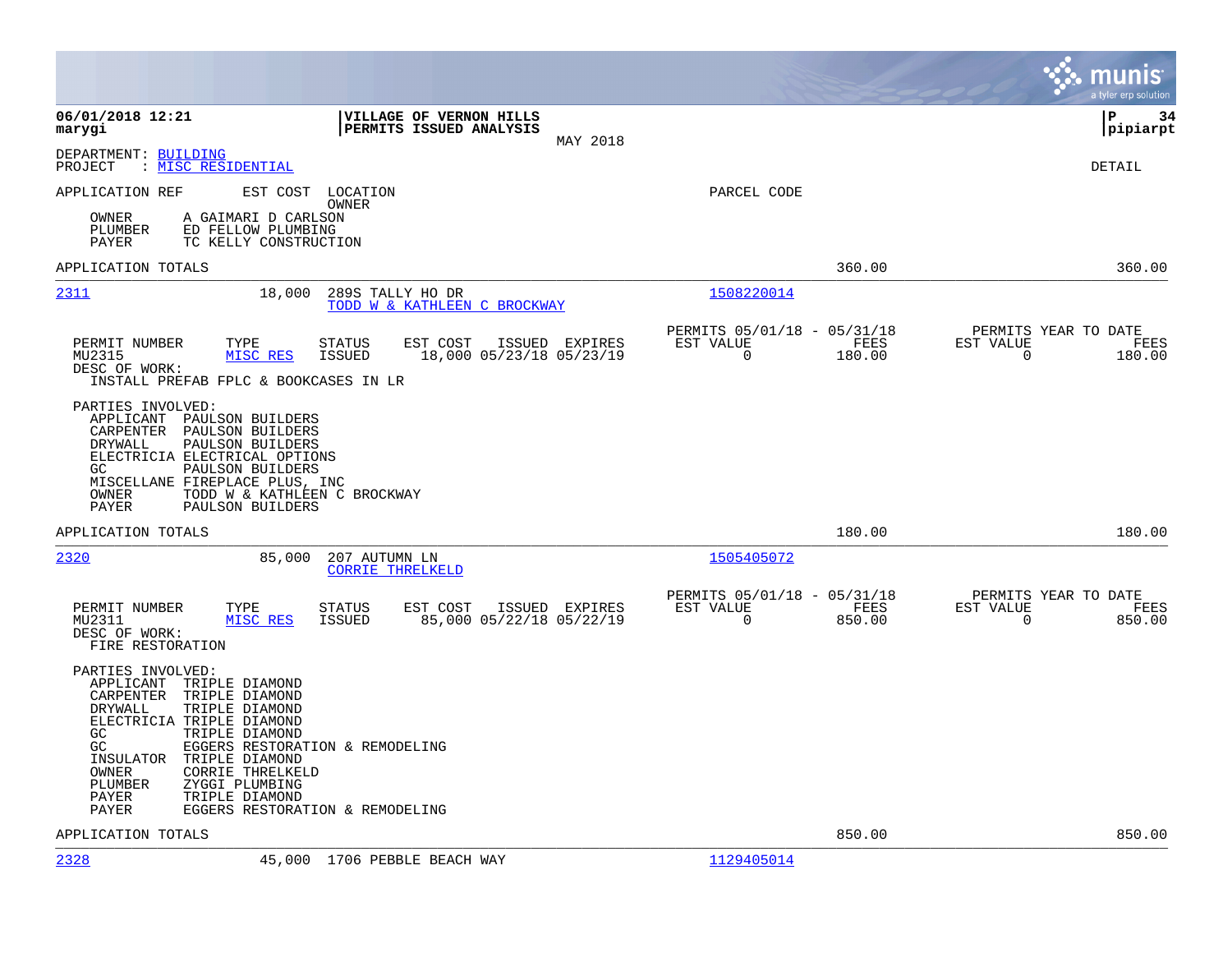|                                                                                                                                                                                                                                                                                                                |                                                                                                                          |                                                    |                            |                                                         |                       |                                                  | munis<br>a tyler erp solution |
|----------------------------------------------------------------------------------------------------------------------------------------------------------------------------------------------------------------------------------------------------------------------------------------------------------------|--------------------------------------------------------------------------------------------------------------------------|----------------------------------------------------|----------------------------|---------------------------------------------------------|-----------------------|--------------------------------------------------|-------------------------------|
| 06/01/2018 12:21<br>marygi                                                                                                                                                                                                                                                                                     | RAJ PARANDE                                                                                                              | VILLAGE OF VERNON HILLS<br>PERMITS ISSUED ANALYSIS |                            |                                                         |                       |                                                  | 35<br>ΙP<br> pipiarpt         |
| TYPE<br>PERMIT NUMBER                                                                                                                                                                                                                                                                                          | STATUS                                                                                                                   | EST COST                                           | ISSUED EXPIRES<br>MAY 2018 | PERMITS 05/01/18 - 05/31/18<br>EST VALUE                | FEES                  | PERMITS YEAR TO DATE<br>EST VALUE                | FEES                          |
| DEPARTMENT: BUILDING<br>: MISC RESIDENTIAL<br>PROJECT                                                                                                                                                                                                                                                          |                                                                                                                          |                                                    |                            |                                                         |                       |                                                  | <b>DETAIL</b>                 |
| APPLICATION REF                                                                                                                                                                                                                                                                                                | EST COST LOCATION<br>OWNER                                                                                               |                                                    |                            | PARCEL CODE                                             |                       |                                                  |                               |
| MU2336<br>MISC RES<br>DESC OF WORK:<br>BASEMENT: FULL BATH + WET BAR: 4 FIXTURES                                                                                                                                                                                                                               | <b>ISSUED</b>                                                                                                            | 45,000 05/25/18 05/25/19                           |                            | $\mathbf 0$                                             | 450.00                | $\Omega$                                         | 450.00                        |
| PARTIES INVOLVED:<br>APPLICANT RELIABLE CONSTRUCTION GROUP<br>CARPENTER RELIABLE CONSTRUCTION GROUP<br>DRYWALL<br>ELECTRICIA DAINIEL JAROSLAW<br>GC.<br>GC<br>RAJ PARANDE<br><b>HVAC</b><br>RAJ PARANDE<br>INSULATOR<br>OWNER<br>RAJ PARANDE<br>PLUMBER<br>RAJ PARANDE<br><b>PAYER</b><br>PAYER<br>RAJ PARANDE | RELIABLE CONSTRUCTION GROUP<br>RELIABLE CONSTRUCTION GROUP<br>RELIABLE CONSTRUCTION GROUP<br>RELIABLE CONSTRUCTION GROUP |                                                    |                            |                                                         |                       |                                                  |                               |
| APPLICATION TOTALS                                                                                                                                                                                                                                                                                             |                                                                                                                          |                                                    |                            |                                                         | 450.00                |                                                  | 450.00                        |
| 2363                                                                                                                                                                                                                                                                                                           | 37,614                                                                                                                   | 26 NORTH FIORE PKY<br>BRENT N ROLAND, TRUSTEE      |                            | 1506407032                                              |                       |                                                  |                               |
| PERMIT NUMBER<br>TYPE<br>MISC RES<br>MU2328<br>DESC OF WORK:<br>KITCHEN REMODEL, WINDOW/DOOR CHANGE, DECK EXTENSION                                                                                                                                                                                            | STATUS<br><b>ISSUED</b>                                                                                                  | EST COST<br>37,614 05/24/18 05/24/19               | ISSUED EXPIRES             | PERMITS 05/01/18 - 05/31/18<br>EST VALUE<br>$\Omega$    | <b>FEES</b><br>376.14 | PERMITS YEAR TO DATE<br>EST VALUE<br>$\Omega$    | FEES<br>376.14                |
| PARTIES INVOLVED:<br>APPLICANT MODERN CONTRACTORS<br>ELECTRICIA FDR ELECTRIC<br>GC.<br>MODERN CONTRACTORS<br>OWNER<br>WATER BENDERS<br>PLUMBER<br>PAYER<br>MODERN CONTRACTORS                                                                                                                                  | BRENT N ROLAND, TRUSTEE                                                                                                  |                                                    |                            |                                                         |                       |                                                  |                               |
| APPLICATION TOTALS                                                                                                                                                                                                                                                                                             |                                                                                                                          |                                                    |                            |                                                         | 376.14                |                                                  | 376.14                        |
| 2371                                                                                                                                                                                                                                                                                                           | 9,135                                                                                                                    | 940 FOREST EDGE DR<br>BENCHMARC REAL ESTATE INC    |                            | 1515101036                                              |                       |                                                  |                               |
| PERMIT NUMBER<br>TYPE<br>MU2267<br>MISC RES<br>DESC OF WORK:<br>REPLACE BACKFLOW DEVICE                                                                                                                                                                                                                        | STATUS<br><b>ISSUED</b>                                                                                                  | EST COST<br>9,135 05/15/18 05/15/19                | ISSUED EXPIRES             | PERMITS 05/01/18 - 05/31/18<br>EST VALUE<br>$\mathbf 0$ | FEES<br>91.35         | PERMITS YEAR TO DATE<br>EST VALUE<br>$\mathbf 0$ | FEES<br>91.35                 |

 $\bullet$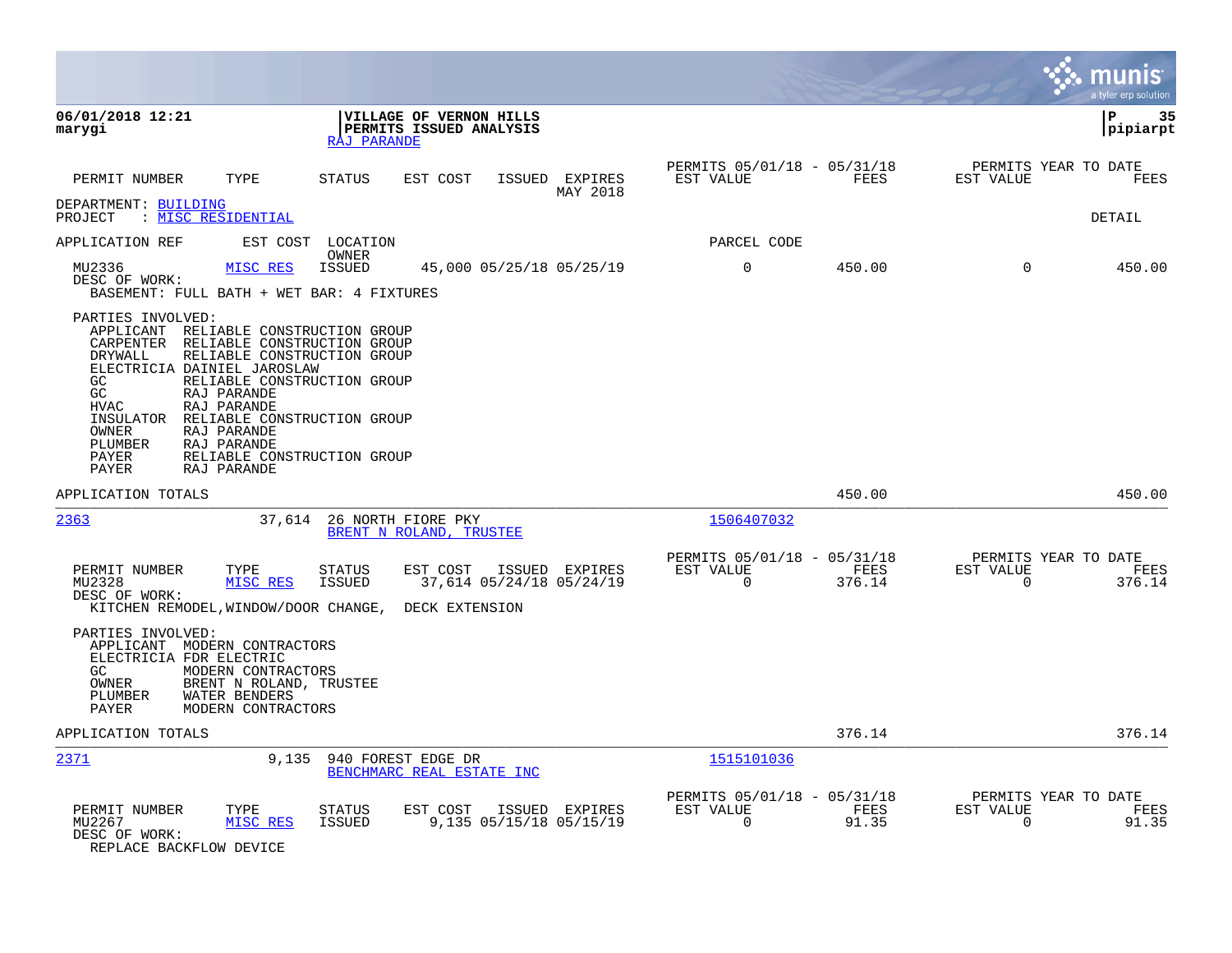|                                                                                                                                                                                                                                                                                                                                                                                                                                                    |                                                                                      | munis<br>a tyler erp solution                                      |
|----------------------------------------------------------------------------------------------------------------------------------------------------------------------------------------------------------------------------------------------------------------------------------------------------------------------------------------------------------------------------------------------------------------------------------------------------|--------------------------------------------------------------------------------------|--------------------------------------------------------------------|
| 06/01/2018 12:21<br>VILLAGE OF VERNON HILLS<br>PERMITS ISSUED ANALYSIS<br>marygi<br>MAY 2018                                                                                                                                                                                                                                                                                                                                                       |                                                                                      | l P<br>-36<br> pipiarpt                                            |
| DEPARTMENT: BUILDING<br>: MISC RESIDENTIAL<br>PROJECT                                                                                                                                                                                                                                                                                                                                                                                              |                                                                                      | <b>DETAIL</b>                                                      |
| APPLICATION REF<br>EST COST<br>LOCATION<br>OWNER<br>PARTIES INVOLVED:<br>APPLICANT CHICAGO BACKFLOW<br>CHICAGO BACKFLOW<br>GC<br><b>OCCUPANT</b><br>BENCHMARC DISPLAY INC<br>OWNER<br>BENCHMARC REAL ESTATE INC<br>CHICAGO BACKFLOW<br>PLUMBER<br>PAYER<br>CHICAGO BACKFLOW                                                                                                                                                                        | PARCEL CODE                                                                          |                                                                    |
| APPLICATION TOTALS                                                                                                                                                                                                                                                                                                                                                                                                                                 | 91.35                                                                                | 91.35                                                              |
| 2373<br>22,500<br>1417 PINEHURST DR<br>P LIPSON D CHROBAK                                                                                                                                                                                                                                                                                                                                                                                          | 1133112045                                                                           |                                                                    |
| ISSUED EXPIRES<br>PERMIT NUMBER<br>TYPE<br><b>STATUS</b><br>EST COST<br>MISC RES<br><b>ISSUED</b><br>22,500 05/29/18 05/29/19<br>MU2341<br>DESC OF WORK:<br>MASTER BTH UPDATE, NO ADDITIONAL FIXTURES<br>PARTIES INVOLVED:<br>APPLICANT ENVY HOME SERVICES<br>CARPENTER ENVY HOME SERVICES<br>ELECTRICIA BMD ELECT<br>GC.<br>ENVY HOME SERVICES<br>OWNER<br>P LIPSON D CHROBAK<br>PLUMBER<br>STEVEN WENZEL PLUMBING<br>PAYER<br>ENVY HOME SERVICES | PERMITS 05/01/18 - 05/31/18<br>EST VALUE<br>FEES<br>0<br>225.00                      | PERMITS YEAR TO DATE<br>EST VALUE<br>FEES<br>$\mathbf 0$<br>225.00 |
| APPLICATION TOTALS                                                                                                                                                                                                                                                                                                                                                                                                                                 | 225.00                                                                               | 225.00                                                             |
| 2394<br>15,865<br>1875 TREVINO TER<br>PAUL JOHN LEATHEM<br>PERMIT NUMBER<br>TYPE<br><b>STATUS</b><br>EST COST<br>ISSUED EXPIRES<br>MU2352<br>MISC RES<br><b>ISSUED</b><br>15,865 05/30/18 05/30/19<br>DESC OF WORK:<br>MASTER BATH UPDATE, NO ADDITIONAL FIXTURES                                                                                                                                                                                  | 1129311104<br>PERMITS 05/01/18 - 05/31/18<br>EST VALUE<br>FEES<br>$\Omega$<br>158.65 | PERMITS YEAR TO DATE<br>EST VALUE<br>FEES<br>$\mathbf 0$<br>158.65 |
| PARTIES INVOLVED:<br>APPLICANT MITCHELL DEVELOPMENT<br>MITCHELL DEVELOPMENT<br>CARPENTER<br>DRYWALL<br>MITCHELL DEVELOPMENT<br>ELECTRICIA VILLAGE ELECTRIC<br>MITCHELL DEVELOPMENT<br>GC.<br>OWNER<br>PAUL JOHN LEATHEM<br>2 CODE PLUMBING<br>PLUMBER<br>PAYER<br>MITCHELL DEVELOPMENT                                                                                                                                                             |                                                                                      |                                                                    |
| APPLICATION TOTALS<br>PROJECT TOTALS                                                                                                                                                                                                                                                                                                                                                                                                               | 158.65<br>$\Omega$<br>6,123.74                                                       | 158.65<br>$\Omega$<br>6,123.74                                     |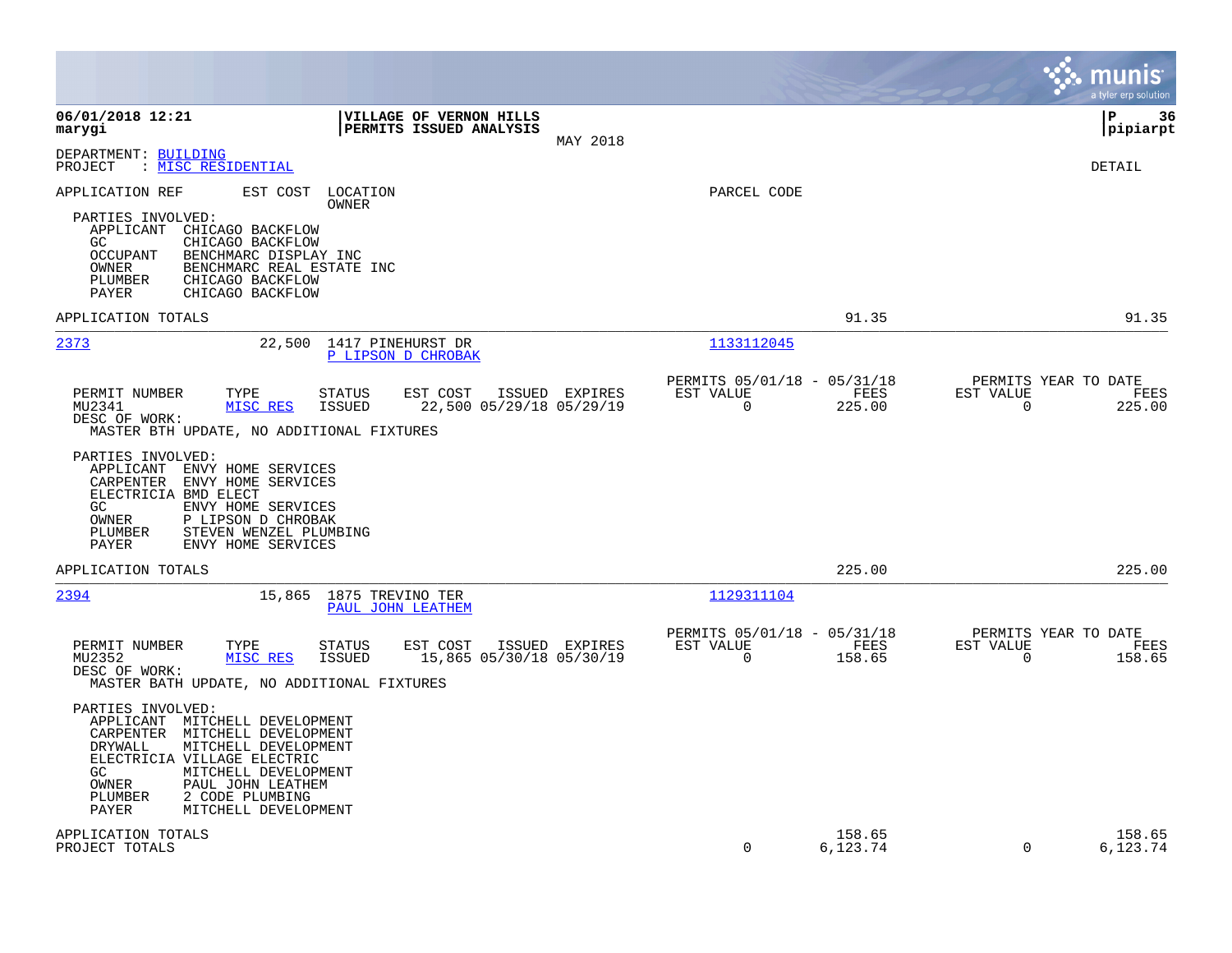|                                                                                                                                             |                                                                                          |                                                                          | munis<br>a tyler erp solution                                        |
|---------------------------------------------------------------------------------------------------------------------------------------------|------------------------------------------------------------------------------------------|--------------------------------------------------------------------------|----------------------------------------------------------------------|
| 06/01/2018 12:21<br>marygi                                                                                                                  | VILLAGE OF VERNON HILLS<br>PERMITS ISSUED ANALYSIS<br>MAY 2018                           |                                                                          | 37<br>∣P<br> pipiarpt                                                |
| DEPARTMENT: BUILDING<br>: PARKING LOT<br>PROJECT                                                                                            |                                                                                          |                                                                          | DETAIL                                                               |
| APPLICATION REF<br>EST COST                                                                                                                 | LOCATION<br>OWNER                                                                        | PARCEL CODE                                                              |                                                                      |
| 2240<br>152,000                                                                                                                             | 1155 MUSEUM BLVD<br>MUSEUM GARDENS IL LLC                                                | 1133406003                                                               |                                                                      |
| TYPE<br>PERMIT NUMBER<br>MU2241<br>PKG LOT<br>DESC OF WORK:<br>PARKING LOT & SIDEWALK -AMLI                                                 | EST COST<br>ISSUED EXPIRES<br>STATUS<br><b>ISSUED</b><br>152,000 05/09/18 05/29/19       | PERMITS 05/01/18 - 05/31/18<br>EST VALUE<br>FEES<br>$\Omega$<br>1,824.00 | PERMITS YEAR TO DATE<br>EST VALUE<br>FEES<br>0<br>1,824.00           |
| PARTIES INVOLVED:<br>APPLICANT<br>BRASCO INC<br>GC.<br>BRASCO INC<br>MUSEUM GARDENS IL LLC<br>OWNER<br>BRASCO INC<br>PAYER                  |                                                                                          |                                                                          |                                                                      |
| APPLICATION TOTALS                                                                                                                          |                                                                                          | 1,824.00                                                                 | 1,824.00                                                             |
| 2272<br>13,325                                                                                                                              | 850 FOREST EDGE DR<br>FOREST EDGE LLC                                                    | 1515101004                                                               |                                                                      |
| PERMIT NUMBER<br>TYPE<br>MU2281<br>PKG LOT<br>DESC OF WORK:<br>PARKING LOT                                                                  | <b>STATUS</b><br>EST COST<br>ISSUED EXPIRES<br><b>ISSUED</b><br>13,325 05/16/18 05/16/19 | PERMITS 05/01/18 - 05/31/18<br>EST VALUE<br>FEES<br>$\Omega$<br>360.00   | PERMITS YEAR TO DATE<br>EST VALUE<br>FEES<br>$\Omega$<br>360.00      |
| PARTIES INVOLVED:<br>APPLICANT A & A PAVING<br>GC.<br>A & A PAVING<br><b>OCCUPANT</b><br>OWNER<br>FOREST EDGE LLC                           | NORTH EAST ILLINOIS COUNCIL,                                                             |                                                                          |                                                                      |
| APPLICATION TOTALS                                                                                                                          |                                                                                          | 360.00                                                                   | 360.00                                                               |
| 2273<br>45,500                                                                                                                              | 701 NORTH MILWAUKEE AVE<br>INLAND REAL ESTATE CORPORATION                                | 1503102018                                                               |                                                                      |
| PERMIT NUMBER<br>TYPE<br>MU2249<br>PKG LOT<br>DESC OF WORK:<br>PARKING LOT                                                                  | <b>STATUS</b><br>EST COST<br>ISSUED EXPIRES<br>45,500 05/09/18 05/18/19<br><b>ISSUED</b> | PERMITS 05/01/18 - 05/31/18<br>EST VALUE<br>FEES<br>$\Omega$<br>1,820.00 | PERMITS YEAR TO DATE<br>EST VALUE<br>FEES<br>$\mathbf 0$<br>1,820.00 |
| PARTIES INVOLVED:<br>APPLICANT<br>GREAT LAKES PAVING<br>GC<br>GREAT LAKES PAVING<br><b>OCCUPANT</b><br>OWNER<br>PAYER<br>GREAT LAKES PAVING | RIVERTREE AT VERNON HILLS PARTNERSHIP<br>INLAND REAL ESTATE CORPORATION                  |                                                                          |                                                                      |
| APPLICATION TOTALS                                                                                                                          |                                                                                          | 1,820.00                                                                 | 1,820.00                                                             |

**COL**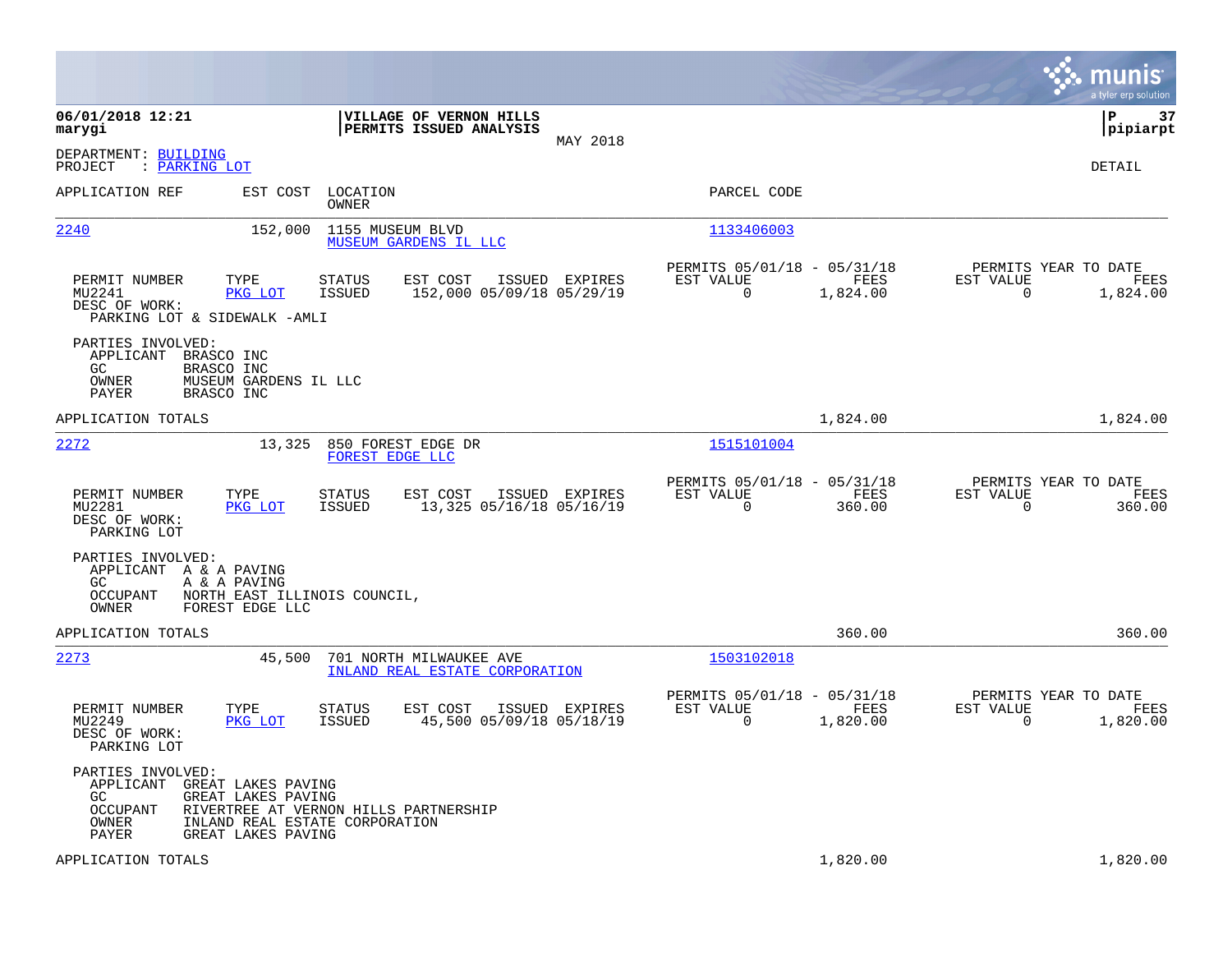|                                                                                                                                                                                                                             |                                                                                          |                                                                               | munis<br>a tyler erp solution                                      |
|-----------------------------------------------------------------------------------------------------------------------------------------------------------------------------------------------------------------------------|------------------------------------------------------------------------------------------|-------------------------------------------------------------------------------|--------------------------------------------------------------------|
| 06/01/2018 12:21<br>marygi                                                                                                                                                                                                  | VILLAGE OF VERNON HILLS<br>PERMITS ISSUED ANALYSIS<br>MAY 2018                           |                                                                               | ΙP<br>38<br> pipiarpt                                              |
| DEPARTMENT: BUILDING<br>PROJECT<br>: PARKING LOT                                                                                                                                                                            |                                                                                          |                                                                               | <b>DETAIL</b>                                                      |
| APPLICATION REF<br>EST COST                                                                                                                                                                                                 | LOCATION<br>OWNER                                                                        | PARCEL CODE                                                                   |                                                                    |
| 2274<br>16,275                                                                                                                                                                                                              | 313 EAST TOWNLINE RD<br>TARGET CORPORATION T-0833                                        | 1504110008                                                                    |                                                                    |
| PERMIT NUMBER<br>TYPE<br>MU2245<br>PKG LOT<br>DESC OF WORK:<br>CONVERT 6 STALLS INTO 2 DRIVE-UP LANES                                                                                                                       | STATUS<br>EST COST<br>ISSUED EXPIRES<br><b>ISSUED</b><br>16,275 05/09/18 05/09/19        | PERMITS 05/01/18 - 05/31/18<br>EST VALUE<br>FEES<br>$\Omega$<br>162.75        | PERMITS YEAR TO DATE<br>EST VALUE<br>FEES<br>$\mathbf 0$<br>162.75 |
| PARTIES INVOLVED:<br>APPLICANT KIMLEY HORN<br>GC.<br>KAI TOTAL PAVEMENT MANAGEMENT<br><b>OCCUPANT</b><br>SUPER TARGET<br>TARGET CORPORATION T-0833<br>OWNER<br>PAYER<br>KIMLEY HORN<br>SIGN<br>IDENTITY SIGN & LIGHTING INC |                                                                                          |                                                                               |                                                                    |
| APPLICATION TOTALS                                                                                                                                                                                                          |                                                                                          | 162.75                                                                        | 162.75                                                             |
| 2293<br>12,860                                                                                                                                                                                                              | 50 LAKEVIEW PKY<br>ARTHUR J ROGERS & CO                                                  | 1504401092                                                                    |                                                                    |
| PERMIT NUMBER<br>TYPE<br>MU2277<br>PKG LOT<br>DESC OF WORK:<br>PARKING LOT                                                                                                                                                  | STATUS<br>EST COST<br>ISSUED EXPIRES<br>12,860 05/16/18 05/16/19<br>ISSUED               | PERMITS 05/01/18 - 05/31/18<br>EST VALUE<br>FEES<br>$\Omega$<br>507.00        | PERMITS YEAR TO DATE<br>EST VALUE<br>FEES<br>$\Omega$<br>507.00    |
| PARTIES INVOLVED:<br>APPLICANT S & H PAVING INC<br>GC.<br>S & H PAVING INC<br>ARTHUR J ROGERS & CO<br>OWNER<br>PAYER<br>S & H PAVING INC                                                                                    |                                                                                          |                                                                               |                                                                    |
| APPLICATION TOTALS                                                                                                                                                                                                          |                                                                                          | 507.00                                                                        | 507.00                                                             |
| 2294<br>18,250                                                                                                                                                                                                              | 100 NORTH FAIRWAY DRIVE<br>ARTHUR J ROGERS & CO                                          | 1504303179                                                                    |                                                                    |
| PERMIT NUMBER<br>TYPE<br>MU2279<br>PKG LOT<br>DESC OF WORK:<br>PARKING LOT                                                                                                                                                  | <b>STATUS</b><br>ISSUED EXPIRES<br>EST COST<br><b>ISSUED</b><br>18,250 05/16/18 05/16/19 | PERMITS 05/01/18 - 05/31/18<br>EST VALUE<br><b>FEES</b><br>730.00<br>$\Omega$ | PERMITS YEAR TO DATE<br>EST VALUE<br>FEES<br>$\Omega$<br>730.00    |
| PARTIES INVOLVED:<br>APPLICANT<br>S & H PAVING INC<br>GC.<br>S & H PAVING INC<br>OWNER<br>ARTHUR J ROGERS & CO<br>PAYER<br>S & H PAVING INC                                                                                 |                                                                                          |                                                                               |                                                                    |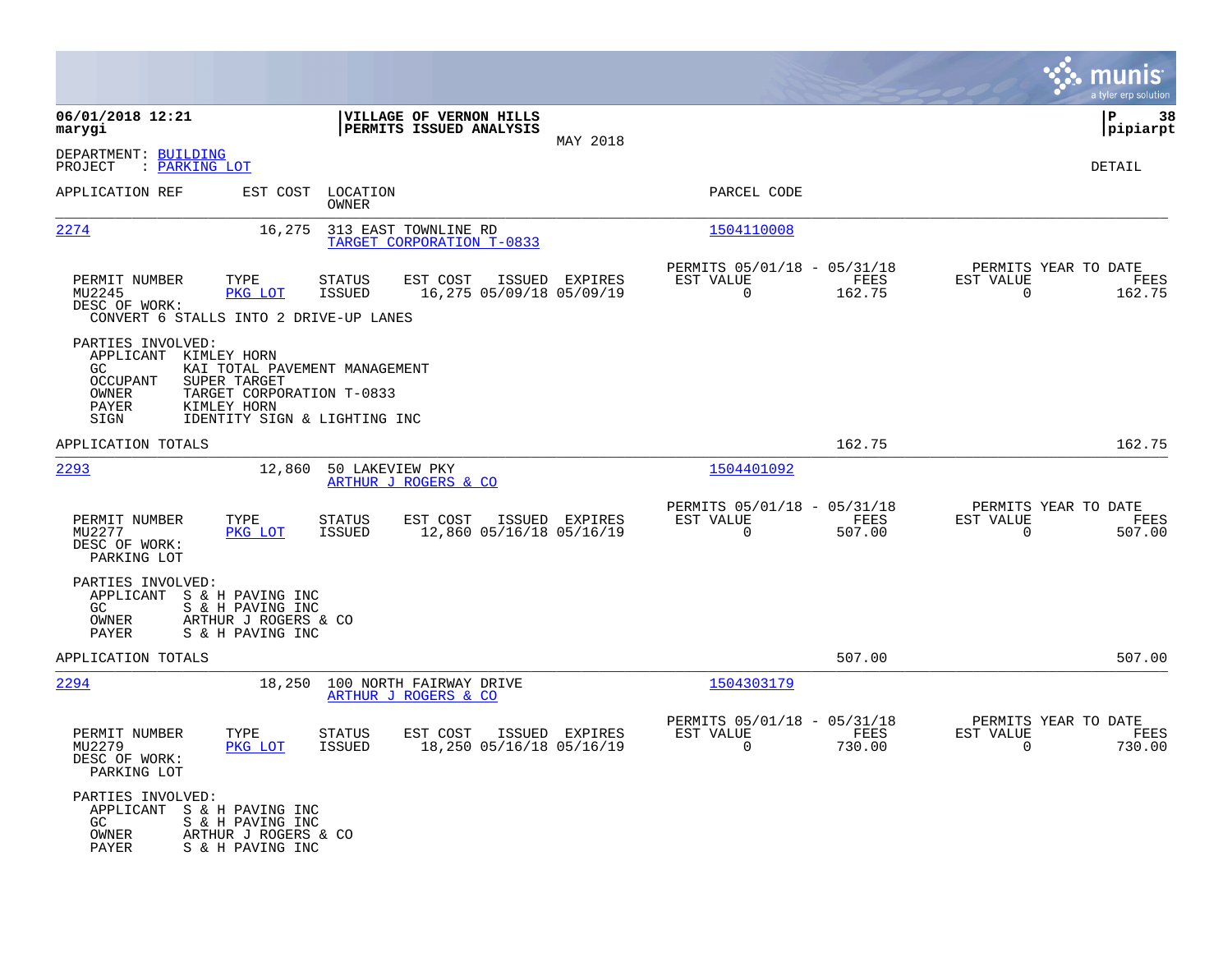|                                                                                                                                                                                                         |                                                                        |                |                                                                             | munis<br>a tyler erp solution                                      |
|---------------------------------------------------------------------------------------------------------------------------------------------------------------------------------------------------------|------------------------------------------------------------------------|----------------|-----------------------------------------------------------------------------|--------------------------------------------------------------------|
| 06/01/2018 12:21<br>marygi<br>APPLICATION TOTALS<br>DEPARTMENT: BUILDING                                                                                                                                | VILLAGE OF VERNON HILLS<br>PERMITS ISSUED ANALYSIS                     | MAY 2018       | 730.00                                                                      | P<br>39<br> pipiarpt<br>730.00                                     |
| : PARKING LOT<br>PROJECT                                                                                                                                                                                |                                                                        |                |                                                                             | DETAIL                                                             |
| APPLICATION REF<br>EST COST                                                                                                                                                                             | LOCATION<br>OWNER                                                      |                | PARCEL CODE                                                                 |                                                                    |
| 2295<br>1,650                                                                                                                                                                                           | 225 NORTH FAIRWAY DR<br>RICHARD M WOLDENBERG                           |                | 1504401099                                                                  |                                                                    |
| PERMIT NUMBER<br>TYPE<br>PKG LOT<br>MU2214<br>DESC OF WORK:<br>PARKING LOT                                                                                                                              | STATUS<br>EST COST<br><b>ISSUED</b><br>1,650 05/02/18 05/08/19         | ISSUED EXPIRES | PERMITS 05/01/18 - 05/31/18<br>EST VALUE<br>FEES<br>$\overline{0}$<br>66.00 | PERMITS YEAR TO DATE<br>EST VALUE<br>FEES<br>$\mathbf 0$<br>66.00  |
| PARTIES INVOLVED:<br>APPLICANT PATRIOT MAINTENCE INC<br>GC.<br>PATRIOT MAINTENCE INC<br>OCCUPANT<br>LEARNIN G RESOURCES - ETA<br>OWNER<br>RICHARD M WOLDENBERG<br><b>PAYER</b><br>PATRIOT MAINTENCE INC |                                                                        |                |                                                                             |                                                                    |
| APPLICATION TOTALS                                                                                                                                                                                      |                                                                        |                | 66.00                                                                       | 66.00                                                              |
| 2310<br>64,895                                                                                                                                                                                          | 335 NORTH MILWAUKEE AVE<br>WALMART STORES INC                          |                | 1503301034                                                                  |                                                                    |
| TYPE<br>PERMIT NUMBER<br>MU2239<br>PKG LOT<br>DESC OF WORK:<br>PARKING LOT - SAM'S CLUB                                                                                                                 | STATUS<br>EST COST<br><b>ISSUED</b><br>64,895 05/08/18 05/21/19        | ISSUED EXPIRES | PERMITS 05/01/18 - 05/31/18<br>EST VALUE<br>FEES<br>$\Omega$<br>2,596.00    | PERMITS YEAR TO DATE<br>EST VALUE<br>FEES<br>2,596.00<br>$\Omega$  |
| PARTIES INVOLVED:<br>APPLICANT<br>RABINE PAVING<br>GC.<br>RABINE PAVING<br><b>OCCUPANT</b><br>SAM'S CLUB<br>OWNER<br>WALMART STORES INC<br>PAYER<br>RABINE PAVING                                       |                                                                        |                |                                                                             |                                                                    |
| APPLICATION TOTALS                                                                                                                                                                                      |                                                                        |                | 2,596.00                                                                    | 2,596.00                                                           |
| 2331<br>12,000                                                                                                                                                                                          | 600 CORPORATE WOODS PARKWAY<br>SJJ PROPERTIES II LLC                   |                | 1509401047                                                                  |                                                                    |
| PERMIT NUMBER<br>TYPE<br>MU2313<br>PKG LOT<br>DESC OF WORK:<br>PARKING LOT ENTRANCE & DOCK AREAS                                                                                                        | <b>STATUS</b><br>EST COST<br><b>ISSUED</b><br>12,000 05/22/18 05/24/19 | ISSUED EXPIRES | PERMITS 05/01/18 - 05/31/18<br>EST VALUE<br>FEES<br>$\mathbf 0$<br>468.00   | PERMITS YEAR TO DATE<br>EST VALUE<br>FEES<br>$\mathbf 0$<br>468.00 |
| PARTIES INVOLVED:<br>APPLICANT<br>WORLD WIDE FITTINGS<br>GC<br><b>BCLS</b><br>OCCUPANT<br>WORLD WIDE FITTINGS<br>OWNER<br>SJJ PROPERTIES II LLC                                                         |                                                                        |                |                                                                             |                                                                    |

**Contract**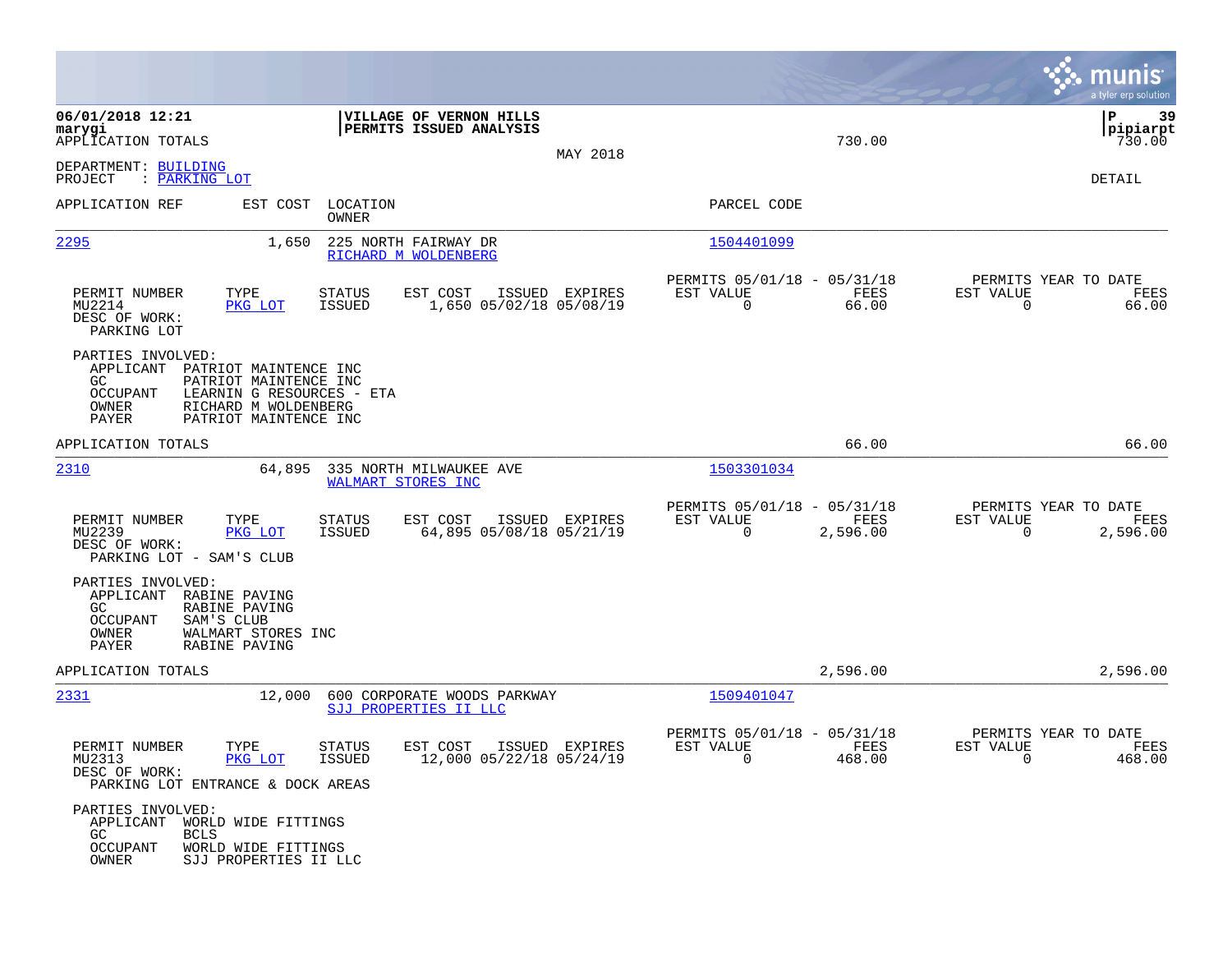|                                                                                                                                                         |                                                                |                                               |                 |                                               | <b>munis</b><br>a tyler erp solution |
|---------------------------------------------------------------------------------------------------------------------------------------------------------|----------------------------------------------------------------|-----------------------------------------------|-----------------|-----------------------------------------------|--------------------------------------|
| 06/01/2018 12:21<br>marygi                                                                                                                              | VILLAGE OF VERNON HILLS<br>PERMITS ISSUED ANALYSIS<br>MAY 2018 |                                               |                 |                                               | P<br>40<br> pipiarpt                 |
| DEPARTMENT: BUILDING<br>PROJECT<br>: PARKING LOT                                                                                                        |                                                                |                                               |                 |                                               | DETAIL                               |
| APPLICATION REF<br>EST COST<br>OWNER<br>PAYER<br>WORLD WIDE FITTINGS                                                                                    | LOCATION                                                       | PARCEL CODE                                   |                 |                                               |                                      |
| APPLICATION TOTALS                                                                                                                                      |                                                                |                                               | 468.00          |                                               | 468.00                               |
| 2451<br>5,948                                                                                                                                           | 700 NORTH MILWAUKEE AVE<br>HAWTHORN HILLS SQUARE 1687 LLC      | 1504201051                                    |                 |                                               |                                      |
| PERMIT NUMBER<br>TYPE<br>STATUS<br>MU2359<br><b>ISSUED</b><br>PKG LOT<br>DESC OF WORK:<br>RE-STRIPE ONLY                                                | EST COST<br>ISSUED<br>EXPIRES<br>5,948 05/31/18 05/31/19       | PERMITS 05/01/18 - 05/31/18<br>EST VALUE<br>0 | FEES<br>.00     | PERMITS YEAR TO DATE<br>EST VALUE<br>$\Omega$ | FEES<br>.00                          |
| PARTIES INVOLVED:<br>APPLICANT<br>ACE OF SPRAY LLC<br>ACE OF SPRAY LLC<br>GC.<br>MISCELLANE ACE OF SPRAY LLC<br>HAWTHORN HILLS SQUARE 1687 LLC<br>OWNER |                                                                |                                               |                 |                                               |                                      |
| APPLICATION TOTALS<br>PROJECT TOTALS                                                                                                                    |                                                                | 0                                             | .00<br>8,533.75 | 0                                             | .00<br>8,533.75                      |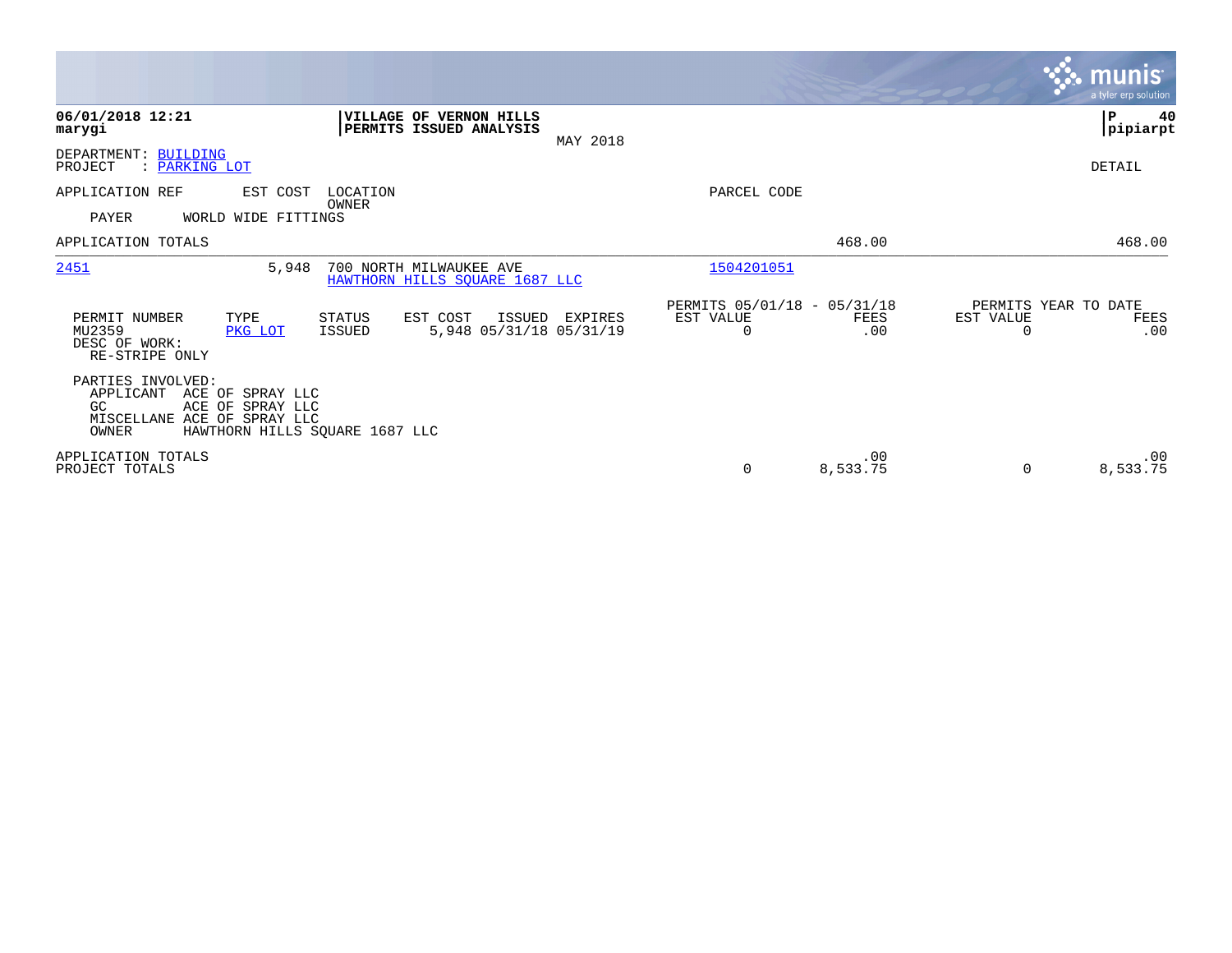|                                                                                                                                                                              |                                                                           | munis<br>a tyler erp solution                                     |
|------------------------------------------------------------------------------------------------------------------------------------------------------------------------------|---------------------------------------------------------------------------|-------------------------------------------------------------------|
| 06/01/2018 12:21<br>VILLAGE OF VERNON HILLS<br>marygi<br>PERMITS ISSUED ANALYSIS<br>MAY 2018                                                                                 |                                                                           | l P<br>41<br> pipiarpt                                            |
| DEPARTMENT: BUILDING<br>: PATIO<br>PROJECT                                                                                                                                   |                                                                           | DETAIL                                                            |
| APPLICATION REF<br>EST COST<br>LOCATION<br>OWNER                                                                                                                             | PARCEL CODE                                                               |                                                                   |
| 2145<br>1860 TREVINO TER<br>4,400<br>SHANTANU & MITA DHAR                                                                                                                    | 1129315019                                                                |                                                                   |
| PERMIT NUMBER<br>TYPE<br><b>STATUS</b><br>EST COST<br>ISSUED EXPIRES<br>MU2109<br>PATIO<br>ISSUED<br>4,400 05/22/18 05/22/19<br>DESC OF WORK:<br>PATIO                       | PERMITS 05/01/18 - 05/31/18<br>EST VALUE<br>FEES<br>$\Omega$<br>50.00     | PERMITS YEAR TO DATE<br>EST VALUE<br>FEES<br>$\Omega$<br>50.00    |
| PARTIES INVOLVED:<br>APPLICANT<br>DUBOIS PAVING COMPANY<br>CONCRETE<br>DUBOIS PAVING COMPANY<br>GC<br>DUBOIS PAVING COMPANY<br>OWNER<br>SHANTANU & MITA DHAR                 |                                                                           |                                                                   |
| APPLICATION TOTALS                                                                                                                                                           | 50.00                                                                     | 50.00                                                             |
| 2203<br>6,000<br>83 SOUTHFIELD DR<br>R MANALOTO J DEGUZMAN                                                                                                                   | 1506415008                                                                |                                                                   |
| TYPE<br>EST COST<br>PERMIT NUMBER<br><b>STATUS</b><br>ISSUED EXPIRES<br>MU2229<br><b>ISSUED</b><br>6,000 05/07/18 05/07/19<br><b>PATIO</b><br>DESC OF WORK:<br>PATIO         | PERMITS 05/01/18 - 05/31/18<br>EST VALUE<br>FEES<br>0<br>60.00            | PERMITS YEAR TO DATE<br>EST VALUE<br>FEES<br>$\mathbf 0$<br>60.00 |
| PARTIES INVOLVED:<br>APPLICANT<br>BRANCATO<br>CONCRETE<br><b>BRANCATO</b><br>GC<br>R MANALOTO J DEGUZMAN<br>OWNER<br>R MANALOTO J DEGUZMAN<br>PAYER<br>R MANALOTO J DEGUZMAN |                                                                           |                                                                   |
| APPLICATION TOTALS                                                                                                                                                           | 60.00                                                                     | 60.00                                                             |
| 2253<br>10,700<br>621 SYCAMORE ST<br>LAWRENCE J & JANE I GLOVER                                                                                                              | 1132104045                                                                |                                                                   |
| TYPE<br>PERMIT NUMBER<br>STATUS<br>EST COST<br>ISSUED EXPIRES<br>MU2209<br>PATIO<br><b>ISSUED</b><br>10,700 05/02/18 05/16/19<br>DESC OF WORK:<br>PATIO                      | PERMITS 05/01/18 - 05/31/18<br>EST VALUE<br>FEES<br>$\mathbf 0$<br>107.00 | PERMITS YEAR TO DATE<br>EST VALUE<br>FEES<br>$\Omega$<br>107.00   |
| PARTIES INVOLVED:<br>APPLICANT<br>NEW DESIGN HARDSCAPE<br>GC<br>NEW DESIGN HARDSCAPE<br>OWNER<br>LAWRENCE J & JANE I GLOVER                                                  |                                                                           |                                                                   |
| APPLICATION TOTALS                                                                                                                                                           | 107.00                                                                    | 107.00                                                            |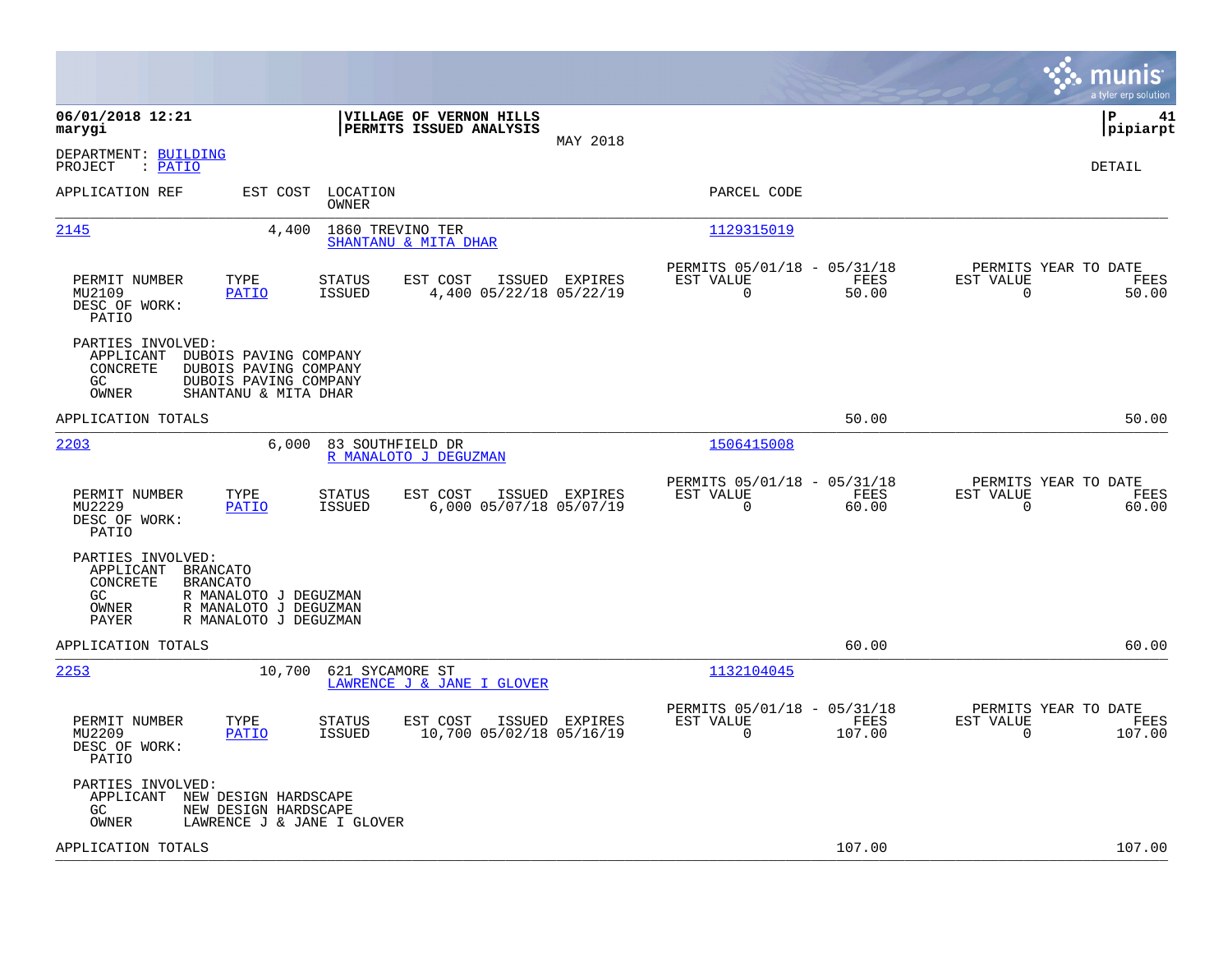|                                                                                  |                                                                                                     |                                       |                                                                  |                            |                                                      |                 |                       | munis<br>a tyler erp solution          |
|----------------------------------------------------------------------------------|-----------------------------------------------------------------------------------------------------|---------------------------------------|------------------------------------------------------------------|----------------------------|------------------------------------------------------|-----------------|-----------------------|----------------------------------------|
| 06/01/2018 12:21<br>marygi<br>2279                                               | 6,278                                                                                               | 73 MONTEREY DR<br><b>PAM THOMPSON</b> | <b>VILLAGE OF VERNON HILLS</b><br><b>PERMITS ISSUED ANALYSIS</b> |                            | 1508204020                                           |                 |                       | l P<br>42<br> pipiarpt                 |
| PERMIT NUMBER                                                                    | TYPE                                                                                                | <b>STATUS</b>                         | EST COST                                                         | ISSUED EXPIRES<br>MAY 2018 | PERMITS 05/01/18 - 05/31/18<br>EST VALUE             | FEES            | EST VALUE             | PERMITS YEAR TO DATE<br>FEES           |
| DEPARTMENT: BUILDING<br>: PATIO<br>PROJECT                                       |                                                                                                     |                                       |                                                                  |                            |                                                      |                 |                       | DETAIL                                 |
| APPLICATION REF                                                                  | EST COST                                                                                            | LOCATION<br><b>OWNER</b>              |                                                                  |                            | PARCEL CODE                                          |                 |                       |                                        |
| MU2276<br>DESC OF WORK:<br><b>36" HIGH RETAINING WALL</b>                        | <b>PATIO</b>                                                                                        | <b>ISSUED</b>                         | 6,278 05/16/18 05/16/19                                          |                            | $\mathbf 0$                                          | 62.78           | $\Omega$              | 62.78                                  |
| PARTIES INVOLVED:<br>APPLICANT<br>GC.<br>OWNER<br>PAYER                          | POUL'S LANDSCAPING<br>POUL'S LANDSCAPING<br>PAM THOMPSON<br>POUL'S LANDSCAPING                      |                                       |                                                                  |                            |                                                      |                 |                       |                                        |
| APPLICATION TOTALS                                                               |                                                                                                     |                                       |                                                                  |                            |                                                      | 62.78           |                       | 62.78                                  |
| 2369                                                                             | 12,925                                                                                              |                                       | 1652 SAINT ANDREW DR<br>SCOTT L & MICHELLE L BRAND               |                            | 1129311036                                           |                 |                       |                                        |
| PERMIT NUMBER<br>MU2339<br>DESC OF WORK:<br>PATIO W/SITTING WALL                 | TYPE<br><b>PATIO</b>                                                                                | <b>STATUS</b><br><b>ISSUED</b>        | EST COST<br>12,925 05/29/18 05/29/19                             | ISSUED EXPIRES             | PERMITS 05/01/18 - 05/31/18<br>EST VALUE<br>$\Omega$ | FEES<br>129.25  | EST VALUE<br>$\Omega$ | PERMITS YEAR TO DATE<br>FEES<br>129.25 |
| PARTIES INVOLVED:<br>APPLICANT<br>GC<br>OWNER<br>PAYER                           | SCOTT L & MICHELLE L BRAND<br>GRASSCAPE<br>SCOTT L & MICHELLE L BRAND<br>SCOTT L & MICHELLE L BRAND |                                       |                                                                  |                            |                                                      |                 |                       |                                        |
| APPLICATION TOTALS                                                               |                                                                                                     |                                       |                                                                  |                            |                                                      | 129.25          |                       | 129.25                                 |
| 2388                                                                             | 3.000                                                                                               | 109 MEMPHIS PL                        | M RUDOLPH & L TAGLIAFERRO                                        |                            | 1508204033                                           |                 |                       |                                        |
| PERMIT NUMBER<br>MU2361<br>DESC OF WORK:<br>PAVER PATIO                          | TYPE<br>PATIO                                                                                       | <b>STATUS</b><br><b>ISSUED</b>        | EST COST<br>3,000 05/31/18 05/31/19                              | ISSUED EXPIRES             | PERMITS 05/01/18 - 05/31/18<br>EST VALUE<br>$\Omega$ | FEES<br>50.00   | EST VALUE<br>$\Omega$ | PERMITS YEAR TO DATE<br>FEES<br>50.00  |
| PARTIES INVOLVED:<br>APPLICANT M RUDOLPH & L TAGLIAFERRO<br>GC<br>OWNER<br>PAYER | M RUDOLPH & L TAGLIAFERRO<br>M RUDOLPH & L TAGLIAFERRO<br>M RUDOLPH & L TAGLIAFERRO                 |                                       |                                                                  |                            |                                                      |                 |                       |                                        |
| APPLICATION TOTALS<br>PROJECT TOTALS                                             |                                                                                                     |                                       |                                                                  |                            | $\mathbf 0$                                          | 50.00<br>459.03 | $\Omega$              | 50.00<br>459.03                        |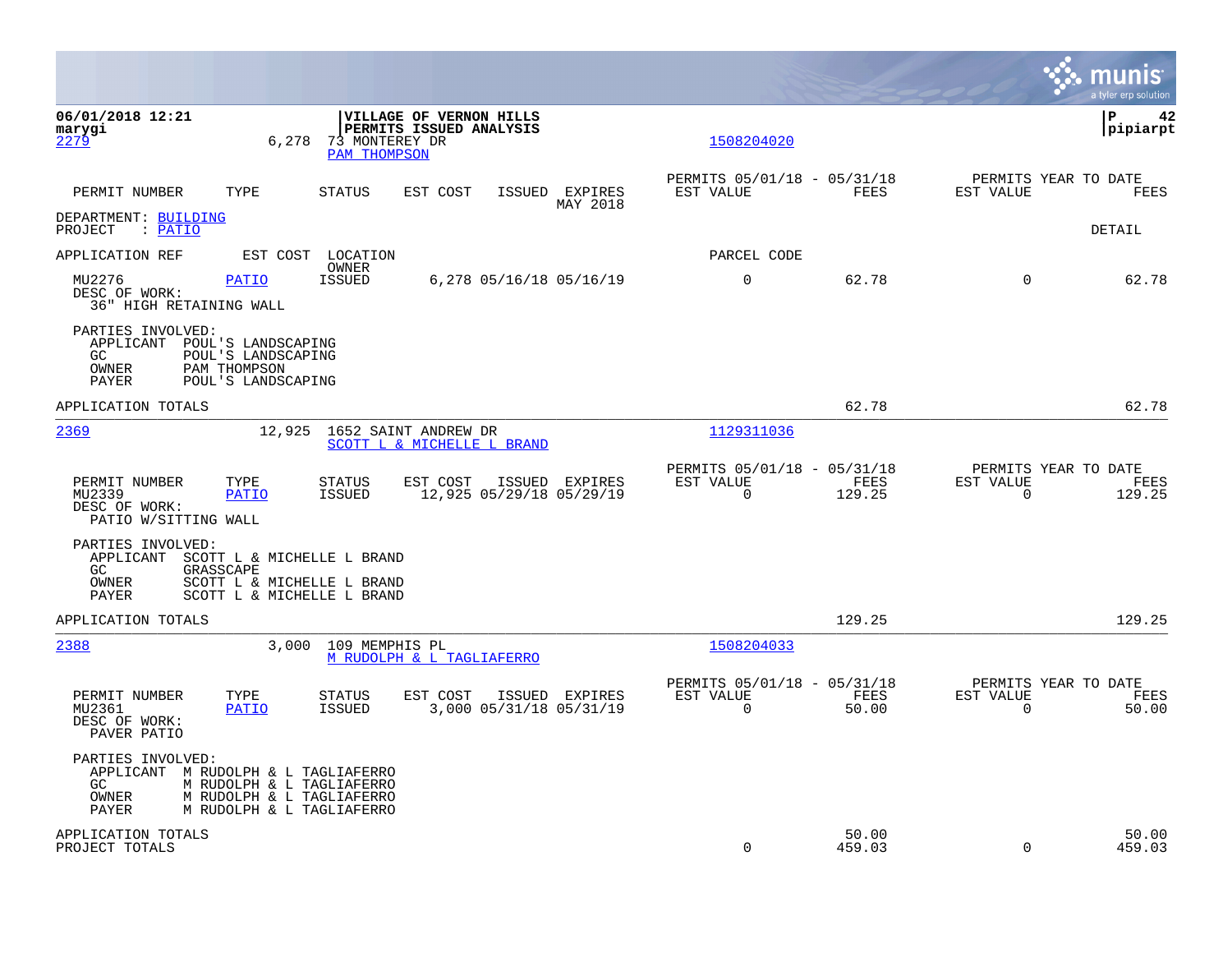|                                                                                                                                                                                                       |                                              |                                                      |                |                                   | munis <sup>®</sup><br>a tyler erp solution |
|-------------------------------------------------------------------------------------------------------------------------------------------------------------------------------------------------------|----------------------------------------------|------------------------------------------------------|----------------|-----------------------------------|--------------------------------------------|
| 06/01/2018 12:21<br>VILLAGE OF VERNON HILLS<br>PERMITS ISSUED ANALYSIS<br>marygi                                                                                                                      | MAY 2018                                     |                                                      |                |                                   | ∣P<br>43<br> pipiarpt                      |
| DEPARTMENT: BUILDING<br>: SIDEWALK<br>PROJECT                                                                                                                                                         |                                              |                                                      |                |                                   | DETAIL                                     |
| APPLICATION REF<br>EST COST<br>LOCATION<br>OWNER                                                                                                                                                      |                                              | PARCEL CODE                                          |                |                                   |                                            |
| 2244<br>4,000<br>1111 SWINBURNE PL                                                                                                                                                                    | A N ROBERTS & S L MASARCCHIA ROBERTS         | 1132301012                                           |                |                                   |                                            |
| PERMIT NUMBER<br>TYPE<br>EST COST<br>STATUS<br>MU2207<br><b>SIDEWALK</b><br>COMPLT<br>DESC OF WORK:<br>SIDEWALK                                                                                       | ISSUED<br>EXPIRES<br>4,000 05/01/18 05/01/19 | PERMITS 05/01/18 - 05/31/18<br>EST VALUE<br>$\Omega$ | FEES<br>50.00  | PERMITS YEAR TO DATE<br>EST VALUE | FEES<br>50.00                              |
| PARTIES INVOLVED:<br>APPLICANT<br>A N ROBERTS & S L MASARCCHIA ROBERTS<br>CONCRETE<br>J C LANDSCAPING<br>A N ROBERTS & S L MASARCCHIA ROBERTS<br>GC.<br>OWNER<br>A N ROBERTS & S L MASARCCHIA ROBERTS |                                              |                                                      |                |                                   |                                            |
| APPLICATION TOTALS<br>PROJECT TOTALS                                                                                                                                                                  |                                              | 0                                                    | 50.00<br>50.00 |                                   | 50.00<br>50.00                             |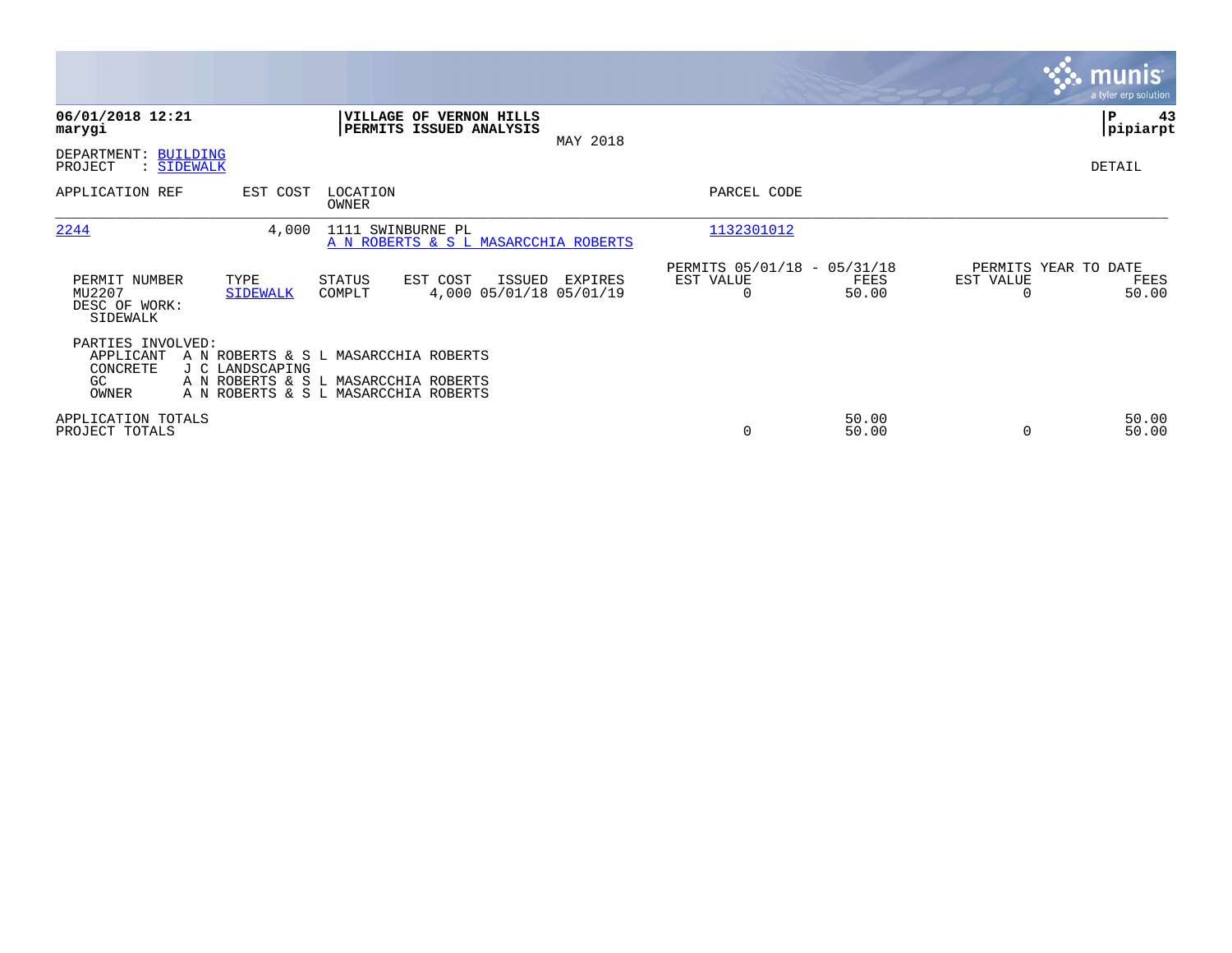|                                                                                              |                                                                                                                             |                            |                                                    |                |                                                            |                |                                                     | munis<br>a tyler erp solution |
|----------------------------------------------------------------------------------------------|-----------------------------------------------------------------------------------------------------------------------------|----------------------------|----------------------------------------------------|----------------|------------------------------------------------------------|----------------|-----------------------------------------------------|-------------------------------|
| 06/01/2018 12:21<br>marygi                                                                   |                                                                                                                             |                            | VILLAGE OF VERNON HILLS<br>PERMITS ISSUED ANALYSIS |                |                                                            |                |                                                     | P<br>44<br> pipiarpt          |
| DEPARTMENT: BUILDING<br>PROJECT<br>: <u>REROOF</u>                                           |                                                                                                                             |                            |                                                    | MAY 2018       |                                                            |                |                                                     | DETAIL                        |
| APPLICATION REF                                                                              |                                                                                                                             | EST COST LOCATION<br>OWNER |                                                    |                | PARCEL CODE                                                |                |                                                     |                               |
| 2307                                                                                         | 8,595                                                                                                                       |                            | 1685 HAIG POINT LN<br>PAUL & JOSEPHINE R CATENARO  |                | 1128306012                                                 |                |                                                     |                               |
| PERMIT NUMBER<br>MU2206<br>DESC OF WORK:<br><b>REROOF</b>                                    | TYPE<br><b>REROOF</b>                                                                                                       | STATUS<br><b>ISSUED</b>    | EST COST<br>8,595 05/01/18 05/01/19                | ISSUED EXPIRES | PERMITS 05/01/18 - 05/31/18<br>EST VALUE<br>$\overline{0}$ | FEES<br>85.95  | PERMITS YEAR TO DATE<br>EST VALUE<br>$\overline{0}$ | FEES<br>85.95                 |
| PARTIES INVOLVED:<br>APPLICANT<br>GC.<br>OWNER<br>PAYER<br><b>ROOFER</b>                     | J.M. JOHNSON ROOFING<br>J.M. JOHNSON ROOFING<br>PAUL & JOSEPHINE R CATENARO<br>J.M. JOHNSON ROOFING<br>J.M. JOHNSON ROOFING |                            |                                                    |                |                                                            |                |                                                     |                               |
| APPLICATION TOTALS                                                                           |                                                                                                                             |                            |                                                    |                |                                                            | 85.95          |                                                     | 85.95                         |
| 2314                                                                                         | 7,200                                                                                                                       | <b>SUSAN A LANE</b>        | 154 SOUTH FIORE PKY                                |                | 1507214021                                                 |                |                                                     |                               |
| PERMIT NUMBER<br>MU2211<br>DESC OF WORK:<br><b>REROOF</b>                                    | TYPE<br><b>REROOF</b>                                                                                                       | <b>STATUS</b><br>COMPLT    | EST COST<br>7,200 05/02/18 05/02/19                | ISSUED EXPIRES | PERMITS 05/01/18 - 05/31/18<br>EST VALUE<br>$\mathbf 0$    | FEES<br>72.00  | PERMITS YEAR TO DATE<br>EST VALUE<br>$\Omega$       | FEES<br>72.00                 |
| PARTIES INVOLVED:<br>APPLICANT<br>GC<br>OWNER<br>PAYER<br><b>ROOFER</b>                      | LTJ CONSTRUCTION<br>LTJ CONSTRUCTION<br>SUSAN A LANE<br>LTJ CONSTRUCTION<br>LTJ CONSTRUCTION                                |                            |                                                    |                |                                                            |                |                                                     |                               |
| APPLICATION TOTALS                                                                           |                                                                                                                             |                            |                                                    |                |                                                            | 72.00          |                                                     | 72.00                         |
| 2323                                                                                         |                                                                                                                             | 17,709 1682 LOCKE LN       | SUKHDEV S & DEBORAH R RAI                          |                | 1129312024                                                 |                |                                                     |                               |
| PERMIT NUMBER<br>MU2217<br>DESC OF WORK:<br>REROOF                                           | TYPE<br><b>REROOF</b>                                                                                                       | <b>STATUS</b><br>COMPLT    | EST COST<br>17,709 05/03/18 05/03/19               | ISSUED EXPIRES | PERMITS 05/01/18 - 05/31/18<br>EST VALUE<br>0              | FEES<br>177.09 | PERMITS YEAR TO DATE<br>EST VALUE<br>0              | FEES<br>177.09                |
| PARTIES INVOLVED:<br>APPLICANT AFH CONSTRUCTION INC<br>GC<br>OWNER<br>PAYER<br><b>ROOFER</b> | AFH CONSTRUCTION INC<br>SUKHDEV S & DEBORAH R RAI<br>AFH CONSTRUCTION INC<br>AFH CONSTRUCTION INC                           |                            |                                                    |                |                                                            |                |                                                     |                               |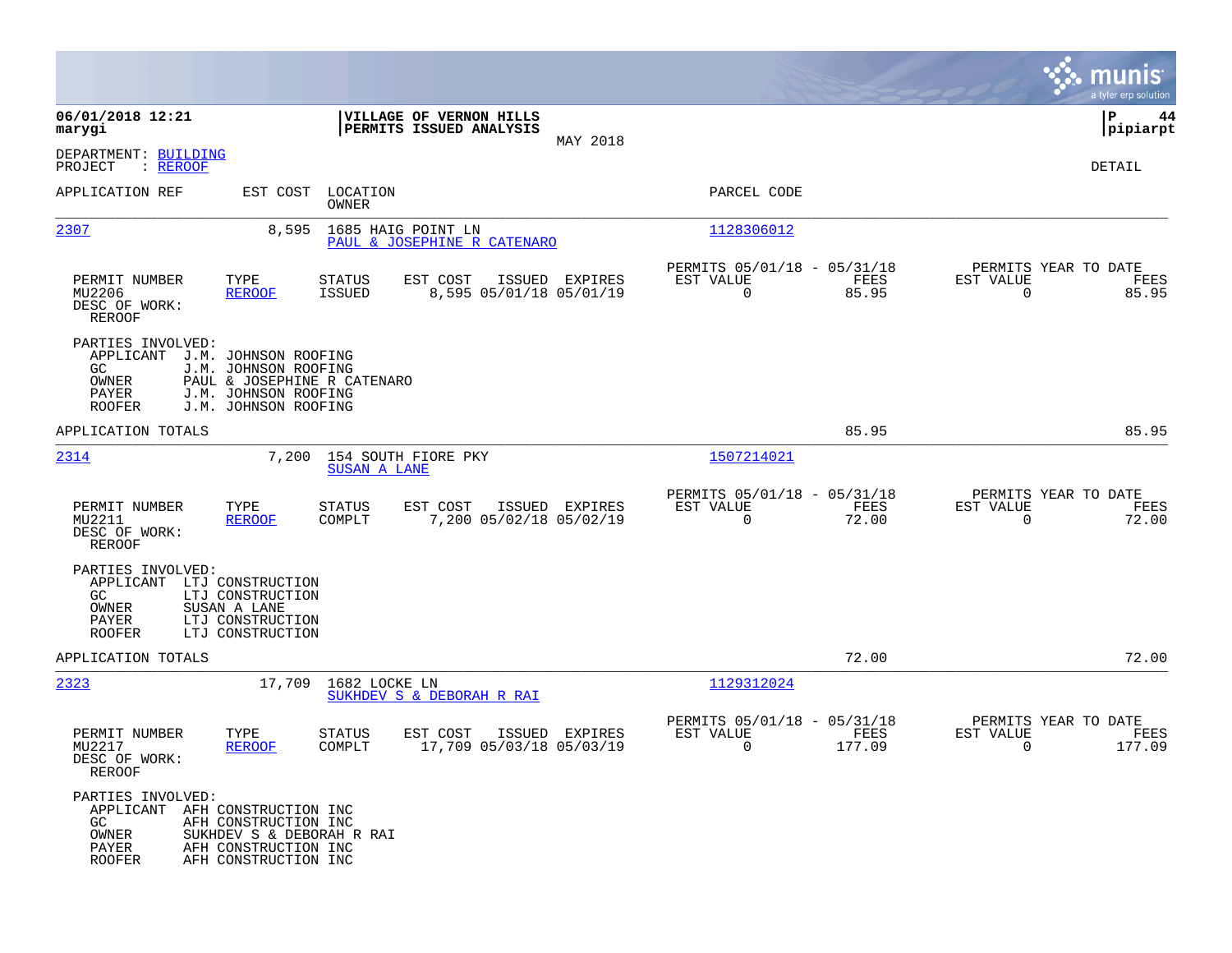|                                                                           |                                                                                                                                         |                                                     |                                                    |                                            |                                                      |                |                                                  | munis<br>a tyler erp solution |
|---------------------------------------------------------------------------|-----------------------------------------------------------------------------------------------------------------------------------------|-----------------------------------------------------|----------------------------------------------------|--------------------------------------------|------------------------------------------------------|----------------|--------------------------------------------------|-------------------------------|
| 06/01/2018 12:21<br>marygi                                                |                                                                                                                                         |                                                     | VILLAGE OF VERNON HILLS<br>PERMITS ISSUED ANALYSIS | MAY 2018                                   |                                                      |                |                                                  | P<br>45<br> pipiarpt          |
| DEPARTMENT: BUILDING<br>: <u>REROOF</u><br>PROJECT                        |                                                                                                                                         |                                                     |                                                    |                                            |                                                      |                |                                                  | DETAIL                        |
| APPLICATION REF                                                           | EST COST                                                                                                                                | LOCATION<br>OWNER                                   |                                                    |                                            | PARCEL CODE                                          |                |                                                  |                               |
| APPLICATION TOTALS                                                        |                                                                                                                                         |                                                     |                                                    |                                            |                                                      | 177.09         |                                                  | 177.09                        |
| 2324                                                                      |                                                                                                                                         | 19,793 1654 STANWICH RD<br><b>A ARONSON M WALSH</b> |                                                    |                                            | 1129312016                                           |                |                                                  |                               |
| PERMIT NUMBER<br>MU2218<br>DESC OF WORK:<br><b>REROOF</b>                 | TYPE<br><b>REROOF</b>                                                                                                                   | <b>STATUS</b><br>COMPLT                             | EST COST                                           | ISSUED EXPIRES<br>19,793 05/03/18 05/03/19 | PERMITS 05/01/18 - 05/31/18<br>EST VALUE<br>0        | FEES<br>197.93 | PERMITS YEAR TO DATE<br>EST VALUE<br>$\mathbf 0$ | FEES<br>197.93                |
| PARTIES INVOLVED:<br>APPLICANT<br>GC.<br>OWNER<br>PAYER<br><b>ROOFER</b>  | AFH CONSTRUCTION INC<br>AFH CONSTRUCTION INC<br>A ARONSON M WALSH<br>AFH CONSTRUCTION INC<br>AFH CONSTRUCTION INC                       |                                                     |                                                    |                                            |                                                      |                |                                                  |                               |
| APPLICATION TOTALS                                                        |                                                                                                                                         |                                                     |                                                    |                                            |                                                      | 197.93         |                                                  | 197.93                        |
| 2332                                                                      | 18,500                                                                                                                                  | 330 WESTWOOD CT<br>PLACEHOLDER                      |                                                    |                                            | 1505428013                                           |                |                                                  |                               |
| PERMIT NUMBER<br>MU2226<br>DESC OF WORK:<br>REROOF 330- 336 WESTWD        | TYPE<br><b>REROOF</b>                                                                                                                   | <b>STATUS</b><br>ISSUED                             | EST COST                                           | ISSUED EXPIRES<br>18,500 05/07/18 05/07/19 | PERMITS 05/01/18 - 05/31/18<br>EST VALUE<br>0        | FEES<br>185.00 | PERMITS YEAR TO DATE<br>EST VALUE<br>$\mathbf 0$ | FEES<br>185.00                |
| PARTIES INVOLVED:<br>APPLICANT<br>GC.<br>OWNER<br>PAYER<br><b>ROOFER</b>  | ADAMS ROOFING PROFESSIONALS<br>ADAMS ROOFING PROFESSIONALS<br>PLACEHOLDER<br>ADAMS ROOFING PROFESSIONALS<br>ADAMS ROOFING PROFESSIONALS |                                                     |                                                    |                                            |                                                      |                |                                                  |                               |
| APPLICATION TOTALS                                                        |                                                                                                                                         |                                                     |                                                    |                                            |                                                      | 185.00         |                                                  | 185.00                        |
| 2333                                                                      | 18,500                                                                                                                                  | 300 WESTWOOD CT<br>PLACEHOLDER                      |                                                    |                                            | 1505428009                                           |                |                                                  |                               |
| PERMIT NUMBER<br>MU2227<br>DESC OF WORK:<br>REROOF 300-306 WESTWD         | TYPE<br><b>REROOF</b>                                                                                                                   | STATUS<br>ISSUED                                    | EST COST ISSUED EXPIRES                            | 18,500 05/07/18 05/07/19                   | PERMITS 05/01/18 - 05/31/18<br>EST VALUE<br>$\Omega$ | FEES<br>185.00 | PERMITS YEAR TO DATE<br>EST VALUE<br>$\Omega$    | FEES<br>185.00                |
| PARTIES INVOLVED:<br>APPLICANT ADAMS ROOFING PROFESSIONALS<br>GC<br>OWNER | ADAMS ROOFING PROFESSIONALS<br>PLACEHOLDER                                                                                              |                                                     |                                                    |                                            |                                                      |                |                                                  |                               |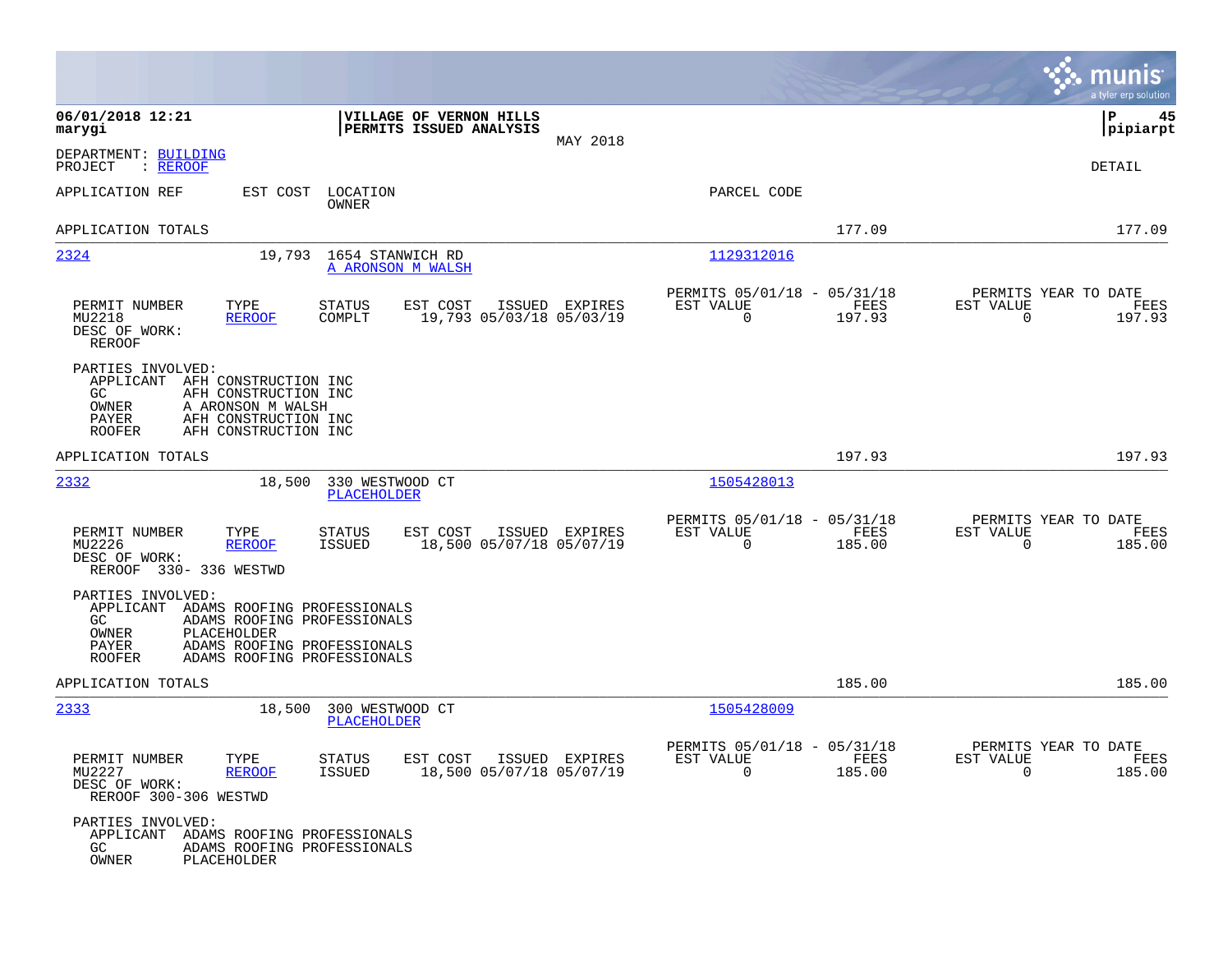|                                                                                            |                                                                                                                       |                                   |                                                    |          |                                                      |                |                                                  | munis<br>a tyler erp solution |
|--------------------------------------------------------------------------------------------|-----------------------------------------------------------------------------------------------------------------------|-----------------------------------|----------------------------------------------------|----------|------------------------------------------------------|----------------|--------------------------------------------------|-------------------------------|
| 06/01/2018 12:21<br>marygi                                                                 |                                                                                                                       |                                   | VILLAGE OF VERNON HILLS<br>PERMITS ISSUED ANALYSIS | MAY 2018 |                                                      |                |                                                  | IΡ<br>46<br> pipiarpt         |
| DEPARTMENT: BUILDING<br>: REROOF<br>PROJECT                                                |                                                                                                                       |                                   |                                                    |          |                                                      |                |                                                  | DETAIL                        |
| APPLICATION REF                                                                            |                                                                                                                       | EST COST LOCATION<br><b>OWNER</b> |                                                    |          | PARCEL CODE                                          |                |                                                  |                               |
| PAYER<br><b>ROOFER</b>                                                                     | ADAMS ROOFING PROFESSIONALS<br>ADAMS ROOFING PROFESSIONALS                                                            |                                   |                                                    |          |                                                      |                |                                                  |                               |
| APPLICATION TOTALS                                                                         |                                                                                                                       |                                   |                                                    |          |                                                      | 185.00         |                                                  | 185.00                        |
| 2334                                                                                       | 22,366                                                                                                                | 472S SYCAMORE ST                  | DENNIS & PATRICIA DREXLER                          |          | 1132104085                                           |                |                                                  |                               |
| PERMIT NUMBER<br>MU2228<br>DESC OF WORK:<br>REROOF                                         | TYPE<br><b>REROOF</b>                                                                                                 | <b>STATUS</b><br><b>ISSUED</b>    | EST COST<br>ISSUED<br>22,366 05/07/18 05/07/19     | EXPIRES  | PERMITS 05/01/18 - 05/31/18<br>EST VALUE<br>$\Omega$ | FEES<br>223.66 | PERMITS YEAR TO DATE<br>EST VALUE<br>0           | FEES<br>223.66                |
| PARTIES INVOLVED:<br>APPLICANT<br><b>GC</b><br>OWNER<br>PAYER<br><b>ROOFER</b>             | PIONEER RENOVATIONS<br>PIONEER RENOVATIONS<br>DENNIS & PATRICIA DREXLER<br>PIONEER RENOVATIONS<br>PIONEER RENOVATIONS |                                   |                                                    |          |                                                      |                |                                                  |                               |
| APPLICATION TOTALS                                                                         |                                                                                                                       |                                   |                                                    |          |                                                      | 223.66         |                                                  | 223.66                        |
| 2342                                                                                       | 3,066                                                                                                                 | 110 MARIMAC LN                    | SCOTT & LAURIE ECHALES                             |          | 1508202034                                           |                |                                                  |                               |
| PERMIT NUMBER<br>MU2233<br>DESC OF WORK:<br>REROOF                                         | TYPE<br><b>REROOF</b>                                                                                                 | <b>STATUS</b><br><b>ISSUED</b>    | EST COST<br>ISSUED<br>3,066 05/08/18 05/08/19      | EXPIRES  | PERMITS 05/01/18 - 05/31/18<br>EST VALUE<br>0        | FEES<br>50.00  | PERMITS YEAR TO DATE<br>EST VALUE<br>$\mathbf 0$ | FEES<br>50.00                 |
| PARTIES INVOLVED:<br>APPLICANT ALOHA CONSTRUCTION<br>GC<br>OWNER<br>PAYER<br><b>ROOFER</b> | ALOHA CONSTRUCTION<br>SCOTT & LAURIE ECHALES<br>ALOHA CONSTRUCTION<br>AEGIS CONSTRUCTION GROUP                        |                                   |                                                    |          |                                                      |                |                                                  |                               |
| APPLICATION TOTALS                                                                         |                                                                                                                       |                                   |                                                    |          |                                                      | 50.00          |                                                  | 50.00                         |
| 2343                                                                                       | 6,400                                                                                                                 | 1015 PINE GROVE CT                | ABRAHAM & MARIANNE MILLMAN                         |          | 1507209070                                           |                |                                                  |                               |
| PERMIT NUMBER<br>MU2234<br>DESC OF WORK:<br>REROOF                                         | TYPE<br><b>REROOF</b>                                                                                                 | <b>STATUS</b><br><b>ISSUED</b>    | EST COST<br>ISSUED<br>6,400 05/08/18 05/08/19      | EXPIRES  | PERMITS 05/01/18 - 05/31/18<br>EST VALUE<br>$\Omega$ | FEES<br>64.00  | PERMITS YEAR TO DATE<br>EST VALUE<br>$\Omega$    | FEES<br>64.00                 |
| PARTIES INVOLVED:<br>APPLICANT ALOHA CONSTRUCTION                                          |                                                                                                                       |                                   |                                                    |          |                                                      |                |                                                  |                               |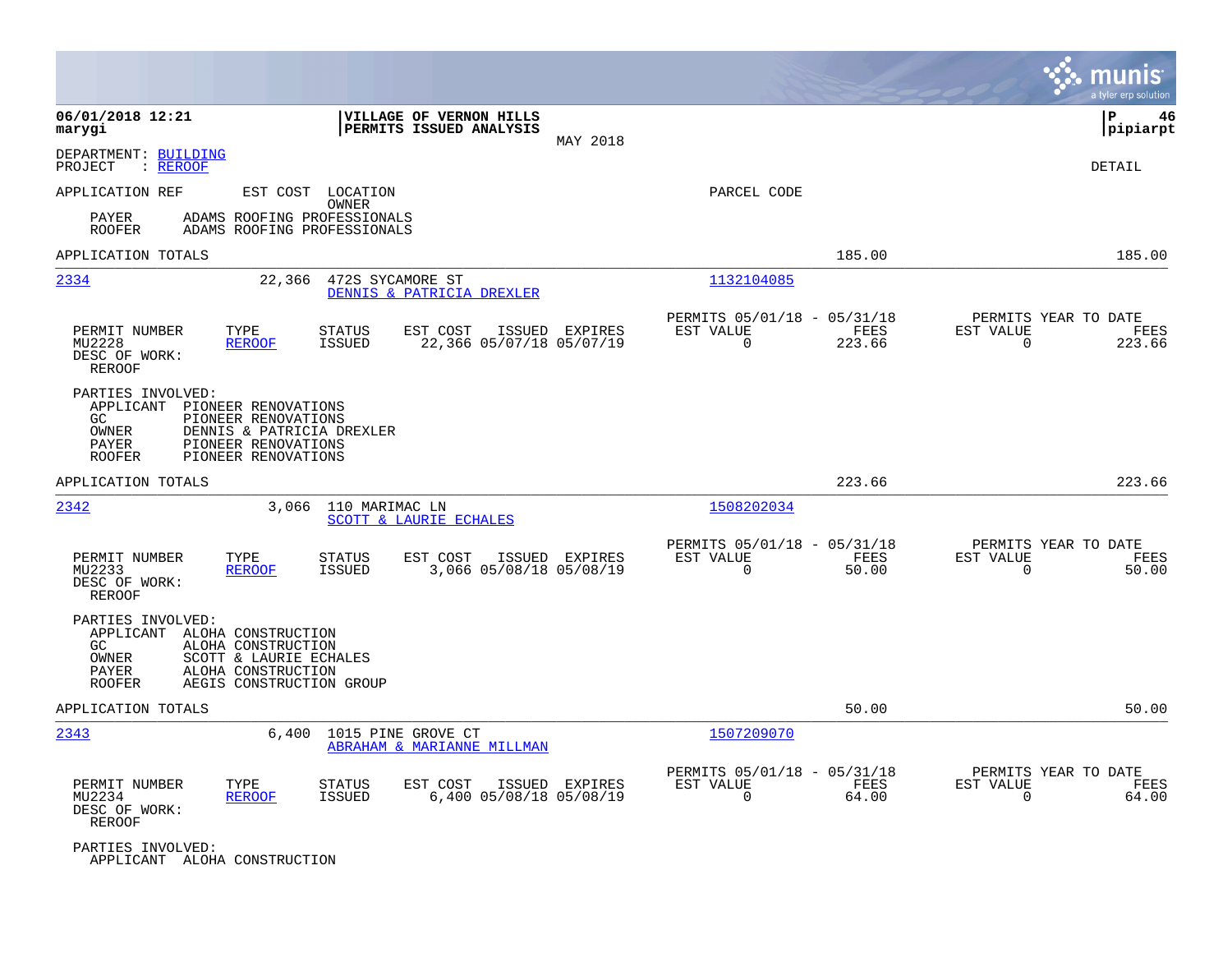|                                                                                                                                                                                                                      |                                                                                  | munis<br>a tyler erp solution                                      |
|----------------------------------------------------------------------------------------------------------------------------------------------------------------------------------------------------------------------|----------------------------------------------------------------------------------|--------------------------------------------------------------------|
| 06/01/2018 12:21<br>VILLAGE OF VERNON HILLS<br>PERMITS ISSUED ANALYSIS<br>marygi<br>MAY 2018                                                                                                                         |                                                                                  | l P<br>47<br> pipiarpt                                             |
| DEPARTMENT: BUILDING<br>: REROOF<br>PROJECT                                                                                                                                                                          |                                                                                  | <b>DETAIL</b>                                                      |
| APPLICATION REF<br>EST COST LOCATION<br>OWNER<br>GC<br>ALOHA CONSTRUCTION<br>OWNER<br>ABRAHAM & MARIANNE MILLMAN<br>ALOHA CONSTRUCTION<br>PAYER<br>AEGIS CONSTRUCTION GROUP<br><b>ROOFER</b>                         | PARCEL CODE                                                                      |                                                                    |
| APPLICATION TOTALS                                                                                                                                                                                                   | 64.00                                                                            | 64.00                                                              |
| 2346<br>212 ASHLAND CT<br>10,546<br>JOSEPH R & MADONNA M LIRA                                                                                                                                                        | 1505406023                                                                       |                                                                    |
| PERMIT NUMBER<br>TYPE<br><b>STATUS</b><br>EST COST<br>ISSUED<br>EXPIRES<br>10,546 05/08/18 05/08/19<br>MU2238<br><b>REROOF</b><br><b>ISSUED</b><br>DESC OF WORK:<br>REROOF                                           | PERMITS 05/01/18 - 05/31/18<br>EST VALUE<br><b>FEES</b><br>$\mathbf 0$<br>105.46 | PERMITS YEAR TO DATE<br>EST VALUE<br>FEES<br>$\mathbf 0$<br>105.46 |
| PARTIES INVOLVED:<br>APPLICANT<br>WILSON INSTALLATIONS INC<br>GC<br>WILSON INSTALLATIONS INC<br>JOSEPH R & MADONNA M LIRA<br>OWNER<br>WILSON INSTALLATIONS INC<br>PAYER<br>WILSON INSTALLATIONS INC<br><b>ROOFER</b> |                                                                                  |                                                                    |
| APPLICATION TOTALS                                                                                                                                                                                                   | 105.46                                                                           | 105.46                                                             |
| 2347<br>5,875<br>12 ALTOONA CT<br>STEVEN R & DALE M GREENE                                                                                                                                                           | 1504306010                                                                       |                                                                    |
| PERMIT NUMBER<br>TYPE<br><b>STATUS</b><br>EST COST<br>ISSUED EXPIRES<br>MU2244<br><b>ISSUED</b><br>5,875 05/09/18 05/09/19<br><b>REROOF</b><br>DESC OF WORK:<br>REROOF                                               | PERMITS 05/01/18 - 05/31/18<br>EST VALUE<br>FEES<br>0<br>58.75                   | PERMITS YEAR TO DATE<br>EST VALUE<br>FEES<br>$\mathbf 0$<br>58.75  |
| PARTIES INVOLVED:<br>APPLICANT WHY NOT ROOFING<br>GC<br>WHY NOT ROOFING<br>OWNER<br>STEVEN R & DALE M GREENE<br>PAYER<br>WHY NOT ROOFING<br><b>ROOFER</b><br>WHY NOT ROOFING                                         |                                                                                  |                                                                    |
| APPLICATION TOTALS                                                                                                                                                                                                   | 58.75                                                                            | 58.75                                                              |
| <u> 2351</u><br>11,031<br>126 SOUTH OLD CREEK RD<br>ROBERT S & BONNIE G MCNEILL                                                                                                                                      | 1509104030                                                                       |                                                                    |
| PERMIT NUMBER<br>TYPE<br><b>STATUS</b><br>EST COST<br>ISSUED EXPIRES<br>11,031 05/09/18 05/09/19<br>MU2247<br><b>REROOF</b><br>ISSUED<br>DESC OF WORK:<br>REROOF                                                     | PERMITS 05/01/18 - 05/31/18<br>EST VALUE<br>FEES<br>$\mathbf 0$<br>110.31        | PERMITS YEAR TO DATE<br>EST VALUE<br>FEES<br>110.31<br>0           |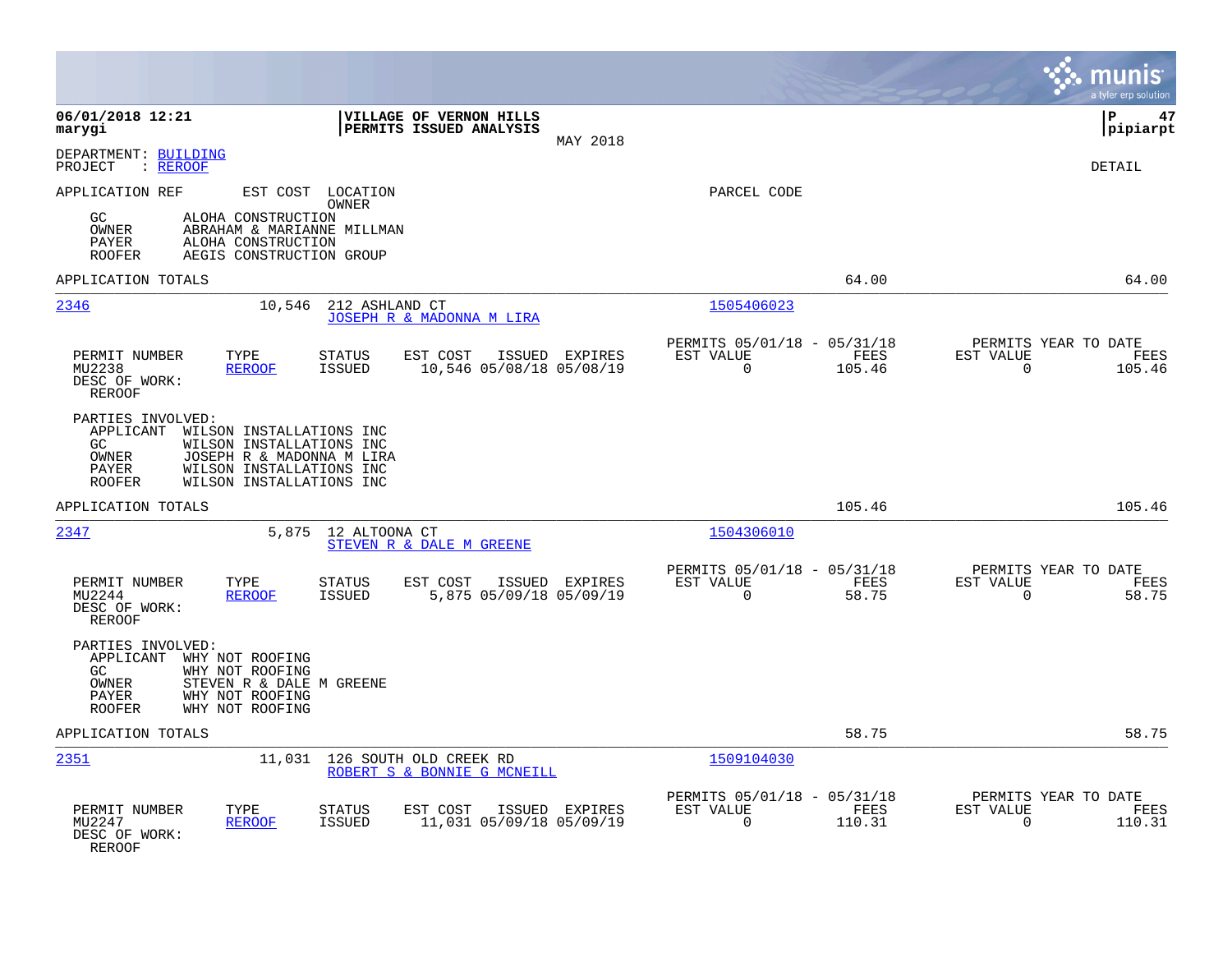|                                                                                                           |                                                                                      |                                                    |                                            |                                                         |                |                          | munis<br>a tyler erp solution          |
|-----------------------------------------------------------------------------------------------------------|--------------------------------------------------------------------------------------|----------------------------------------------------|--------------------------------------------|---------------------------------------------------------|----------------|--------------------------|----------------------------------------|
| 06/01/2018 12:21<br>marygi                                                                                |                                                                                      | VILLAGE OF VERNON HILLS<br>PERMITS ISSUED ANALYSIS | MAY 2018                                   |                                                         |                |                          | l P<br>48<br> pipiarpt                 |
| DEPARTMENT: BUILDING<br>PROJECT<br>: REROOF                                                               |                                                                                      |                                                    |                                            |                                                         |                |                          | <b>DETAIL</b>                          |
| APPLICATION REF                                                                                           | EST COST<br>OWNER                                                                    | LOCATION                                           |                                            | PARCEL CODE                                             |                |                          |                                        |
| PARTIES INVOLVED:<br>APPLICANT A & D EXTERIORS<br>GC.<br>OWNER<br>PAYER<br><b>ROOFER</b>                  | A & D EXTERIORS<br>ROBERT S & BONNIE G MCNEILL<br>A & D EXTERIORS<br>A & D EXTERIORS |                                                    |                                            |                                                         |                |                          |                                        |
| APPLICATION TOTALS                                                                                        |                                                                                      |                                                    |                                            |                                                         | 110.31         |                          | 110.31                                 |
| 2354                                                                                                      | 6,800                                                                                | 783 WILLIAMS WAY<br>VINCENT J WASSELUK             |                                            | 1508104047                                              |                |                          |                                        |
| PERMIT NUMBER<br>MU2252<br>DESC OF WORK:<br><b>REROOF</b>                                                 | TYPE<br>STATUS<br><b>REROOF</b><br>ISSUED                                            | EST COST                                           | ISSUED EXPIRES<br>6,800 05/09/18 05/09/19  | PERMITS 05/01/18 - 05/31/18<br>EST VALUE<br>$\mathbf 0$ | FEES<br>68.00  | EST VALUE<br>0           | PERMITS YEAR TO DATE<br>FEES<br>68.00  |
| PARTIES INVOLVED:<br>APPLICANT LTJ CONSTRUCTION<br>GC<br>OWNER<br>PAYER<br><b>ROOFER</b>                  | LTJ CONSTRUCTION<br>VINCENT J WASSELUK<br>LTJ CONSTRUCTION<br>LTJ CONSTRUCTION       |                                                    |                                            |                                                         |                |                          |                                        |
| APPLICATION TOTALS                                                                                        |                                                                                      |                                                    |                                            |                                                         | 68.00          |                          | 68.00                                  |
| 2358                                                                                                      | 30,000<br><b>JUNG OH</b>                                                             | 140 NORTH FIORE PKY                                |                                            | 1506407015                                              |                |                          |                                        |
| PERMIT NUMBER<br>MU2255<br>DESC OF WORK:<br>REROOF, SIDING, SOFFIT, FASCIA                                | TYPE<br><b>STATUS</b><br><b>REROOF</b><br><b>ISSUED</b>                              | EST COST                                           | ISSUED EXPIRES<br>30,000 05/10/18 05/10/19 | PERMITS 05/01/18 - 05/31/18<br>EST VALUE<br>$\mathbf 0$ | FEES<br>300.00 | EST VALUE<br>$\mathbf 0$ | PERMITS YEAR TO DATE<br>FEES<br>300.00 |
| PARTIES INVOLVED:<br>APPLICANT ACE HOME CONSTRUCTION<br>GC.<br>OWNER<br>JUNG OH<br>PAYER<br><b>ROOFER</b> | ACE HOME CONSTRUCTION<br>ACE HOME CONSTRUCTION<br>ACE HOME CONSTRUCTION              |                                                    |                                            |                                                         |                |                          |                                        |
| APPLICATION TOTALS                                                                                        |                                                                                      |                                                    |                                            |                                                         | 300.00         |                          | 300.00                                 |
| 2364                                                                                                      | 20,350                                                                               | 207 MYSTIC PL<br><b>ZORINA KRASNER</b>             |                                            | 1505413002                                              |                |                          |                                        |
| PERMIT NUMBER<br>MU2258<br>DESC OF WORK:                                                                  | TYPE<br><b>STATUS</b><br><b>REROOF</b><br><b>ISSUED</b>                              | EST COST                                           | ISSUED EXPIRES<br>20,350 05/11/18 05/11/19 | PERMITS 05/01/18 - 05/31/18<br>EST VALUE<br>$\mathbf 0$ | FEES<br>203.50 | EST VALUE<br>$\mathbf 0$ | PERMITS YEAR TO DATE<br>FEES<br>203.50 |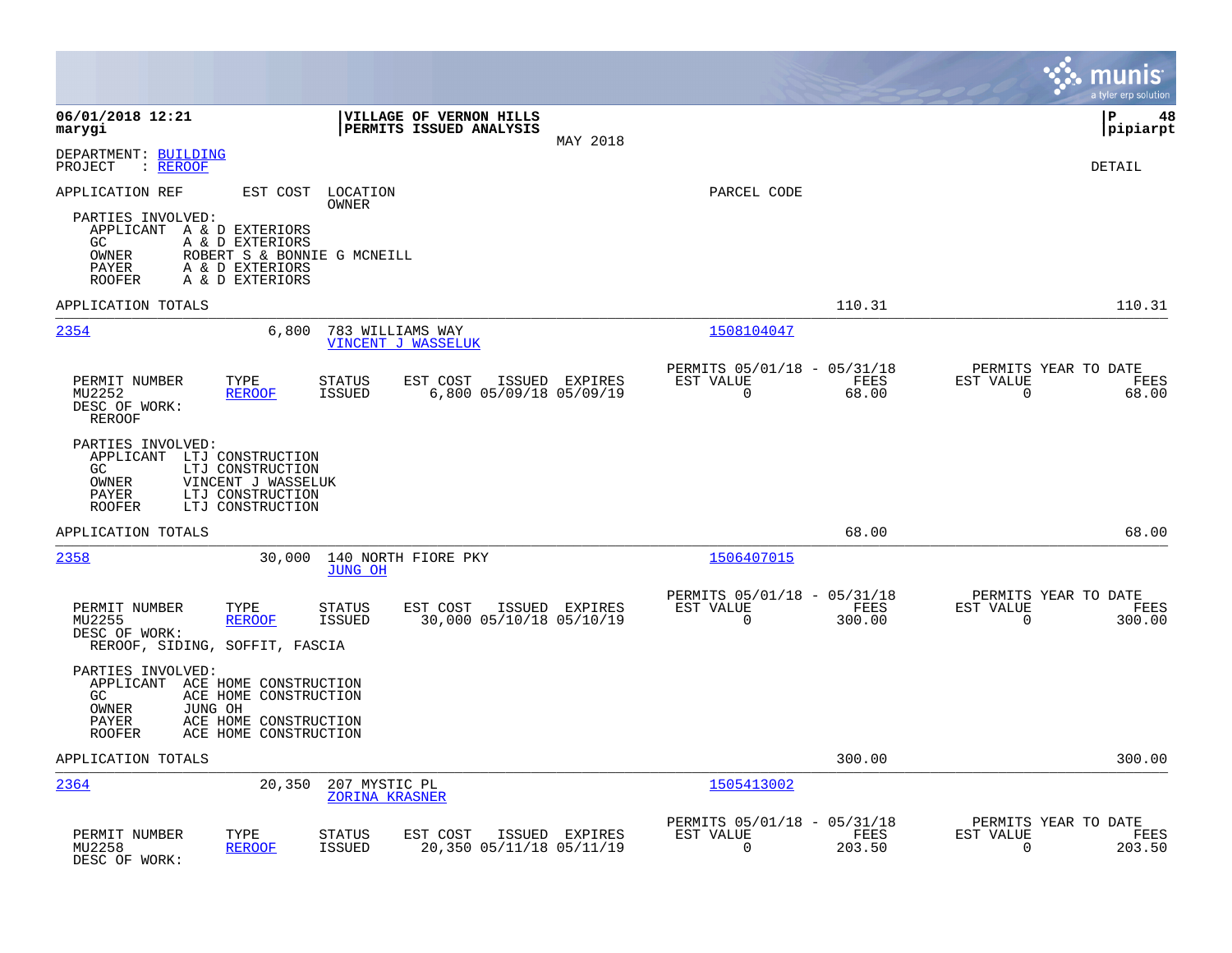|                                                                                                                                                                                                                                                     |                                                                              | a tyler erp solution                                              |
|-----------------------------------------------------------------------------------------------------------------------------------------------------------------------------------------------------------------------------------------------------|------------------------------------------------------------------------------|-------------------------------------------------------------------|
| 06/01/2018 12:21<br><b>VILLAGE OF VERNON HILLS</b><br>PERMITS ISSUED ANALYSIS<br>marygi<br>REROOF & SIDING                                                                                                                                          |                                                                              | l P<br>49<br> pipiarpt                                            |
| MAY 2018<br>DEPARTMENT: BUILDING<br>PROJECT<br>$:$ REROOF                                                                                                                                                                                           |                                                                              | DETAIL                                                            |
| APPLICATION REF<br>EST COST LOCATION<br>OWNER<br>PARTIES INVOLVED:<br>APPLICANT VERTEX CONSTRUCTION INC<br>VERTEX CONSTRUCTION INC<br>GC<br>OWNER<br>ZORINA KRASNER<br>PAYER<br>VERTEX CONSTRUCTION INC<br>VERTEX CONSTRUCTION INC<br><b>ROOFER</b> | PARCEL CODE                                                                  |                                                                   |
| APPLICATION TOTALS                                                                                                                                                                                                                                  | 203.50                                                                       | 203.50                                                            |
| 2376<br>7,666<br>230 THORNE GROVE DR<br>WENZI RONG & YIHUA GU                                                                                                                                                                                       | 1507209020                                                                   |                                                                   |
| TYPE<br><b>STATUS</b><br>ISSUED EXPIRES<br>PERMIT NUMBER<br>EST COST<br><b>ISSUED</b><br>7,666 05/16/18 05/16/19<br>MU2280<br><b>REROOF</b><br>DESC OF WORK:<br>REROOF                                                                              | PERMITS 05/01/18 - 05/31/18<br>EST VALUE<br>FEES<br>$\mathbf 0$<br>76.66     | PERMITS YEAR TO DATE<br>EST VALUE<br>FEES<br>$\mathbf 0$<br>76.66 |
| PARTIES INVOLVED:<br>ALOHA CONSTRUCTION<br>APPLICANT<br>GC<br>ALOHA CONSTRUCTION<br>WENZI RONG & YIHUA GU<br>OWNER<br>PAYER<br>ALOHA CONSTRUCTION<br>ROOFER<br>AEGIS CONSTRUCTION GROUP                                                             |                                                                              |                                                                   |
| APPLICATION TOTALS                                                                                                                                                                                                                                  | 76.66                                                                        | 76.66                                                             |
| 2378<br>369 CHERRY VALLEY RD<br>20,614<br>DON F MOTYKA                                                                                                                                                                                              | 1508107076                                                                   |                                                                   |
| PERMIT NUMBER<br>TYPE<br><b>STATUS</b><br>EST COST<br>ISSUED EXPIRES<br>MU2282<br>ISSUED<br>20,614 05/16/18 05/16/19<br><b>REROOF</b><br>DESC OF WORK:<br><b>REROOF</b>                                                                             | PERMITS 05/01/18 - 05/31/18<br>EST VALUE<br>FEES<br>206.14<br>$\overline{0}$ | PERMITS YEAR TO DATE<br>EST VALUE<br>FEES<br>$\Omega$<br>206.14   |
| PARTIES INVOLVED:<br>APPLICANT<br>POWER HOME REMODELING GROUP<br>GC.<br>POWER HOME REMODELING GROUP<br>DON F MOTYKA<br>OWNER<br>PAYER<br>POWER HOME REMODELING GROUP<br><b>ROOFER</b><br>POWER HOME REMODELING GROUP                                |                                                                              |                                                                   |
| APPLICATION TOTALS                                                                                                                                                                                                                                  | 206.14                                                                       | 206.14                                                            |
| 2382<br>8,100<br>44 CHARLES CT<br><b>WILLIAM &amp; CASSIE HARRISON</b>                                                                                                                                                                              | 1508114021                                                                   |                                                                   |
| TYPE<br>PERMIT NUMBER<br>STATUS<br>EST COST<br>ISSUED<br>EXPIRES                                                                                                                                                                                    | PERMITS 05/01/18 - 05/31/18<br>EST VALUE<br>FEES                             | PERMITS YEAR TO DATE<br>EST VALUE<br>FEES                         |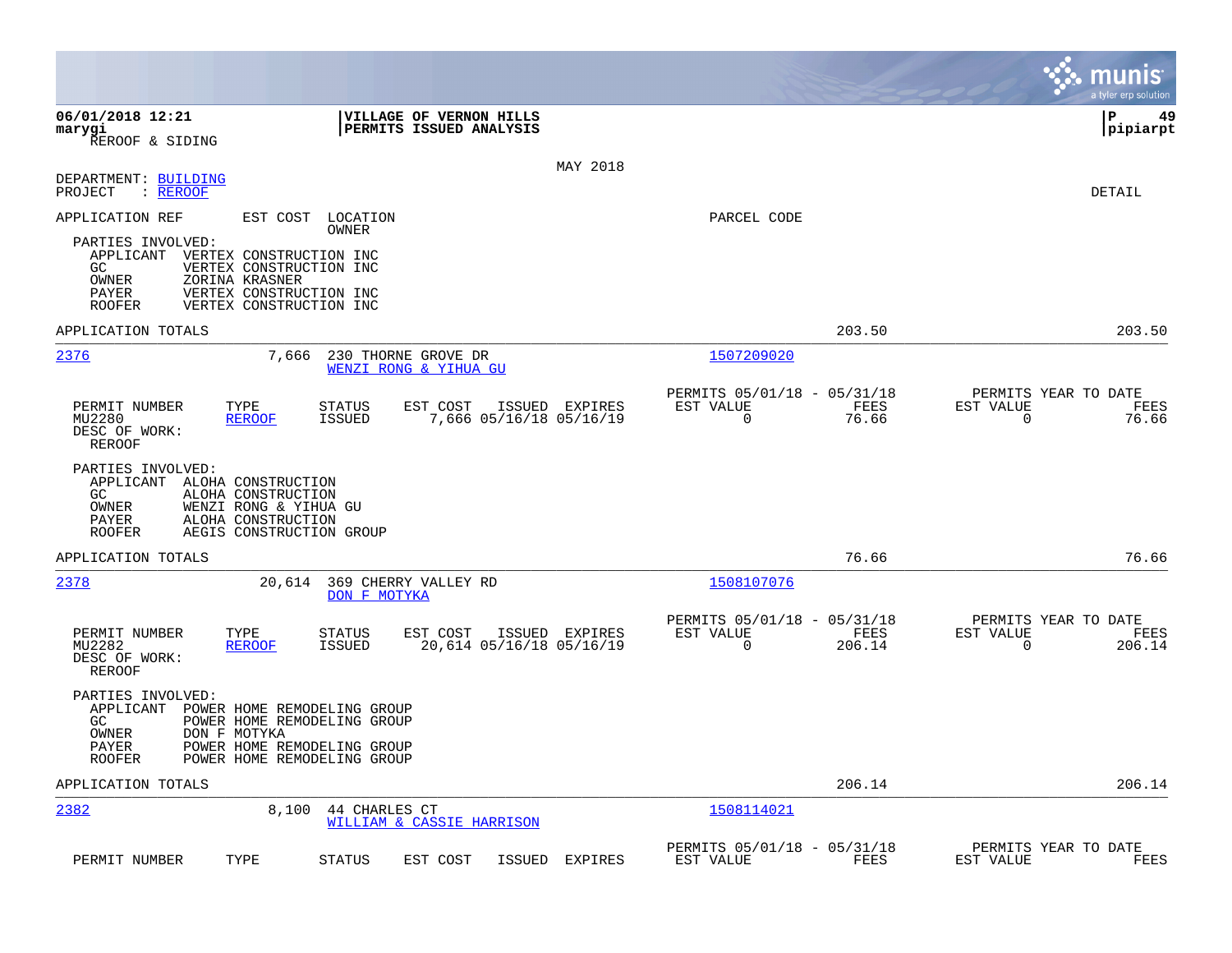|                                                                                                                                                                                     |                                                                                  |                |                                                      |                |                                                  | munis<br>a tyler erp solution |
|-------------------------------------------------------------------------------------------------------------------------------------------------------------------------------------|----------------------------------------------------------------------------------|----------------|------------------------------------------------------|----------------|--------------------------------------------------|-------------------------------|
| 06/01/2018 12:21<br>marygi                                                                                                                                                          | VILLAGE OF VERNON HILLS<br>PERMITS ISSUED ANALYSIS                               | MAY 2018       |                                                      |                |                                                  | Þ<br>50<br> pipiarpt          |
| DEPARTMENT: BUILDING<br>PROJECT<br>: <u>REROOF</u>                                                                                                                                  |                                                                                  |                |                                                      |                |                                                  | DETAIL                        |
| APPLICATION REF                                                                                                                                                                     | EST COST LOCATION<br>OWNER                                                       |                | PARCEL CODE                                          |                |                                                  |                               |
| MU2286<br><b>REROOF</b><br>DESC OF WORK:<br><b>REROOF</b>                                                                                                                           | <b>ISSUED</b><br>8,100 05/17/18 05/17/19                                         |                | 0                                                    | 81.00          | $\Omega$                                         | 81.00                         |
| PARTIES INVOLVED:<br>APPLICANT<br>BEE OUALITY INC<br>GC<br>BEE OUALITY INC<br>OWNER<br>PAYER<br>BEE OUALITY INC<br>BEE QUALITY INC<br><b>ROOFER</b>                                 | WILLIAM & CASSIE HARRISON                                                        |                |                                                      |                |                                                  |                               |
| APPLICATION TOTALS                                                                                                                                                                  |                                                                                  |                |                                                      | 81.00          |                                                  | 81.00                         |
| 2396                                                                                                                                                                                | 18,597<br>1756 SAINT ANDREW DR<br>JOHN E & JANET M O'NEIL                        |                | 1129311016                                           |                |                                                  |                               |
| PERMIT NUMBER<br>TYPE<br>MU2306<br><b>REROOF</b><br>DESC OF WORK:<br>REROOF                                                                                                         | EST COST<br><b>STATUS</b><br>ISSUED<br>18,597 05/22/18 05/22/19<br><b>ISSUED</b> | EXPIRES        | PERMITS 05/01/18 - 05/31/18<br>EST VALUE<br>$\Omega$ | FEES<br>185.97 | PERMITS YEAR TO DATE<br>EST VALUE<br>$\Omega$    | FEES<br>185.97                |
| PARTIES INVOLVED:<br>APPLICANT AFH CONSTRUCTION INC<br>GC<br>AFH CONSTRUCTION INC<br>OWNER<br>AFH CONSTRUCTION INC<br>PAYER<br>AFH CONSTRUCTION INC<br><b>ROOFER</b>                | JOHN E & JANET M O'NEIL                                                          |                |                                                      |                |                                                  |                               |
| APPLICATION TOTALS                                                                                                                                                                  |                                                                                  |                |                                                      | 185.97         |                                                  | 185.97                        |
| 2397                                                                                                                                                                                | 15,752 1688 SAINT ANDREW DR<br><b>TODD SONES</b>                                 |                | 1129311029                                           |                |                                                  |                               |
| PERMIT NUMBER<br>TYPE<br>MU2307<br><b>REROOF</b><br>DESC OF WORK:<br><b>REROOF</b>                                                                                                  | EST COST<br><b>STATUS</b><br><b>ISSUED</b><br>15,752 05/22/18 05/22/19           | ISSUED EXPIRES | PERMITS 05/01/18 - 05/31/18<br>EST VALUE<br>0        | FEES<br>157.52 | PERMITS YEAR TO DATE<br>EST VALUE<br>$\mathbf 0$ | FEES<br>157.52                |
| PARTIES INVOLVED:<br>APPLICANT AFH CONSTRUCTION INC<br>GC.<br>AFH CONSTRUCTION INC<br>OWNER<br>TODD SONES<br>AFH CONSTRUCTION INC<br>PAYER<br><b>ROOFER</b><br>AFH CONSTRUCTION INC |                                                                                  |                |                                                      |                |                                                  |                               |
| APPLICATION TOTALS                                                                                                                                                                  |                                                                                  |                |                                                      | 157.52         |                                                  | 157.52                        |
| 2399                                                                                                                                                                                | 13,345<br>1351 COG HILL CT<br>MICHAEL SCHMIDT                                    |                | 1132104019                                           |                |                                                  |                               |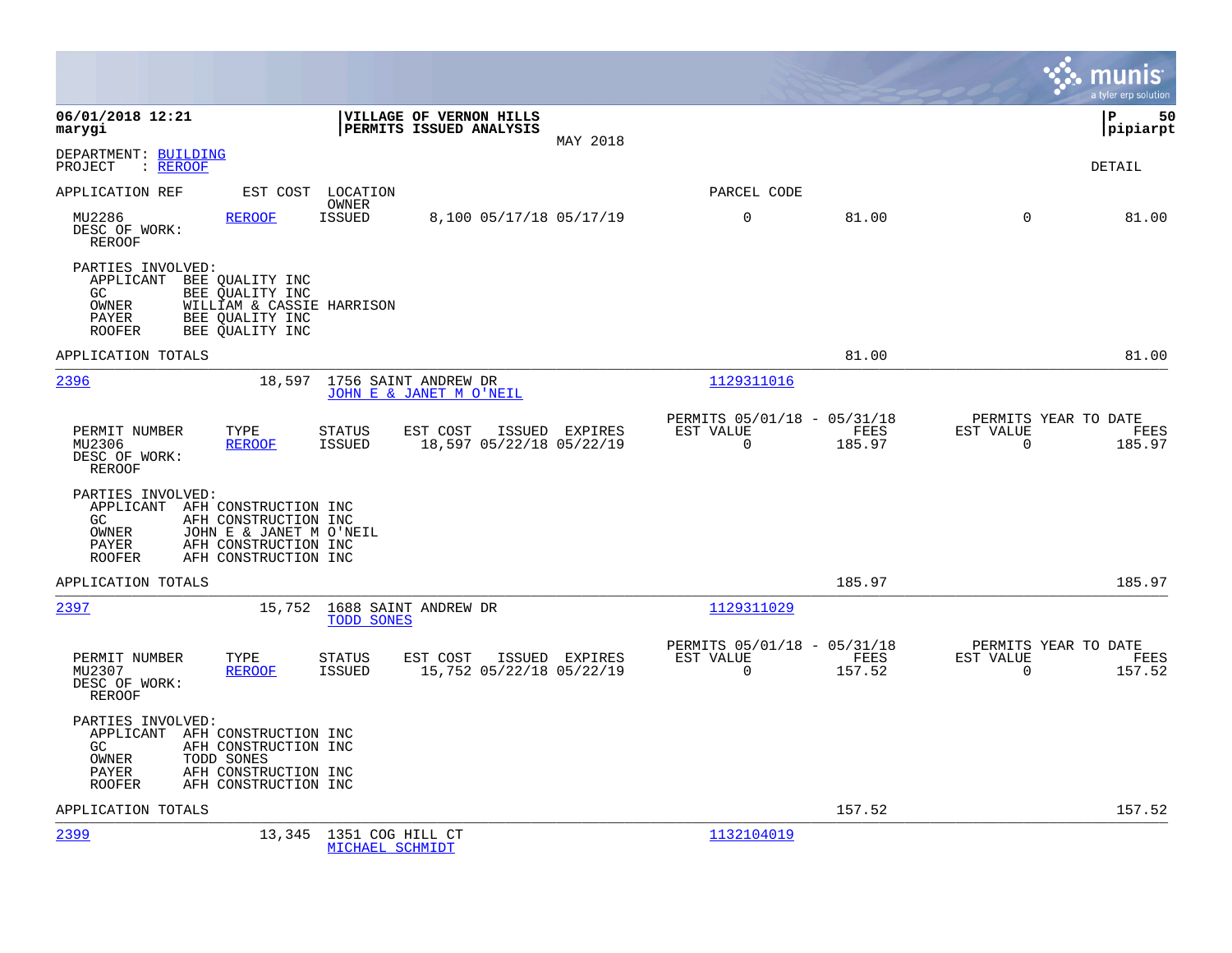|                                                                                                                                                                                                                         |                                                                                           |                                                                          | munis<br>a tyler erp solution                                     |
|-------------------------------------------------------------------------------------------------------------------------------------------------------------------------------------------------------------------------|-------------------------------------------------------------------------------------------|--------------------------------------------------------------------------|-------------------------------------------------------------------|
| 06/01/2018 12:21<br>marygi                                                                                                                                                                                              | VILLAGE OF VERNON HILLS<br>PERMITS ISSUED ANALYSIS                                        |                                                                          | l P<br>51<br> pipiarpt                                            |
| PERMIT NUMBER<br>TYPE                                                                                                                                                                                                   | <b>STATUS</b><br>EST COST<br>ISSUED<br>EXPIRES<br>MAY 2018                                | PERMITS 05/01/18 - 05/31/18<br>FEES<br>EST VALUE                         | PERMITS YEAR TO DATE<br>FEES<br>EST VALUE                         |
| DEPARTMENT: BUILDING<br>: REROOF<br>PROJECT                                                                                                                                                                             |                                                                                           |                                                                          | <b>DETAIL</b>                                                     |
| APPLICATION REF<br>EST COST                                                                                                                                                                                             | LOCATION<br>OWNER                                                                         | PARCEL CODE                                                              |                                                                   |
| MU2310<br><b>REROOF</b><br>DESC OF WORK:<br><b>REROOF</b>                                                                                                                                                               | <b>ISSUED</b><br>13,345 05/22/18 05/22/19                                                 | $\mathbf 0$<br>133.45                                                    | $\Omega$<br>133.45                                                |
| PARTIES INVOLVED:<br>APPLICANT LTJ CONSTRUCTION<br>GC<br>LTJ CONSTRUCTION<br><b>OWNER</b><br>MICHAEL SCHMIDT<br>PAYER<br>LTJ CONSTRUCTION<br><b>ROOFER</b><br>LTJ CONSTRUCTION                                          |                                                                                           |                                                                          |                                                                   |
| APPLICATION TOTALS                                                                                                                                                                                                      |                                                                                           | 133.45                                                                   | 133.45                                                            |
| 2406<br>8,900                                                                                                                                                                                                           | 1772 SAINT ANDREW DR<br>STEVEN RYNIEC & CAREY PRICE                                       | 1129311004                                                               |                                                                   |
| PERMIT NUMBER<br>TYPE<br>MU2319<br><b>REROOF</b><br>DESC OF WORK:<br><b>REROOF</b>                                                                                                                                      | EST COST<br>ISSUED EXPIRES<br><b>STATUS</b><br><b>ISSUED</b><br>8,900 05/23/18 05/23/19   | PERMITS 05/01/18 - 05/31/18<br>EST VALUE<br>FEES<br>0<br>89.00           | PERMITS YEAR TO DATE<br>EST VALUE<br>FEES<br>0<br>89.00           |
| PARTIES INVOLVED:<br>APPLICANT<br>MORNING DEW EXTERIOR INC<br>MORNING DEW EXTERIOR INC<br>GC.<br>OWNER<br>STEVEN RYNIEC & CAREY PRICE<br>PAYER<br>MORNING DEW EXTERIOR INC<br>MORNING DEW EXTERIOR INC<br><b>ROOFER</b> |                                                                                           |                                                                          |                                                                   |
| APPLICATION TOTALS                                                                                                                                                                                                      |                                                                                           | 89.00                                                                    | 89.00                                                             |
| 2414<br>261,200                                                                                                                                                                                                         | 122 HAWTHORN CTR<br>CENTENNIAL                                                            | 1133401086                                                               |                                                                   |
| PERMIT NUMBER<br>TYPE<br>MU2330<br><b>REROOF</b><br>DESC OF WORK:<br>REROOF                                                                                                                                             | <b>STATUS</b><br>EST COST<br>ISSUED EXPIRES<br><b>ISSUED</b><br>261,200 05/24/18 05/24/19 | PERMITS 05/01/18 - 05/31/18<br>EST VALUE<br>FEES<br>$\Omega$<br>2,612.00 | PERMITS YEAR TO DATE<br>EST VALUE<br>FEES<br>$\Omega$<br>2,612.00 |
| PARTIES INVOLVED:<br>APPLICANT<br>GE RIDDIFORD CO<br>GC.<br>GE RIDDIFORD CO<br>OCCUPANT<br>CENTENNIAL<br>OWNER<br>CENTENNIAL<br>PAYER<br>GE RIDDIFORD CO<br>GE RIDDIFORD CO<br>ROOFER                                   |                                                                                           |                                                                          |                                                                   |
| APPLICATION TOTALS                                                                                                                                                                                                      |                                                                                           | 2,612.00                                                                 | 2,612.00                                                          |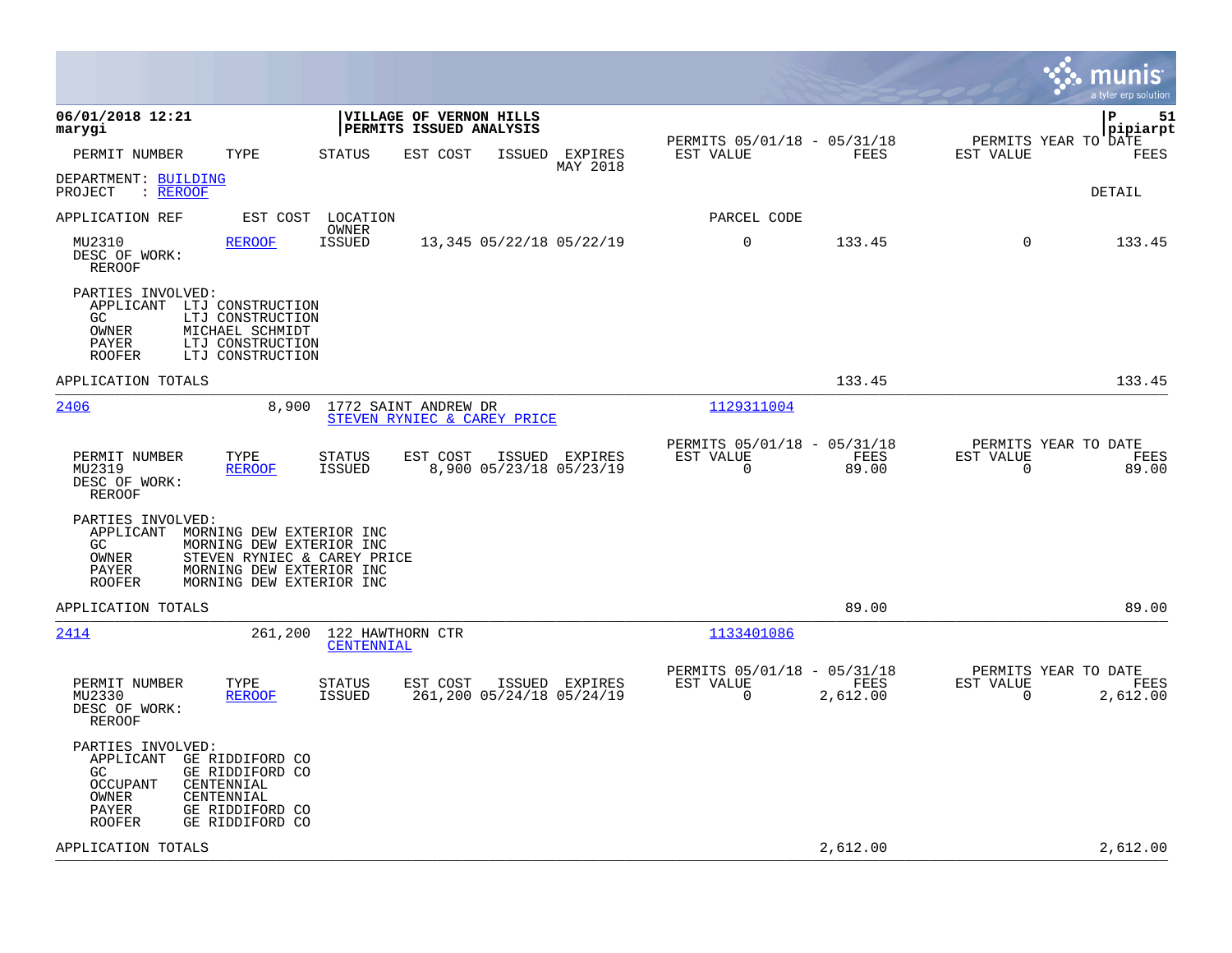|                                                                                |                                                                                                                                                 |                                              |                                                    |                                            |                                                      |                |                                                  | munis<br>a tyler erp solution |
|--------------------------------------------------------------------------------|-------------------------------------------------------------------------------------------------------------------------------------------------|----------------------------------------------|----------------------------------------------------|--------------------------------------------|------------------------------------------------------|----------------|--------------------------------------------------|-------------------------------|
| 06/01/2018 12:21<br>marygi<br>2420                                             | 2,690                                                                                                                                           | 1407 SUTTON CT<br>PLACEHOLDER                | VILLAGE OF VERNON HILLS<br>PERMITS ISSUED ANALYSIS |                                            | 1133101085                                           |                |                                                  | 52<br>ΙP<br> pipiarpt         |
| PERMIT NUMBER                                                                  | TYPE                                                                                                                                            | <b>STATUS</b>                                | EST COST                                           | ISSUED EXPIRES<br>MAY 2018                 | PERMITS 05/01/18 - 05/31/18<br>EST VALUE             | FEES           | PERMITS YEAR TO DATE<br>EST VALUE                | FEES                          |
| DEPARTMENT: BUILDING<br>PROJECT<br>: <u>REROOF</u>                             |                                                                                                                                                 |                                              |                                                    |                                            |                                                      |                |                                                  | DETAIL                        |
| APPLICATION REF                                                                | EST COST                                                                                                                                        | LOCATION<br>OWNER                            |                                                    |                                            | PARCEL CODE                                          |                |                                                  |                               |
| MU2334<br>DESC OF WORK:<br>REROOF REPAIR                                       | <b>REROOF</b>                                                                                                                                   | <b>ISSUED</b>                                |                                                    | 2,690 05/25/18 06/01/19                    | 0                                                    | 50.00          | $\mathbf 0$                                      | 50.00                         |
| PARTIES INVOLVED:<br>APPLICANT<br>GC<br>OWNER<br>PAYER<br><b>ROOFER</b>        | AMERICAN BUILDING CONTRACTORS<br>AMERICAN BUILDING CONTRACTORS<br>PLACEHOLDER<br>AMERICAN BUILDING CONTRACTORS<br>AMERICAN BUILDING CONTRACTORS |                                              |                                                    |                                            |                                                      |                |                                                  |                               |
| APPLICATION TOTALS                                                             |                                                                                                                                                 |                                              |                                                    |                                            |                                                      | 50.00          |                                                  | 50.00                         |
| 2424                                                                           | 12,800                                                                                                                                          | 456S SYCAMORE ST<br>EDWARD A CWIKLA          |                                                    |                                            | 1132104087                                           |                |                                                  |                               |
| PERMIT NUMBER<br>MU2338<br>DESC OF WORK:<br><b>REROOF</b>                      | TYPE<br><b>REROOF</b>                                                                                                                           | <b>STATUS</b><br><b>ISSUED</b>               | EST COST                                           | ISSUED EXPIRES<br>12,800 05/29/18 05/29/19 | PERMITS 05/01/18 - 05/31/18<br>EST VALUE<br>$\Omega$ | FEES<br>128.00 | PERMITS YEAR TO DATE<br>EST VALUE<br>$\mathbf 0$ | FEES<br>128.00                |
| PARTIES INVOLVED:<br>APPLICANT<br>GC<br><b>OWNER</b><br>PAYER<br><b>ROOFER</b> | PARAGON ROOFING<br>PARAGON ROOFING<br>EDWARD A CWIKLA<br>PARAGON ROOFING<br>PARAGON ROOFING                                                     |                                              |                                                    |                                            |                                                      |                |                                                  |                               |
| APPLICATION TOTALS                                                             |                                                                                                                                                 |                                              |                                                    |                                            |                                                      | 128.00         |                                                  | 128.00                        |
| 2428                                                                           | 11,400                                                                                                                                          | 1291 MAIDSTONE DR<br>LIZA M PAPPANO, TRUSTEE |                                                    |                                            | 1132104070                                           |                |                                                  |                               |
| PERMIT NUMBER<br>MU2342<br>DESC OF WORK:<br><b>REROOF</b>                      | TYPE<br><b>REROOF</b>                                                                                                                           | <b>STATUS</b><br><b>ISSUED</b>               | EST COST                                           | ISSUED EXPIRES<br>11,400 05/29/18 05/29/19 | PERMITS 05/01/18 - 05/31/18<br>EST VALUE<br>$\Omega$ | FEES<br>114.00 | PERMITS YEAR TO DATE<br>EST VALUE<br>$\Omega$    | FEES<br>114.00                |
| PARTIES INVOLVED:<br>GC<br>OWNER<br>ROOFER                                     | RABY ROOFING COMPANY<br>LIZA M PAPPANO, TRUSTEE<br>RABY ROOFING COMPANY                                                                         |                                              |                                                    |                                            |                                                      |                |                                                  |                               |
| APPLICATION TOTALS                                                             |                                                                                                                                                 |                                              |                                                    |                                            |                                                      | 114.00         |                                                  | 114.00                        |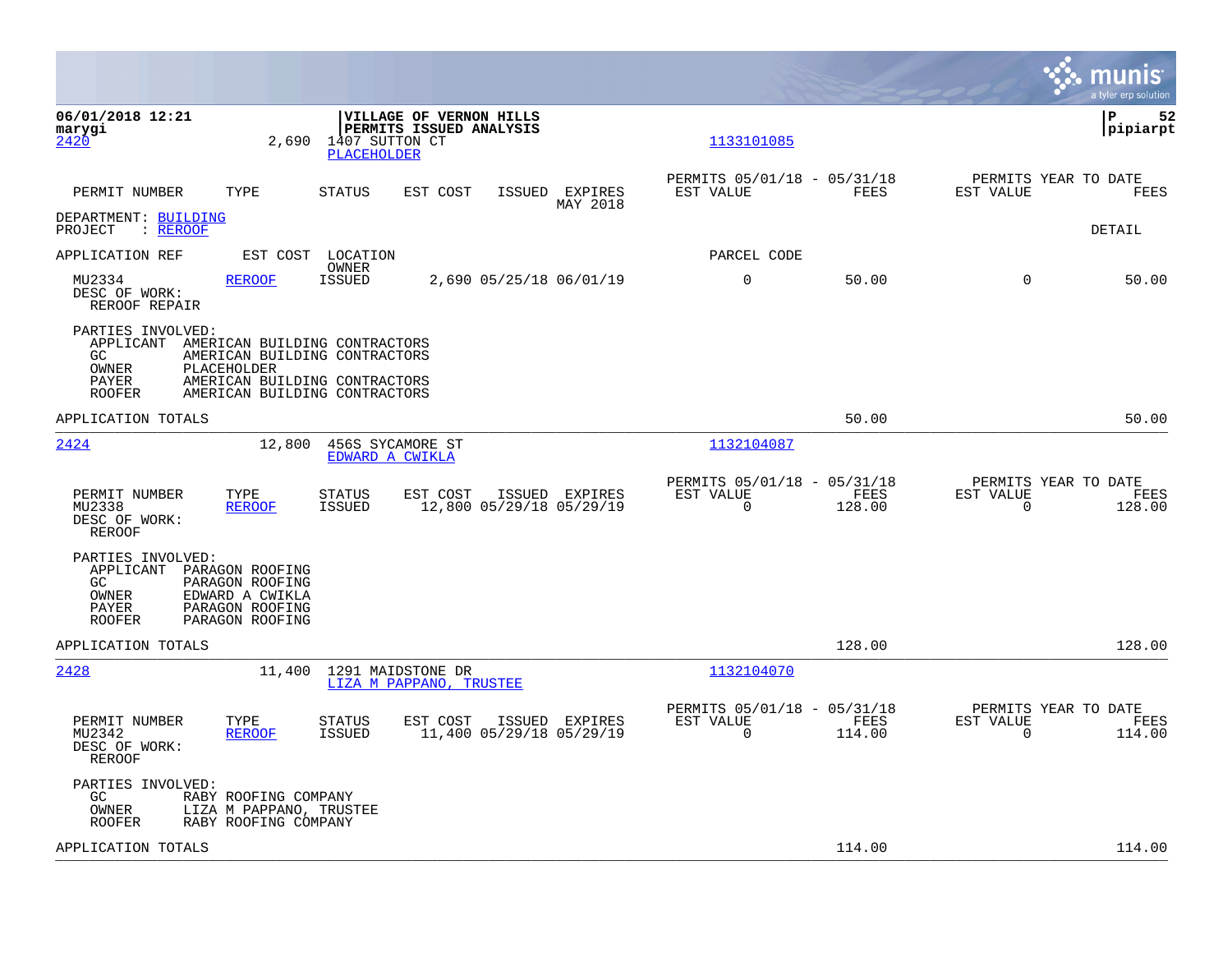|                                                                                               |                                                                                                                             |                                |                                                                                                  |                                   |                     |                                                         |                |                          | munis<br>a tyler erp solution          |
|-----------------------------------------------------------------------------------------------|-----------------------------------------------------------------------------------------------------------------------------|--------------------------------|--------------------------------------------------------------------------------------------------|-----------------------------------|---------------------|---------------------------------------------------------|----------------|--------------------------|----------------------------------------|
| 06/01/2018 12:21<br>marygi<br>2440                                                            | 13,100                                                                                                                      |                                | VILLAGE OF VERNON HILLS<br>PERMITS ISSUED ANALYSIS<br>1733 SAINT ANDREW DR<br>THEODORE BLIEFNICK |                                   |                     | 1129312005                                              |                |                          | ΙP<br>53<br> pipiarpt                  |
| PERMIT NUMBER                                                                                 | TYPE                                                                                                                        | <b>STATUS</b>                  | EST COST                                                                                         | ISSUED                            | EXPIRES<br>MAY 2018 | PERMITS 05/01/18 - 05/31/18<br>EST VALUE                | <b>FEES</b>    | EST VALUE                | PERMITS YEAR TO DATE<br>FEES           |
| DEPARTMENT: BUILDING<br>: <u>REROOF</u><br>PROJECT                                            |                                                                                                                             |                                |                                                                                                  |                                   |                     |                                                         |                |                          | DETAIL                                 |
| APPLICATION REF                                                                               | EST COST                                                                                                                    | LOCATION<br>OWNER              |                                                                                                  |                                   |                     | PARCEL CODE                                             |                |                          |                                        |
| MU2350<br>DESC OF WORK:<br>REROOF                                                             | <b>REROOF</b>                                                                                                               | <b>ISSUED</b>                  |                                                                                                  | 13,100 05/30/18 05/30/19          |                     | $\mathbf 0$                                             | 131.00         | $\Omega$                 | 131.00                                 |
| PARTIES INVOLVED:<br>APPLICANT AFH CONSTRUCTION INC<br>GC.<br>OWNER<br>PAYER<br><b>ROOFER</b> | AFH CONSTRUCTION INC<br>THEODORE BLIEFNICK<br>AFH CONSTRUCTION INC<br>AFH CONSTRUCTION INC                                  |                                |                                                                                                  |                                   |                     |                                                         |                |                          |                                        |
| APPLICATION TOTALS                                                                            |                                                                                                                             |                                |                                                                                                  |                                   |                     |                                                         | 131.00         |                          | 131.00                                 |
| 2441                                                                                          | 16,800                                                                                                                      | 1706 LOCKE LN                  |                                                                                                  | KAMALESH & VEENA DASHAPUTRA       |                     | 1129312021                                              |                |                          |                                        |
| PERMIT NUMBER<br>MU2351<br>DESC OF WORK:<br>REROOF                                            | TYPE<br><b>REROOF</b>                                                                                                       | <b>STATUS</b><br><b>ISSUED</b> | EST COST                                                                                         | 16,800 05/30/18 05/30/19          | ISSUED EXPIRES      | PERMITS 05/01/18 - 05/31/18<br>EST VALUE<br>0           | FEES<br>168.00 | EST VALUE<br>$\mathbf 0$ | PERMITS YEAR TO DATE<br>FEES<br>168.00 |
| PARTIES INVOLVED:<br>APPLICANT<br>GC<br>OWNER<br>PAYER<br><b>ROOFER</b>                       | AFH CONSTRUCTION INC<br>AFH CONSTRUCTION INC<br>KAMALESH & VEENA DASHAPUTRA<br>AFH CONSTRUCTION INC<br>AFH CONSTRUCTION INC |                                |                                                                                                  |                                   |                     |                                                         |                |                          |                                        |
| APPLICATION TOTALS                                                                            |                                                                                                                             |                                |                                                                                                  |                                   |                     |                                                         | 168.00         |                          | 168.00                                 |
| 2446                                                                                          | 9,695                                                                                                                       | 325 SOUTHFIELD DR              | RODOLFO & ROBERTA C CALSO                                                                        |                                   |                     | 1506403015                                              |                |                          |                                        |
| PERMIT NUMBER<br>MU2356<br>DESC OF WORK:<br>REROOF                                            | TYPE<br><b>REROOF</b>                                                                                                       | STATUS<br><b>ISSUED</b>        | EST COST                                                                                         | ISSUED<br>9,695 05/31/18 05/31/19 | EXPIRES             | PERMITS 05/01/18 - 05/31/18<br>EST VALUE<br>$\mathbf 0$ | FEES<br>96.95  | EST VALUE<br>$\Omega$    | PERMITS YEAR TO DATE<br>FEES<br>96.95  |
| PARTIES INVOLVED:<br>APPLICANT<br>GC<br>OWNER<br><b>PAYER</b><br><b>ROOFER</b>                | CHAMPION ROOFING<br>CHAMPION ROOFING<br>RODOLFO & ROBERTA C CALSO<br>CHAMPION ROOFING<br>CHAMPION ROOFING                   |                                |                                                                                                  |                                   |                     |                                                         |                |                          |                                        |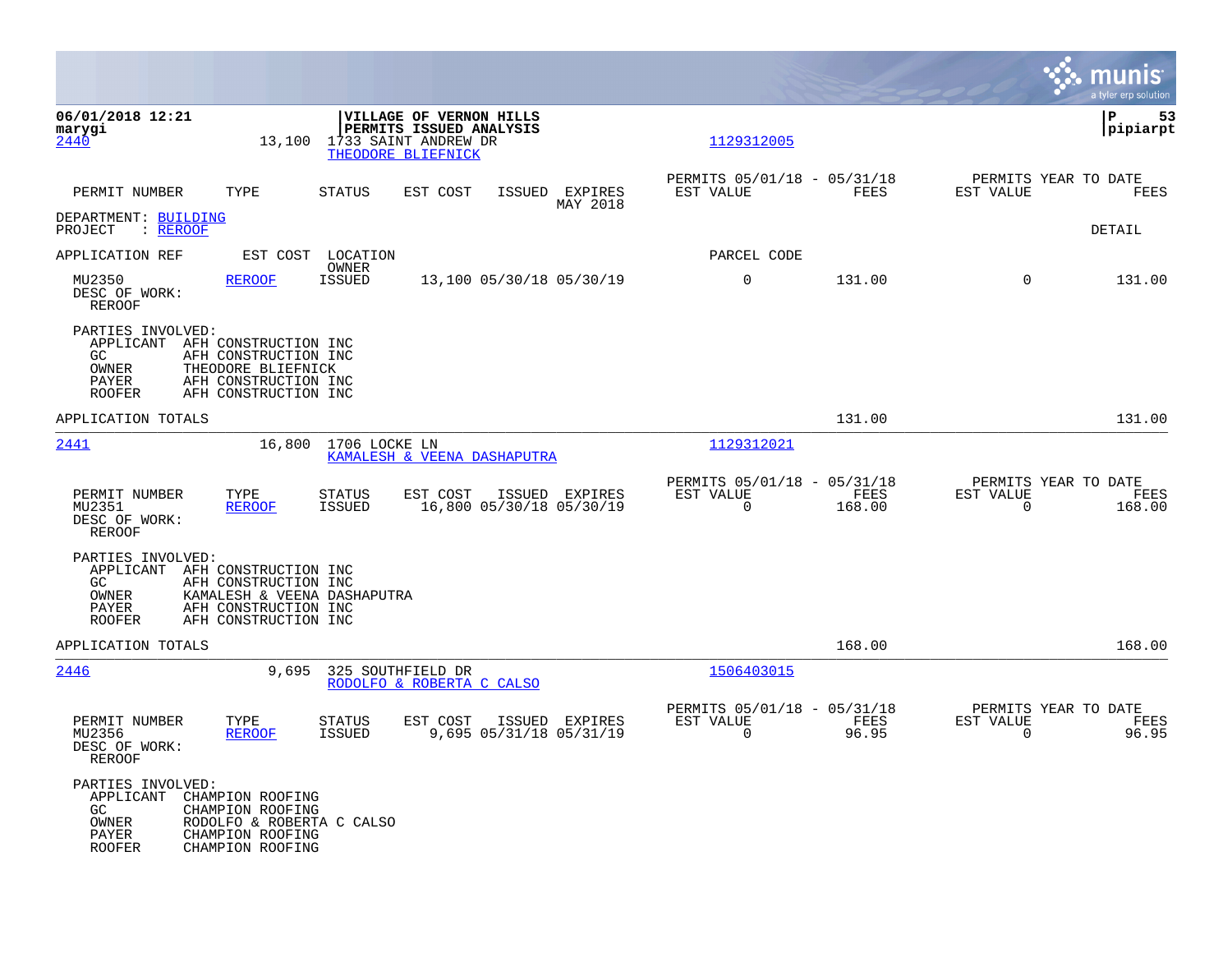|                                                                                                                                                                       |                                                                                                                                                              |                    |                                                         |                | munis<br>a tyler erp solution                                      |
|-----------------------------------------------------------------------------------------------------------------------------------------------------------------------|--------------------------------------------------------------------------------------------------------------------------------------------------------------|--------------------|---------------------------------------------------------|----------------|--------------------------------------------------------------------|
| 06/01/2018 12:21<br>marygi<br>APPLICATION TOTALS                                                                                                                      | VILLAGE OF VERNON HILLS<br>PERMITS ISSUED ANALYSIS                                                                                                           | MAY 2018           |                                                         | 96.95          | P<br>54<br> pipiarpt<br>96.95                                      |
| DEPARTMENT: BUILDING<br>PROJECT<br>: REROOF                                                                                                                           |                                                                                                                                                              |                    |                                                         |                | DETAIL                                                             |
| APPLICATION REF<br>EST COST                                                                                                                                           | LOCATION<br>OWNER                                                                                                                                            |                    | PARCEL CODE                                             |                |                                                                    |
| 2447<br>16,900                                                                                                                                                        | 234 SOUTH OLD CREEK RD<br>ANGELO & GINA SETTE                                                                                                                |                    | 1509106013                                              |                |                                                                    |
| PERMIT NUMBER<br>TYPE<br>MU2357<br><b>REROOF</b><br>DESC OF WORK:<br>REROOF                                                                                           | <b>STATUS</b><br>EST COST<br><b>ISSUED</b><br>16,900 05/31/18 05/31/19                                                                                       | ISSUED EXPIRES     | PERMITS 05/01/18 - 05/31/18<br>EST VALUE<br>$\mathbf 0$ | FEES<br>169.00 | PERMITS YEAR TO DATE<br>EST VALUE<br>FEES<br>$\mathbf 0$<br>169.00 |
| PARTIES INVOLVED:<br>APPLICANT<br>GC<br>OWNER<br>ANGELO & GINA SETTE<br>PAYER<br><b>ROOFER</b>                                                                        | COUNTRYSIDE ROOFING SIDING & WINDOWS<br>COUNTRYSIDE ROOFING SIDING & WINDOWS<br>COUNTRYSIDE ROOFING SIDING & WINDOWS<br>COUNTRYSIDE ROOFING SIDING & WINDOWS |                    |                                                         |                |                                                                    |
| APPLICATION TOTALS                                                                                                                                                    |                                                                                                                                                              |                    |                                                         | 169.00         | 169.00                                                             |
| 2449<br>7,200                                                                                                                                                         | 1594 SAINT ANDREW DR<br>EUGENE C & GLORIA J BAYER,                                                                                                           | <b>CO-TRUSTEES</b> | 1132103005                                              |                |                                                                    |
| PERMIT NUMBER<br>TYPE<br>MU2358<br><b>REROOF</b><br>DESC OF WORK:<br>REROOF                                                                                           | EST COST<br>STATUS<br>ISSUED<br>7,200 05/31/18 05/31/19                                                                                                      | ISSUED EXPIRES     | PERMITS 05/01/18 - 05/31/18<br>EST VALUE<br>0           | FEES<br>72.00  | PERMITS YEAR TO DATE<br>EST VALUE<br>FEES<br>72.00<br>$\mathbf 0$  |
| PARTIES INVOLVED:<br>APPLICANT REYES CONTRACTOR INC<br>GC.<br>REYES CONTRACTOR INC<br>OWNER<br>PAYER<br>REYES CONTRACTOR INC<br>REYES CONTRACTOR INC<br><b>ROOFER</b> | EUGENE C & GLORIA J BAYER, CO-TRUSTEES                                                                                                                       |                    |                                                         |                |                                                                    |
| APPLICATION TOTALS                                                                                                                                                    |                                                                                                                                                              |                    |                                                         | 72.00          | 72.00                                                              |
| 2450<br>21,196                                                                                                                                                        | 105 DICKINSON CT<br>J BAUMANN & S CHATTERJEE-BAUMANN                                                                                                         |                    | 1132201032                                              |                |                                                                    |
| PERMIT NUMBER<br>TYPE<br>MU2360<br><b>REROOF</b><br>DESC OF WORK:<br><b>REROOF</b>                                                                                    | EST COST<br>STATUS<br>21,196 05/31/18 05/31/19<br>ISSUED                                                                                                     | ISSUED EXPIRES     | PERMITS 05/01/18 - 05/31/18<br>EST VALUE<br>$\mathbf 0$ | FEES<br>211.96 | PERMITS YEAR TO DATE<br>EST VALUE<br>FEES<br>$\mathbf 0$<br>211.96 |
| PARTIES INVOLVED:<br>APPLICANT<br>POWER HOME REMODELING GROUP<br>POWER HOME REMODELING GROUP<br>GC.<br>OWNER<br>PAYER<br>POWER HOME REMODELING GROUP                  | J BAUMANN & S CHATTERJEE-BAUMANN                                                                                                                             |                    |                                                         |                |                                                                    |

**Contract**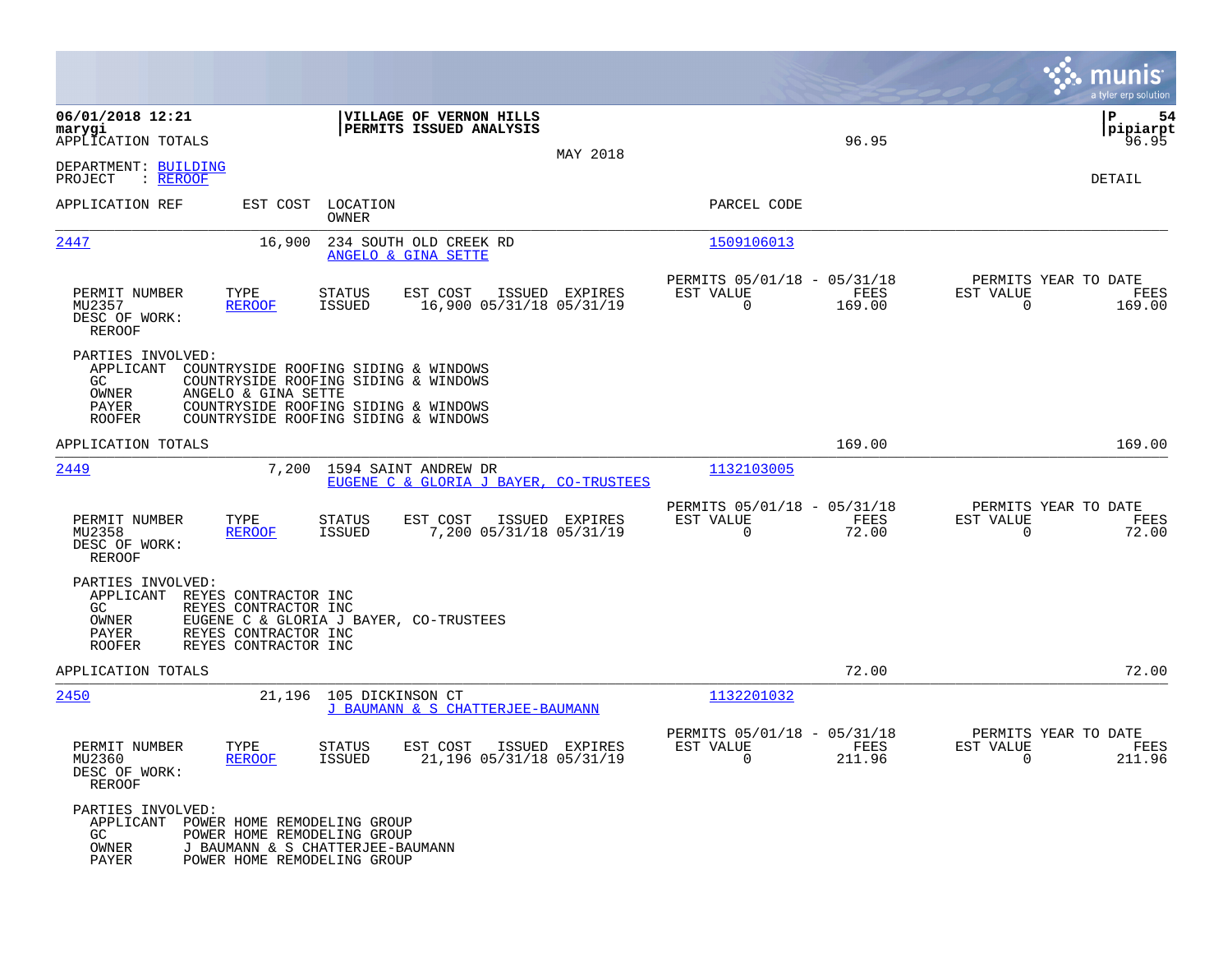|                                             |                                                    |                         | <b>munis</b><br>a tyler erp solution |
|---------------------------------------------|----------------------------------------------------|-------------------------|--------------------------------------|
| 06/01/2018 12:21<br>marygi                  | VILLAGE OF VERNON HILLS<br>PERMITS ISSUED ANALYSIS | MAY 2018                | 55<br>∣P<br> pipiarpt                |
| DEPARTMENT: BUILDING<br>PROJECT<br>: REROOF |                                                    |                         | DETAIL                               |
| APPLICATION REF                             | EST COST<br>LOCATION<br>OWNER                      | PARCEL CODE             |                                      |
| <b>ROOFER</b>                               | POWER HOME REMODELING GROUP                        |                         |                                      |
| APPLICATION TOTALS<br>PROJECT TOTALS        |                                                    | 211.96<br>0<br>6,769.30 | 211.96<br>6,769.30<br>0              |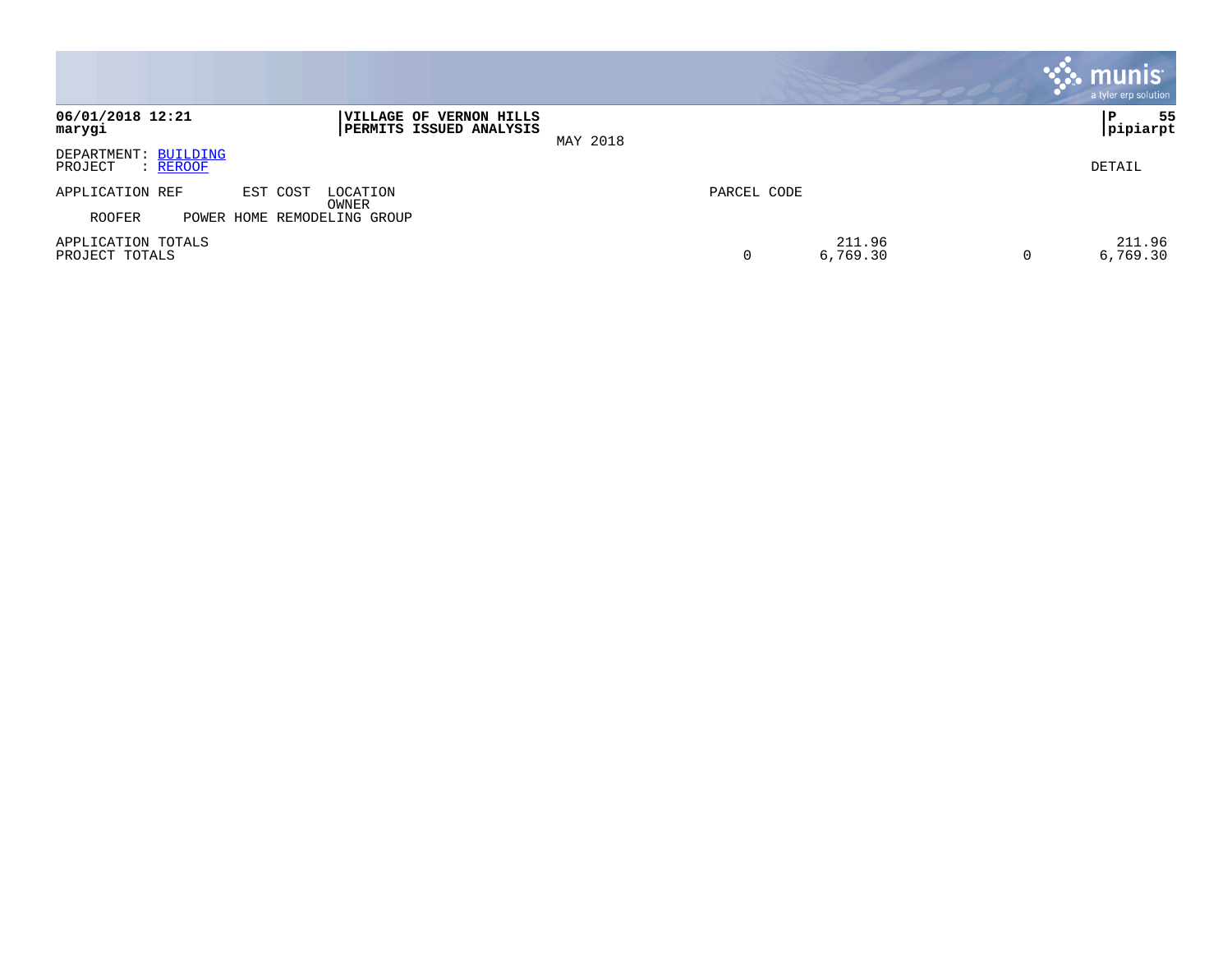|                                                                                                                                                                                                 |                                                                                                       |                                                                          | munis<br>a tyler erp solution                                     |
|-------------------------------------------------------------------------------------------------------------------------------------------------------------------------------------------------|-------------------------------------------------------------------------------------------------------|--------------------------------------------------------------------------|-------------------------------------------------------------------|
| 06/01/2018 12:21<br>marygi                                                                                                                                                                      | VILLAGE OF VERNON HILLS<br>PERMITS ISSUED ANALYSIS                                                    |                                                                          | 56<br>IΡ<br> pipiarpt                                             |
| DEPARTMENT: BUILDING<br>PROJECT<br>: SEWER REPAIR                                                                                                                                               | MAY 2018                                                                                              |                                                                          | DETAIL                                                            |
| APPLICATION REF<br>EST COST                                                                                                                                                                     | LOCATION<br>OWNER                                                                                     | PARCEL CODE                                                              |                                                                   |
| 2329<br>3,000                                                                                                                                                                                   | 212 SOUTHFIELD DR<br>COREY A & STEPHANIE N MARCH                                                      | 1506401028                                                               |                                                                   |
| PERMIT NUMBER<br>TYPE<br>MU2225<br>SEWER REP<br>DESC OF WORK:<br>SEWER REPAIR                                                                                                                   | ISSUED EXPIRES<br>STATUS<br>EST COST<br>COMPLT<br>3,000 05/07/18 05/07/19                             | PERMITS 05/01/18 - 05/31/18<br>FEES<br>EST VALUE<br>$\mathbf 0$<br>50.00 | PERMITS YEAR TO DATE<br>EST VALUE<br>FEES<br>$\mathbf 0$<br>50.00 |
| PARTIES INVOLVED:<br>APPLICANT<br>ARROW PLUMBING INC<br>GC.<br>ARROW PLUMBING INC<br>OWNER<br>COREY A & STEPHANIE N MARCH<br><b>ROOFER</b><br>ARROW PLUMBING INC<br>SEWER<br>ARROW PLUMBING INC |                                                                                                       |                                                                          |                                                                   |
| APPLICATION TOTALS                                                                                                                                                                              |                                                                                                       | 50.00                                                                    | 50.00                                                             |
| 2375<br>3,700                                                                                                                                                                                   | 1560 HAIG POINT LN<br>SANTOSH DESHMUKH                                                                | 1133116002                                                               |                                                                   |
| PERMIT NUMBER<br>TYPE<br>MU2278<br><b>SEWER REP</b><br>DESC OF WORK:<br>SEWER REPAIR                                                                                                            | <b>STATUS</b><br>EST COST<br>ISSUED EXPIRES<br>COMPLT<br>3,700 05/16/18 05/16/19                      | PERMITS 05/01/18 - 05/31/18<br>EST VALUE<br>FEES<br>$\Omega$<br>50.00    | PERMITS YEAR TO DATE<br>EST VALUE<br>FEES<br>$\Omega$<br>50.00    |
| PARTIES INVOLVED:<br>APPLICANT<br>ARROW PLUMBING INC<br>ARROW PLUMBING INC<br>GC.<br>SANTOSH DESHMUKH<br>OWNER<br>PAYER<br>ARROW PLUMBING INC<br><b>SEWER</b><br>ARROW PLUMBING INC             |                                                                                                       |                                                                          |                                                                   |
| APPLICATION TOTALS                                                                                                                                                                              |                                                                                                       | 50.00                                                                    | 50.00                                                             |
| 2390                                                                                                                                                                                            | 1,875 1631 CYPRESS POINTE DR<br><b>BRADLEY T HAGAN</b>                                                | 1129407002                                                               |                                                                   |
| PERMIT NUMBER<br>TYPE<br>MU2296<br>SEWER REP<br>DESC OF WORK:<br>SEWER REPAIR                                                                                                                   | STATUS<br>EST COST<br>ISSUED EXPIRES<br>1,875 05/18/18 05/18/19<br>COMPLT                             | PERMITS 05/01/18 - 05/31/18<br>EST VALUE<br>FEES<br>0<br>50.00           | PERMITS YEAR TO DATE<br>EST VALUE<br>FEES<br>0<br>50.00           |
| PARTIES INVOLVED:<br>APPLICANT VIM COMPANIES LLC DBA MR ROOTER<br>GC.<br>OWNER<br>BRADLEY T HAGAN<br>PLUMBER<br>PAYER                                                                           | VIM COMPANIES LLC DBA MR ROOTER<br>VIM COMPANIES LLC DBA MR ROOTER<br>VIM COMPANIES LLC DBA MR ROOTER |                                                                          |                                                                   |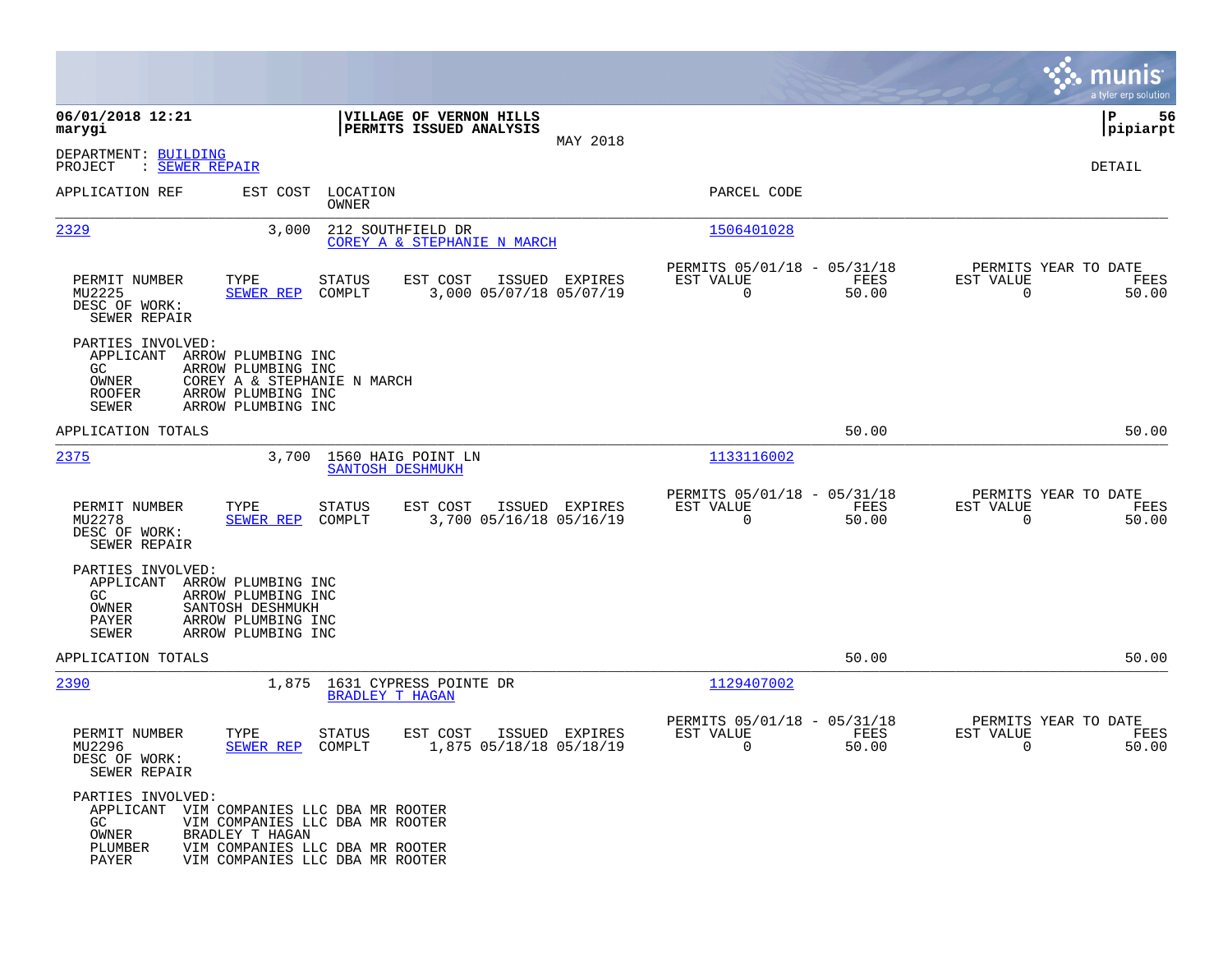|                                                                                                                                                                                                              |                                                                   |                |                                                         |                      |                                                  | munis<br>a tyler erp solution |
|--------------------------------------------------------------------------------------------------------------------------------------------------------------------------------------------------------------|-------------------------------------------------------------------|----------------|---------------------------------------------------------|----------------------|--------------------------------------------------|-------------------------------|
| 06/01/2018 12:21<br>marygi                                                                                                                                                                                   | VILLAGE OF VERNON HILLS<br>PERMITS ISSUED ANALYSIS                | MAY 2018       |                                                         |                      |                                                  | 57<br>P<br> pipiarpt          |
| DEPARTMENT: BUILDING<br>: SEWER REPAIR<br>PROJECT                                                                                                                                                            |                                                                   |                |                                                         |                      |                                                  | DETAIL                        |
| EST COST<br>APPLICATION REF                                                                                                                                                                                  | LOCATION<br><b>OWNER</b>                                          |                | PARCEL CODE                                             |                      |                                                  |                               |
| APPLICATION TOTALS                                                                                                                                                                                           |                                                                   |                |                                                         | 50.00                |                                                  | 50.00                         |
| 2425<br>3,500                                                                                                                                                                                                | 2351 HAZELTIME DR<br>SCOTT D & WENDY E ELMAN                      |                | 1129201059                                              |                      |                                                  |                               |
| PERMIT NUMBER<br>TYPE<br>MU2340<br>SEWER REP<br>DESC OF WORK:<br>SEWER REPAIR                                                                                                                                | STATUS<br>EST COST<br>ISSUED<br>3,500 05/29/18 05/29/19<br>COMPLT | <b>EXPIRES</b> | PERMITS 05/01/18 - 05/31/18<br>EST VALUE<br>$\mathbf 0$ | FEES<br>50.00        | PERMITS YEAR TO DATE<br>EST VALUE<br>$\mathbf 0$ | FEES<br>50.00                 |
| PARTIES INVOLVED:<br>APPLICANT<br>ARROW PLUMBING INC<br>GC.<br>ARROW PLUMBING INC<br>OWNER<br>SCOTT D & WENDY E ELMAN<br><b>PAYER</b><br>ARROW PLUMBING INC<br><b>SEWER</b><br>ARROW PLUMBING INC            |                                                                   |                |                                                         |                      |                                                  |                               |
| APPLICATION TOTALS                                                                                                                                                                                           |                                                                   |                |                                                         | 50.00                |                                                  | 50.00                         |
| 2443<br>2,000                                                                                                                                                                                                | 321 TALLY HO DR<br>SACHIN S JUNNARKAR                             |                | 1508220011                                              |                      |                                                  |                               |
| PERMIT NUMBER<br>TYPE<br>MU2354<br>SEWER REP<br>DESC OF WORK:<br>SEWER REPAIR                                                                                                                                | EST COST<br>STATUS<br>2,000 05/30/18 05/30/19<br>ISSUED           | ISSUED EXPIRES | PERMITS 05/01/18 - 05/31/18<br>EST VALUE<br>$\Omega$    | <b>FEES</b><br>50.00 | PERMITS YEAR TO DATE<br>EST VALUE<br>$\Omega$    | FEES<br>50.00                 |
| PARTIES INVOLVED:<br>APPLICANT<br>ALL CLEAR PLUMBING & SEWER<br>SACHIN S JUNNARKAR<br>GC.<br>SACHIN S JUNNARKAR<br>OWNER<br><b>PAYER</b><br>SACHIN S JUNNARKAR<br><b>SEWER</b><br>ALL CLEAR PLUMBING & SEWER |                                                                   |                |                                                         |                      |                                                  |                               |
| APPLICATION TOTALS<br>PROJECT TOTALS                                                                                                                                                                         |                                                                   |                | $\mathbf 0$                                             | 50.00<br>250.00      | $\mathbf 0$                                      | 50.00<br>250.00               |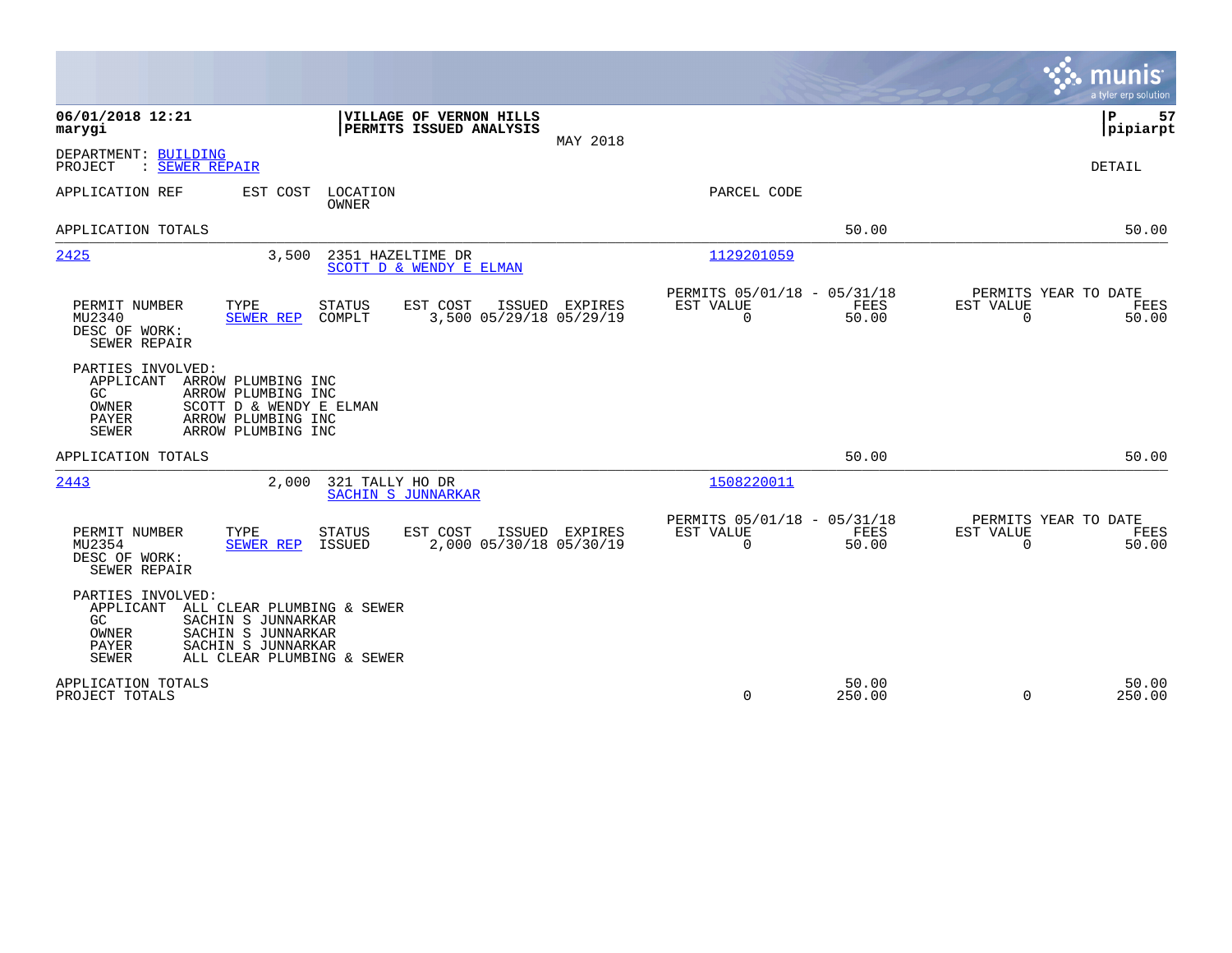|                                                                                                                                                                                                                      |                                                                                         |                                                                          | munis<br>a tyler erp solution                                     |
|----------------------------------------------------------------------------------------------------------------------------------------------------------------------------------------------------------------------|-----------------------------------------------------------------------------------------|--------------------------------------------------------------------------|-------------------------------------------------------------------|
| 06/01/2018 12:21<br>marygi                                                                                                                                                                                           | VILLAGE OF VERNON HILLS<br>PERMITS ISSUED ANALYSIS                                      |                                                                          | 58<br>  P<br> pipiarpt                                            |
| DEPARTMENT: BUILDING<br>: SHED<br>PROJECT                                                                                                                                                                            | MAY 2018                                                                                |                                                                          | DETAIL                                                            |
| APPLICATION REF<br>EST COST                                                                                                                                                                                          | LOCATION<br>OWNER                                                                       | PARCEL CODE                                                              |                                                                   |
| 2290<br>1,873                                                                                                                                                                                                        | 8 BIRMINGHAM PL<br>NICHOLAS KURZINSKI                                                   | 1504312013                                                               |                                                                   |
| PERMIT NUMBER<br>TYPE<br>MU2363<br><b>SHED</b><br>DESC OF WORK:<br>SHED                                                                                                                                              | ISSUED EXPIRES<br>STATUS<br>EST COST<br><b>ISSUED</b><br>1,873 05/31/18 05/31/19        | PERMITS 05/01/18 - 05/31/18<br>FEES<br>EST VALUE<br>$\mathbf 0$<br>50.00 | PERMITS YEAR TO DATE<br>EST VALUE<br>FEES<br>$\mathbf 0$<br>50.00 |
| PARTIES INVOLVED:<br>APPLICANT<br>NICHOLAS KURZINSKI<br>GC<br>TUFF SHED<br>GC<br>NICHOLAS KURZINSKI<br>OWNER<br>NICHOLAS KURZINSKI<br>PAYER<br>NICHOLAS KURZINSKI                                                    |                                                                                         |                                                                          |                                                                   |
| APPLICATION TOTALS                                                                                                                                                                                                   |                                                                                         | 50.00                                                                    | 50.00                                                             |
| 2305                                                                                                                                                                                                                 | 500<br>151 NORTH FIORE PKY<br>FRANK G & ANITA E MAROLDA                                 | 1506409019                                                               |                                                                   |
| PERMIT NUMBER<br>TYPE<br>MU2242<br><b>SHED</b><br>DESC OF WORK:<br>SHED                                                                                                                                              | ISSUED EXPIRES<br><b>STATUS</b><br>EST COST<br>500 05/09/18 05/09/19<br>ISSUED          | PERMITS 05/01/18 - 05/31/18<br>EST VALUE<br>FEES<br>0<br>30.00           | PERMITS YEAR TO DATE<br>EST VALUE<br>FEES<br>$\mathbf 0$<br>30.00 |
| PARTIES INVOLVED:<br>APPLICANT<br>FRANK G & ANITA E MAROLDA<br>FRANK G & ANITA E MAROLDA<br>CARPENTER<br>GC<br>FRANK G & ANITA E MAROLDA<br>OWNER<br>FRANK G & ANITA E MAROLDA<br>PAYER<br>LEONID & VICTORIA POPILOV |                                                                                         |                                                                          |                                                                   |
| APPLICATION TOTALS                                                                                                                                                                                                   |                                                                                         | 30.00                                                                    | 30.00                                                             |
| 2381<br>5,500                                                                                                                                                                                                        | 29 MONTGOMERY LN<br>A RICHARDSON H BROWN                                                | 1508204003                                                               |                                                                   |
| PERMIT NUMBER<br>TYPE<br>MU2355<br><b>SHED</b><br>DESC OF WORK:<br><b>SHED</b>                                                                                                                                       | <b>STATUS</b><br>EST COST<br>ISSUED EXPIRES<br>5,500 05/31/18 05/31/19<br><b>ISSUED</b> | PERMITS 05/01/18 - 05/31/18<br>EST VALUE<br>FEES<br>0<br>55.00           | PERMITS YEAR TO DATE<br>EST VALUE<br>FEES<br>0<br>55.00           |
| PARTIES INVOLVED:<br>APPLICANT A RICHARDSON H BROWN<br>GC.<br>SCARAVELLE CONSTRUCTION<br>GC<br>A RICHARDSON H BROWN<br>OWNER<br>A RICHARDSON H BROWN<br>PAYER<br>A RICHARDSON H BROWN                                |                                                                                         |                                                                          |                                                                   |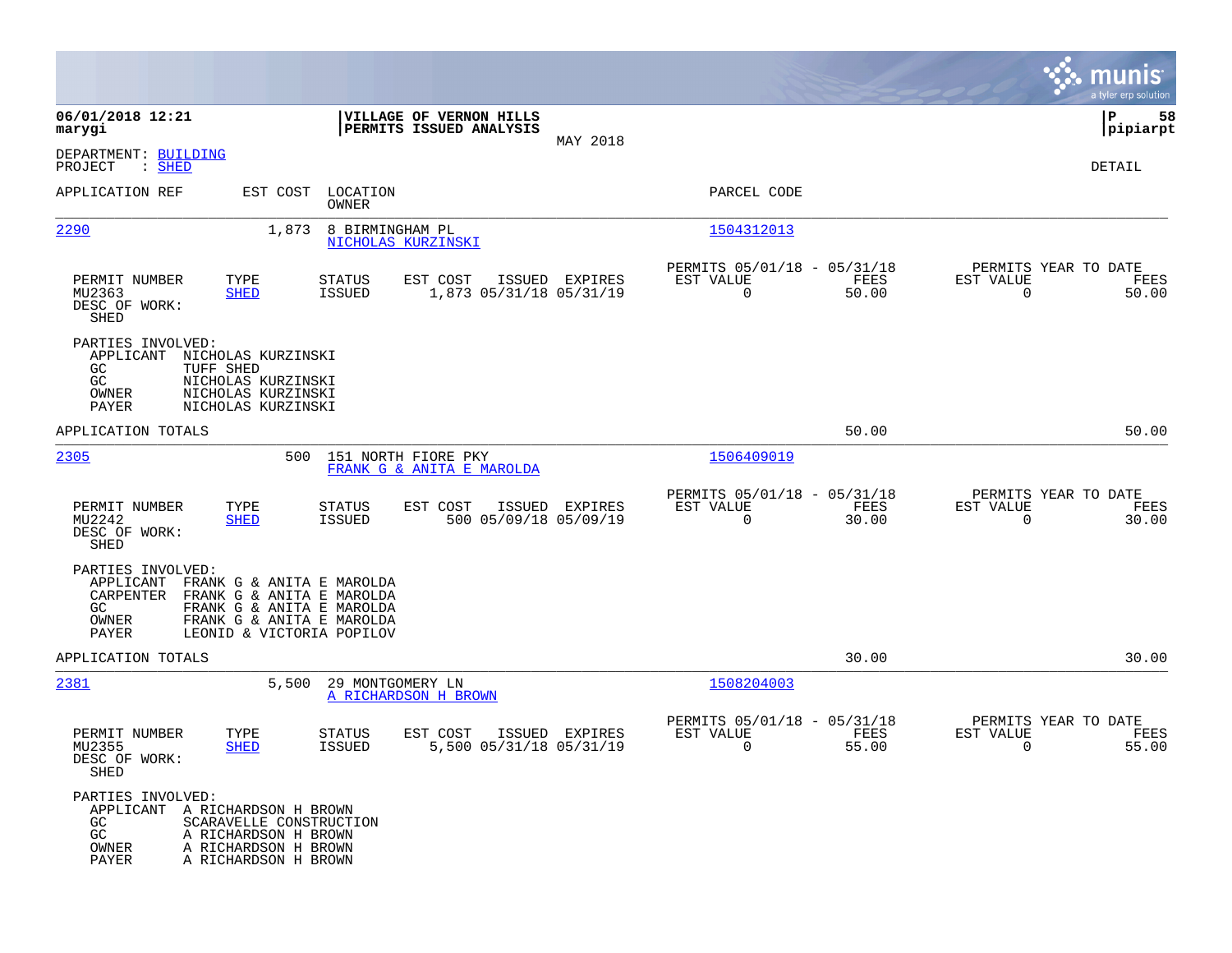|                                           |          |                                                    |          |             |                 |          | <b>munis</b><br>a tyler erp solution |
|-------------------------------------------|----------|----------------------------------------------------|----------|-------------|-----------------|----------|--------------------------------------|
| 06/01/2018 12:21<br>marygi                |          | VILLAGE OF VERNON HILLS<br>PERMITS ISSUED ANALYSIS | MAY 2018 |             |                 |          | 59<br>P<br> pipiarpt                 |
| DEPARTMENT: BUILDING<br>PROJECT<br>: SHED |          |                                                    |          |             |                 |          | DETAIL                               |
| APPLICATION REF                           | EST COST | LOCATION<br>OWNER                                  |          | PARCEL CODE |                 |          |                                      |
| APPLICATION TOTALS<br>PROJECT TOTALS      |          |                                                    |          | 0           | 55.00<br>135.00 | $\Omega$ | 55.00<br>135.00                      |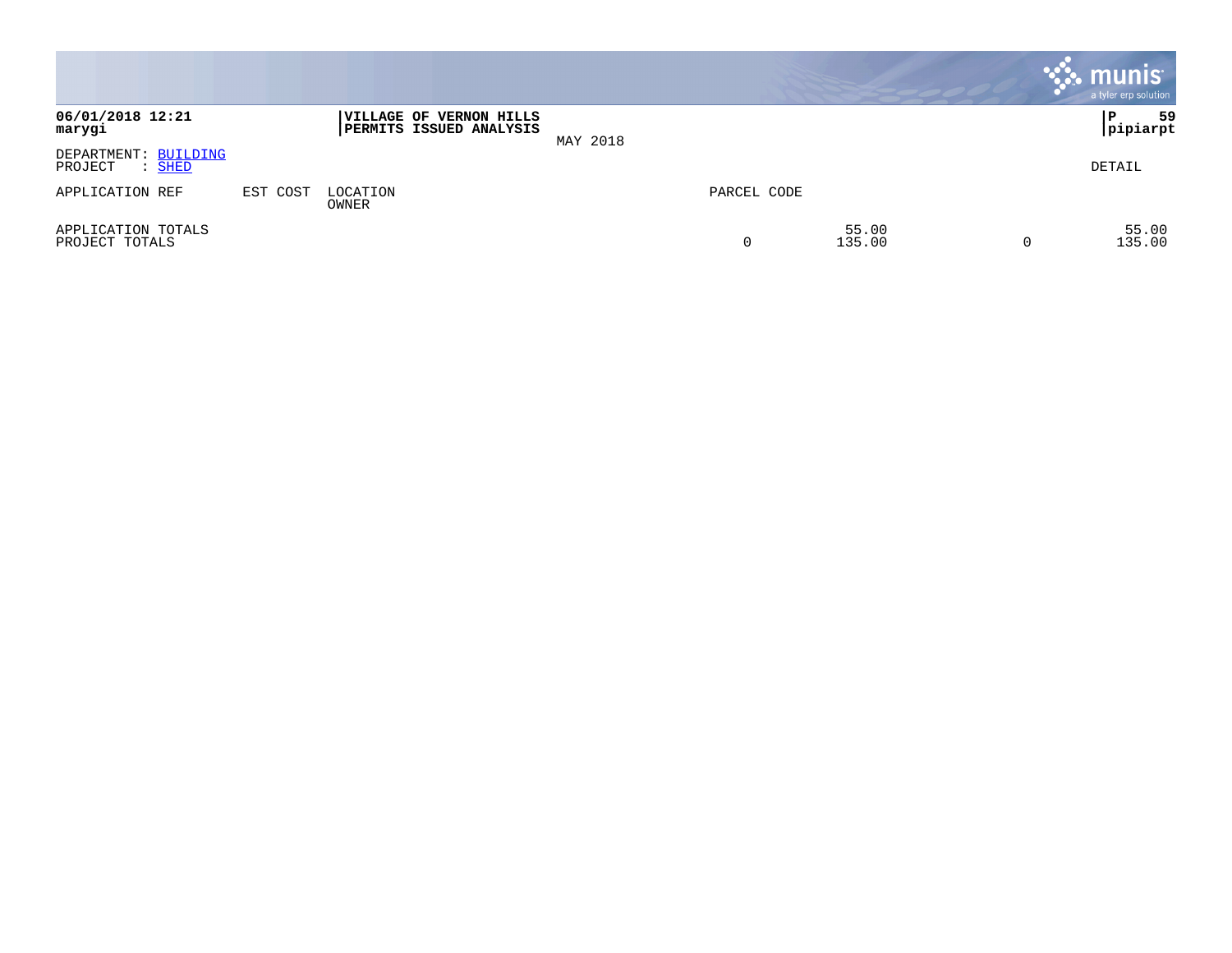|                                                                                                                                                                      |                                                                       |                |                                                      |                 |                                               | munis<br>a tyler erp solution |
|----------------------------------------------------------------------------------------------------------------------------------------------------------------------|-----------------------------------------------------------------------|----------------|------------------------------------------------------|-----------------|-----------------------------------------------|-------------------------------|
| 06/01/2018 12:21<br>marygi                                                                                                                                           | VILLAGE OF VERNON HILLS<br>PERMITS ISSUED ANALYSIS                    | MAY 2018       |                                                      |                 |                                               | P<br>60<br> pipiarpt          |
| DEPARTMENT: BUILDING<br>: SIDING<br>PROJECT                                                                                                                          |                                                                       |                |                                                      |                 |                                               | DETAIL                        |
| APPLICATION REF<br>EST COST                                                                                                                                          | LOCATION<br><b>OWNER</b>                                              |                | PARCEL CODE                                          |                 |                                               |                               |
| 2384<br>22,889                                                                                                                                                       | 869 BELLE ISLE LN<br><b>KIM HANGOC</b>                                |                | 1506411002                                           |                 |                                               |                               |
| TYPE<br>PERMIT NUMBER<br>MU2288<br><b>SIDING</b><br>DESC OF WORK:<br>SIDING                                                                                          | EST COST<br><b>STATUS</b><br>22,889 05/17/18 05/17/19<br>ISSUED       | ISSUED EXPIRES | PERMITS 05/01/18 - 05/31/18<br>EST VALUE<br>$\Omega$ | FEES<br>228.89  | PERMITS YEAR TO DATE<br>EST VALUE<br>$\Omega$ | FEES<br>228.89                |
| PARTIES INVOLVED:<br>APPLICANT<br>GREEN HAMMER INC<br>GC<br>GREEN HAMMER INC<br>KIM HANGOC<br>OWNER<br>PAYER<br>GREEN HAMMER INC                                     |                                                                       |                |                                                      |                 |                                               |                               |
| APPLICATION TOTALS                                                                                                                                                   |                                                                       |                |                                                      | 228.89          |                                               | 228.89                        |
| 2442<br>8,800                                                                                                                                                        | 312 RICHARD CT<br>LORRAINE CIOFANI                                    |                | 1508108067                                           |                 |                                               |                               |
| PERMIT NUMBER<br>TYPE<br>MU2353<br>SIDING<br>DESC OF WORK:<br>SIDING                                                                                                 | EST COST<br><b>STATUS</b><br>8,800 05/30/18 05/30/19<br><b>ISSUED</b> | ISSUED EXPIRES | PERMITS 05/01/18 - 05/31/18<br>EST VALUE<br>$\Omega$ | FEES<br>88.00   | PERMITS YEAR TO DATE<br>EST VALUE<br>$\Omega$ | FEES<br>88.00                 |
| PARTIES INVOLVED:<br>APPLICANT<br>PRISTINE HOME CONSTRUCTION<br>GC<br>PRISTINE HOME CONSTRUCTION<br>OWNER<br>LORRAINE CIOFANI<br>PRISTINE HOME CONSTRUCTION<br>PAYER |                                                                       |                |                                                      |                 |                                               |                               |
| APPLICATION TOTALS<br>PROJECT TOTALS                                                                                                                                 |                                                                       |                | $\Omega$                                             | 88.00<br>316.89 | $\Omega$                                      | 88.00<br>316.89               |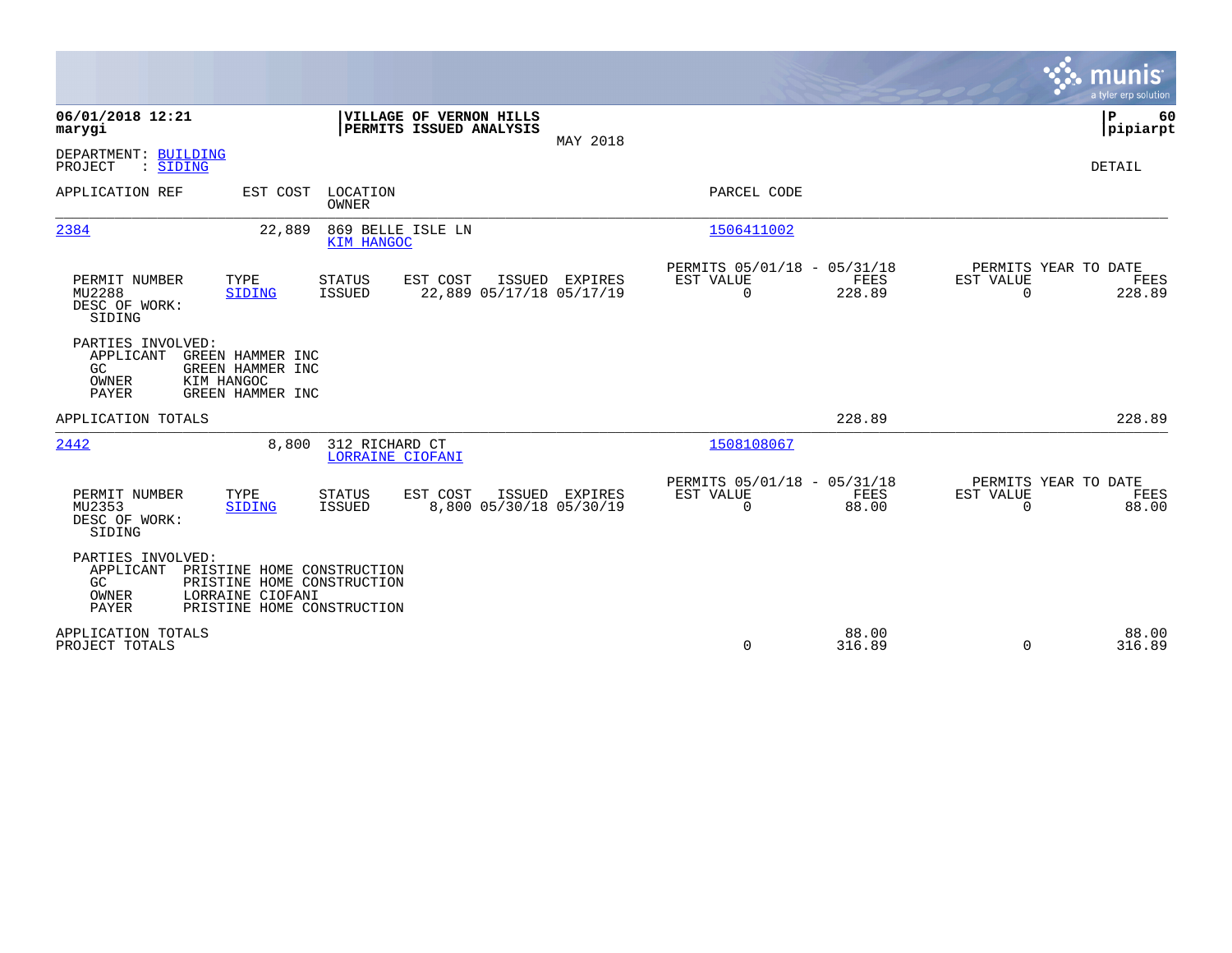|                                                                                                                                                                                                                                                                                                                                                                                                     |                                                                         |                                                                           |                          | munis<br>a tyler erp solution                               |
|-----------------------------------------------------------------------------------------------------------------------------------------------------------------------------------------------------------------------------------------------------------------------------------------------------------------------------------------------------------------------------------------------------|-------------------------------------------------------------------------|---------------------------------------------------------------------------|--------------------------|-------------------------------------------------------------|
| 06/01/2018 12:21<br>marygi                                                                                                                                                                                                                                                                                                                                                                          | VILLAGE OF VERNON HILLS<br>PERMITS ISSUED ANALYSIS                      | MAY 2018                                                                  |                          | ΙP<br>61<br> pipiarpt                                       |
| DEPARTMENT: BUILDING<br>: SITE WORK<br>PROJECT                                                                                                                                                                                                                                                                                                                                                      |                                                                         |                                                                           |                          | <b>DETAIL</b>                                               |
| APPLICATION REF<br>EST COST                                                                                                                                                                                                                                                                                                                                                                         | LOCATION<br><b>OWNER</b>                                                | PARCEL CODE                                                               |                          |                                                             |
| 2004<br>675,000                                                                                                                                                                                                                                                                                                                                                                                     | 1800 NORTH MILWAUKEE AVE<br>USTRUST BOA CUNEO TRUST                     | 1128413068                                                                |                          |                                                             |
| PERMIT NUMBER<br>TYPE<br>MU2251<br><b>SITE WORK</b><br>DESC OF WORK:<br>SITE WORK FOR ALDI FOOD STORE<br>RETAINING WALL<br>PARTIES INVOLVED:<br>APPLICANT PINNACLE ENGINEERING GROUP<br>ELECTRICIA OMEGA ELECTRIC CO<br>EXCAVATOR J PEASE<br>GA JOHNSON<br>GC.<br>OCCUPANT<br>ALDI FOODS<br>OWNER<br>USTRUST BOA CUNEO TRUST<br><b>GA JOHNSON</b><br>PAYER<br><b>SEWER</b><br>KELLENBERGER PLUMBING | EST COST<br>STATUS<br>675,000 05/09/18 05/09/19<br>ISSUED               | PERMITS 05/01/18 - 05/31/18<br>ISSUED EXPIRES<br>EST VALUE<br>$\mathbf 0$ | FEES<br>30,401.00        | PERMITS YEAR TO DATE<br>EST VALUE<br>FEES<br>30,401.00<br>0 |
| APPLICATION TOTALS                                                                                                                                                                                                                                                                                                                                                                                  |                                                                         |                                                                           | 30,401.00                | 30,401.00                                                   |
| 2143<br>387,100                                                                                                                                                                                                                                                                                                                                                                                     | 1201 EAST PORT CLINTON ROAD<br>BD OF ED. LIBERTYVILLE COM. H.S.DIST.128 | 1515107096                                                                |                          |                                                             |
| PERMIT NUMBER<br>TYPE<br>MU2287<br>SITE WORK<br>DESC OF WORK:<br>SITE WORK                                                                                                                                                                                                                                                                                                                          | <b>STATUS</b><br>EST COST<br>387,100 05/17/18 05/17/19<br>ISSUED        | PERMITS 05/01/18 - 05/31/18<br>EST VALUE<br>ISSUED EXPIRES<br>$\mathbf 0$ | <b>FEES</b><br>17,774.60 | PERMITS YEAR TO DATE<br>EST VALUE<br>FEES<br>0<br>17,774.60 |
| PARTIES INVOLVED:<br>APPLICANT<br>THE TAXMAN CORPORATION<br>EXCAVATOR LANDSCAPE CONSTRUCTION CORP<br>GC<br>KINZIE BUILDERS<br>GC<br>THE TAXMAN CORPORATION<br>MISCELLANE UPLAND CONCRETE<br>MISCELLANE INTREN<br>MISCELLANE ARROW LAND & STRUCTURES<br><b>OCCUPANT</b><br>THE COMMONS - PHASE II<br>OWNER<br><b>SEWER</b><br>ROAD AND SONS                                                          | BD OF ED. LIBERTYVILLE COM. H.S.DIST.128                                |                                                                           |                          |                                                             |
| APPLICATION TOTALS                                                                                                                                                                                                                                                                                                                                                                                  |                                                                         |                                                                           | 17,774.60                | 17,774.60                                                   |
| 2163<br>43,970                                                                                                                                                                                                                                                                                                                                                                                      | 1115 NORTH MILWAUKEE AVENUE<br><b>PLACEHOLDER</b>                       | 1134300013                                                                |                          |                                                             |
| PERMIT NUMBER<br>TYPE<br>MU2325<br><b>SITE WORK</b><br>DESC OF WORK:                                                                                                                                                                                                                                                                                                                                | STATUS<br>EST COST<br>43,970 05/24/18 05/24/19<br>ISSUED                | PERMITS 05/01/18 - 05/31/18<br>EST VALUE<br>ISSUED EXPIRES<br>0           | <b>FEES</b><br>1,919.00  | PERMITS YEAR TO DATE<br>EST VALUE<br>FEES<br>1,919.00<br>0  |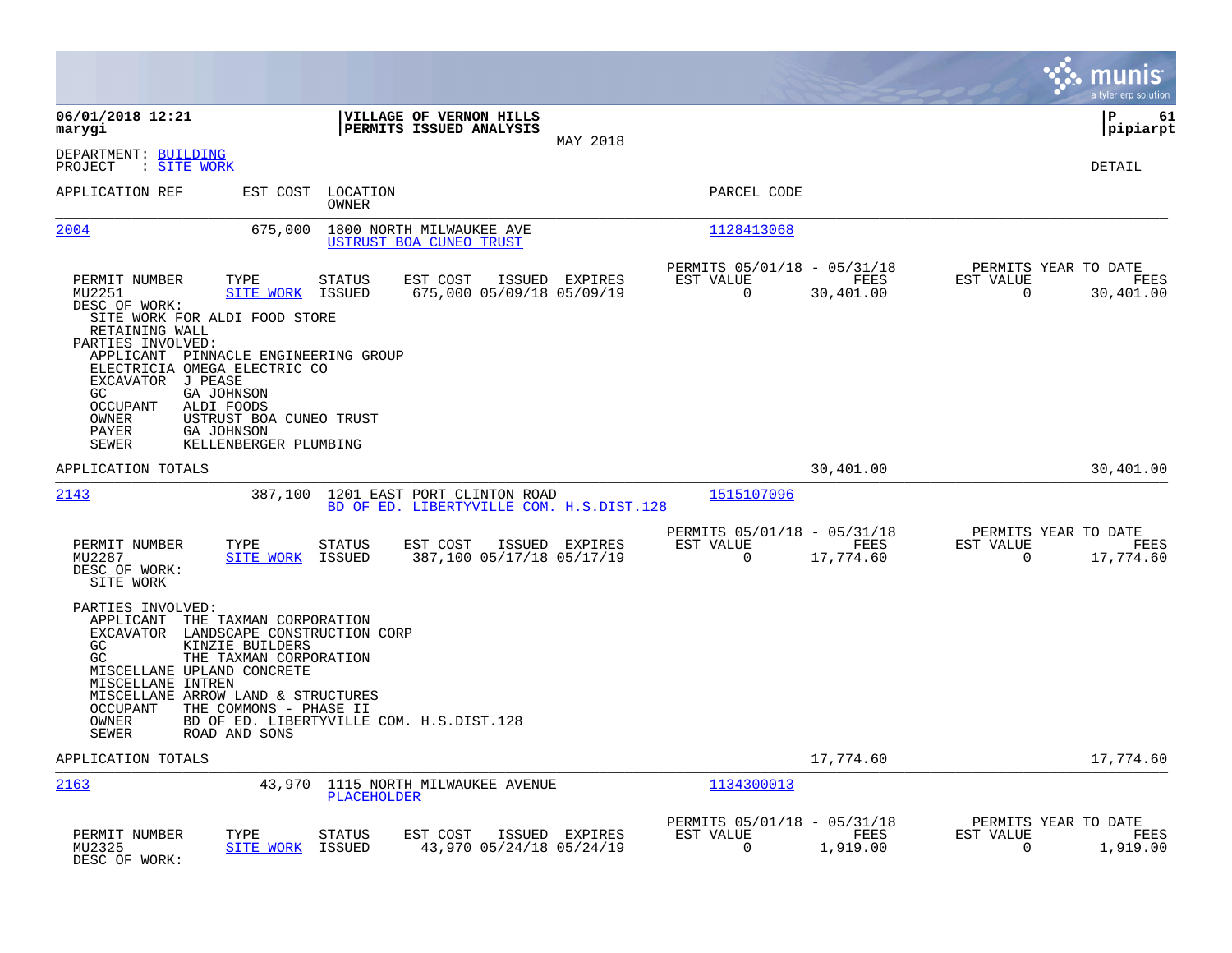|                                                                                                                                                                                                                                                                                                                                                               |                                 | $\mathbf{3.3}\ \mathbf{m}$ unis '<br>a tyler erp solution |
|---------------------------------------------------------------------------------------------------------------------------------------------------------------------------------------------------------------------------------------------------------------------------------------------------------------------------------------------------------------|---------------------------------|-----------------------------------------------------------|
| 06/01/2018 12:21<br>VILLAGE OF VERNON HILLS<br><b>PERMITS ISSUED ANALYSIS</b><br>marygi<br>UNDERGROUND UTILITY, GRADING, SITEWORK, INFRASTRUCTURE INCL<br>LANDSCAPING<br>DEPARTMENT: BUILDING                                                                                                                                                                 | MAY 2018                        | 62<br>∣P<br> pipiarpt                                     |
| : SITE WORK<br>PROJECT                                                                                                                                                                                                                                                                                                                                        |                                 | DETAIL                                                    |
| APPLICATION REF<br>EST COST<br>LOCATION<br>OWNER<br>PARTIES INVOLVED:<br>APPLICANT<br>LAZY DOG RESTAURANTS LLC<br>CONCRETE<br>PREMIUM CONCRETE<br>PREMIUM CONCRETE<br>EXCAVATOR<br>GC<br>SHAWMUT DESIGN & CONSTRUCTION<br>GC<br>LAZY DOG RESTAURANTS LLC<br>OCCUPANT<br>LAZY DOG RESTAURANTS LLC<br>PLACEHOLDER<br>OWNER<br>PAYER<br>LAZY DOG RESTAURANTS LLC | PARCEL CODE                     |                                                           |
| APPLICATION TOTALS<br>PROJECT TOTALS                                                                                                                                                                                                                                                                                                                          | 1,919.00<br>0<br>50,094.60<br>0 | 1,919.00<br>50,094.60                                     |

the contract of the contract of

and the contract of the contract of the contract of the contract of the contract of the contract of the contract of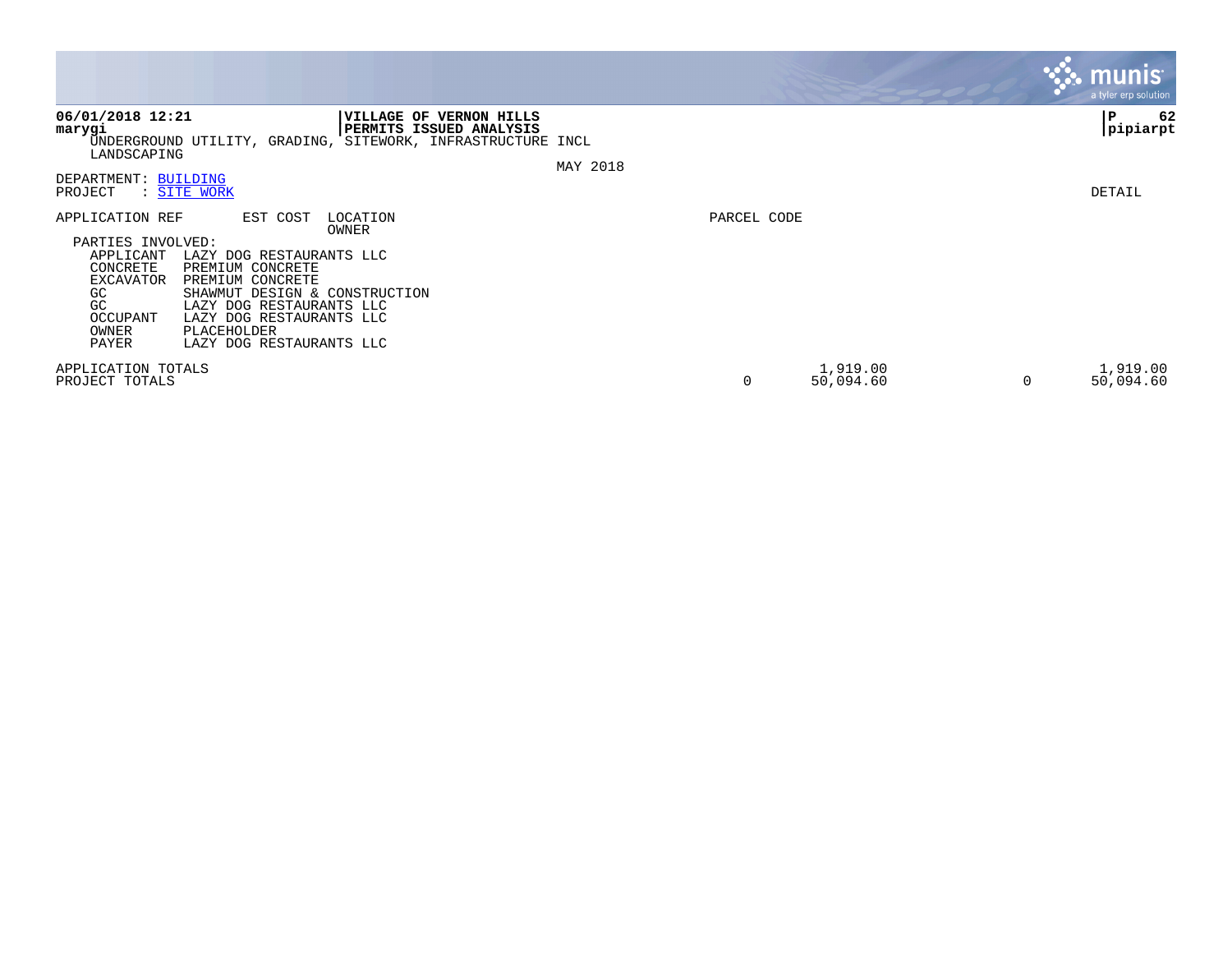|                                                                                                                                                               |                                                                                                             |                                                      |                |                                                         |                  |                                                  | munis<br>a tyler erp solution |
|---------------------------------------------------------------------------------------------------------------------------------------------------------------|-------------------------------------------------------------------------------------------------------------|------------------------------------------------------|----------------|---------------------------------------------------------|------------------|--------------------------------------------------|-------------------------------|
| 06/01/2018 12:21<br>marygi                                                                                                                                    |                                                                                                             | VILLAGE OF VERNON HILLS<br>PERMITS ISSUED ANALYSIS   |                |                                                         |                  |                                                  | 63<br>IΡ<br> pipiarpt         |
| DEPARTMENT: BUILDING<br>: VOICE/DATA<br>PROJECT                                                                                                               |                                                                                                             |                                                      | MAY 2018       |                                                         |                  |                                                  | DETAIL                        |
| APPLICATION REF                                                                                                                                               | LOCATION<br>EST COST<br>OWNER                                                                               |                                                      |                | PARCEL CODE                                             |                  |                                                  |                               |
| 2291                                                                                                                                                          | 7,500<br>714 HAWTHORN CTR<br>CENTENNIAL                                                                     |                                                      |                | 1133401086                                              |                  |                                                  |                               |
| PERMIT NUMBER<br>MU2194<br>DESC OF WORK:<br>VOICE/DATA                                                                                                        | TYPE<br>STATUS<br><b>VOICE/DATA ISSUED</b>                                                                  | EST COST<br>7,500 05/25/18 05/25/19                  | ISSUED EXPIRES | PERMITS 05/01/18 - 05/31/18<br>EST VALUE<br>$\mathbf 0$ | FEES<br>75.00    | PERMITS YEAR TO DATE<br>EST VALUE<br>$\mathbf 0$ | FEES<br>75.00                 |
| PARTIES INVOLVED:<br>APPLICANT<br>ELECTRICIA WARREN COMMUNICATIONS<br>GC.<br><b>OCCUPANT</b><br>OWNER<br>CENTENNIAL<br><b>PAYER</b>                           | WARREN COMMUNICATIONS<br>WARREN COMMUNICATIONS<br>BATH AND BODY WORKS<br>WARREN COMMUNICATIONS              |                                                      |                |                                                         |                  |                                                  |                               |
| APPLICATION TOTALS                                                                                                                                            |                                                                                                             |                                                      |                |                                                         | 75.00            |                                                  | 75.00                         |
| 2374                                                                                                                                                          | 25,000<br><b>PLACEHOLDER</b>                                                                                | 901 NORTH MILWAUKEE AVENUE 900                       |                | 1134300013                                              |                  |                                                  |                               |
| PERMIT NUMBER<br>MU2275<br>DESC OF WORK:<br>VOICE/DATA                                                                                                        | TYPE<br><b>STATUS</b><br><b>VOICE/DATA ISSUED</b>                                                           | EST COST<br>25,000 05/16/18 05/16/19                 | ISSUED EXPIRES | PERMITS 05/01/18 - 05/31/18<br>EST VALUE<br>$\Omega$    | FEES<br>250.00   | PERMITS YEAR TO DATE<br>EST VALUE<br>0           | FEES<br>250.00                |
| PARTIES INVOLVED:<br>APPLICANT KWASIGROCH ELECTRIC<br>GC.<br>LOW VOLTAG KWASIGROCH ELECTRIC<br><b>OCCUPANT</b><br>HOME GOODS<br>OWNER<br>PLACEHOLDER<br>PAYER | KWASIGROCH ELECTRIC<br>KWASIGROCH ELECTRIC                                                                  |                                                      |                |                                                         |                  |                                                  |                               |
| APPLICATION TOTALS                                                                                                                                            |                                                                                                             |                                                      |                |                                                         | 250.00           |                                                  | 250.00                        |
| 2385                                                                                                                                                          | 303,000<br>PLACEHOLDER                                                                                      | 851 NORTH MILWAUKEE AVENUE                           |                | 1134300013                                              |                  |                                                  |                               |
| PERMIT NUMBER<br>MU2289<br>DESC OF WORK:<br>VOICE/DATA                                                                                                        | TYPE STATUS<br><b>VOICE/DATA ISSUED</b>                                                                     | EST COST ISSUED EXPIRES<br>303,000 05/17/18 05/17/19 |                | PERMITS 05/01/18 - 05/31/18<br>EST VALUE<br>$\Omega$    | FEES<br>3,030.00 | PERMITS YEAR TO DATE<br>EST VALUE<br>$\Omega$    | FEES<br>3,030.00              |
| PARTIES INVOLVED:<br>GC.                                                                                                                                      | APPLICANT BERRY ELECTRIC CONTRACTING<br>ELECTRICIA BERRY ELECTRIC CONTRACTING<br>BERRY ELECTRIC CONTRACTING |                                                      |                |                                                         |                  |                                                  |                               |

**Contract**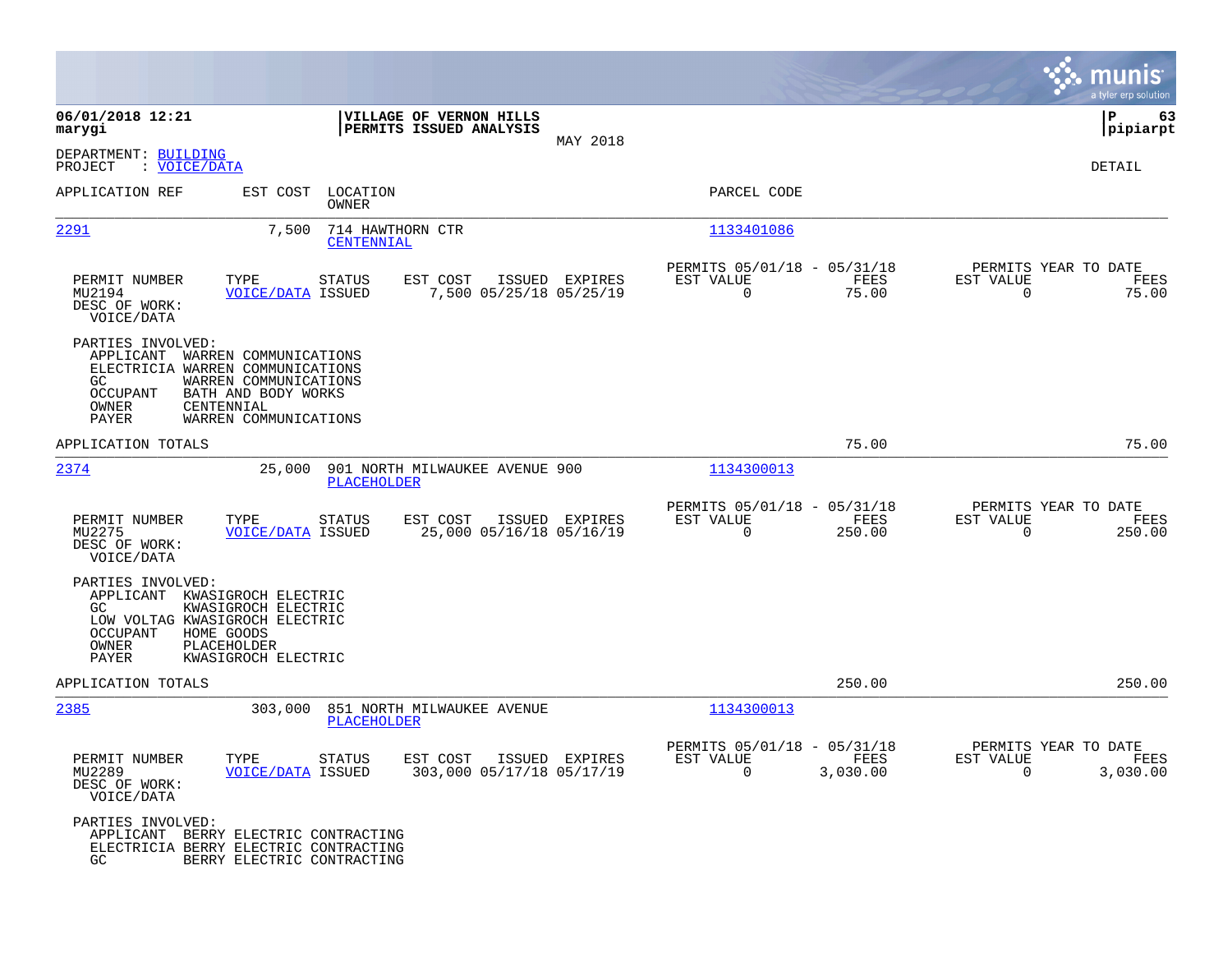|                                                                                                                                                                                                                                   |                                                    |                |                                                      |                       |                                                      | munis<br>a tyler erp solution |
|-----------------------------------------------------------------------------------------------------------------------------------------------------------------------------------------------------------------------------------|----------------------------------------------------|----------------|------------------------------------------------------|-----------------------|------------------------------------------------------|-------------------------------|
| 06/01/2018 12:21<br>marygi                                                                                                                                                                                                        | VILLAGE OF VERNON HILLS<br>PERMITS ISSUED ANALYSIS | MAY 2018       |                                                      |                       |                                                      | ΙP<br>64<br> pipiarpt         |
| DEPARTMENT: BUILDING<br>: VOICE/DATA<br>PROJECT                                                                                                                                                                                   |                                                    |                |                                                      |                       |                                                      | DETAIL                        |
| APPLICATION REF<br>EST COST<br>OCCUPANT<br>WHOLE FOODS<br>OWNER<br>PLACEHOLDER<br><b>PAYER</b><br>BERRY ELECTRIC CONTRACTING                                                                                                      | LOCATION<br>OWNER                                  |                | PARCEL CODE                                          |                       |                                                      |                               |
| APPLICATION TOTALS                                                                                                                                                                                                                |                                                    |                |                                                      | 3,030.00              |                                                      | 3,030.00                      |
| 2438<br>45,053                                                                                                                                                                                                                    | 901 NORTH MILWAUKEE AVENUE 100<br>PLACEHOLDER      |                | 1134300013                                           |                       |                                                      |                               |
| PERMIT NUMBER<br>TYPE<br>MU2346<br><b>VOICE/DATA ISSUED</b><br>DESC OF WORK:<br>VOICE & DATA                                                                                                                                      | STATUS<br>EST COST<br>45,053 05/30/18 05/30/19     | ISSUED EXPIRES | PERMITS 05/01/18 - 05/31/18<br>EST VALUE<br>$\Omega$ | <b>FEES</b><br>450.53 | PERMITS YEAR TO DATE<br><b>EST VALUE</b><br>$\Omega$ | FEES<br>450.53                |
| PARTIES INVOLVED:<br>APPLICANT<br>CURRENT COMMUNICATIONS<br>GC.<br>CURRENT COMMUNICATIONS<br>LOW VOLTAG CURRENT COMMUNICATIONS<br><b>OCCUPANT</b><br><b>REI</b><br>OWNER<br>PLACEHOLDER<br><b>PAYER</b><br>CURRENT COMMUNICATIONS |                                                    |                |                                                      |                       |                                                      |                               |
| APPLICATION TOTALS<br>PROJECT TOTALS                                                                                                                                                                                              |                                                    |                | $\mathbf 0$                                          | 450.53<br>3,805.53    | $\Omega$                                             | 450.53<br>3,805.53            |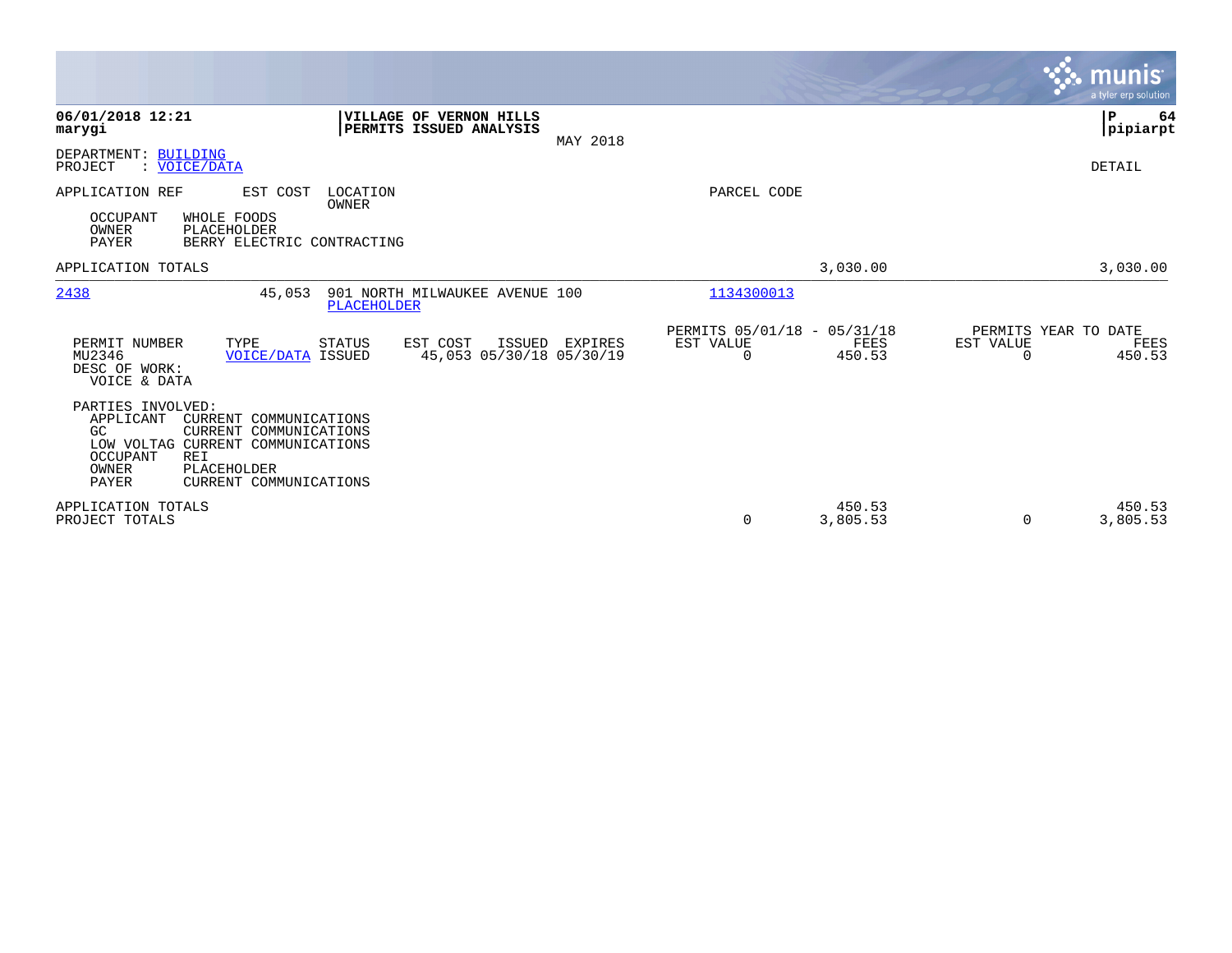|                                                                                                                                                                               |                                                                                             |                                                            |             | munis<br>a tyler erp solution                                   |
|-------------------------------------------------------------------------------------------------------------------------------------------------------------------------------|---------------------------------------------------------------------------------------------|------------------------------------------------------------|-------------|-----------------------------------------------------------------|
| 06/01/2018 12:21<br>marygi                                                                                                                                                    | VILLAGE OF VERNON HILLS<br>PERMITS ISSUED ANALYSIS                                          | MAY 2018                                                   |             | l P<br>65<br> pipiarpt                                          |
| DEPARTMENT: BUILDING<br>: WATER HEATER<br>PROJECT                                                                                                                             |                                                                                             |                                                            |             | DETAIL                                                          |
| APPLICATION REF                                                                                                                                                               | EST COST<br>LOCATION<br>OWNER                                                               | PARCEL CODE                                                |             |                                                                 |
| 2325                                                                                                                                                                          | 1,500<br>477 GROSSE POINTE CIR<br><b>JENNIFER FREDERICKSEN</b>                              | 1506206158                                                 |             |                                                                 |
| PERMIT NUMBER<br>TYPE<br>MU2219<br>DESC OF WORK:<br>WATER HEATER                                                                                                              | <b>STATUS</b><br>EST COST<br>ISSUED EXPIRES<br>WATER HEAT COMPLT<br>1,500 05/04/18 05/04/19 | PERMITS 05/01/18 - 05/31/18<br>EST VALUE<br>$\overline{0}$ | FEES<br>.00 | PERMITS YEAR TO DATE<br>EST VALUE<br>FEES<br>$\mathbf 0$<br>.00 |
| PARTIES INVOLVED:<br>APPLICANT<br>JENNIFER FREDERICKSEN<br>JENNIFER FREDERICKSEN<br>GC.<br>OWNER<br>JENNIFER FREDERICKSEN<br>PLUMBER<br>JENNIFER FREDERICKSEN<br><b>PAYER</b> | DRF TRUSTED PROPERTY SOLUTIONS                                                              |                                                            |             |                                                                 |
| APPLICATION TOTALS                                                                                                                                                            |                                                                                             |                                                            | .00         | .00                                                             |
| 2380                                                                                                                                                                          | 1,200<br>190 BRANDYWINE CT<br><b>JANET L KILLEN</b>                                         | 1132413006                                                 |             |                                                                 |
| PERMIT NUMBER<br>TYPE<br>MU2284<br>DESC OF WORK:<br>WATER HEATER                                                                                                              | STATUS<br>EST COST<br>ISSUED EXPIRES<br>WATER HEAT COMPLT<br>1,200 05/16/18 05/16/19        | PERMITS 05/01/18 - 05/31/18<br>EST VALUE<br>$\overline{0}$ | FEES<br>.00 | PERMITS YEAR TO DATE<br>EST VALUE<br>FEES<br>$\mathbf 0$<br>.00 |
| PARTIES INVOLVED:<br>APPLICANT<br>JANET L KILLEN<br>GC.<br>JANET L KILLEN<br>JANET L KILLEN<br>OWNER<br>PLUMBER<br>ABT<br>PAYER<br>JANET L KILLEN                             |                                                                                             |                                                            |             |                                                                 |
| APPLICATION TOTALS                                                                                                                                                            |                                                                                             |                                                            | .00         | .00                                                             |
| 2392                                                                                                                                                                          | 600<br>1426 WENTWORTH CT<br><b>PLACEHOLDER</b>                                              | 1133101163                                                 |             |                                                                 |
| PERMIT NUMBER<br>TYPE<br>MU2297<br>DESC OF WORK:<br>WATER HEATER                                                                                                              | STATUS<br>EST COST<br>ISSUED EXPIRES<br>WATER HEAT ISSUED<br>600 05/18/18 05/18/19          | PERMITS 05/01/18 - 05/31/18<br>EST VALUE<br>0              | FEES<br>.00 | PERMITS YEAR TO DATE<br>EST VALUE<br>FEES<br>0<br>.00           |
| PARTIES INVOLVED:<br>APPLICANT ALL STAR PLUMBING<br>GC<br>ALL STAR PLUMBING<br><b>OCCUPANT</b><br>CORINEE STUKEL<br>OWNER<br>PLACEHOLDER<br>PLUMBER<br>ALL STAR PLUMBING      |                                                                                             |                                                            |             |                                                                 |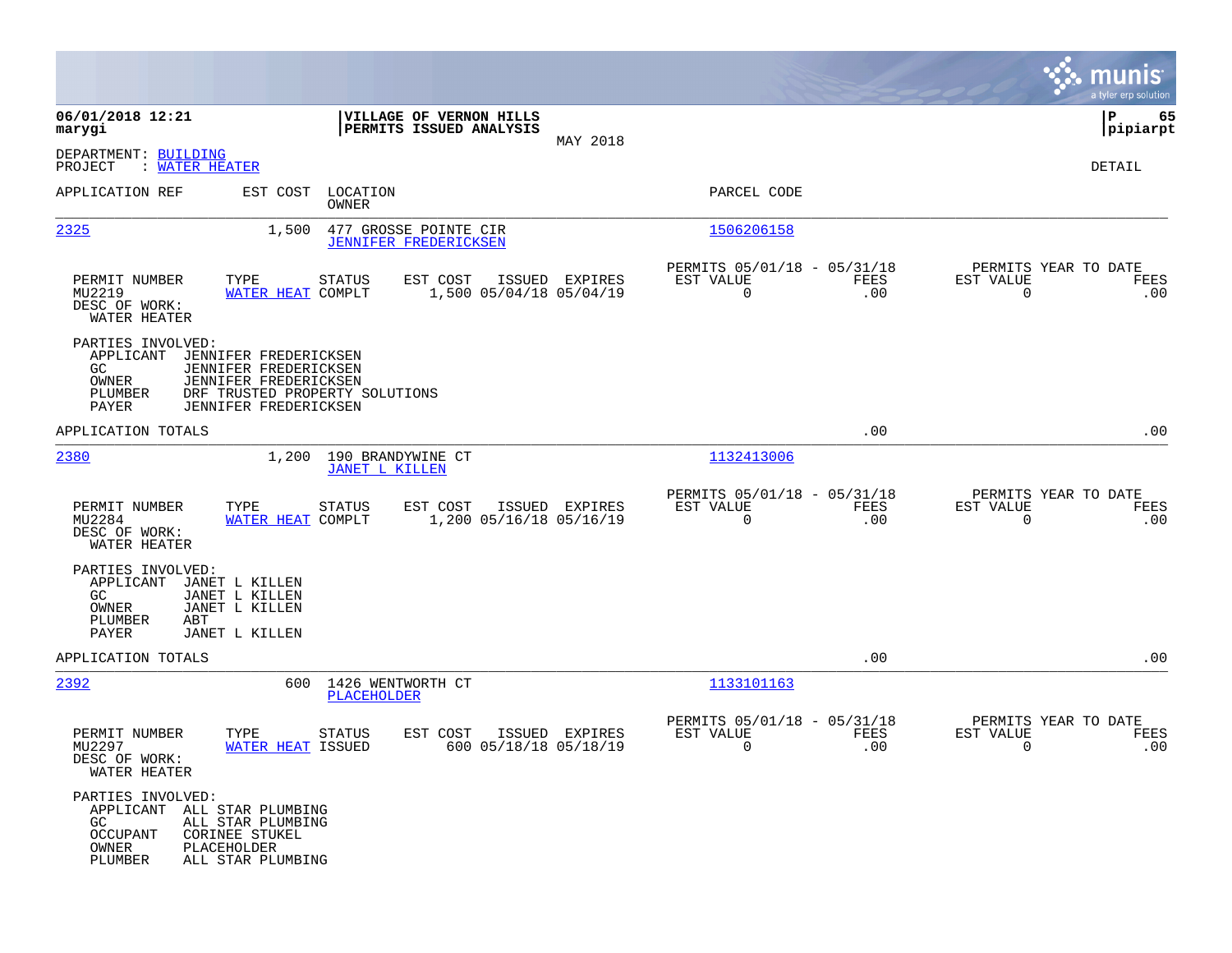|                                                                                                                                                        |                                                                                             |                                                         |             | munis<br>a tyler erp solution                                   |
|--------------------------------------------------------------------------------------------------------------------------------------------------------|---------------------------------------------------------------------------------------------|---------------------------------------------------------|-------------|-----------------------------------------------------------------|
| 06/01/2018 12:21<br>marygi                                                                                                                             | VILLAGE OF VERNON HILLS<br>PERMITS ISSUED ANALYSIS<br>MAY 2018                              |                                                         |             | ΙP<br>66<br> pipiarpt                                           |
| DEPARTMENT: BUILDING<br>PROJECT<br>: WATER HEATER                                                                                                      |                                                                                             |                                                         |             | DETAIL                                                          |
| APPLICATION REF                                                                                                                                        | EST COST LOCATION                                                                           | PARCEL CODE                                             |             |                                                                 |
| PAYER<br>ALL STAR PLUMBING                                                                                                                             | OWNER                                                                                       |                                                         |             |                                                                 |
| APPLICATION TOTALS                                                                                                                                     |                                                                                             |                                                         | .00         | .00                                                             |
| 2395<br>1,400                                                                                                                                          | 350 PINE LAKE CIR<br>R BHATT K PANCHOLY                                                     | 1133103046                                              |             |                                                                 |
| PERMIT NUMBER<br>TYPE<br>MU2304<br>DESC OF WORK:<br>WATER HEATER                                                                                       | <b>STATUS</b><br>EST COST<br>ISSUED EXPIRES<br>WATER HEAT COMPLT<br>1,400 05/22/18 05/22/19 | PERMITS 05/01/18 - 05/31/18<br>EST VALUE<br>$\mathbf 0$ | FEES<br>.00 | PERMITS YEAR TO DATE<br>EST VALUE<br>FEES<br>$\mathbf 0$<br>.00 |
| PARTIES INVOLVED:<br>APPLICANT R BHATT K PANCHOLY<br>GC<br>R BHATT K PANCHOLY<br>OWNER<br>R BHATT K PANCHOLY<br>PLUMBER<br>PAYER<br>R BHATT K PANCHOLY | DRF TRUSTED PROPERTY SOLUTIONS                                                              |                                                         |             |                                                                 |
| APPLICATION TOTALS                                                                                                                                     |                                                                                             |                                                         | .00         | .00                                                             |
| 2398<br>2,335                                                                                                                                          | 1488N MAIDSTONE DR<br>DAVID LEE                                                             | 1132104026                                              |             |                                                                 |
| PERMIT NUMBER<br>TYPE<br>MU2309<br>DESC OF WORK:<br>WATER HEATER                                                                                       | <b>STATUS</b><br>EST COST<br>ISSUED EXPIRES<br>2,335 05/22/18 05/22/19<br>WATER HEAT ISSUED | PERMITS 05/01/18 - 05/31/18<br>EST VALUE<br>$\mathbf 0$ | FEES<br>.00 | PERMITS YEAR TO DATE<br>EST VALUE<br>FEES<br>$\mathbf 0$<br>.00 |
| PARTIES INVOLVED:<br>APPLICANT<br>DRF<br><b>DRF</b><br>GC<br>OWNER<br>DAVID LEE<br>PLUMBER<br><b>DRF</b><br><b>DRF</b><br>PAYER                        |                                                                                             |                                                         |             |                                                                 |
| APPLICATION TOTALS                                                                                                                                     |                                                                                             |                                                         | .00         | .00                                                             |
| 2408                                                                                                                                                   | 803 10 SAINT IVES LN<br>ZHY INVESTMENTS LLC                                                 | 1504312009                                              |             |                                                                 |
| PERMIT NUMBER<br>TYPE<br>MU2320<br>DESC OF WORK:<br>WATER HEATER                                                                                       | <b>STATUS</b><br>EST COST<br>ISSUED EXPIRES<br>803 05/23/18 05/23/19<br>WATER HEAT COMPLT   | PERMITS 05/01/18 - 05/31/18<br>EST VALUE<br>$\mathbf 0$ | FEES<br>.00 | PERMITS YEAR TO DATE<br>EST VALUE<br>FEES<br>$\mathbf 0$<br>.00 |
| PARTIES INVOLVED:<br>APPLICANT EVOLUTION PLUMBING<br>GC<br>EVOLUTION PLUMBING                                                                          |                                                                                             |                                                         |             |                                                                 |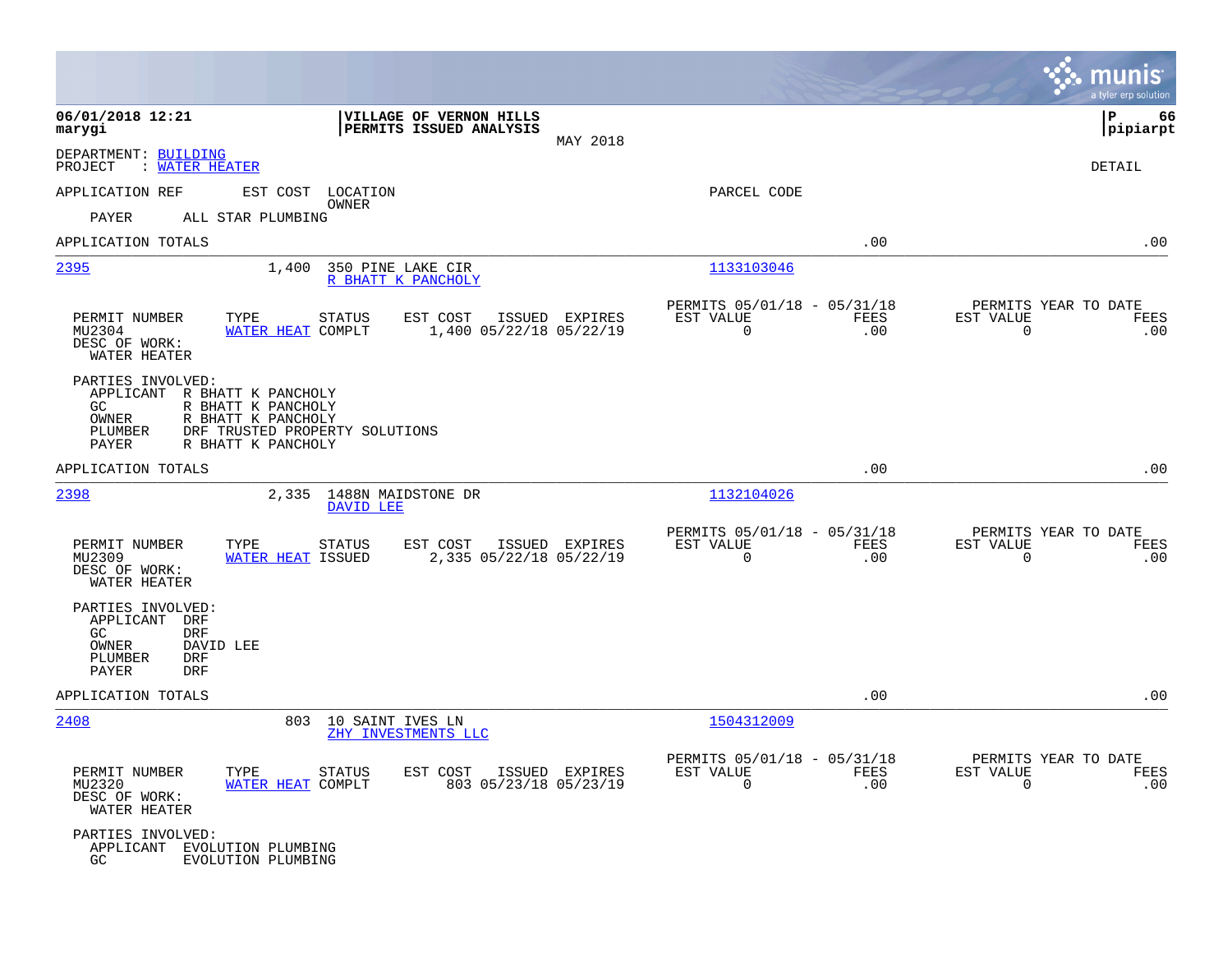|                                                                                                                                                                    |                                                                      |                                                                        | a tyler erp solution                                                   |
|--------------------------------------------------------------------------------------------------------------------------------------------------------------------|----------------------------------------------------------------------|------------------------------------------------------------------------|------------------------------------------------------------------------|
| 06/01/2018 12:21<br>marygi                                                                                                                                         | VILLAGE OF VERNON HILLS<br>PERMITS ISSUED ANALYSIS                   | MAY 2018                                                               | lР<br>67<br> pipiarpt                                                  |
| DEPARTMENT: BUILDING<br>PROJECT<br>: WATER HEATER                                                                                                                  |                                                                      |                                                                        | <b>DETAIL</b>                                                          |
| APPLICATION REF                                                                                                                                                    | EST COST LOCATION<br>OWNER                                           | PARCEL CODE                                                            |                                                                        |
| OWNER<br>ZHY INVESTMENTS LLC<br>PLUMBER<br>EVOLUTION PLUMBING<br>PAYER<br>EVOLUTION PLUMBING                                                                       |                                                                      |                                                                        |                                                                        |
| APPLICATION TOTALS                                                                                                                                                 |                                                                      |                                                                        | .00<br>.00                                                             |
| 2411<br>800                                                                                                                                                        | 1006 POLK CT<br><b>PLACEHOLDER</b>                                   | 1132308022                                                             |                                                                        |
| TYPE<br>PERMIT NUMBER<br>MU2322<br><b>WATER HEAT ISSUED</b><br>DESC OF WORK:<br>WATER HEATER                                                                       | <b>STATUS</b><br>EST COST<br>ISSUED EXPIRES<br>800 05/24/18 05/24/19 | PERMITS 05/01/18 - 05/31/18<br>EST VALUE<br>FEES<br>$\mathbf 0$        | PERMITS YEAR TO DATE<br>FEES<br>EST VALUE<br>.00<br>$\mathbf 0$<br>.00 |
| PARTIES INVOLVED:<br>APPLICANT ALL STAR PLUMBING<br>ALL STAR PLUMBING<br>GC.<br>PLACEHOLDER<br>OWNER<br>ALL STAR PLUMBING<br>PLUMBER<br>ALL STAR PLUMBING<br>PAYER |                                                                      |                                                                        |                                                                        |
| APPLICATION TOTALS                                                                                                                                                 |                                                                      |                                                                        | .00<br>.00                                                             |
| 2423<br>900                                                                                                                                                        | 2140 BEAVER CREEK DR<br><b>GUIYONG SONG</b>                          | 1129201075                                                             |                                                                        |
| PERMIT NUMBER<br>TYPE<br>MU2337<br><b>WATER HEAT ISSUED</b><br>DESC OF WORK:<br>WATER HEATER                                                                       | <b>STATUS</b><br>EST COST<br>ISSUED EXPIRES<br>900 05/29/18 05/29/19 | PERMITS 05/01/18 - 05/31/18<br>EST VALUE<br>FEES<br>$\Omega$           | PERMITS YEAR TO DATE<br>EST VALUE<br>FEES<br>.00<br>$\Omega$<br>.00    |
| PARTIES INVOLVED:<br>APPLICANT GUIYONG SONG<br>GC<br>GUIYONG SONG<br>GUIYONG SONG<br>OWNER<br>DRF TRUSTED PROPERTY SOLUTIONS<br>PLUMBER<br>PAYER<br>GUIYONG SONG   |                                                                      |                                                                        |                                                                        |
| APPLICATION TOTALS                                                                                                                                                 |                                                                      |                                                                        | .00<br>.00                                                             |
| 2439<br>892                                                                                                                                                        | 307 CONGRESSIONAL CT<br>DENISE M MILEY                               | 1132207028                                                             |                                                                        |
| PERMIT NUMBER<br>TYPE<br>MU2347<br>WATER HEAT ISSUED<br>DESC OF WORK:<br>WATER HEATER                                                                              | EST COST<br>ISSUED EXPIRES<br>STATUS<br>892 05/30/18 05/30/19        | PERMITS 05/01/18 - 05/31/18<br>EST VALUE<br><b>FEES</b><br>$\mathbf 0$ | PERMITS YEAR TO DATE<br>EST VALUE<br>FEES<br>.00<br>$\mathbf 0$<br>.00 |

PARTIES INVOLVED: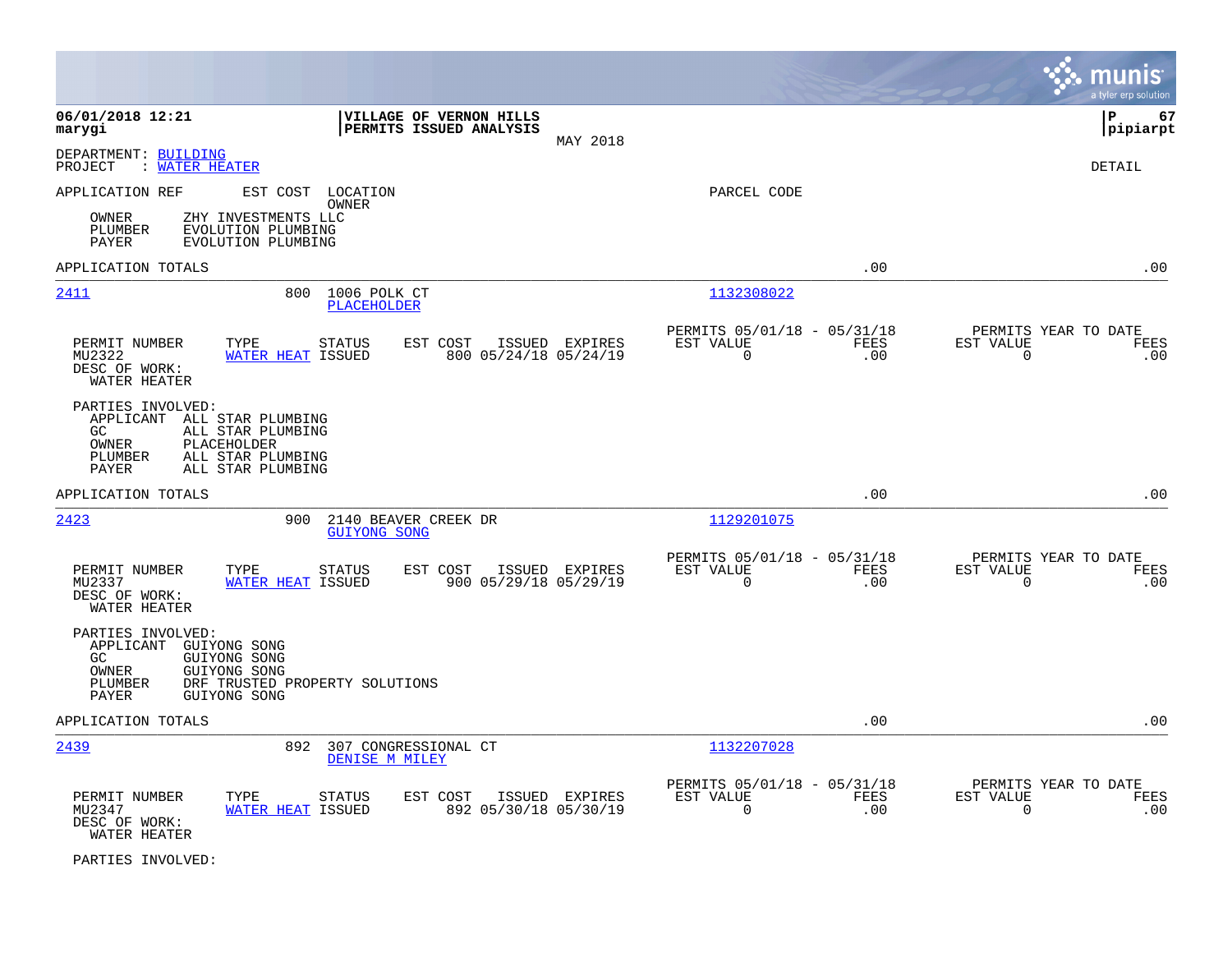|                                                                                                                                                                                       |                                                                              |                                               |                    | <b>munis</b><br>a tyler erp solution                  |
|---------------------------------------------------------------------------------------------------------------------------------------------------------------------------------------|------------------------------------------------------------------------------|-----------------------------------------------|--------------------|-------------------------------------------------------|
| 06/01/2018 12:21<br>marygi                                                                                                                                                            | <b>VILLAGE OF VERNON HILLS</b><br><b>PERMITS ISSUED ANALYSIS</b><br>MAY 2018 |                                               |                    | ∣P<br>68<br> pipiarpt                                 |
| DEPARTMENT: BUILDING<br>: WATER HEATER<br>PROJECT                                                                                                                                     |                                                                              |                                               |                    | DETAIL                                                |
| APPLICATION REF<br>EST COST<br>APPLICANT<br>EVOLUTION PLUMBING<br>GC<br>EVOLUTION PLUMBING<br>DENISE M MILEY<br>OWNER<br>PLUMBER<br>EVOLUTION PLUMBING<br>PAYER<br>EVOLUTION PLUMBING | LOCATION<br><b>OWNER</b>                                                     | PARCEL CODE                                   |                    |                                                       |
| APPLICATION TOTALS                                                                                                                                                                    |                                                                              |                                               | .00                | .00                                                   |
| 2453<br>340                                                                                                                                                                           | 245 EAST COURT OF SHOREWOOD 10<br>SID MALLADI                                | 1507205010                                    |                    |                                                       |
| PERMIT NUMBER<br>TYPE<br>MU2362<br>WATER HEAT ISSUED<br>DESC OF WORK:<br>WATER HEATER                                                                                                 | STATUS<br>ISSUED EXPIRES<br>EST COST<br>340 05/31/18 05/31/19                | PERMITS 05/01/18 - 05/31/18<br>EST VALUE<br>0 | <b>FEES</b><br>.00 | PERMITS YEAR TO DATE<br>EST VALUE<br>FEES<br>0<br>.00 |
| PARTIES INVOLVED:<br>APPLICANT<br>SID MALLADI<br>GC<br>SID MALLADI<br>SID MALLADI<br>OWNER<br>PLUMBER<br>AOUA CITY PLUMBING & SEWER<br>PAYER<br>SID MALLADI                           |                                                                              |                                               |                    |                                                       |
| APPLICATION TOTALS<br>PROJECT TOTALS                                                                                                                                                  |                                                                              | 0                                             | .00<br>.00         | .00<br>.00<br>0                                       |

 $\mathcal{L}^{\text{max}}$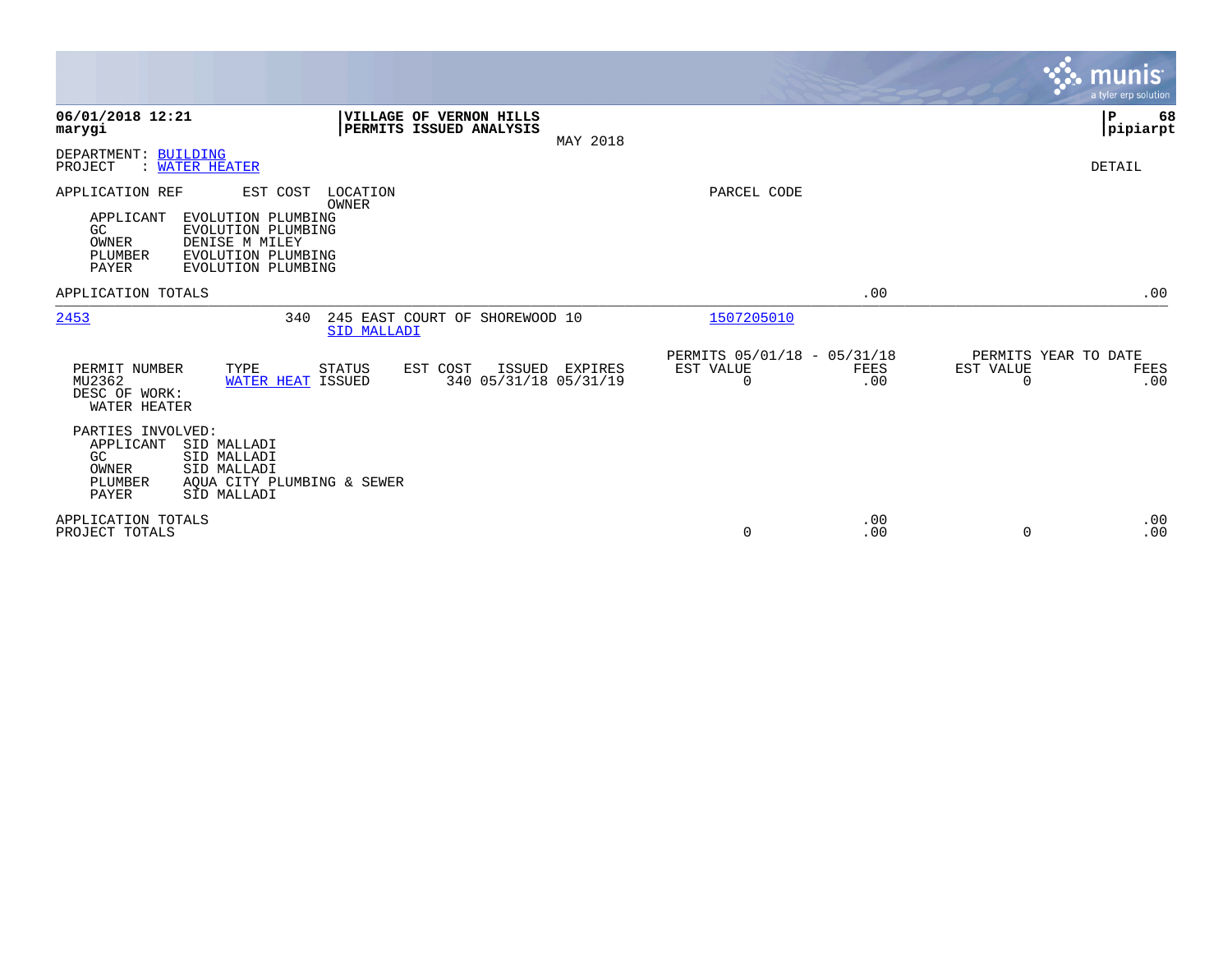|                                                                                                                                                                                                                                        |                                                                     |                |                                                                          | munis<br>a tyler erp solution                                   |
|----------------------------------------------------------------------------------------------------------------------------------------------------------------------------------------------------------------------------------------|---------------------------------------------------------------------|----------------|--------------------------------------------------------------------------|-----------------------------------------------------------------|
| 06/01/2018 12:21<br>marygi                                                                                                                                                                                                             | VILLAGE OF VERNON HILLS<br>PERMITS ISSUED ANALYSIS                  |                |                                                                          | P<br>69<br> pipiarpt                                            |
| DEPARTMENT: BUILDING<br>: <u>SIGN</u><br>PROJECT                                                                                                                                                                                       |                                                                     | MAY 2018       |                                                                          | DETAIL                                                          |
| APPLICATION REF<br>EST COST                                                                                                                                                                                                            | LOCATION<br>OWNER                                                   |                | PARCEL CODE                                                              |                                                                 |
| 1373<br>2,800                                                                                                                                                                                                                          | 294 EAST TOWNLINE RD<br>BUCHANAN ENERGY (N), LLC                    |                | 1133302066                                                               |                                                                 |
| TYPE<br>PERMIT NUMBER<br>MU2223<br><b>SIGN</b><br>DESC OF WORK:<br>BUCKYS: SYNERGY PROGRAM                                                                                                                                             | STATUS<br>EST COST<br><b>ISSUED</b><br>2,800 05/07/18 05/07/19      | ISSUED EXPIRES | PERMITS 05/01/18 - 05/31/18<br>EST VALUE<br>FEES<br>$\Omega$<br>75.00    | PERMITS YEAR TO DATE<br>EST VALUE<br>FEES<br>0<br>75.00         |
| PARTIES INVOLVED:<br>APPLICANT OLYMPIC SIGNS<br>ELECTRICIA OLYMPIC SIGNS<br>GC<br>OLYMPIC SIGNS<br>OCCUPANT<br>BUCKY'S MOBIL<br>OWNER<br>BUCHANAN ENERGY (N), LLC<br>OLYMPIC SIGNS<br>PAYER<br>OLYMPIC SIGNS<br>SIGN                   |                                                                     |                |                                                                          |                                                                 |
| APPLICATION TOTALS                                                                                                                                                                                                                     |                                                                     |                | 75.00                                                                    | 75.00                                                           |
| 2060<br>8,000                                                                                                                                                                                                                          | 901 NORTH MILWAUKEE AVENUE 100<br><b>PLACEHOLDER</b>                |                | 1134300013                                                               |                                                                 |
| PERMIT NUMBER<br>TYPE<br>MU2246<br><b>SIGN</b><br>DESC OF WORK:<br>MULTIPLE SIGNS: REI                                                                                                                                                 | STATUS<br>EST COST<br>8,000 05/09/18 05/09/19<br>ISSUED             | ISSUED EXPIRES | PERMITS 05/01/18 - 05/31/18<br>FEES<br>EST VALUE<br>$\Omega$<br>215.00   | PERMITS YEAR TO DATE<br>EST VALUE<br>FEES<br>$\Omega$<br>215.00 |
| PARTIES INVOLVED:<br>APPLICANT BRIGHT LIGHT SIGN<br>ELECTRICIA VERIZON ENTERPRISE SOL.<br>GC.<br>BRIGHT LIGHT SIGN<br><b>OCCUPANT</b><br><b>REI</b><br>OWNER<br>PLACEHOLDER<br>PAYER<br>BRIGHT LIGHT SIGN<br>SIGN<br>BRIGHT LIGHT SIGN |                                                                     |                |                                                                          |                                                                 |
| APPLICATION TOTALS                                                                                                                                                                                                                     |                                                                     |                | 215.00                                                                   | 215.00                                                          |
| 2079<br>583                                                                                                                                                                                                                            | 1260 SOUTH MILWAUKEE AVE<br>SHAKER APARTMENTS LLC                   |                | 1515410004                                                               |                                                                 |
| PERMIT NUMBER<br>TYPE<br>MU2205<br><b>SIGN</b><br>DESC OF WORK:<br>REAL ESTATE SIGN                                                                                                                                                    | EST COST<br><b>STATUS</b><br><b>ISSUED</b><br>583 05/01/18 05/01/19 | ISSUED EXPIRES | PERMITS 05/01/18 - 05/31/18<br>EST VALUE<br>FEES<br>$\mathbf 0$<br>75.00 | PERMITS YEAR TO DATE<br>EST VALUE<br>FEES<br>75.00<br>0         |
| PARTIES INVOLVED:<br>APPLICANT FASTSIGNS                                                                                                                                                                                               |                                                                     |                |                                                                          |                                                                 |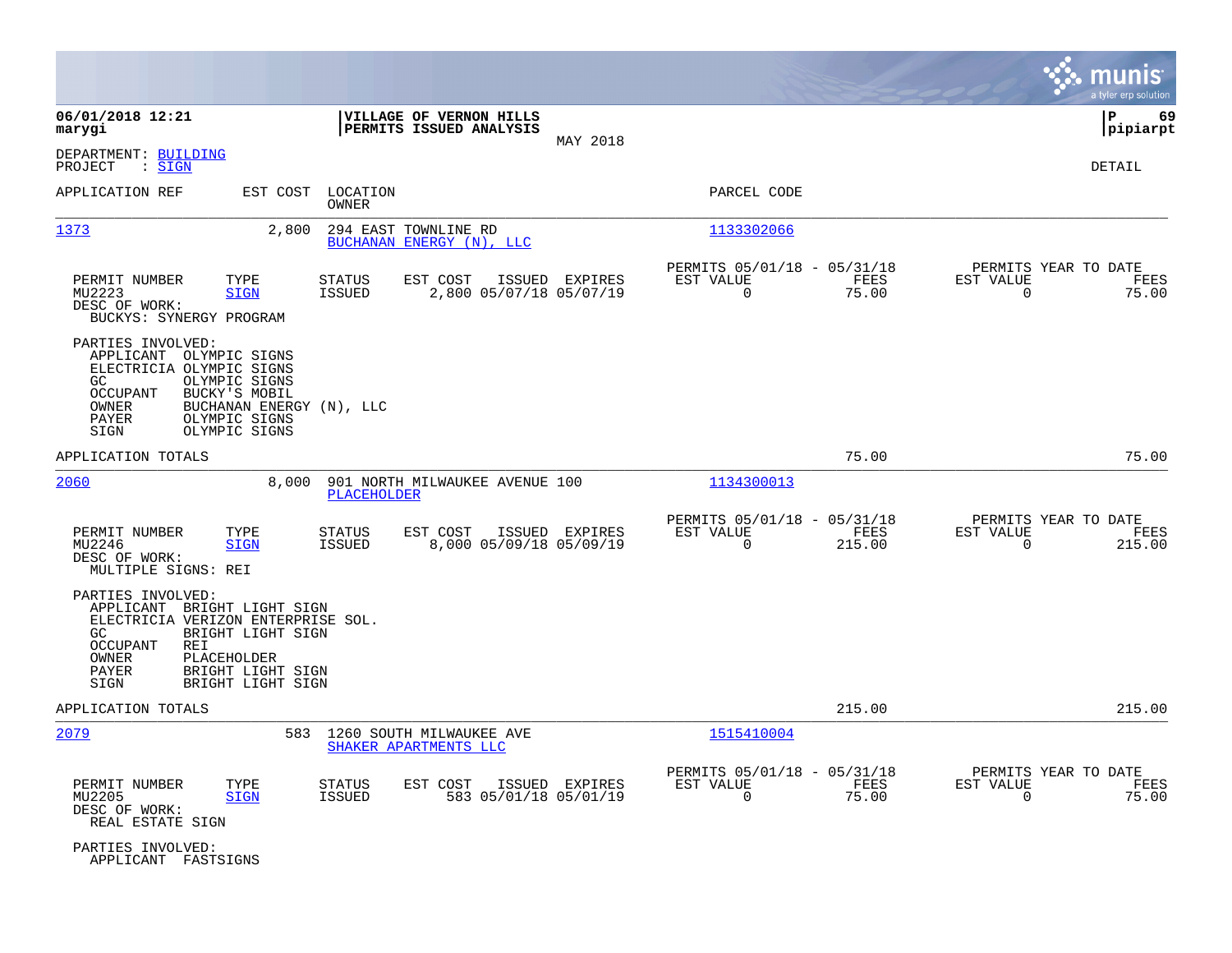|                                                                                                                                                                                                                             |                                                                                           |                                                                             | munis<br>a tyler erp solution                                        |
|-----------------------------------------------------------------------------------------------------------------------------------------------------------------------------------------------------------------------------|-------------------------------------------------------------------------------------------|-----------------------------------------------------------------------------|----------------------------------------------------------------------|
| 06/01/2018 12:21<br>marygi                                                                                                                                                                                                  | VILLAGE OF VERNON HILLS<br>PERMITS ISSUED ANALYSIS<br>MAY 2018                            |                                                                             | ΙP<br>70<br> pipiarpt                                                |
| DEPARTMENT: BUILDING<br>PROJECT<br>: <u>SIGN</u>                                                                                                                                                                            |                                                                                           |                                                                             | <b>DETAIL</b>                                                        |
| APPLICATION REF                                                                                                                                                                                                             | EST COST LOCATION<br>OWNER                                                                | PARCEL CODE                                                                 |                                                                      |
| FASTSIGNS<br>GC.<br>OWNER<br>SHAKER APARTMENTS LLC<br>PAYER<br>FASTSIGNS<br>FASTSIGNS<br>SIGN                                                                                                                               |                                                                                           |                                                                             |                                                                      |
| APPLICATION TOTALS                                                                                                                                                                                                          |                                                                                           | 75.00                                                                       | 75.00                                                                |
| 2205                                                                                                                                                                                                                        | 101,000<br>870 NORTH MILWAUKEE AVENUE<br>CAL SAG RETAIL PARTNERS LLC                      | 1133401016                                                                  |                                                                      |
| PERMIT NUMBER<br>TYPE<br>MU2290<br><b>SIGN</b><br>DESC OF WORK:<br>VARIOUS SIGNS: NORTHWESTERN MEDICINE                                                                                                                     | <b>STATUS</b><br>EST COST<br>ISSUED EXPIRES<br>101,000 05/17/18 05/17/19<br><b>ISSUED</b> | PERMITS 05/01/18 - 05/31/18<br>EST VALUE<br>FEES<br>$\mathbf 0$<br>1,284.00 | PERMITS YEAR TO DATE<br>EST VALUE<br>FEES<br>$\mathbf 0$<br>1,284.00 |
| PARTIES INVOLVED:<br>APPLICANT SOUTH WATER SIGNS<br>ELECTRICIA DEPAUL ELECTRIC SERVICES<br>GC<br>SOUTH WATER SIGNS<br>NORTHWESTERN MEDICINE<br>OCCUPANT<br>OWNER<br>PAYER<br>SOUTH WATER SIGNS                              | CAL SAG RETAIL PARTNERS LLC                                                               |                                                                             |                                                                      |
| APPLICATION TOTALS                                                                                                                                                                                                          |                                                                                           | 1,284.00                                                                    | 1,284.00                                                             |
| 2225                                                                                                                                                                                                                        | 15,000<br>445 EAST TOWNLINE RD C<br>MAMOM POWERS, JR                                      | 1504201008                                                                  |                                                                      |
| PERMIT NUMBER<br>TYPE<br>MU2230<br><b>SIGN</b><br>DESC OF WORK:<br>SIGNS: AT&T                                                                                                                                              | <b>STATUS</b><br>EST COST<br>ISSUED EXPIRES<br><b>ISSUED</b><br>15,000 05/07/18 05/07/19  | PERMITS 05/01/18 - 05/31/18<br>EST VALUE<br>FEES<br>$\mathbf 0$<br>231.00   | PERMITS YEAR TO DATE<br>EST VALUE<br>FEES<br>$\Omega$<br>231.00      |
| PARTIES INVOLVED:<br>APPLICANT FOX VALLEY SIGNS<br>ELECTRICIA SCHNEIDER ELECTRIC<br>GC<br>FOX VALLEY SIGNS<br><b>OCCUPANT</b><br>AT&T<br>OWNER<br>MAMOM POWERS, JR<br>PAYER<br>FOX VALLEY SIGNS<br>SIGN<br>FOX VALLEY SIGNS |                                                                                           |                                                                             |                                                                      |
| APPLICATION TOTALS                                                                                                                                                                                                          |                                                                                           | 231.00                                                                      | 231.00                                                               |
| <u> 2231</u>                                                                                                                                                                                                                | 2,000<br>714 HAWTHORN CTR<br>CENTENNIAL                                                   | 1133401086                                                                  |                                                                      |
| PERMIT NUMBER<br>TYPE<br>MU2204<br><b>SIGN</b>                                                                                                                                                                              | EST COST<br>STATUS<br>ISSUED EXPIRES<br>2,000 05/01/18 05/01/19<br><b>ISSUED</b>          | PERMITS 05/01/18 - 05/31/18<br>EST VALUE<br>FEES<br>$\Omega$<br>137.00      | PERMITS YEAR TO DATE<br>EST VALUE<br>FEES<br>0<br>137.00             |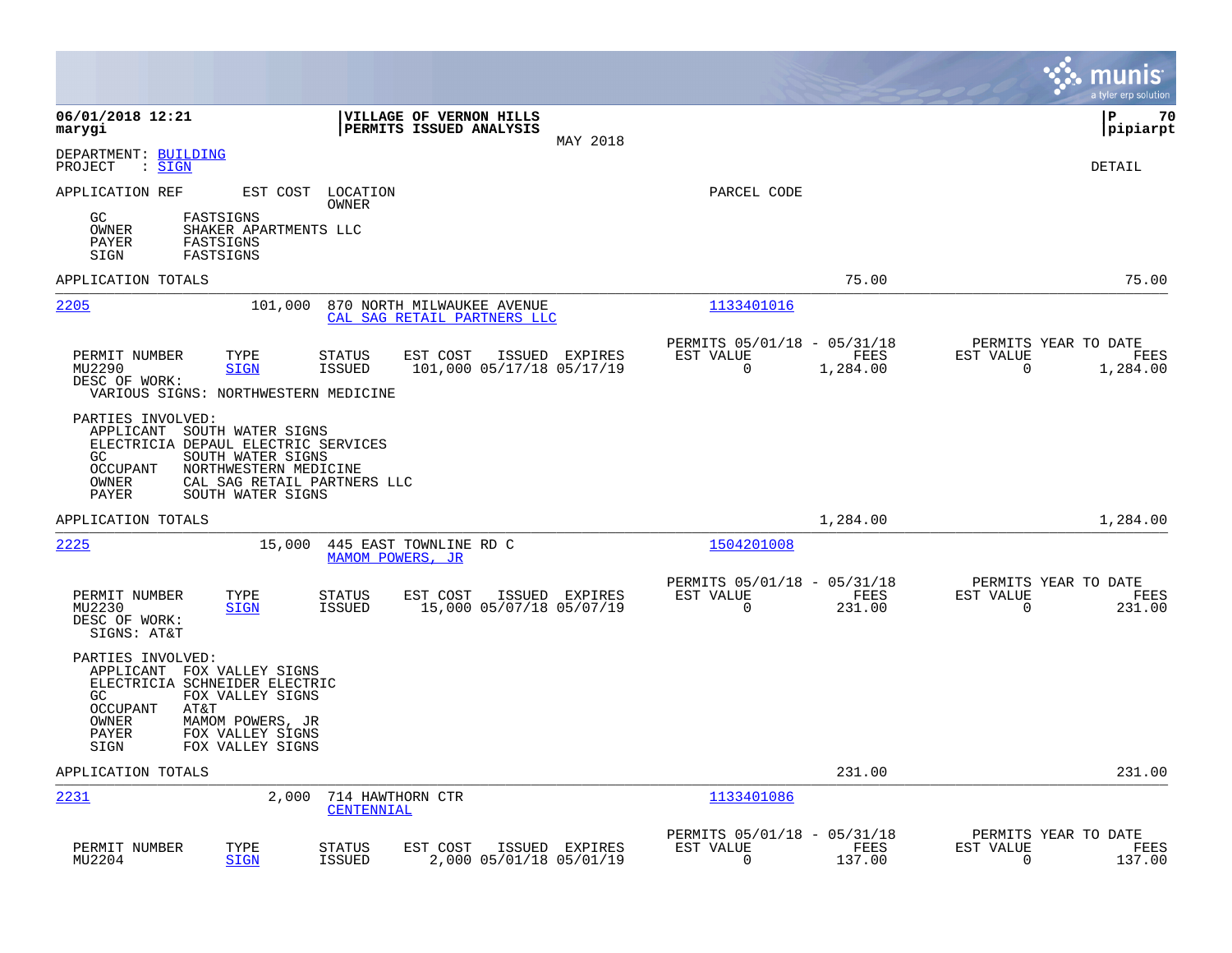|                                                                                                                                                                                                                                                          |                                                                                         |                                                                           | munis<br>a tyler erp solution                                     |
|----------------------------------------------------------------------------------------------------------------------------------------------------------------------------------------------------------------------------------------------------------|-----------------------------------------------------------------------------------------|---------------------------------------------------------------------------|-------------------------------------------------------------------|
| 06/01/2018 12:21<br>marygi                                                                                                                                                                                                                               | VILLAGE OF VERNON HILLS<br>PERMITS ISSUED ANALYSIS<br>MAY 2018                          |                                                                           | l P<br>71<br> pipiarpt                                            |
| DEPARTMENT: BUILDING<br>: <u>SIGN</u><br>PROJECT                                                                                                                                                                                                         |                                                                                         |                                                                           | DETAIL                                                            |
| APPLICATION REF<br>EST COST                                                                                                                                                                                                                              | LOCATION<br>OWNER                                                                       | PARCEL CODE                                                               |                                                                   |
| DESC OF WORK:<br>SIGNS: BATH & BODY WORKS                                                                                                                                                                                                                |                                                                                         |                                                                           |                                                                   |
| PARTIES INVOLVED:<br>APPLICANT<br>OMEGA SIGN & LIGHTING<br>ELECTRICIA OMEGA SIGN & LIGHTING<br>GC.<br>OMEGA SIGN & LIGHTING<br>OCCUPANT<br>BATH AND BODY WORKS<br>OWNER<br>CENTENNIAL<br>PAYER<br>OMEGA SIGN & LIGHTING<br>SIGN<br>OMEGA SIGN & LIGHTING |                                                                                         |                                                                           |                                                                   |
| APPLICATION TOTALS                                                                                                                                                                                                                                       |                                                                                         | 137.00                                                                    | 137.00                                                            |
| 2239<br>1,500                                                                                                                                                                                                                                            | 288 HAWTHORN VILLAGE COMMONS<br>US TRUST-BOA-SAM RES                                    | 1133302053                                                                |                                                                   |
| PERMIT NUMBER<br>TYPE<br>MU2314<br><b>SIGN</b><br>DESC OF WORK:<br>SIGN                                                                                                                                                                                  | <b>STATUS</b><br>EST COST<br>ISSUED EXPIRES<br>1,500 05/22/18 05/22/19<br>ISSUED        | PERMITS 05/01/18 - 05/31/18<br>EST VALUE<br>FEES<br>$\mathbf 0$<br>99.00  | PERMITS YEAR TO DATE<br>EST VALUE<br>FEES<br>$\mathbf 0$<br>99.00 |
| PARTIES INVOLVED:<br>APPLICANT FIRST AD SIGNS<br>ELECTRICIA J & Y ELECTRIC<br>FIRST AD SIGNS<br>GC.<br>OCCUPANT<br>YETI EDDI<br>OWNER<br>US TRUST-BOA-SAM RES<br>PAYER<br>FIRST AD SIGNS<br>SIGN<br>FIRST AD SIGNS                                       |                                                                                         |                                                                           |                                                                   |
| APPLICATION TOTALS                                                                                                                                                                                                                                       |                                                                                         | 99.00                                                                     | 99.00                                                             |
| 2249<br>2,590                                                                                                                                                                                                                                            | 645 FOREST EDGE DR<br>ALTERNATIVE SOURCE MEDICAL LLC                                    | 1515103046                                                                |                                                                   |
| PERMIT NUMBER<br>TYPE<br>MU2231<br><b>SIGN</b><br>DESC OF WORK:<br>SIGN                                                                                                                                                                                  | <b>STATUS</b><br>EST COST<br>ISSUED EXPIRES<br>2,590 05/07/18 05/07/19<br><b>ISSUED</b> | PERMITS 05/01/18 - 05/31/18<br>EST VALUE<br>FEES<br>$\mathbf 0$<br>106.00 | PERMITS YEAR TO DATE<br>EST VALUE<br>FEES<br>0<br>106.00          |
| PARTIES INVOLVED:<br>GC<br>SIGNARAMA BUFFALO GROVE<br><b>OCCUPANT</b><br>ALTERNATIVE SOURCE MEDICAL LLC<br>OWNER<br>ALTERNATIVE SOURCE MEDICAL LLC<br>SIGNARAMA BUFFALO GROVE<br>PAYER<br>SIGN<br>SIGNARAMA BUFFALO GROVE                                |                                                                                         |                                                                           |                                                                   |
| APPLICATION TOTALS                                                                                                                                                                                                                                       |                                                                                         | 106.00                                                                    | 106.00                                                            |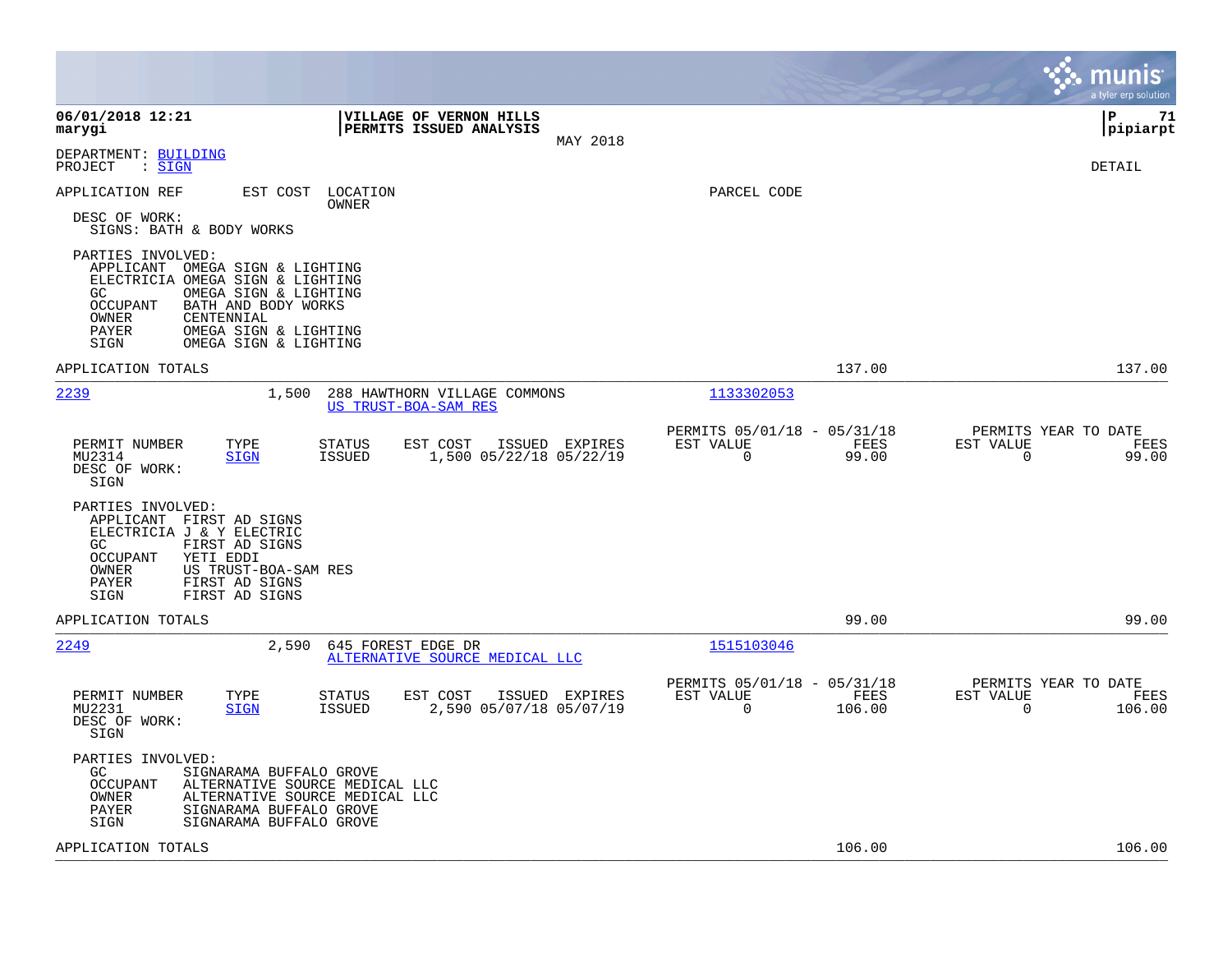|                                                                                                                                  |                                                                                                           |                                |                                                                                                            |                                            |                                                         |                  |                          | munis<br>a tyler erp solution            |
|----------------------------------------------------------------------------------------------------------------------------------|-----------------------------------------------------------------------------------------------------------|--------------------------------|------------------------------------------------------------------------------------------------------------|--------------------------------------------|---------------------------------------------------------|------------------|--------------------------|------------------------------------------|
| 06/01/2018 12:21<br>marygi<br>2292                                                                                               | 3,500                                                                                                     |                                | VILLAGE OF VERNON HILLS<br>PERMITS ISSUED ANALYSIS<br>240 HAWTHORN VILLAGE COMMONS<br>US TRUST-BOA-SAM RES |                                            | 1133302053                                              |                  |                          | l P<br>72<br> pipiarpt                   |
| PERMIT NUMBER                                                                                                                    | TYPE                                                                                                      | STATUS                         | EST COST                                                                                                   | ISSUED EXPIRES<br>MAY 2018                 | PERMITS 05/01/18 - 05/31/18<br>EST VALUE                | FEES             | EST VALUE                | PERMITS YEAR TO DATE<br>FEES             |
| DEPARTMENT: BUILDING<br>PROJECT<br>: <u>SIGN</u>                                                                                 |                                                                                                           |                                |                                                                                                            |                                            |                                                         |                  |                          | DETAIL                                   |
| APPLICATION REF                                                                                                                  | EST COST                                                                                                  | LOCATION<br>OWNER              |                                                                                                            |                                            | PARCEL CODE                                             |                  |                          |                                          |
| MU2317<br>DESC OF WORK:<br>SIGN                                                                                                  | <b>SIGN</b>                                                                                               | ISSUED                         |                                                                                                            | 3,500 05/23/18 05/23/19                    | $\mathbf 0$                                             | 106.00           | $\Omega$                 | 106.00                                   |
| PARTIES INVOLVED:<br>APPLICANT MILKCOW<br>ELECTRICIA SAAYU ELECTRIC<br>GC.<br><b>OCCUPANT</b><br>OWNER<br>PAYER<br>PAYER<br>SIGN | KWOLITEA & CREAM CO<br>MILKCOW<br>US TRUST-BOA-SAM RES<br>MILKCOW<br>KWOLITEA & CREAM CO<br>MONSIBIC, INC |                                |                                                                                                            |                                            |                                                         |                  |                          |                                          |
| APPLICATION TOTALS                                                                                                               |                                                                                                           |                                |                                                                                                            |                                            |                                                         | 106.00           |                          | 106.00                                   |
| 2302                                                                                                                             | 18,000                                                                                                    |                                | 1720 NORTH MILWAUKEE AVE                                                                                   | VERNON HILLS FRESH MARKET VENTURE DST      | 1128411013                                              |                  |                          |                                          |
| PERMIT NUMBER<br>MU2343<br>DESC OF WORK:<br>REFACE 6 SIGN                                                                        | TYPE<br><b>SIGN</b>                                                                                       | <b>STATUS</b><br><b>ISSUED</b> | EST COST                                                                                                   | ISSUED EXPIRES<br>18,000 05/29/18 05/29/19 | PERMITS 05/01/18 - 05/31/18<br>EST VALUE<br>$\mathbf 0$ | FEES<br>1,502.00 | EST VALUE<br>$\mathbf 0$ | PERMITS YEAR TO DATE<br>FEES<br>1,502.00 |
| PARTIES INVOLVED:<br>APPLICANT DOYLE SIGNS<br>ELECTRICIA DOYLE SIGNS<br>GC.<br>OWNER<br>PAYER<br>SIGN                            | DOYLE SIGNS<br>VERNON HILLS FRESH MARKET VENTURE DST<br>DOYLE SIGNS<br>DOYLE SIGNS                        |                                |                                                                                                            |                                            |                                                         |                  |                          |                                          |
| APPLICATION TOTALS                                                                                                               |                                                                                                           |                                |                                                                                                            |                                            |                                                         | 1,502.00         |                          | 1,502.00                                 |
| 2304                                                                                                                             | 4,200                                                                                                     |                                | 701 NORTH MILWAUKEE AVE 354                                                                                | RIVERTREE AT VERNON HILLS PARTNERSHIP      | 1503102005                                              |                  |                          |                                          |
| PERMIT NUMBER<br>MU2321<br>DESC OF WORK:<br>SIGNS: PRECOR HOME FITNESS                                                           | TYPE<br><b>SIGN</b>                                                                                       | STATUS<br><b>ISSUED</b>        | EST COST                                                                                                   | ISSUED EXPIRES<br>4,200 05/24/18 05/24/19  | PERMITS 05/01/18 - 05/31/18<br>EST VALUE<br>$\Omega$    | FEES<br>195.00   | EST VALUE<br>$\Omega$    | PERMITS YEAR TO DATE<br>FEES<br>195.00   |
| PARTIES INVOLVED:<br>APPLICANT RAINBOW SIGNS, INC<br>ELECTRICIA RAINBOW SIGNS, INC                                               |                                                                                                           |                                |                                                                                                            |                                            |                                                         |                  |                          |                                          |